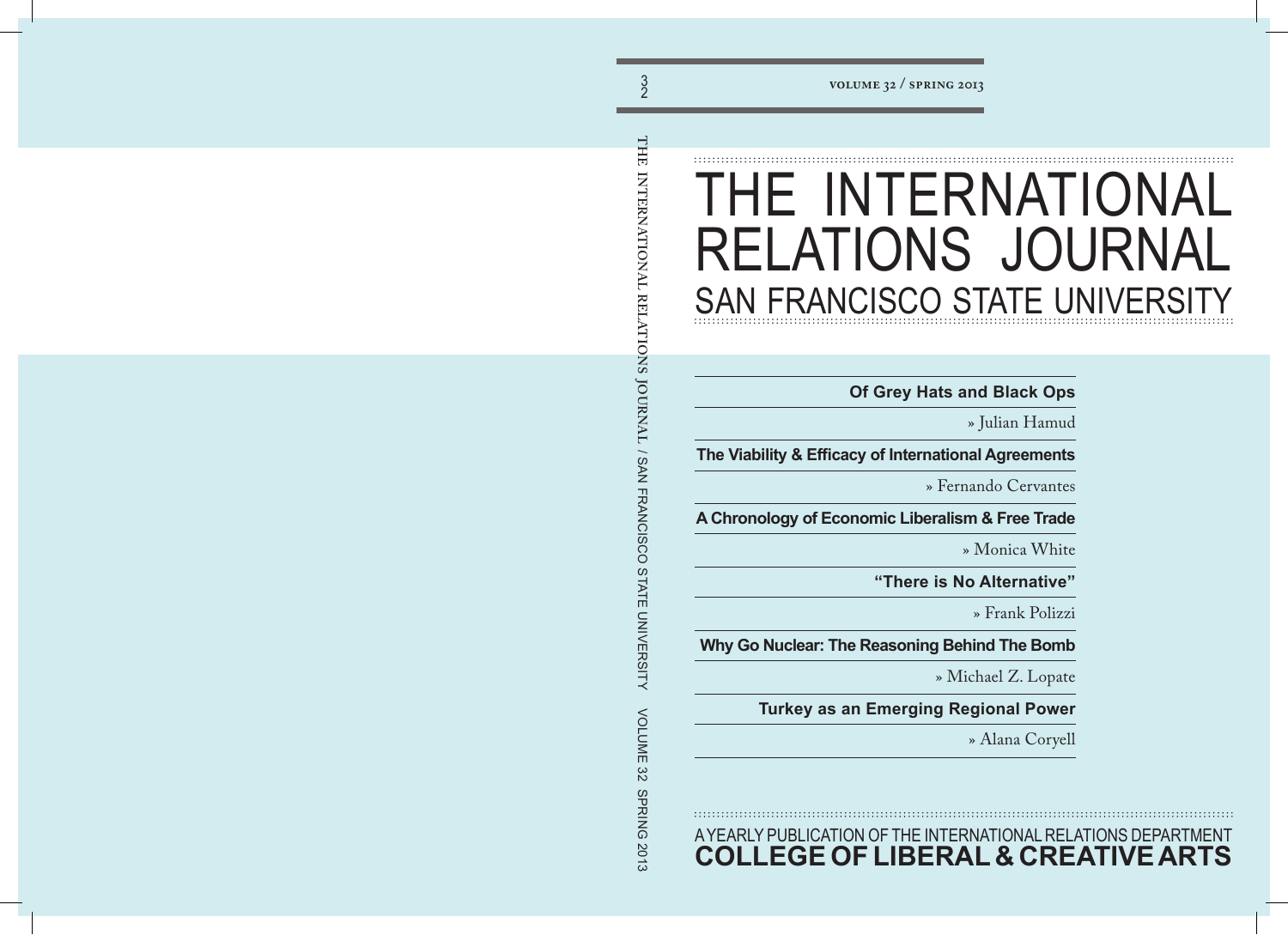### toc

# Contents

|           | 2 JOURNAL STAFF                                                                                           |
|-----------|-----------------------------------------------------------------------------------------------------------|
| $\cdot$ 3 | <b>EDITORIAL POLICY</b>                                                                                   |
|           | ACKNOWLEDGEMENTS                                                                                          |
|           | <b>Solution</b> OF GREY HATS AND BLACK OPS: Cybersecurity in International<br>Law<br>» by Julian Hamud    |
|           | THE VIABILITY AND EFFICACY OF INTERNATIONAL AGREE-<br><b>MENTS:</b> Israel and Palestine                  |
|           | » by Fernando Cervantes                                                                                   |
|           | A CHRONOLOGY OF ECONOMIC LIBERALISM AND FREE TRADE<br>» by Monica White                                   |
|           | $5I$ $*$ THERE IS NO ALTERNATIVE"<br>Moving beyond Neoliberalism in Latin America<br>» by Frank Polizzi   |
|           | 69 WHY GO NUCLEAR: The Reasoning Behind The Bomb                                                          |
|           | » by Michael Z. Lopate                                                                                    |
|           | 89 TURKEY AS AN EMERGING REGIONAL POWER: New Foreign<br>Policy in a Volatile Region<br>» by Alana Coryell |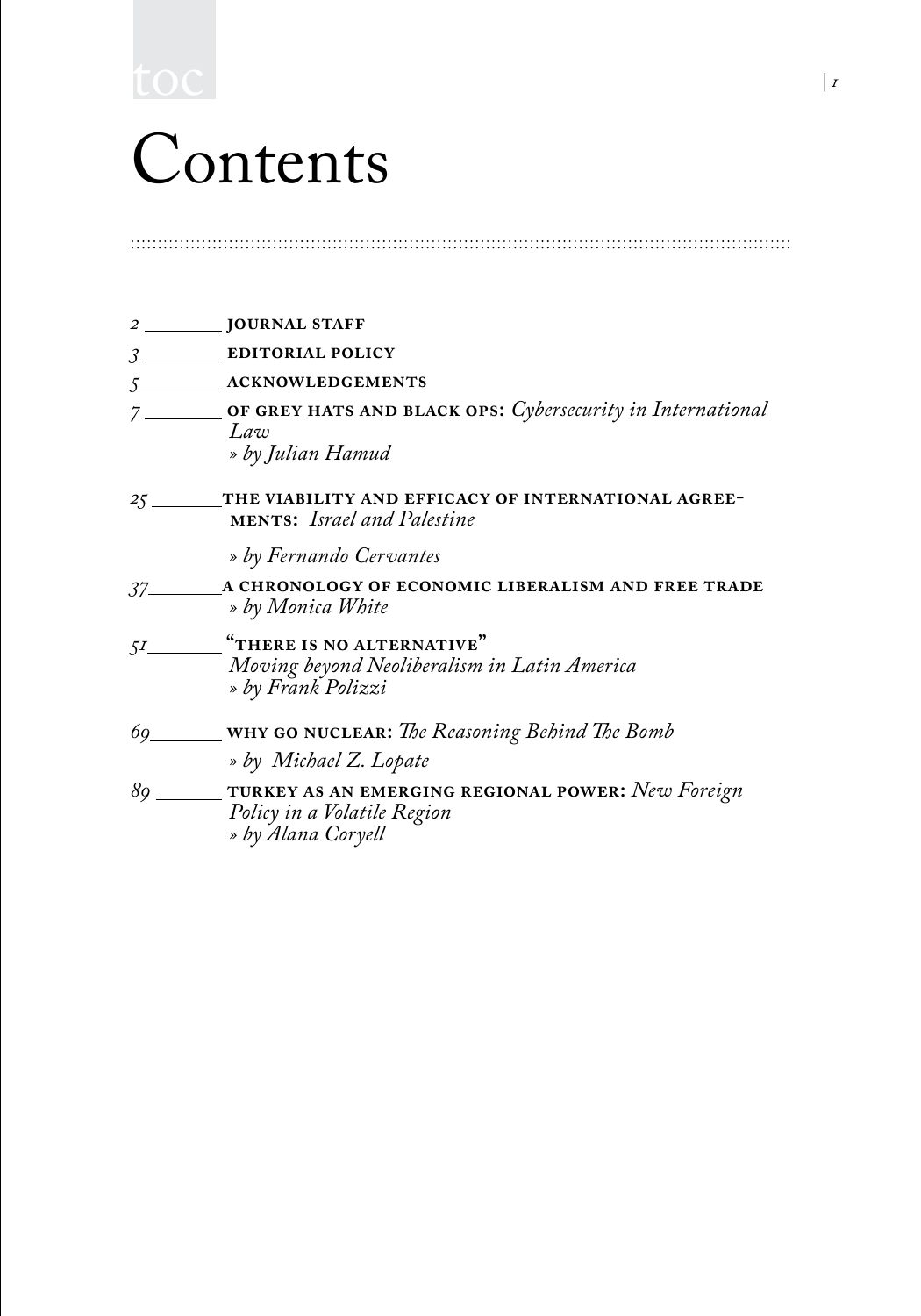# <span id="page-2-0"></span>*2 |* ir *| 3* Journal Staff

Fall 2012

*Managing Editors Philip Hallworth Christopher Ho Marion Morales*

*Writers Krista Abrams Luke Barnesmoore Alana Coryell Mariam Diallo Julian Hamud Radgha Karajah Michael Lopate Arianna Nunez Monica White*

*Editors Jaimie Chau Travis Clark Olivia Frick Emerson Gomez Anthony Graziano Melanie Matias Shanea O'Connor Frank Polizzi Stacy Zolnikov*

#### Spring 2013

*Managers Editors Michael Zachary Lopate Monica White*

*Writers Alana Coryell Angeline Grable Darielle Montejo Fabiola Ramirez Fernando Cervantes Frank Polizzi Kimberly Navarro Max Barber Zachariah Rabah*

*Editors Khalid Shakran Emily Steffensen Anthony Rodregous Chris Devine Shalma Movassaghi Luke Barnesmoore Emma Klatman Melanie Matias Rocio Cabas Ashley Abraham Danielle Seyler*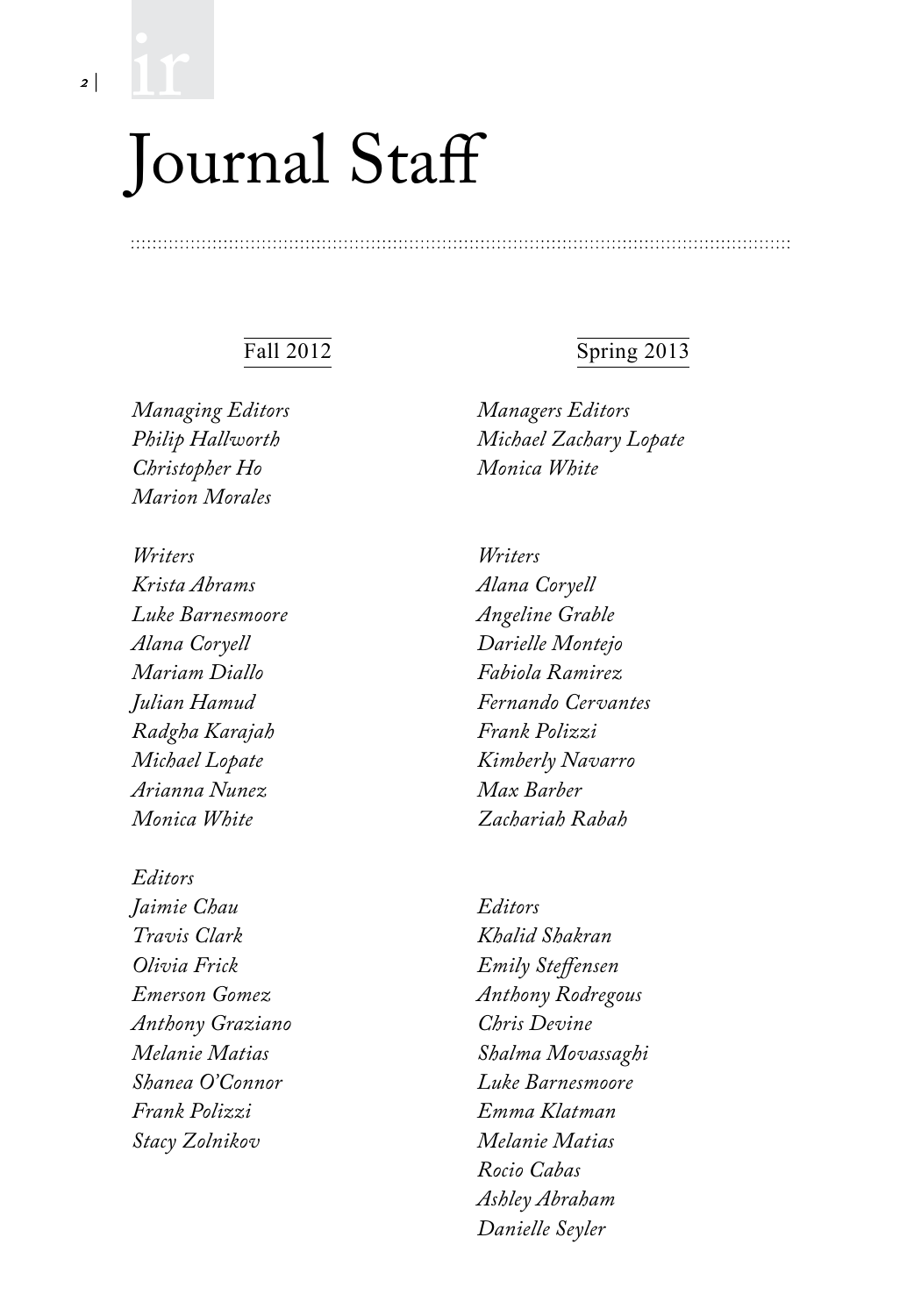# <span id="page-3-0"></span>Editorial Policy

#### **Overview**

**The International Relations Journal** at San Francisco State University strives to exhibit the diverse range of undergraduate and graduate research interests that flourish in our department.

Each semester, the *Journal* is offered as a course in which students participate as writers or editors in a peer review process, or as administrative staff members who assist authors and editors as well as guide the *Journal* through its production.

The goal of the course is to expose students to the peer review process, focusing on academic standards of argumentation and factual accuracy, citation formatting, and collaborative editing using Microsoft Word's "track changes" feature. More broadly, the Journal's executive editors aim to help students develop writing/editing skills applicable in other courses and promote a deeper understanding of the discipline of international relations as a whole.

#### Submissions & Process

The *Journal* encourages all students pursuing a B.A. or M.A. in International Relations to submit completed works (incomplete papers and abstracts are not accepted) at the beginning of each semester. From these submissions the *Journal*'s executive editors assign students to positions on the writing and editorial boards as well as a number of administrative-level appointments.

The course curriculum includes a number of informational workshops and at least three rounds of structured editing and revision. All editing is anonymous and each submission is reviewed by three different editors.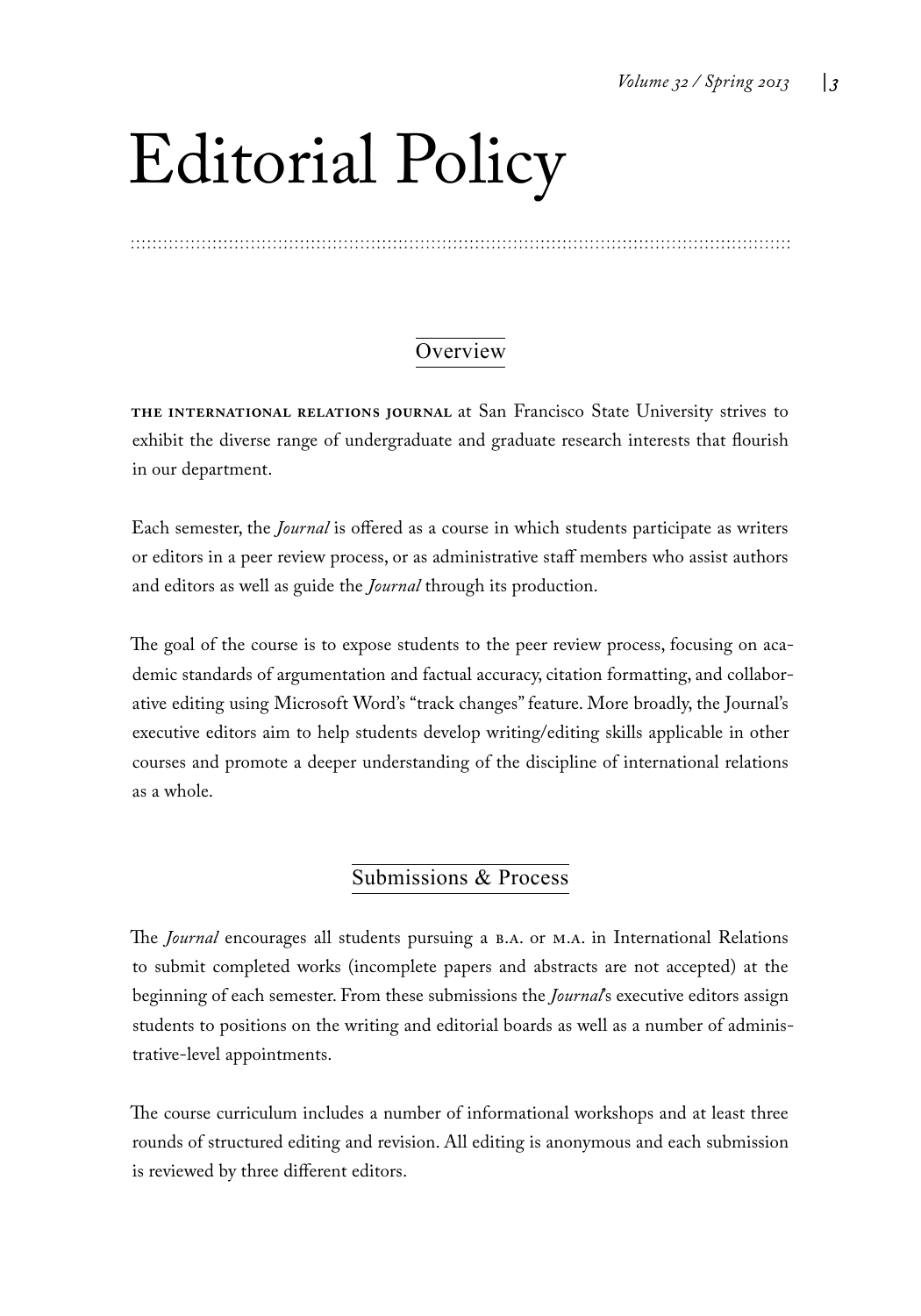The structured peer review is as follows: [1] a submission is first edited by an undergraduate or graduate "peer expert" who has conducted prior research on topics and/or regions relevant to the paper and can thus provide fact checking and citation suggestions; [3] second round editing focuses on clarity and academic tone by pairing the manuscript with an editor unfamiliar with the paper's subject; [3] finally, the paper is edited for proper citation formatting and technical aspects.

At the end of the semester, authors participating in this process are expected to submit a final manuscript for consideration by the *Journal*'s executive editors and the faculty advisor.

#### Publication of Articles

Only submissions that have gone through the peer review process and meet the content and formatting requirements, will be considered for publication. The *Journal* is published yearly.

*For Submissions and Back Issues:*

http://internationalrelations.sfsu.edu/international-relations-journal

*For all other inquiries:*

Department of International Relations 1600 Holloway Avenue / HSS Room 336 San Francisco, California 94132 phone: 415.338.2654 / fax: 415.338.2880

Statements and opinions expressed in *The International Relations Journal* are solely the responsibility of the authors and do not necessarily reflect the views of the Executive Editors, the Editorial Board, the Faculty Advisor, or the Department of International Relations at San Francisco State University.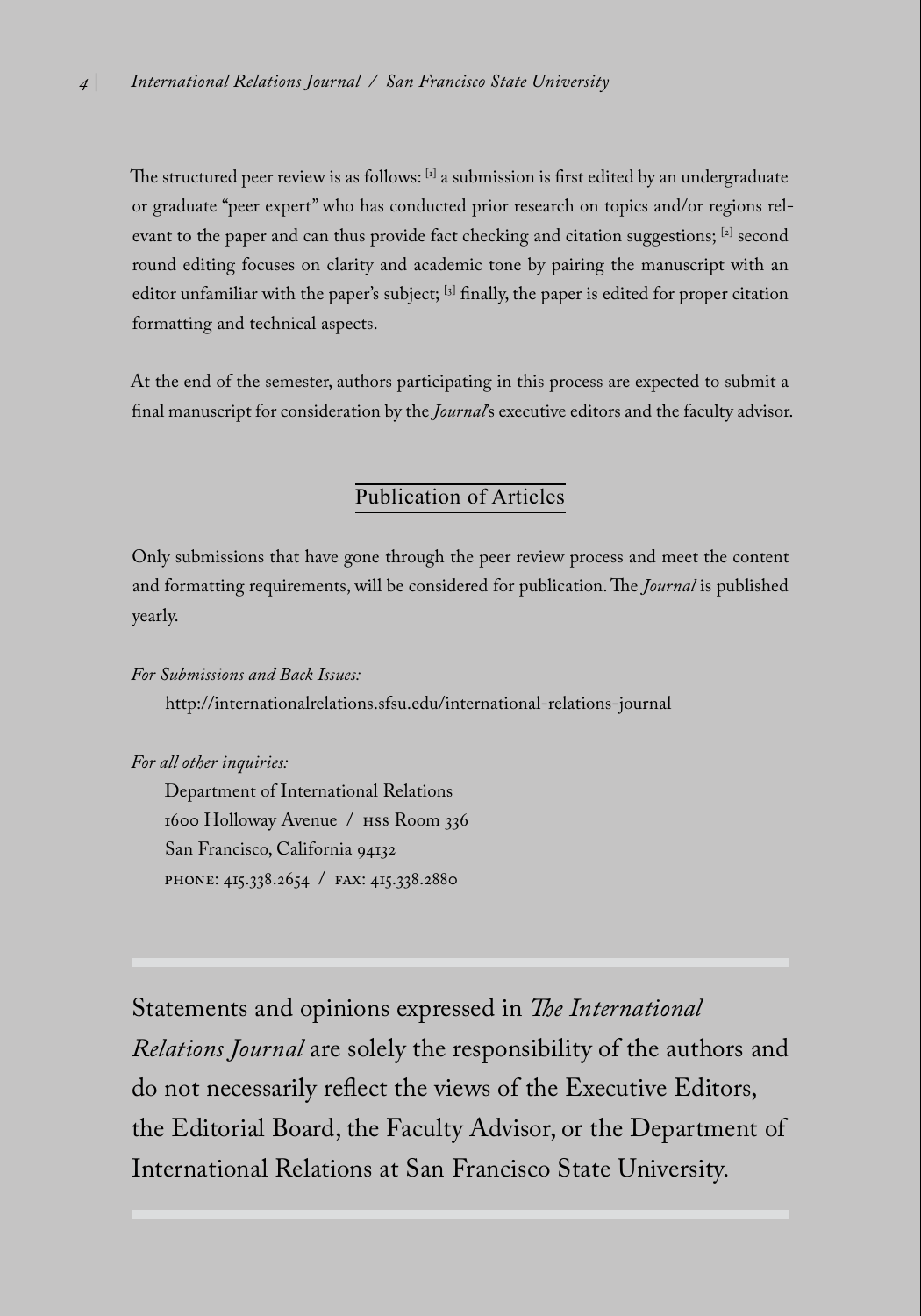### <span id="page-5-0"></span>Acknowledgements

THE STAFF OF THE International Relations Journal is grateful for the continued funding allocated by the Instructionally Related Activities Committee and the Department of International Relations at San Francisco State University for the production of this journal.

The production of this journal is a group effort and the managing editors would like to especially thank all the members of the editorial board and the contributing Writers. The editorial board members edited the articles contained in this issue and both the editors and Writers patiently endured the labor of multiple revisions of these articles, as well as corresponding with one another. The guidance and advice of Dr. Burcu Ellis in the International Relations Department has been indispensable to the publication of the Journal.

SPECIAL THANKS TO Omar Abelmegeid for doing the graphic design for this year's journal.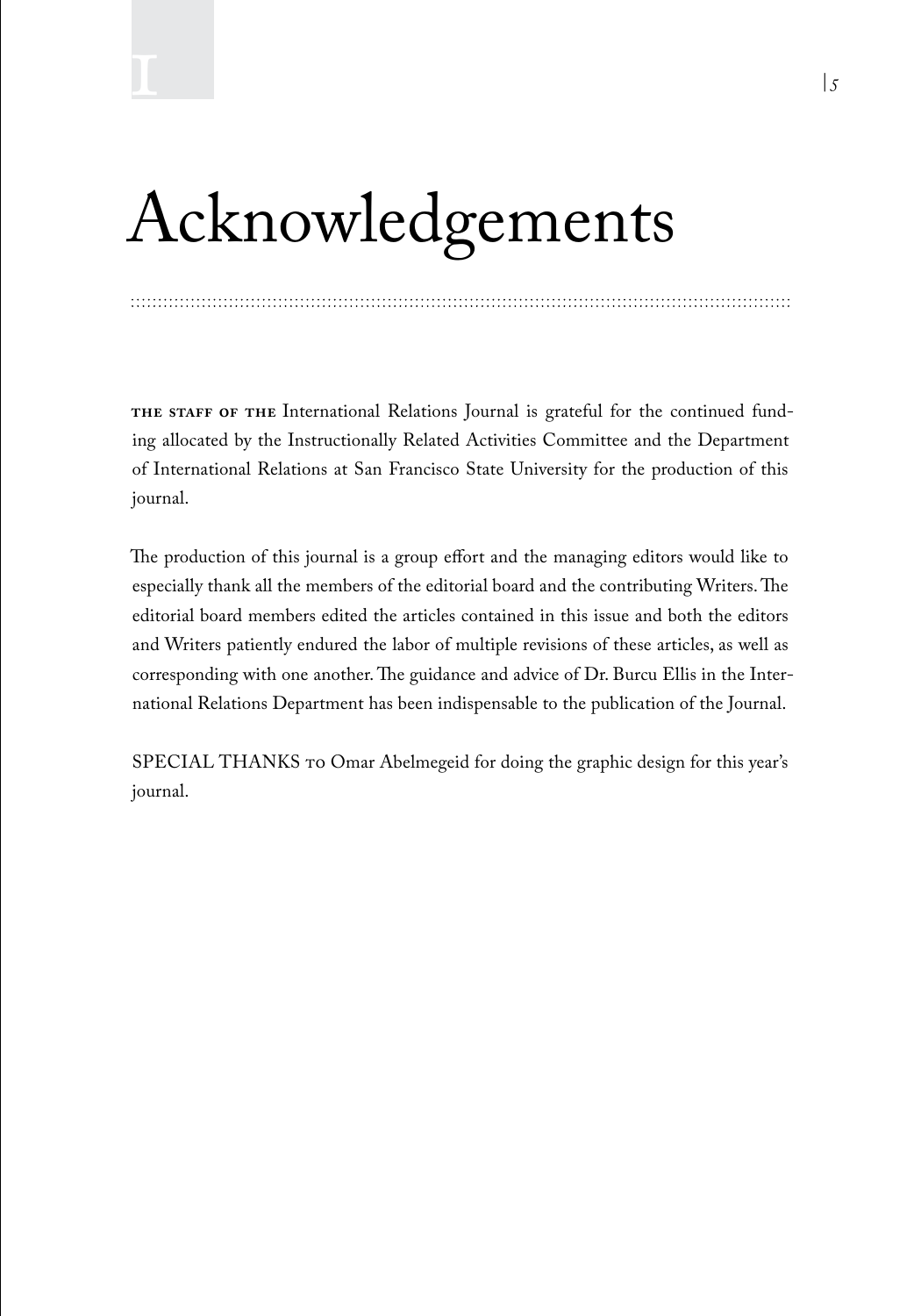abstract » *The paper aims to describe a normative shift in the balance between security and rights in cyberspace at the level of international law. First, I examine the current unstable foundation of the cybersecurity regime and its status in the larger body of international relations theory. Using the Copenhagen School of critical security studies and its derivatives, I attribute this shift to the treatment of the internet primarily as a zone of conflict by scholars and policymakers. I then critique this militarized view on its accuracy, as well as for overshadowing other frames through which the growth of cyberspace might be seen and responded to differently. Finally, I argue that this particular framing, coupled with some characteristics inherent to cybersecurity, makes the internet particularly vulnerable to policies more restrictive than would ordinarily be warranted.*

Julian Hamud graduated from San Francisco State University's International Relations Department in January 2013. A former cross-examination debater, he is currently exploring MA/JD programs. His interests include cyber-security, intellectual property, and the domestic impact of the human rights regime.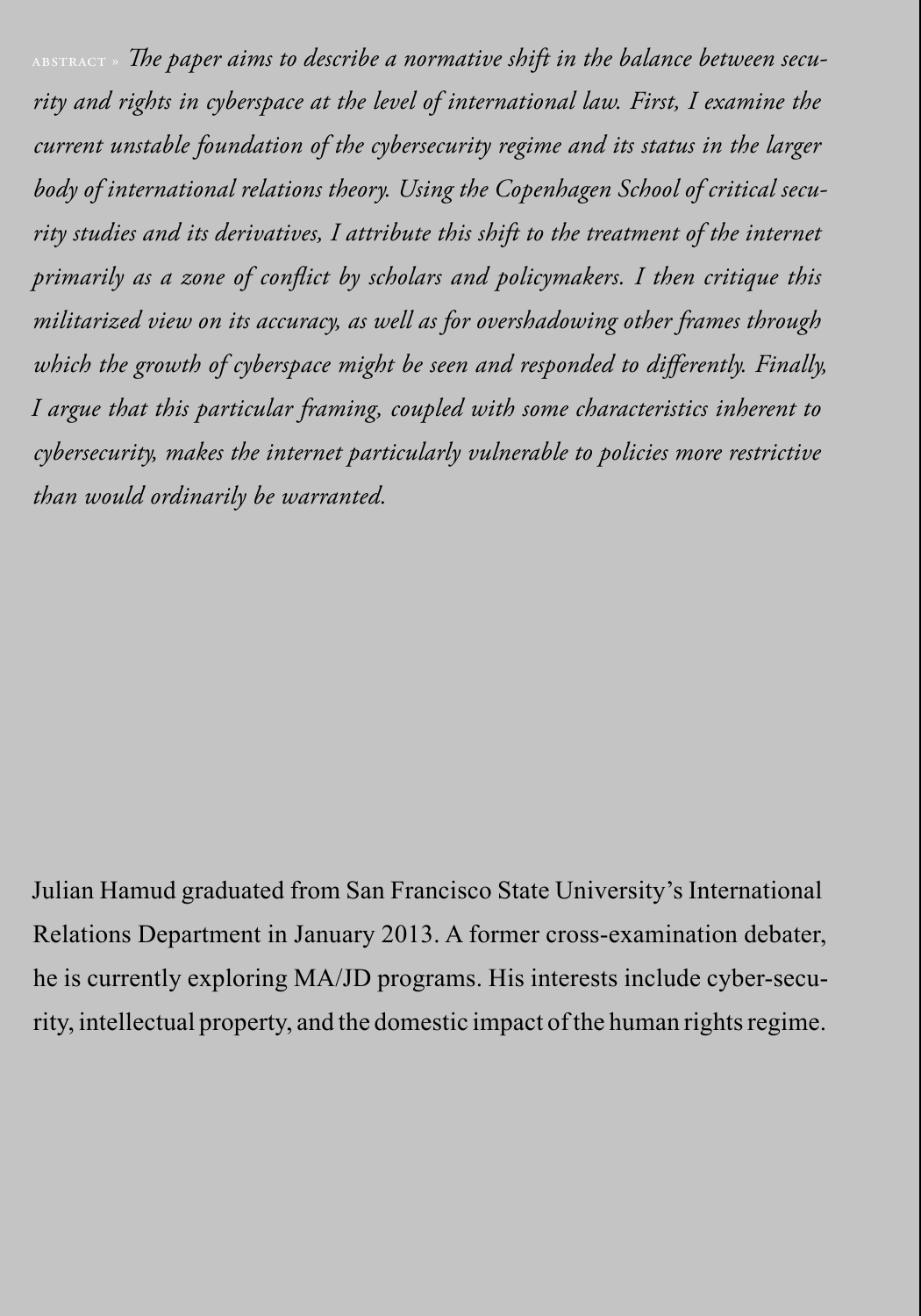*Volume 32 / Spring 2013 | 7*

# Of Grey Hats and Black Ops: Cybersecurity in International Law

*» by Julian Hamud*

1

#### Introduction:

The concept of a "frontier" has a long, convoluted history, a moving target to be traced at best in contested terms and geographies. The development of the electronic frontier has caused unprecedented shifts in commerce, communication, and the nature of globalization. In doing so, it has raised new, strident challenges to established notions of place, sovereignty, and agency for state and non-state actors alike. One such facet is the rise of and state responses to malicious or political actions in cyberspace, be they under the banner of activism, cybercrime, cyberterrorism, or cyberwarfare. These terms, as we shall argue, are not neutral or inconsequential, and have specific consequences for the development of cybersecurity.

Whereas many security scholars and constructivists looked to cybersecurity as a case of failed (or impossible) securitization, this does not seem to be the contemporary case. Rather, the central aim of this paper is to prove that cyberspace is becoming increasingly securitized in law and practice, a process with pronounced impacts on state behavior and severely negative implications for human rights. To this end, we will first look to the history of cybersecurity, as the "technification" of the field can be a significant barrier.1 Next, we will review the literature on the subject with an emphasis on the Copenhagen school of thought in relation to constructivism. From this direc-

<sup>1</sup> Lene Hansen and Helen Nissenbaum, "Digital Disaster, Cyber Security, and the Copenhagen School" International Studies Quarterly, 53 (2009) 1172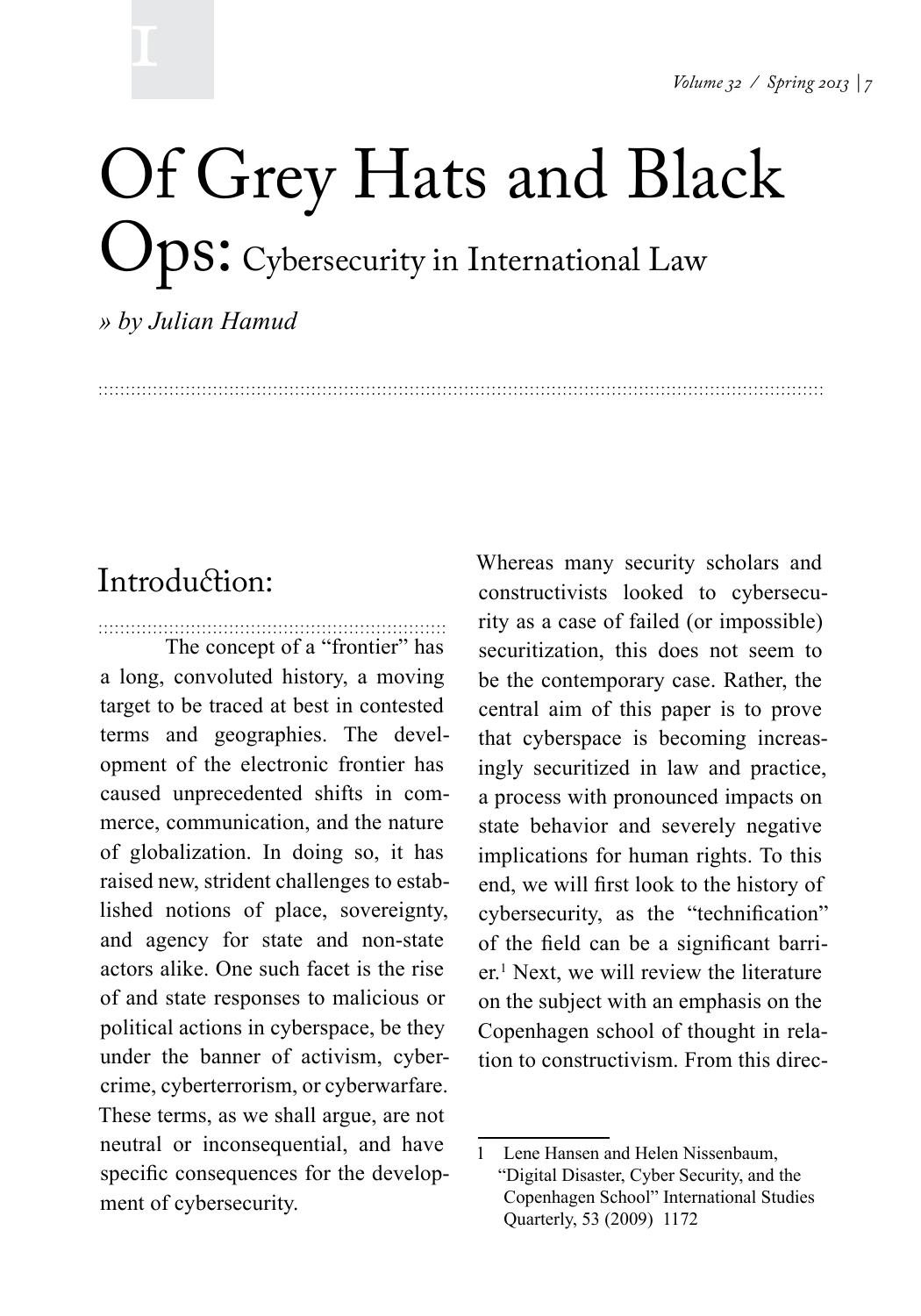tion we shall look to the general international regimes and discourses that have formed around cybersecurity.

#### A Growing Concern

Definitions of cyberattacks vary wildly and there is no consensus as to what constitutes an attack.<sup>2</sup> A common distinction in the literature, is that of threats through cyberspace versus threats to cyberspace.<sup>3</sup> Threats to cyberspace deal with attacks on the actual infrastructure.<sup>4</sup> Threats through cyberspace are much more multifaceted, and include "cracking" of computers (illicit extraction of data, in the same sense of cracking a safe), computer viruses, and distributed denial of service attacks (DDoS), which are somewhat equivalent to flooding a telephone switchboard.

Numerous actors have interests in these tactics for clear reasons. Unarmed "resistant"<sup>5</sup> and "insurgent"<sup>6</sup> groups opposing states will have made use of the greater communication and coordination abilities afforded by the internet. Other violent groups have used the same means to create an impression of global presence. Other groups dubbed "hacktivists" keep their presence largely limited to the online realm.7 Though they have been in existence since the 1990s, their numbers grew tremendously in the mid-2000s.<sup>8</sup> They are known to engage primarily in what hackers refer to as "grey hat" operations, which may violate the law or ethical standards, but are not for malicious gains. More traditional crime in cyberspace, such as 1994's \$10 million Citibank hack, is also growing.<sup>9</sup>

<sup>2</sup> Ryan et al. 1166.

<sup>3</sup> Ronald J.Deibert and RafalRohozinski. "Risking Security: Policies and Paradoxes of Cyberspace Security" International Political Sociology 4 (2010) 16-17

<sup>4</sup> Graham Todd, "Armed Attack in Cyberspace: Deterring Asymmetric Warfare with an Asymmetric Definition." The Air Force Law Review 64 (2009) 82

<sup>5</sup> Deibert and Rohozinski 21

<sup>6</sup> Seth F.Kreimer, "Technologies of Protest: Insurgent Social Movements and the First Amendment in the Era of the Internet" University of Pennsylvania Law Review 150 (2001) 127

<sup>7</sup> Alexandra Samuel, "Chapter 2: A Taxonomy of Hacktivism" in Hacktivism & the Future of Political Participation. Cambridge, MA: Harvard University Press, 2006.

<sup>8</sup> Scott J. Shackleford and Richard B. Andres. "State Responsibility for Cyber Attacks: Competing Standards for a Growing Problem." Georgetown Journal of International Law 42 (Summer, 2011): 1008

<sup>9</sup> Gable 80.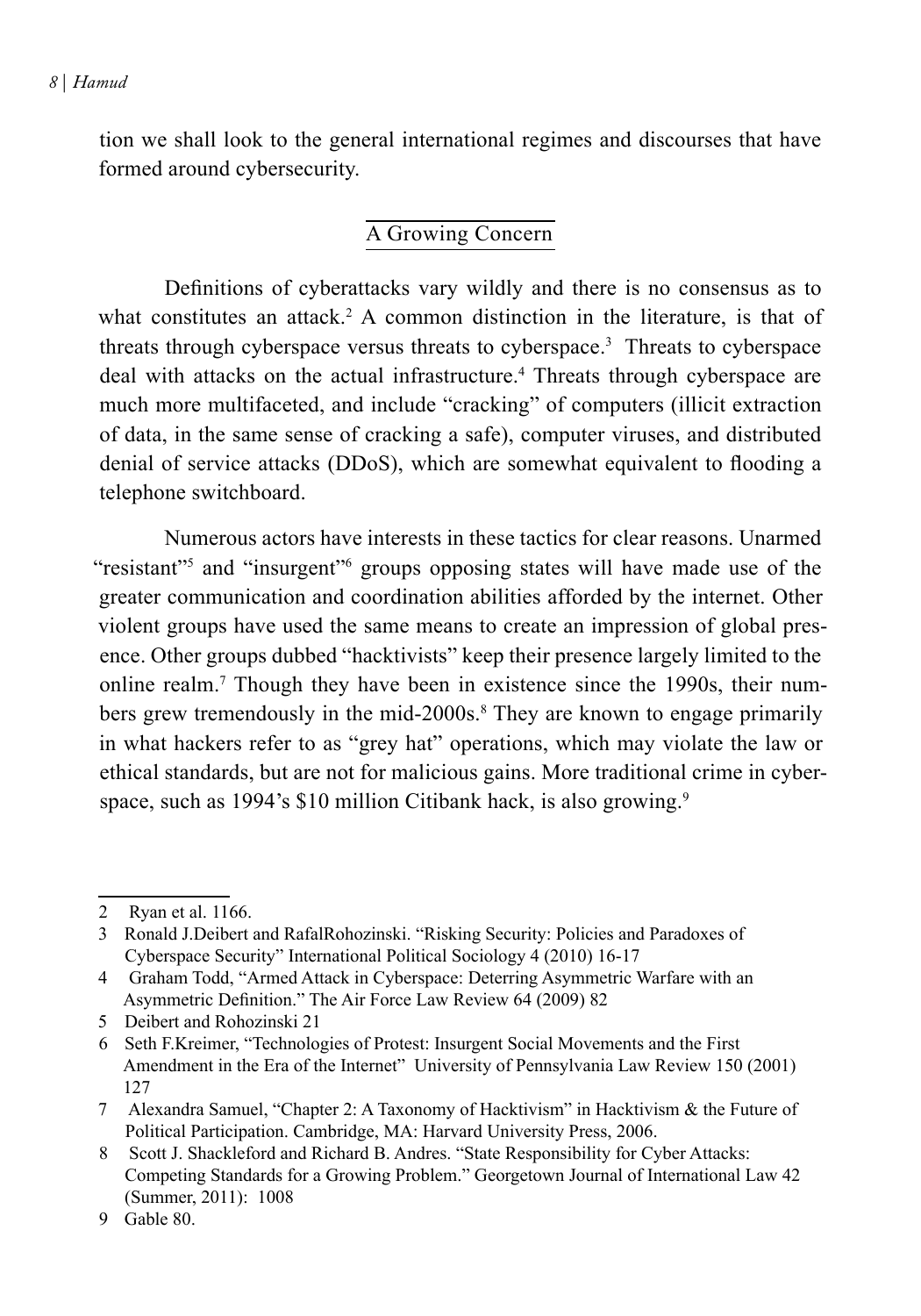States are engaging more and more in cyber espionage, such as the 2009 theft of the F-35 plans by Chinese hackers,  $10$  as was recently confirmed by British and American intelligence officials.11 The Stuxnet virus, one of the most advanced viruses to date, infected thousands of computers but acted only against Iranian centrifuges, causing many to break down; it is generally thought to have been created by state-sponsored Israeli and American hackers.12 States have increased monitoring and surveillance for security purposes, but these often turn on the citizens they may protect.13 Indeed, many of the security systems are "dual use", allowing internal censorship and monitoring as well as blocking intrusions and disruptions.<sup>14</sup>

Threats to cyberspace, on the other hand, are almost exclusively painted in terms of cyberterrorism or cyberwar and are internationally condemned in the current cyber law regime. These types of attacks have been discussed for decades, such as the infamous 1993 RAND declaration that "cyberwar is already upon us," but the evidence is, at best, dubious.<sup>15</sup> As we shall see, however, the lack of concrete precedent means that because such speculation may offer nothing solid, there is also nothing to keep them grounded.16

#### Cybersecurity and IR Theory

One common observation regarding the application of IR theory to cybersecurity is that there simply has not been enough. The field was characterized by a realist trend in the 90s, followed by a large gap.17 Now, there is a growing trend towards more specialized literature on the subject, but this was still geared towards individual policies and not towards IR or any theoretical framework.18

- 10 Kelly A. Gable, "Cyber-Apocalypse Now: Securing the Internet Against Cyberterrorism and Using Universal Jurisdiction as a Deterrent" Vanderbilt Journal of Transnational Law(Jan 2010) 61
- 11 "Security Experts Admit China Stole Secret Fighter Jet Plans" The Australian.March 12, 2012.
- 12 Siobahn Gorman and Julian E. Barnes."Cyber Combat: Act of Cyber War" Wall Street Journal. March 3, 2011
- 13 La Rue, Frank. "Report of the Special Rapporteur on the Promotion and Protection of the Right to Freedom of Opinion and Expression." Human Rights Council 17th Session, May 16, 2011. 15
- 14 Rebecca Mackkinnon "Internet Freedom Starts at Home" Foreign Policy. May 3, 2012
- 15 Thomas Rid,"Think Again: Cyberwar." Foreign Policy. March/April 2012 .
- 16 Hansen and Nissenbaum1164
- 17 Myriam DunnCavelty, "Cyber Terror : Looming Threat or Phantom Menace? Framing the US Cyber-Threat Debate." Journal of Information Technology and Politics 4, no. 1 (2007): 21
- 18 John Erickson and GiampieroGiacomello, "The Information Revolution, Security, and International Relations: (IR)relevant Theory?" International Political Science Review 27, no. 3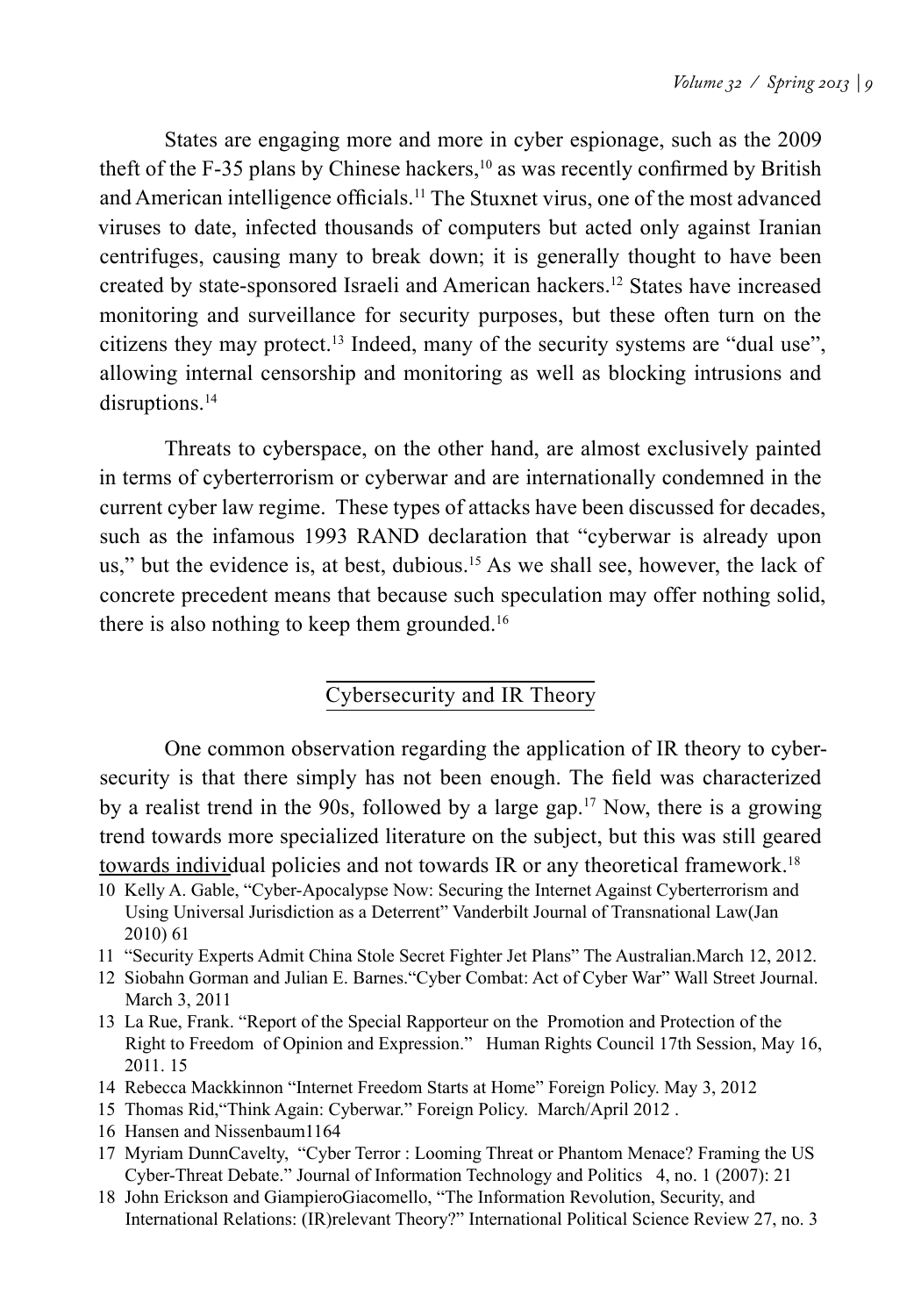While the realist trend seems the intuitive choice, especially given the idea of a mutually-assured destruction frame developing in "fits and starts", another school may be more productive.<sup>19</sup> Critical security studies look beyond the traditional security frame and look to underlying mechanics of such dynamics. The most prominent of these is the Copenhagen School, which stemmed from the work of Ole Weaver and Barry Buzan, among others, in the 1990s. Buzan and Weaver describe the way questions of politics become security issues via "speech acts" of securitizing actors when they convince their audience that a threat is existential and only extraordinary measures can answer it.20 It has been used effectively, though in very few areas, to describe one key avenue towards both domestic policy and international norm changes, such as securitization of the HIV/AIDS epidemic in immigration and public health policy.<sup>21</sup>

What is striking, as indicated earlier, is that in spite of many credible supports for a Copenhagen approach to cybersecurity, the original consensus was negative. At a key conference, Copenhagen scholars openly dismissed a specific need to consider cybersecurity because there were "no cascading effects on other security issues."<sup>22</sup> One author calls it a case of "failed securitization" in two separate works, both based in the idea that "the observable impact of the threat politics process is the establishment of countermeasures or policies."23 For a process of securitization as described by the Copenhagen School or its derivatives, the responses must be outside of the regular scope of government power.24

More recently, the trend has been called an example of "hypersecuritization."25 Here, a "double move" shifts the political issues to a security issue and simultaneously "technifies" it, where jargon's impenetrability makes the process harder to challenge or question.<sup>26</sup> Despite the aforementioned objections, securitization of cyberspace has been prevalent. This paper will lend support to this

<sup>(2006): 222.</sup>

<sup>19</sup> Deibert and Rohozinski 17

<sup>20</sup> Buzan, Barry, Ole Weaver and Jaap de Wilde. Security: A New Framework for Analysis (Boulder: Lynne Rienner, 1998 ):23-24

<sup>21</sup> Marco Antonio Vieira, "The Securitization of the HIV/AIDS Epidemic as a Norm: A Contribution to Constructivist Scholarship on the Emergence and Diffusion of International Norms" Brazilian Political Science Review Vol. 2, 2007

<sup>22</sup> Hansen and Nissenbaum 1156

<sup>23</sup> MyriamDunn Cavelty. Cyber-security and Threat Politics: US Efforts to Secure the Information Age (New York:Routledge, 2008): 122

<sup>24</sup> Buzan, Weaver, and Wilde 23

<sup>25</sup> Hansen and Nissenbaum 1164

<sup>26</sup> Ibid. 1172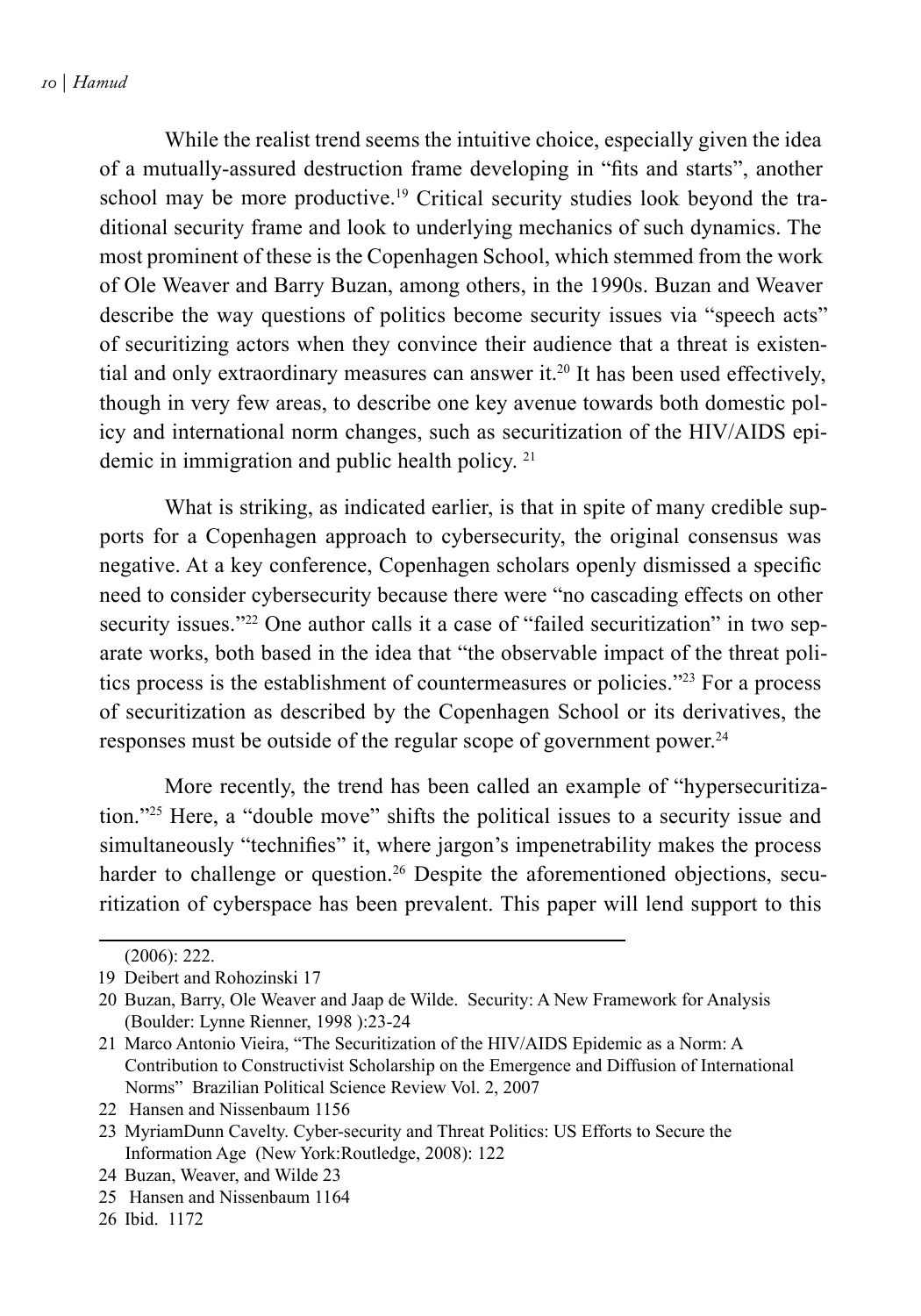strand of securitization theory with consideration for how such trends may play out on the international normative and domestic scales.

#### International Law, Organizations, and Discourse

#### The Nascent Regime

Due to the transversal nature of cybercrime and related phenomenon, a detour examining international law and norms is necessary. However, despite the increasing buzz surrounding cybercrime, very few policies specific to online action have formed. In the "nascent regime", there are contradictory practices and definitions that undermine any effective normative or even customary application $27$ 

At the strictest understanding of a regime, and the only legally binding treaty on the subject is the Council of Europe's (CoE) Convention on Cybercrime of 2001.28 The CoE Convention entered into force in 2004 for most European members and in 2007 in the US, who supports it with several reservations.<sup>29</sup> The scope of the treaty is very limited, with only 30 ratifications as of 2010,<sup>30</sup> only one from a state not party to the CoE. As such, it can hardly be considered a global norm, and the sparse definitions in it are not rigorous enough to give any real force to attempts at universalizing such definitions. One aspect of the treaty worth noting is its near-total reliance on territorial and active personality jurisdiction.<sup>31</sup> This is troubling considering that one of the few agreed-upon ideas in the emerging field of cybersecurity is the insufficiency of territorial jurisdiction.<sup>32</sup>

Through a looser framework for understanding regimes, however, we do see some "softer" abstract or advisory indications of what an expanded codified regime may entail. Ryan et al. indicate that the largest such contribution from an international organization is the "five principles for cyber peace" from the UN International Telecommunications Union.33 These five extend common UN principles such as cooperation, citizens' protections, and the condemnation of harboring

33 Ryan et al. 1171

<sup>27</sup> Ryan et al. 1166

<sup>28</sup> Ibid. 2004

<sup>29</sup> Declan McCullagh and Anne Broache, "Senate Ratifies Controversial Cybercrime Treaty"" CNET. August 4, 2006.

<sup>30</sup> Convention on Cybercrime, as reported by the Council of Europe Treaty Office

<sup>31</sup> Convention on Cyberime, Article 22

<sup>32</sup> Gable 100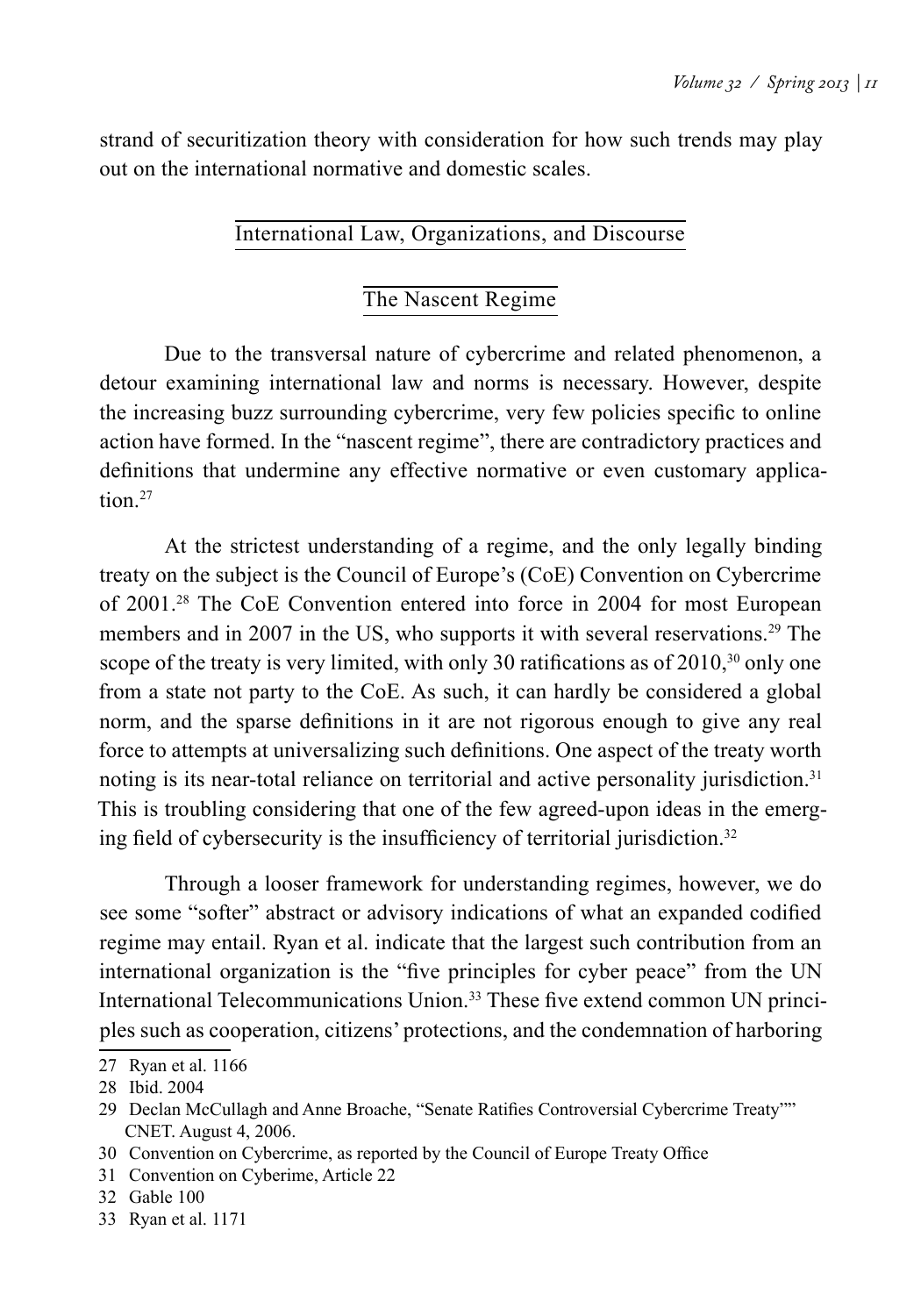"terrorists/criminals" and aggression, but with a notable addition of suggesting a commitment to peoples' access to communications.<sup>34</sup> Several other documents and bodies suggest similar steps, such as the UK's seven similar principles and the framework drafts of the CoE's Ad-Hoc Advisory Group on Cross-border Internet $35$ 

#### Reaching For Precedent

Due to the weakness of sources and precedents for international cyber law, most of the legal writings on the subject base themselves in older pre-internet doctrines. These come from applications of broader doctrines or cross-application from other sectors based on metaphor. In both cases, there is an attempt to a trace a cyberlaw regime around existing laws and customs, like a constellation around stars. These efforts, however, necessarily create associations between the subject in question and the subject connected by metaphor. Ericksson and others warn that these connections distinctly shape the perception of an issue in the context of securitization.36 Though there are many such frames, the most common device focuses on cyberspace as a conflict zone, to the frequent exclusion of other similarly applicable (and flawed) frames.

#### Cyberspace as Human Right

The extension of broader doctrines to cyber-law is a practice that simultaneously demonstrates the flexibility of broad treaties and the unique challenges of devising and applying cyberlaw. To take one example, there is a small degree of extension of existing human rights treaties to newer electronic circumstance. The UN Human Rights Council, notably, has seen reports indicating that the protections of expression in "any media" under the International Covenant on Civil and Political Rights (ICCPR) and to a lesser extent the non-binding Universal Declaration of Human Rights (UDHR) indicate that expression and speech are equally protected in cyberspace, insofar as the binding treaty offers protection.<sup>37</sup> This point is echoed by Michael Best, who looks more directly to the UDHR and argues that the "freedom to seek and receive information" can be crucially applied

<sup>34</sup> Hamadoun I. Toure.(2011). "The International Responses to Cyberwar" in Hamadoun I. Toure et al. (Eds.), The Quest for Cyber Peace 103

<sup>35</sup> Ryan et al 1172

<sup>36</sup> Ericksson213

<sup>37</sup> La Rue 7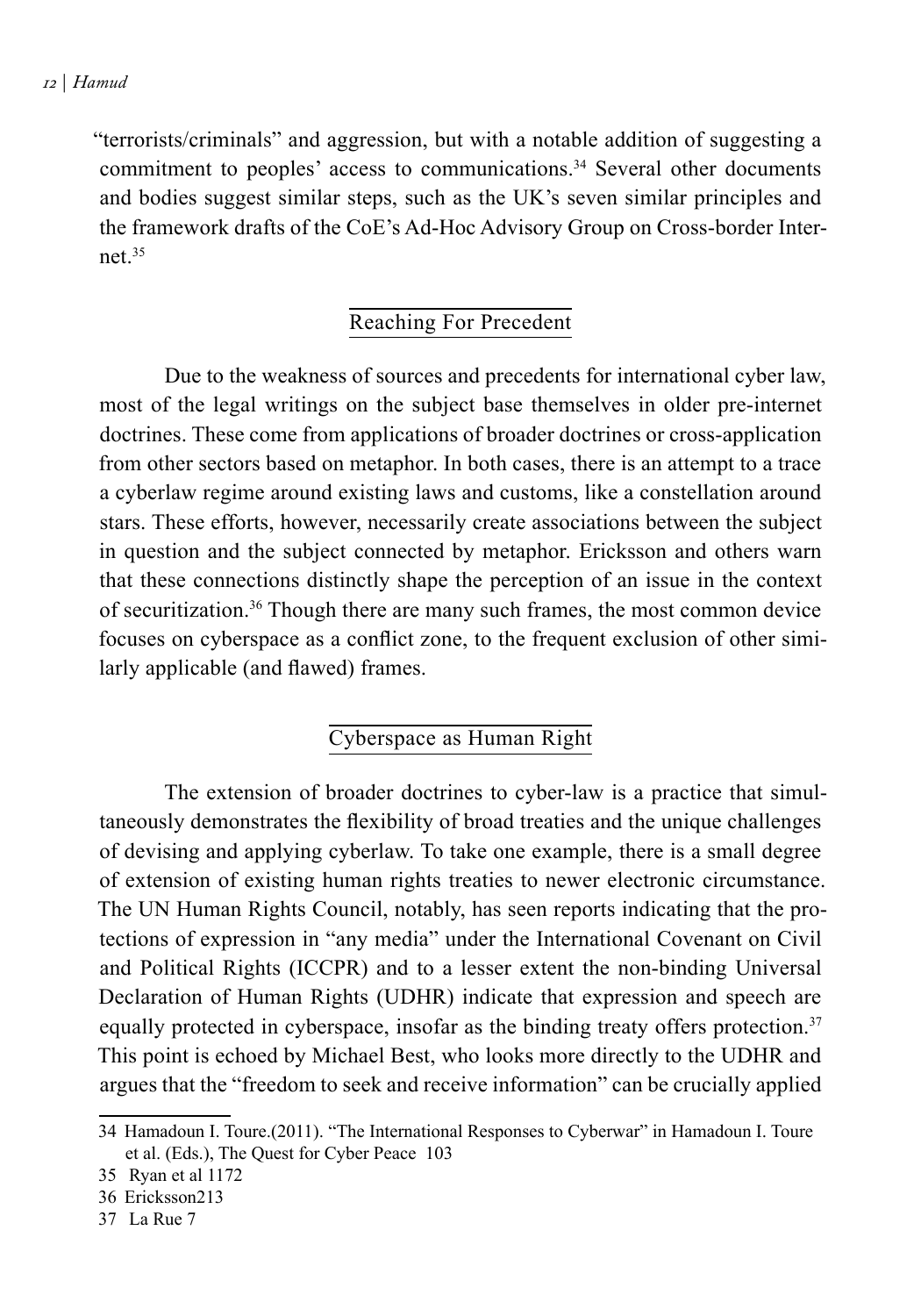to the internet in at least a customary capacity.38 Unfortunately, these bases have very severe limitations. For one, the UDHR is a completely non-binding document, and therefore, as Best implies, only indicates the direction of ideal circumstance. Furthermore, the ICCPR is undercut by gross inconsistencies worldwide in every section pertinent to cyberlaw, even absent the complications of that specific application.<sup>39</sup>

#### Cyberspace as Commons

Another significant framing we shall examine is the treatment of cyberspace as a form of commons. These formulations can be traced to the principle of the common heritage of all mankind in the United Nations Convention on the Law of the Sea (UNCLOS).40 Throughout three principle commons metaphors, there is a general reliance on institutional frameworks for dispute resolution and rejection of force, as opposed to international humanitarian law's (IHL's) tacit acceptance of conflict and violation.<sup>41</sup>

As an early and effective treaty in the tradition of the commons, it makes sense to begin our analysis with the UNCLOS. Its basic contribution to the idea of the commons is in affirming the impossibility of owning the open sea, which is applied to the appropriation of the data packets sent through owned services and infrastructure. However, this frame's grounding in territorial facilities quickly diminishes its applicability.<sup>42</sup>

Another commons metaphor that is often seen is that of the space regime. As with the sea, there are some distinctly similar characteristics in both cyberspace and outer space. Indeed, though outer space is "the closest physical analogy to cyberspace," it is largely inappropriate as a metaphor, if for no other reason than the difficulty in monitoring compared to space.<sup>43</sup> A third frame, worthy of brief mention, is that of the Antarctic Treaty System (ATS). Cyberspace and the

<sup>38</sup> Michael Best, "Can the Internet be a Human Right?" Human Rights and Human Welfare (2004)

<sup>39</sup> Ryan et al. 1171

<sup>40</sup> Jennifer Frakes, "The Common Heritage of Mankind Principle and the Deep Seabed, Outer Space, and Antarctice: Will Developed and Developing Nations Reach a Compromise?" Wisconsin International Law Journal 21 (Spring 2003) 410-411

<sup>41</sup> William Abresch, "A Human Rights Law of Internal Armed Conflict: The European Court of Human Rights in Chechnya." The European Journal of International Law 16, no. 4 (2005): 752

<sup>42</sup> Shackleford (2009) 212-213

<sup>43</sup> Bradley Raboin,"Corresponding Evolution: International Law and the Emergence of Cyber Warfare." Journal of the National Association of Administrative Law Judiciary (Fall 2011) 626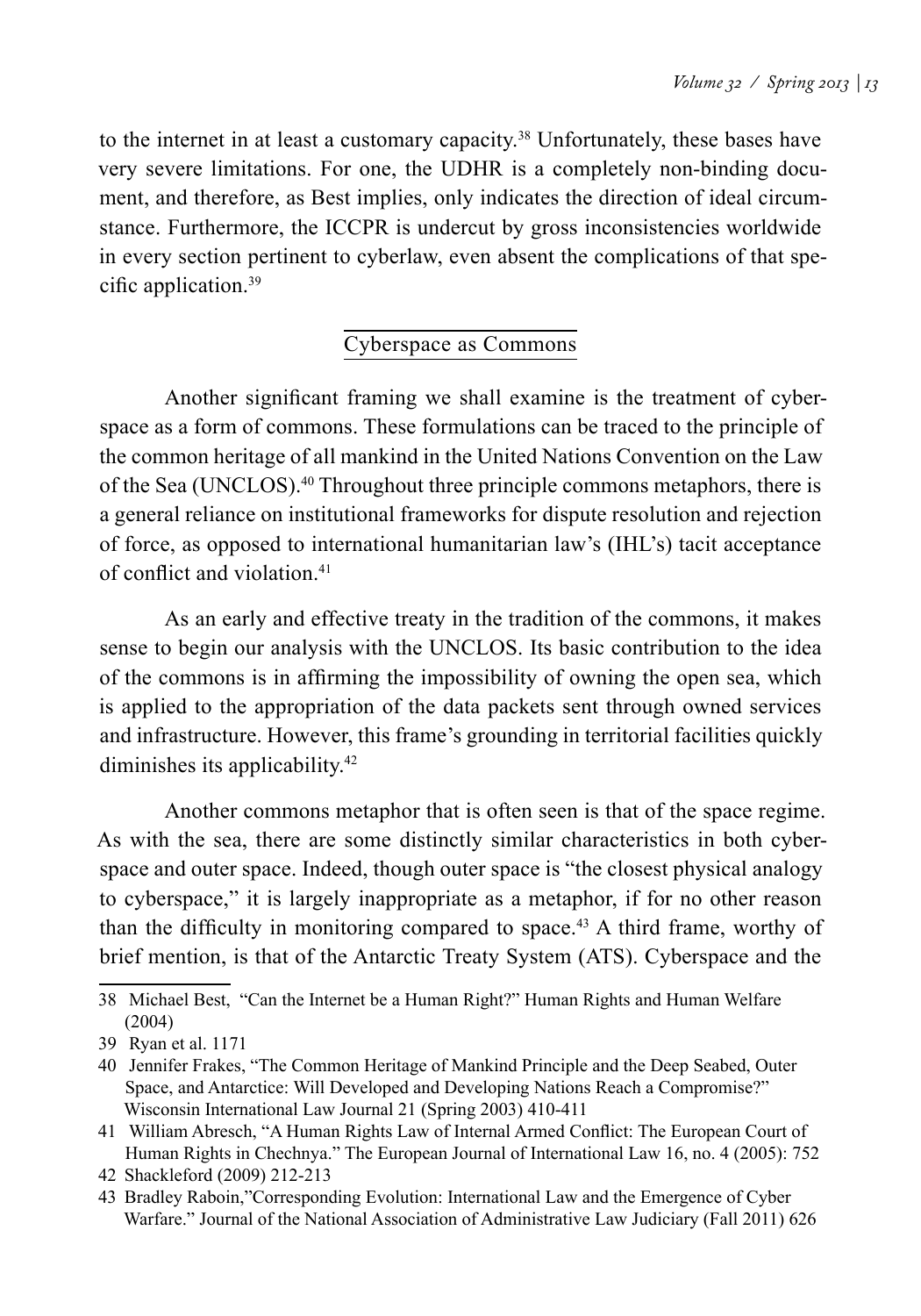Antarctic both have some potential for militarization and exploitation, and in light of this threat the Antarctic Treaty System issues a comprehensive ban on military activity, but the lack of clear definitions of what constitutes military activity makes this ineffective on its own.<sup>44</sup>

From these three, we can, for one, see that there is a basis for addressing cybersecurity internationally from a non-securitized standpoint. Secondly, and less fortuitously, these metaphors are at best incomplete. Finally, while the idea of the commons has strong applicability to the online domain, such a conception is very much "politics as usual," based in an abstract public good. Given this formulation, if the lessons of the Copenhagen School are correct, then this frame is likely to be put aside as it benefits states, a prediction especially acute in relation to human rights.<sup>45</sup>

#### Cyberspace as Battlefield

Where the interest in enshrining rights associated with cyberspace is somewhat limited, there exists an extensive number of connections made to extant international security regimes. There is a long history of this trend in many nations' and IOs' discursive framings. RAND declared in 1993 that "cyberwar is already upon us,"46 and Richard Clarke has been hailing the dangers of an "electronic pearl harbor" since the 1990s.<sup>47</sup> But these descriptions beg the fundamental question of whether an action in cyberspace can constitute an act of war/aggression.<sup>48</sup>

More recently, numerous authors have attempted to connect cyberwarfare with established IHL regimes for genocide and crimes against humanity.<sup>49</sup> Some legal arguments paint the 2007 attack on Estonia as a maneuver verging on a form of genocide.50 Another analyst makes a similar assessment based on the "heinousness" of the crime.51 This framing is important in that it connects the object of consideration to more familiar forms of repugnant violence, abetting securitization. Securitization here is not deterministic but invokes "a historical set of associ-

49 Gable 105; Shackleford (2009) 235;

50 Ibid 235

51 Gable 105

<sup>44</sup> Shackleford (2009) 222

<sup>45</sup> Ibid 10

<sup>46</sup> Rid

<sup>47</sup> Michiko Kakutani, "The Attack Coming From Bytes, Not Bombs" The New York Times 26 April 2010.

<sup>48</sup> These concepts are certainly defined independently and differently by varying source literature, but for the sake of economy we shall group them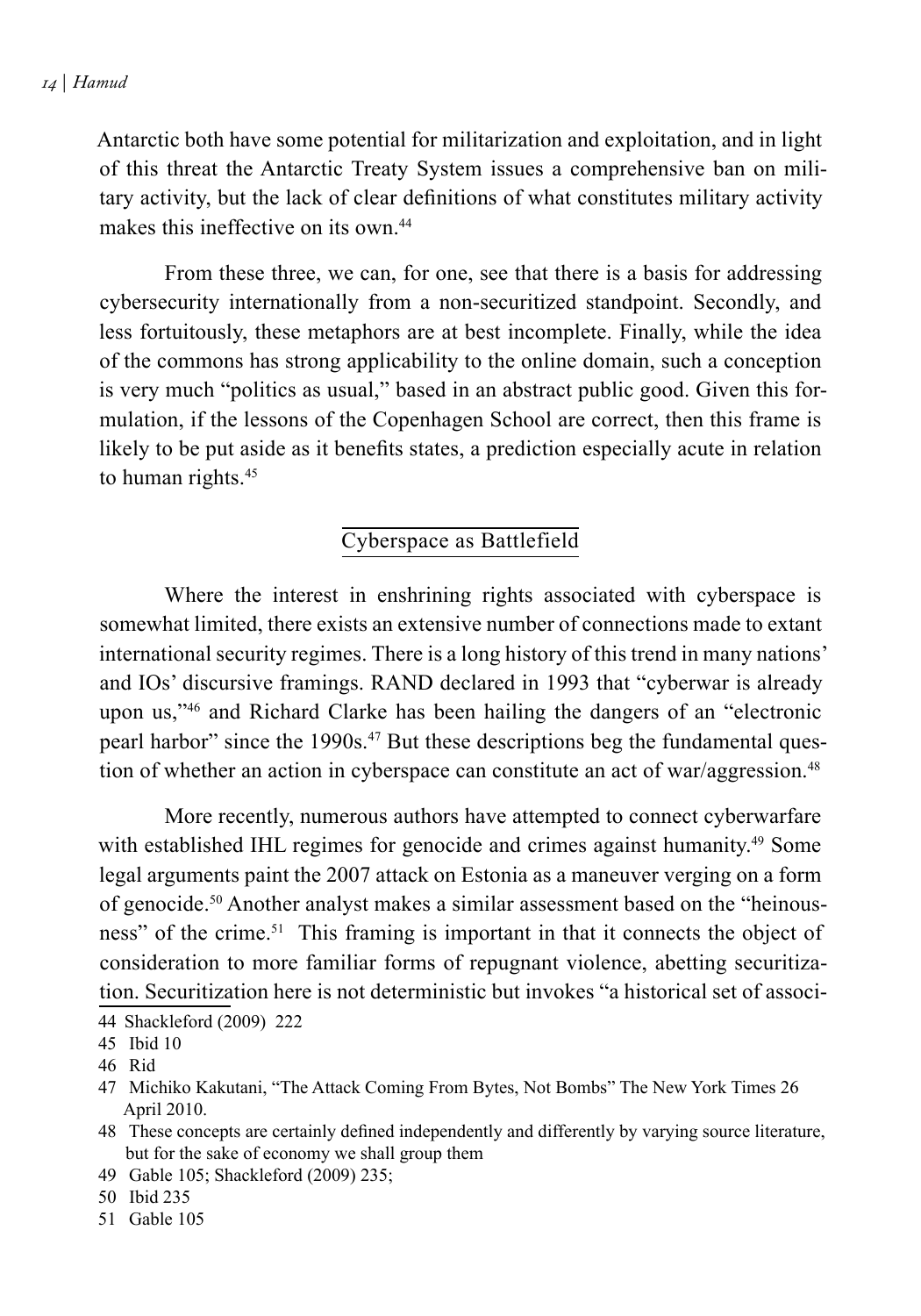ations, a set of assumptions […], and the appropriate agencies" that will limit out or emphasize certain responses.<sup>52</sup>

Another dominant metaphor contributing to this vein of securitization is the connection to nuclear weapons. The non-proliferation regime as an analogue is found quite frequently.<sup>53</sup> Nye, for one, draws numerous parallels to the advent of nuclear technology and cyberwarfare, including the complications raised by civilian use and co-operational challenges, and a lack of empirical content in decision-making.<sup>54</sup> Furthermore, Both the US and Russia both have indicated that a nuclear response to catastrophic cyber-attacks is on the table.<sup>55</sup> At the extreme end of this argument, other legal scholars make explicit connections between the Estonia attack and a nuclear strike.<sup>56</sup>, These together indicate that, despite the difficulties in attribution, there is at least the opinion that discursive deterrence is necessary, and plausibly the notion that such attacks truly are existential threats, whatever the truth behind that assessment may be. However, many authors have gone to pains to debunk the idea of the "electronic pearl harbor," and Nye's same contribution declares that "cyber does not pose an existential threat" as nuclear weapons  $d\sigma^{57}$  In this light, these assertions are enormously problematic for several reasons.

First, the nuclear war comparison and the genocide/crime against humanity analogies are highly contentious at best and very likely hyperbolic. The simplest failing of these claims following is that they ignore the most basic characteristic of nuclear weapons: the terrible, annihilatory explosive and thermal force. The arguments equating the two means of attack generally focus on the EMP blast that is a side effect of nuclear use. This is akin to discussing a massive fire in a dense city and focusing only on the traffic jam created; it glosses over the very effects that make it so horrible. The ICJ's Nuclear Weapons Advisory Opinion emphasizes "indiscriminate effect on combatants and civilians or because of the unnecessary suffering caused to combatants," (italic emphasis mine) and so we shall address them separately.<sup>58</sup> The indiscriminate effects clause is answered sufficiently by existing doctrine and practice regarding dual-use infrastructure, a 52 David Barnard-Willis, " 'This Is Not a Cyber War, It's A…?': Wikileaks, Anonymous, and the

- 54 Nye "Nuclear" 23-26
- 55 Shackleford (2009) 216
- 56 Shackleford (2009) 194
- 57 Nye "Nuclear" 22
- 58 Legality of the Threat or Use of Nuclear Weapons.International Court of Justice 1996. ICJ Case Archive. 257

Politics of Hegemony." International Journal of Cyber Warfare and Terrorism.1.2 (2011) 18 53 Shackleford (2009) 197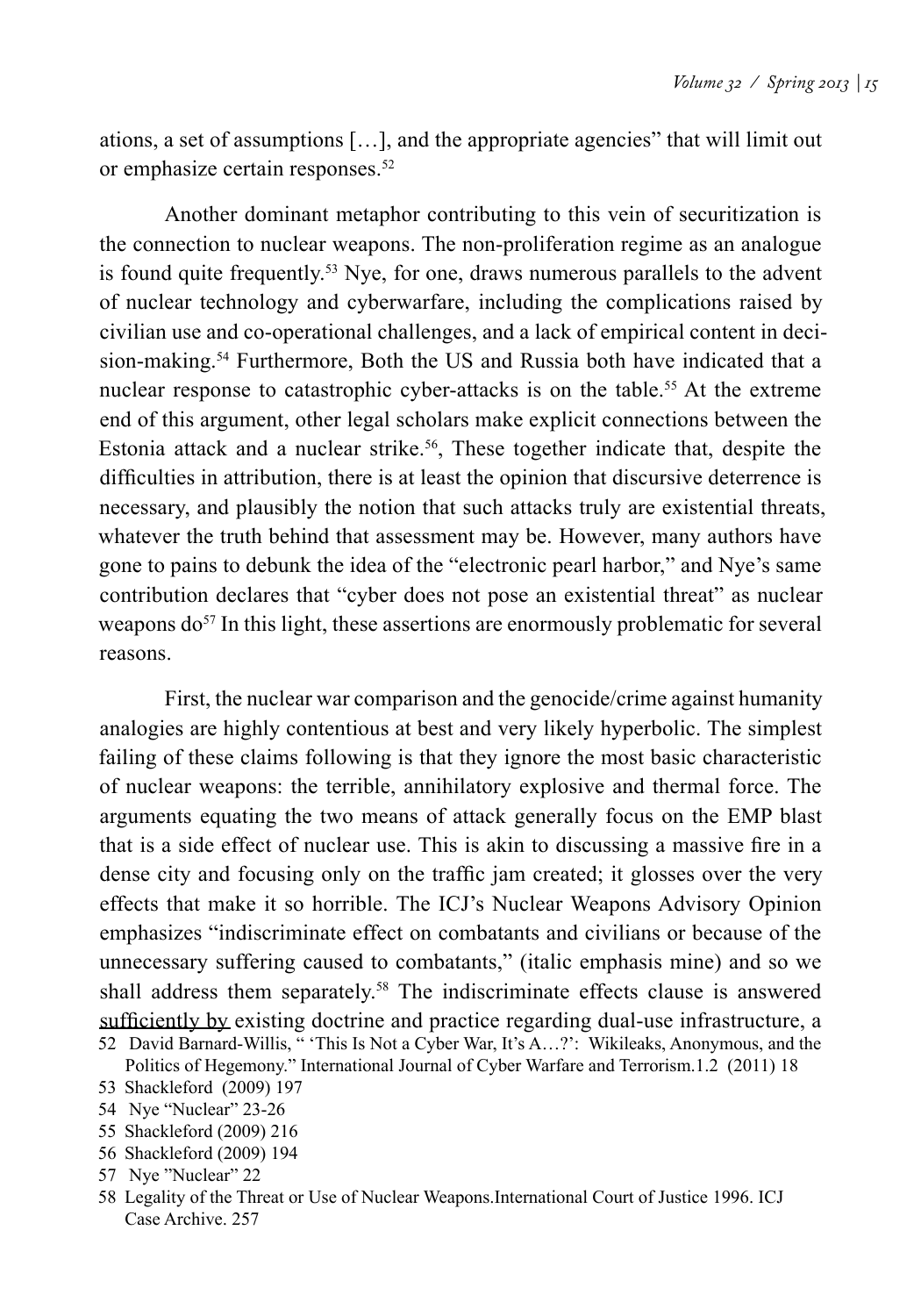topic well covered in applications of air power.59 An attack on dual-use communication infrastructure and power stations would have a similar effect, but without triggering that clause.60 As for the unnecessary suffering clause, if we return to the fire analogy, there is no comparing the wholesale death and destruction of a fire to the minor economic speed bump it may cause. Continuing from the legal standpoint, there is inherent shortcoming within the argument. The intent to cause a genocidal effect is a critical part of the claim, one that is a uniquely difficult task, especially when attribution itself is contentious.<sup>61</sup>

Finally, the 2007 attack on Estonia is a perfect example of the level of hyperbole involved. Despite lasting three weeks and being propagated by 85,000 hijacked computers in tandem, the attack caused no deaths and its biggest claim to notoriety, the takedown of the central bank, was for a grand total of three-and-ahalf hours without actually penetrating the network.<sup>62</sup> Whether such an attack can be equated to the Rwanda or Srebrenica genocides, as authors following the two in question try to do, is a very easy question to answer in the negative.

#### Begging Questions

Due to the lack of clear and unified definitions for terms such as cyberwar, cybercrime, and cyberterror (or of consensus on whether these are even legally equivalent to their kinetic analogues), attempts to preemptively define such an occurrence are wildly divergent. One school of thought revolves around the effects of the action (as naming it an attack is exactly a point of contention), and the main test here is the equivalency test.<sup>63</sup> Equivalence has also been tied to existing regimes of jus ad bellum for other contexts, including numerous ICJ rulings.<sup>64</sup> Many influential theorists such as Joseph Nye have embraced the test, though states have a somewhat uneven view.<sup>65</sup>

<sup>59</sup> Kristen Thomason, "Air Power, Coercion, and Dual-Use Infrastructure: A Legal and Ethical Analysis" International Affairs Review 17.2 (Fall/Winter 2008)

<sup>60</sup> Shaw 1184-1185. This passage does not touch on the internet, but describes the physical examples used

<sup>61</sup> Shackleford (2009) 235-236

<sup>62</sup> Rid

<sup>63</sup> Shackleford and Andres 996-997

<sup>64</sup> Mary Ellen O'Connell and Louise Arimatsu. "Meeting Summary: Cyber Security and International Law" in Cyber Security and International Law (London: Chatham House, 2012) 6 Shackleford (2009) 231

<sup>65</sup> Nye 21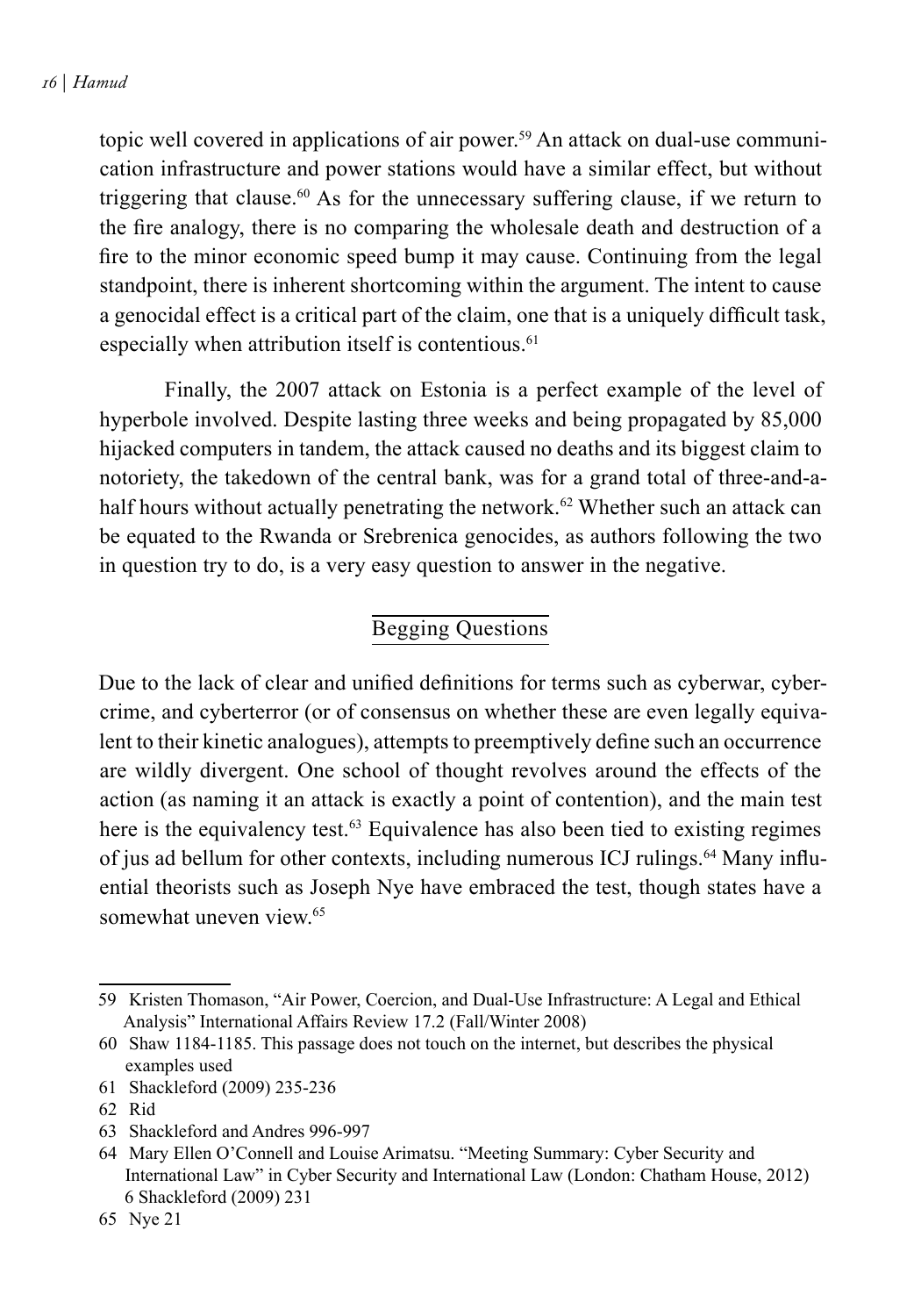Another approach to the task of definition looks to other factors in the incident instead of post-facto evaluations of the impacts of an attack. This approach parallels the Copenhagen school's analysis and maintains that a focus on effects allows too much flexibility during a crisis to deter violations of IHL. 66 As a result, there are numerous calls for greater definitional clarity in line with a criminal regime.<sup>67</sup>

Some examples of this push can be found in different attempts to clarify the "use of force" in the context of cyberspace, but here again there is no consensus. One perspective considers the use of weapons as the crucial element in determining assessing "force."68 This view is supported by another ICJ ruling, this one from the Nicaragua case.<sup>69</sup> The definition of weapons in cyberspace then becomes the question, but such definitions are incredibly difficult to formulate.

Furthermore, there is a significant likelihood (and growing evidence) of state-sponsored, unconventional operations in cyberspace, which will further muddle future analyses. Here, rules of perfidy and non-combatant status are accordingly pushed to their limits,<sup>70</sup> while state liability for those violations, even in form of negligence, will certainly be strained.<sup>71</sup>

#### The Practical Impact of Legal Construction

To summarize, legal discourse has played on the construction of the "problem of cyberspace" to push towards more and more militarized and exceptional security measures.<sup>72</sup> The insufficiency of current international legal precedent has led many jurists to look to regimes for a metaphoric connection on the way forward in the treatment of cyber security. These metaphors are all insufficient in their own ways, and those that are most commensurate to the issue (the military and nuclear metaphors) grossly overstate the threat and bring the issue into the realm of security. As a result, IHL's balance of "humanity with military necessity"

<sup>66</sup> Wolfgang McGraven,"Intended Consequences: Regulating Cyber Attacks." Tulane Journal of Technology& Intellectual Property 12 (Fall 2009) 272-273

<sup>67</sup> Todd 70. See also: Greg. "Cybersecurity's 7-Step Plan for Internet Freedom."Center for Democracy and Technology. March 28, 2012; MartiLehto, Aki-MauriHuhtinen and SaaraJantunen. "The Open Definition of Cyber: Technology or a Social Construction?" International Journal of Cyber Warfare and Terrorism. 1.2 (2011) 7-8

<sup>68</sup> Graham 78

<sup>69</sup> O'Connell and Arimatsu. "Meeting Summary," 7

<sup>70</sup> Ibid 241-242

<sup>71</sup> Shackleford and Andres 989

<sup>72</sup> Barnard-Willis and Ashenden 11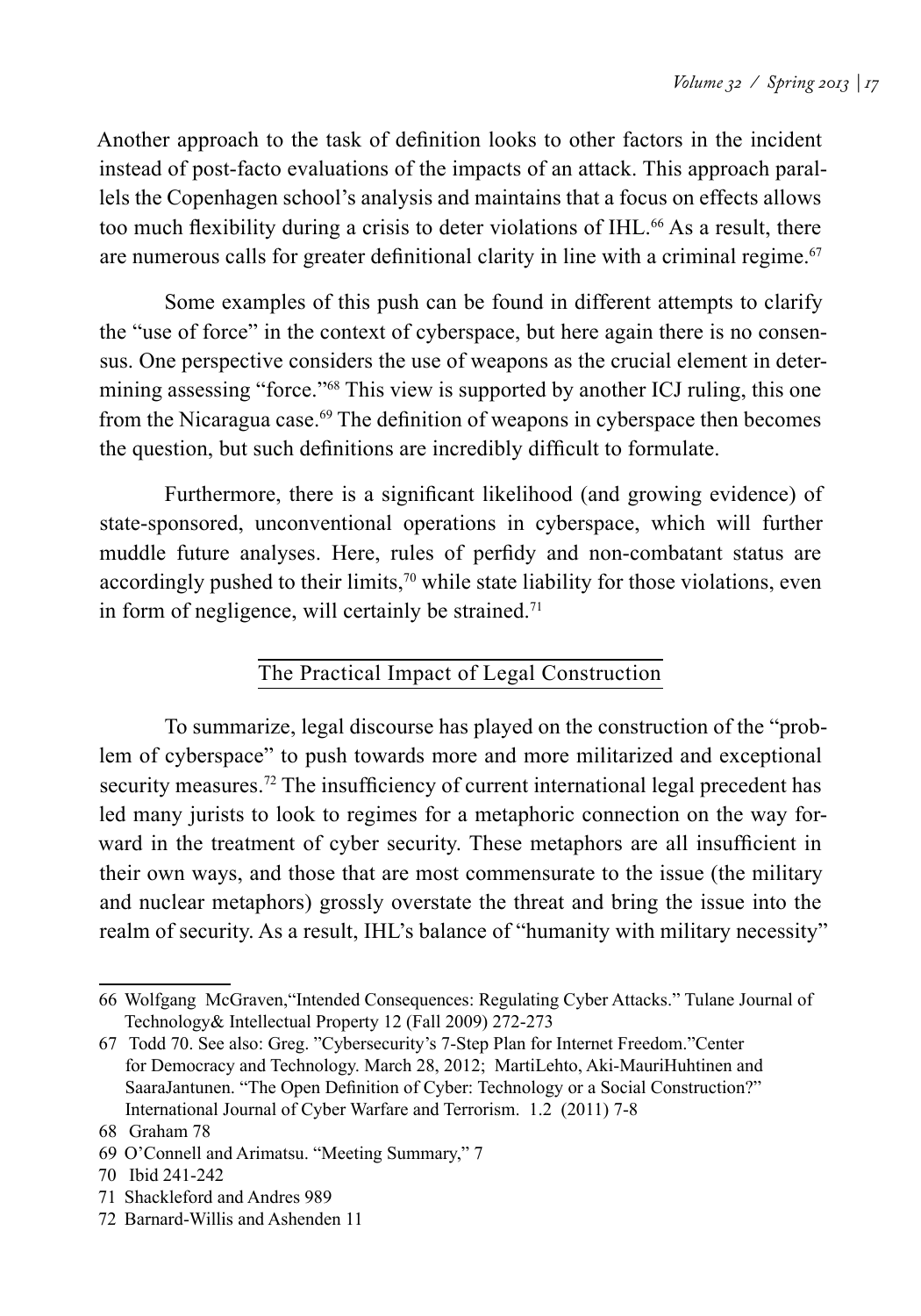can, and often will, put human rights as secondary and subject to gross violation.73 Civil rights such as privacy and free speech have no chance of weathering such a storm.

When the very characteristics that make cyberspace so powerful are also the ones that make it seem so dangerous, yet the extent of any threat is largely unknown, there is more room for actors who have an interest in controlling the space to exert influence via securitizing it. This securitization can be seen in both attempts at planning or sifting out an international legal regime on cyberspace, and in specific countries' responses to the question of what to do with the electronic frontier. While to date there may not be examples of egregious rights violation attributable to internet technology, the "chilling effect" of securitization and militarization on rights means that they will be a part of future headlines and conflicts.<sup>74</sup>

This paper has highlighted the development of the cybersecurity regime into the familiar crucible of a securitized sector, and emphasized the way in which both states and scholars have constructed the frame as it stands. The regime will doubtless evolve from this burgeoning, unwieldy form as the issue gains more and more salience, and at present it seems that the shape it takes in crystallizing will be one all too familiar.

<sup>73</sup> ScheininandVermeulen 30-31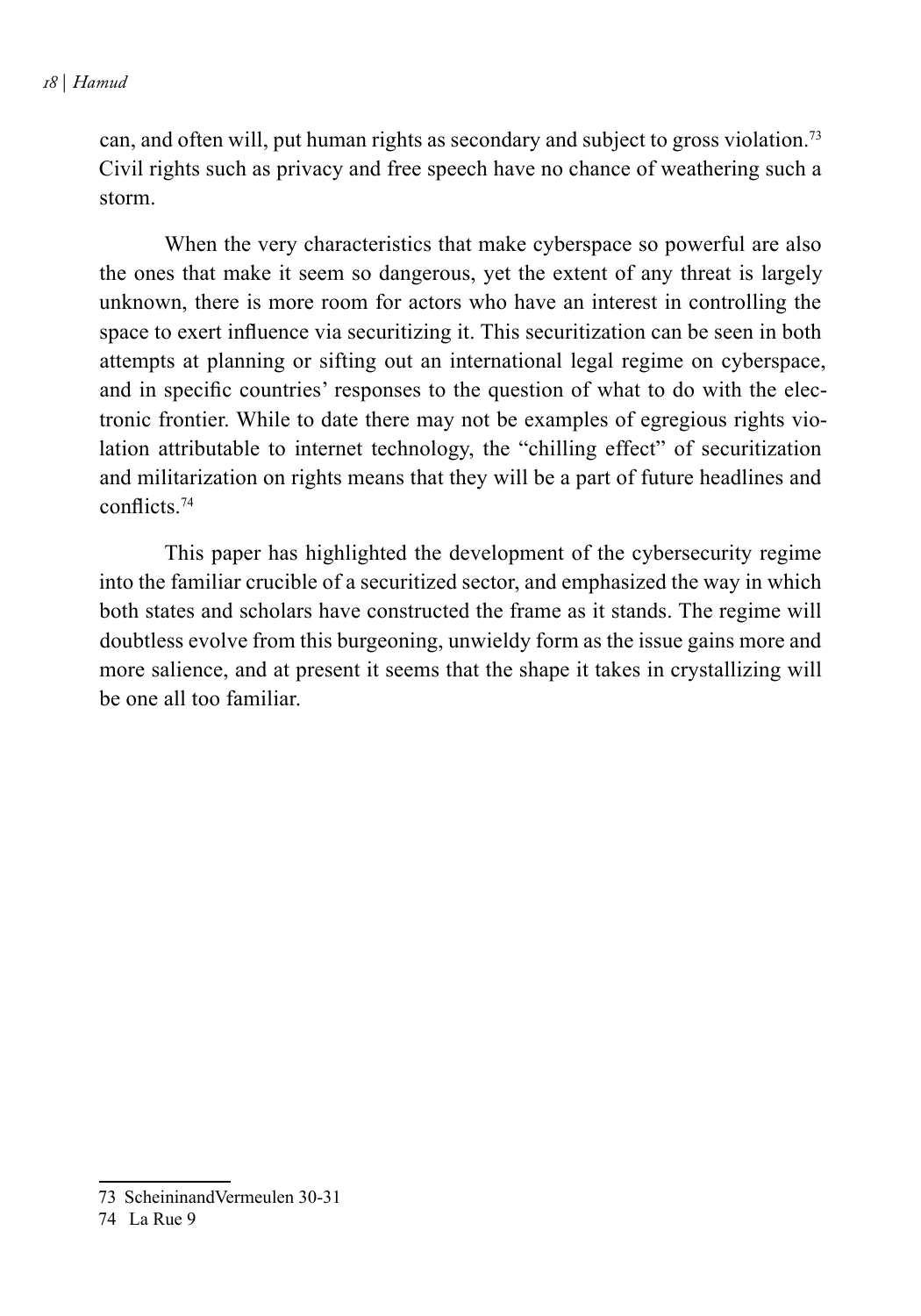#### **Bibliography**

- AAP. "US, Russia Plan Hotline To Avoid Cyberwar" Computerworld, 30 April 2012
- Abresch, William "A Human Rights Law of Internal Armed Conflict: The European Court of Human Rights in Chechnya." The European Journal of International Law 16, no. 4 (2005): 741-767
- Apps, Peter. "Analysis: WikiLeaks Battle: A New Amateur Face of Cyber War?" Reuters 9 Dec. 2010.
- Barnard-Willis, David. "'This Is Not a Cyber War, It's A…?':Wikileaks, Anonymous, and the Politics of Hegemony." International Journal of Cyber Warfare and Terrorism.1, no. 2 (2011).
- Barnard-Willis, David and Debi Ashenden."'Securing Virtual Space: Cyber War, Cyber Terror, and Risk."Space and Culture 20, no. 10 (March 2012). Sage
- Benkler, Yochai. "Hacks of Valor."Foreign Affairs.4 April 2012.
- Best, Michael. "Can the Internet be a Human Right?" Human Rights and Human Welfare (2004): 21-31.
- Rebecca Boyle "Secret Cyber War Games Between U.S. and China Let Countries Role-Play Their Frustrations" Popular Science. April 17, 2012.
- Buzan, Barry, Ole Weaver and Jaap de Wilde.Security: A New Framework for Analysis. Boulder: Lynne Rienner Publishers, 1998 Inc.
- Cavelty, Myriam Dunn. "Cyber Terror: Looming Threat or Phantom Menace? Framing the US Cyber-Threat Debate." Journal of Information Technology and Politics 4, no. 1 (2007)
- Corn, Geoffrey S. "Understanding the Limitations of Invoking the Court Martial Option for Trying Captured Terrorists." Williamette Journal of International Law & Dispute Resolution 17, no.1 (2009)
- Council of Europe, "Convention on Cybercrime.Signed in Budapest November 23, 2001."Council of Europe Treaty Office.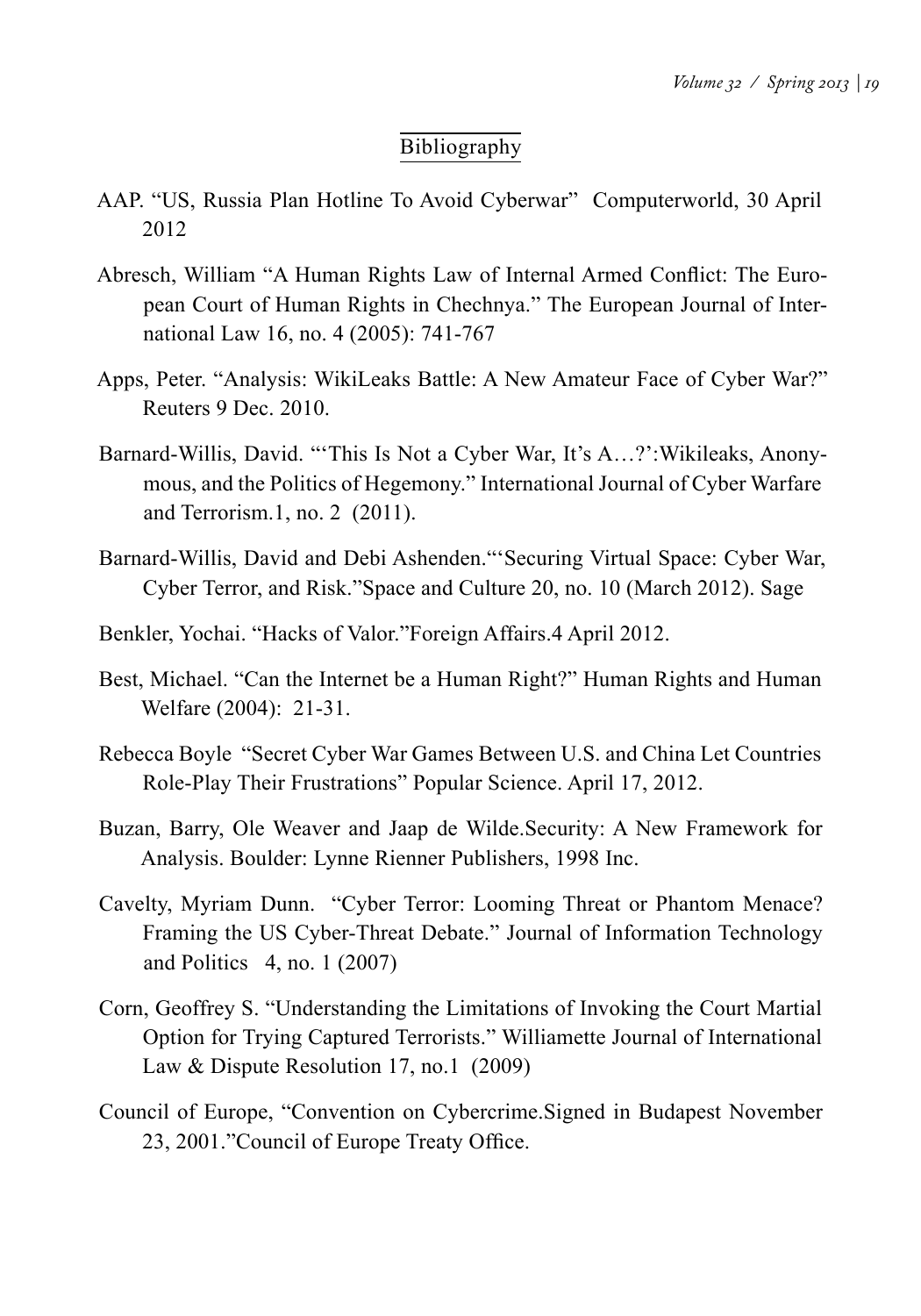- Deiber, Ronald J., and RafalRohozinski. "Risking Security: Policies and Paradoxes of Cyberspace Security" International Political Sociology 4 (2010): 15-32.
- Department of Homeland Security."Assessment of Anonymous Threat to Control Systems."DHS National CyberSecurity and Communications Integration Center Bulletin 16 Sept. 2011.
- Elsea, Jennifer. "Terrorism and the Law of War: Trying Terrorists as War Criminals before Military Commissions" Congressional Research Service. December 11, 2011
- Ericksson, Johan. "Cyberplagues, IT, and Security: Threat Politics in the Information Age." Journal of Contingencies and Crisis Management 9, no. 4. (Dec. 2001): 211-222. Academic Search Premier.
- Erickson, John, and GiampieroGiacomello. "The Information Revolution, Security, and International Relations: (IR)relevant Theory?" International Political Science Review 27, no. 3 (2006): 221-244. JSTOR.
- Etzioni, Amitai. 'Implications of Select New Technologies for Individual Rights and Public Safety', Harvard Journal of Law & Technology 11, no. 1 (2002)
- Frakes, Jennifer. "The Common Heritage of Mankind Principle and the Deep Seabed, Outer Space, and Antarctica: Will Developed and Developing Nations Reach a Compromise?" Wisconsin International Law Journal 21 (Spring 2003): 409-434.
- Gable, Kelly A. "Cyber-Apocalypse Now: Securing the Internet AgainstCyberterrorism and Using Universal Jurisdiction as a Deterrent." Vanderbilt Journal of Transnational Law (2010): 59-118
- Gorman, Siobahn, and Julian E. Barnes."Cyber Combat: Act of Cyber War" Wall Street Journal.March 3, 2011.
- Hansen, Lene, and Helen Nissenbaum. "Digital Disaster, Cyber Security, and the Copenhagen School" International Studies Quarterly 53 (2009): 1155-1175.
- Kakutani, Michiko. "The Attack Coming From Bytes, Not Bombs" The New York Times. April 26, 2010.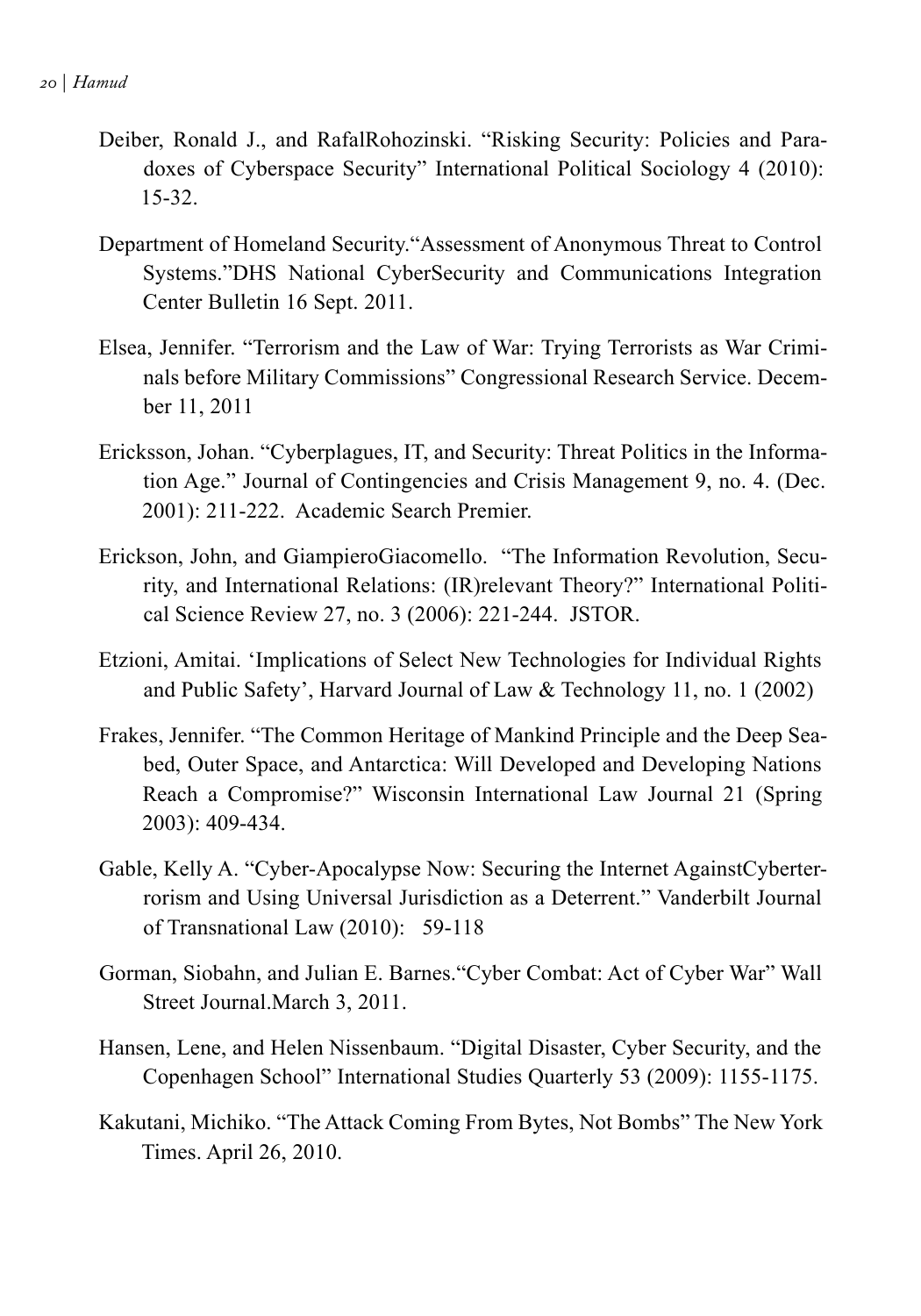- La Rue, Frank. "Report of the Special Rapporteur on the Promotion and Protection of the Right to Freedom of Opinion and Expression." Human Rights Council 17<sup>th</sup> Session, 16 May 2011.
- Leaven, Tod and Christopher Dodge. "The United States Cyber Command: International Restrictions vs. Manifest Destiny." North Carolina Journal of Law and Technology 12 (2010): 1-28.
- Legality of the Threat or Use of Nuclear Weapons.International Court of Justice 1996. ICJ Case Archive. 257
- Lehto, Marti, Aki-MauriHuhtinen and SaaraJantunen. "The Open Definition of Cyber: Technology or a Social Construction?" International Journal of Cyber Warfare and Terrorism 1, no. 2 (2011): 1-9.
- Mackkinnon, Rebecca. "Internet Freedom Starts at Home."Foreign Policy. April 3, 2012.
- Maurer, Tim. "Cyber Norm Emergence at the United Nations" Harvard Belfer Center for Science and International Affairs, September 2011.
- McCullagh, Declan and Anne Broache, "Senate Ratifies Controversial Cybercrime Treaty" CNET 4 Aug. 2006.
- McGraven, Wolfgang. "Intended Consequences: Regulating Cyber Attacks." Tulane Journal of Technology & Intellectual Property 12 (Fall 2009): 259- 275.
- Mills, Elinor. "FBI Arrests 16 in Anonymous Hacking Investigation."CNET.19 July 2011.
- Morrison Diane, and Justus Reid Weiner. "Curbing Enthusiasm for Universal Jurisdiction."Berkeley Journal of International Law 4 (2010): 1-11
- Nagle, Luz E. "Terrorism and Universal Jurisdiction: Opening a Pandora's Box?" Georgia State University Law Review 27, no. 2 (Winter 2011): 339-378
- Nojeim, Greg. "Cybersecurity's 7-Step Plan for Internet Freedom."Center for Democracy and Technology. March 28, 2012.
- Nye, Joseph S.."Nuclear Lessons for Cyber Security?"Strategic Studies Quarterly 5.4 (Winter 2011) 18-38.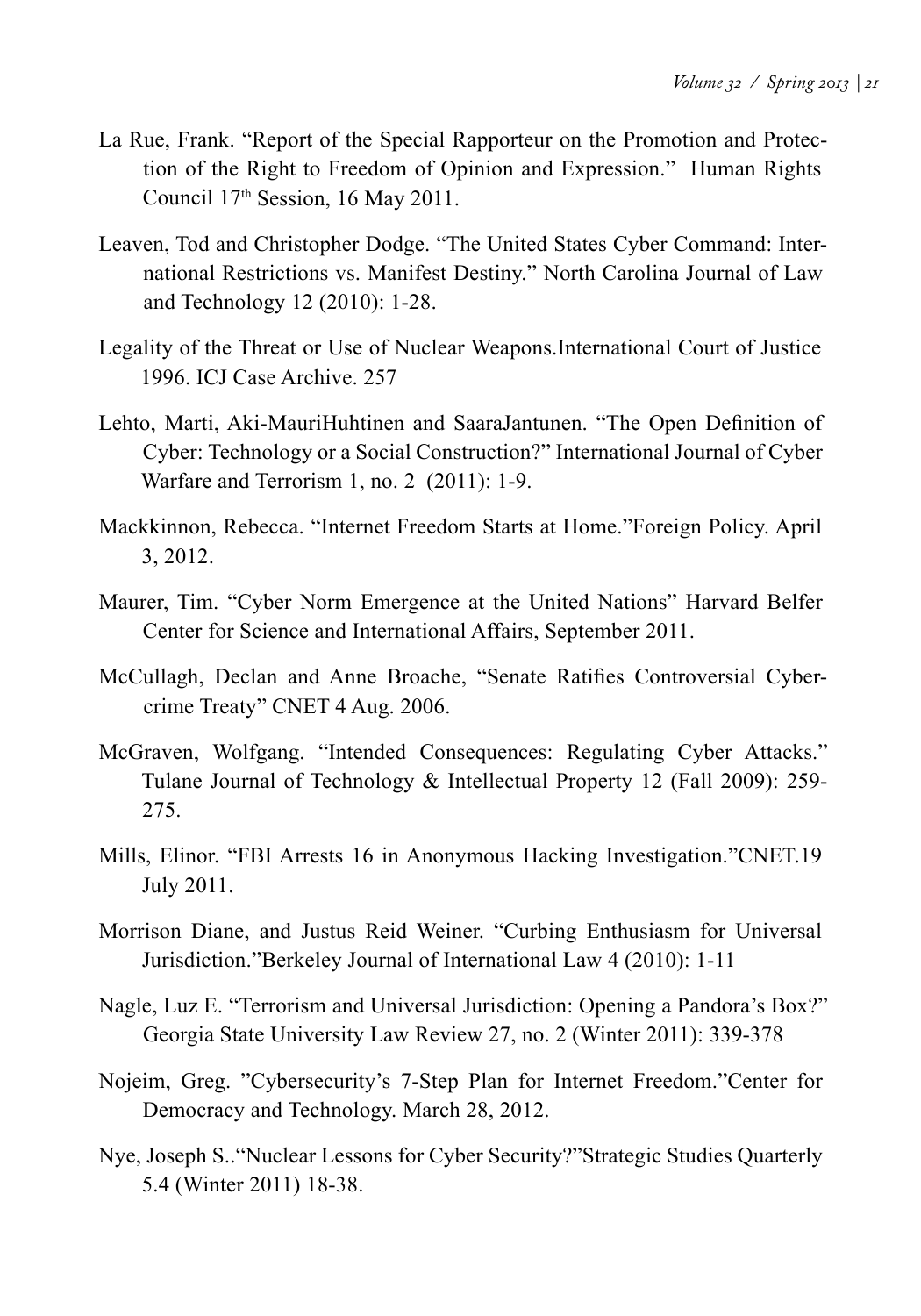- O'Connell, Mary Ellen and Louise Arimatsu. "Meeting Summary: Cyber Security and International Law." Cyber Security and International Law (London: Chatham House, 2012) 6
- Raboin, Bradley. "Corresponding Evolution: International Law and the Emergence of Cyber Warfare."Journal of the National Association of Administrative Law Judiciary (Fall 2011): 603-688.
- Rech, Walter. "Rightless Enemies: Schmitt and Lauterpacht on Political Piracy" Oxford Journal of Legal Studies 32, no. 1 (2012).
- Reus-Smit, Christian. "Politics and International Legal Obligation" European Journal of International Relations 9, no. 4 (2003): 591-626. Sage.
- Rid, Thomas. "Think Again: Cyberwar." Foreign Policy. March/April 2012.
- Robel, Dan. "International Cybercrime Treaty: Looking Beyond Ratification." SANS Institute, 2007.
- Roberts, Paul. "Despite Intrusions, Chances Of U.S.-China Cyber War Are Small." Threat Post. March 1, 2012.
- Ryan, Daniel, Maeve Dion. EnekenTikk, and Julie Ryan "International Cyberlaw: A Normative Approach." Georgetown Journal of International Law (2011): 1162-1197.
- Samuel, Alexandra. "Chapter 2: A Taxonomy of Hacktivism" in Hacktivism& the Future of Political Participation. Cambridge, MA: Harvard University Press, 2006.
- Samuel, Alexandra. "Chapter 5: Hacktivism and the Future of Democratic Discourse" in Hacktivism& the Future of Political Participation. Cambridge, MA: Harvard University Press, 2006.
- Scheinin, Martin and Mathias Vermeulen. "Unilateral Exceptions to International Law: Systematic Legal Analysis and Critique of Doctrines to Deny or Reduce the Applicability of Human Rights Norms in the Fight Against Terrorism." Essex Human Rights Review 8, no. 1 (2011): 20-56
- "Security Experts Admit China Stole Secret Fighter Jet Plans" The Australian. March 12, 2012.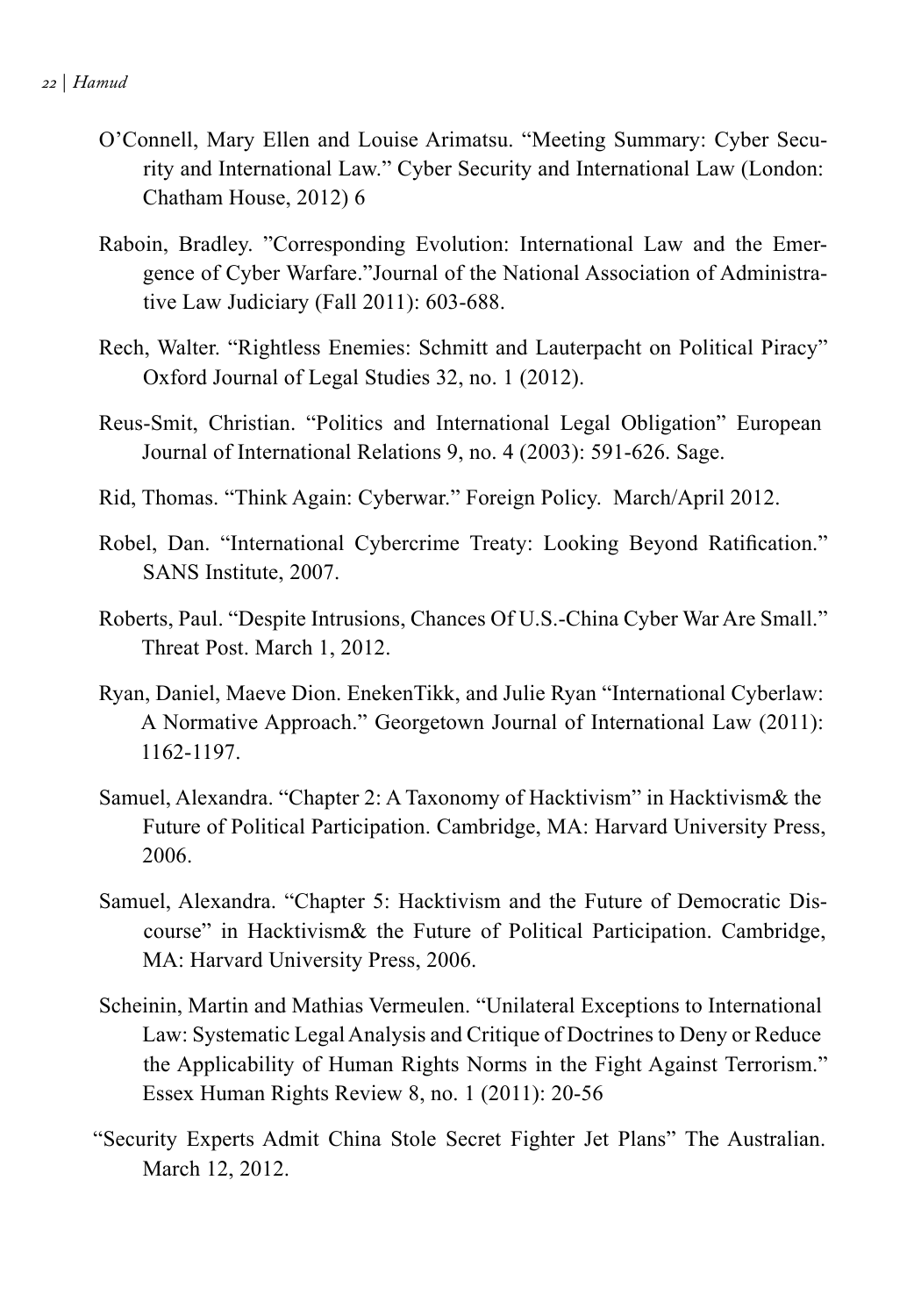- Shackleford, Scott J., and Richard B. Andres. "State Responsibility for Cyber Attacks: Competing Standards for a Growing Problem." Georgetown Journal of International Law 42, Summer (2011): 971-1016.
- Schwartz, Matthew J. "Can Anonymous Cripple Critical U.S. Infrastructure?" Information Week.18 Oct. 2011.
- Spanos, William V. "American Exceptionalism, the Jeremiad, and the Frontier: From the Puritans to the Neo-Con-Men" boundary 2 (Spring 2007): 35-66.
- Thomason, Kristen. "Air Power, Coercion, and Dual-Use Infrastructure: A Legal and Ethical Analysis" International Affairs Review 17, no. 2 (Fall/Winter 2008) No page numbers.
- Thompson, Karson K. "Not Like an Egyptian: Cybersecurity and the Internet Kill Switch Debate." Texas Law Review (2011): 465-495.
- Todd, Graham. "Armed Attack in Cyberspace: Deterring Asymmetric Warfare with an Asymmetric Definition." The Air Force Law Review 64 (2009).
- Toure, Hamadoun I. (2011). "The International Responses to Cyberwar" in The Quest for Cyber Peace, edited by Hamadoun I. Toure et al.
- Thrifty-Tel, Inc. v. Bezenek, 46 Cal. App.  $4<sup>th</sup>$  1559 Cal: Court of Appeal,  $4<sup>th</sup>$ Appellate Dist., 3rd Div. 1996. LexisNexis Academic.
- Tsukayama, Hayley. "25 Alleged Anonymous Member Arrested After Interpol Investigation." The Washington Post.29 Feb. 2012.
- United Nations Office of Outer Space Affairs. "Treaty on Principles Governing the Activities of States in the Exploration and Use of Outer Space, including the Moon and Other Celestial Bodies" Signed at Washington, London, and Moscow 27 Jan. 1967.
- Vieria, Marco Antonio, "The Securitization of the HIV/AIDS Epidemic as a Norm: A Contribution to Constructivist Scholarship on the Emergence and Diffusion of International Norms" Brazilian Political Science Review 2 (2007)
- White House "Cyberspace Policy Review: Assuring a Trusted and Resilient Information and Communications Infrastructure".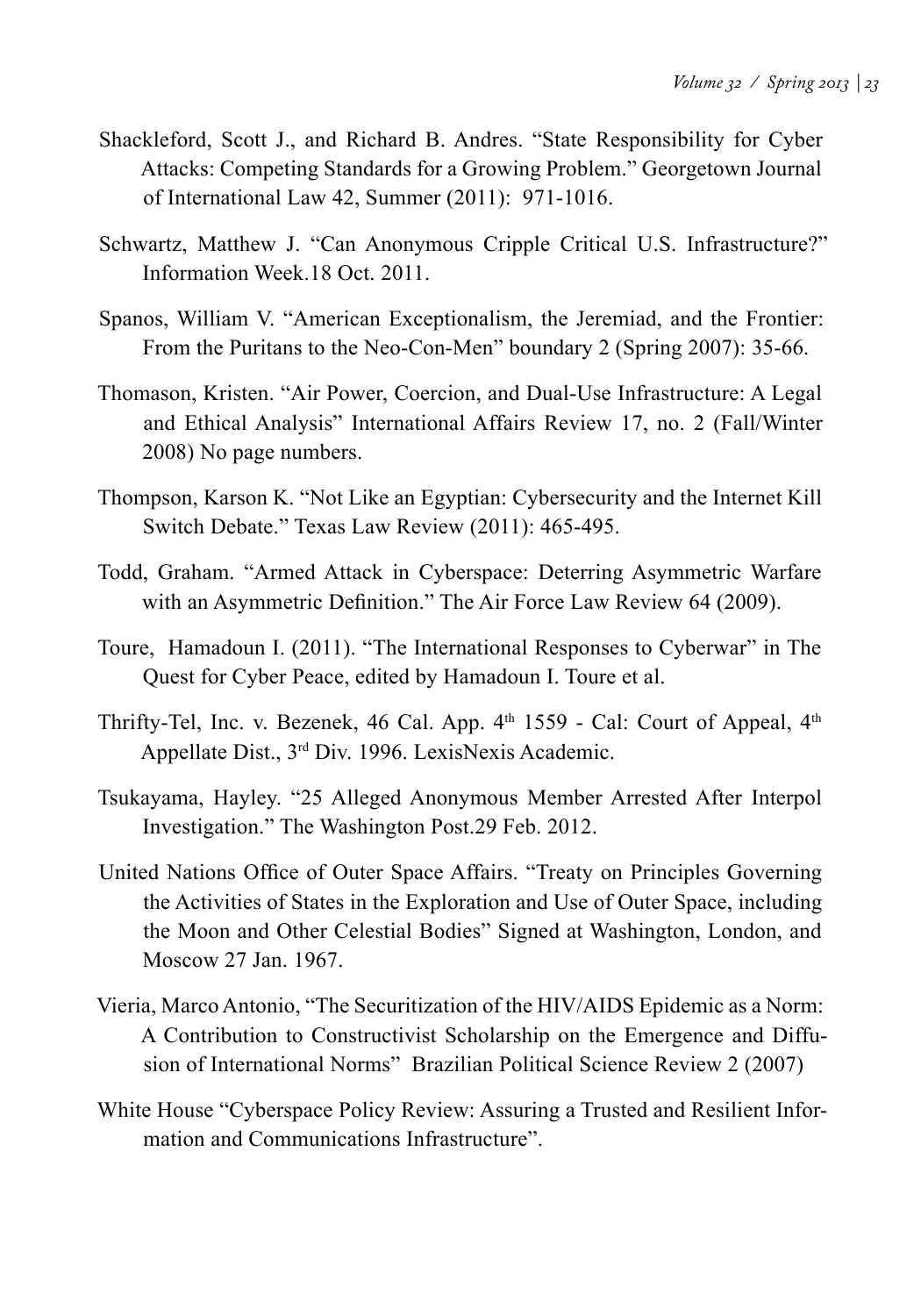abstract » *International agreements have long been an established method of mediating conflicts and bringing about peaceful moments of respite to citizens and governments alike. Even though such agreements have been a cornerstone in peaceful settlements of disputes, in certain circumstances they still prove inefficient, lacing and even counter-productive in reaching a settlement. As such this paper will be a case study examination of international agreements and calls into question the ability of such agreements in settling or remedying a dispute in a long-term manner. Therefore this paper will look at the legal effect and construction of the Oslo Peace Accords (1993) and the ensuing Jericho-Gaza Agreement (1994) and their efficacy in creating viable monetary institutions for the Palestinian territories. In such a context, this paper will argue that such agreements, while providing a moment of respite and quasi-stability, did short of nothing to create a viable monetary body. Additionally, this paper will look at the increasing roll of Hamas and the issues this non-party member poses to the legal effect of the Oslo Accords and Gaza-Jericho Agreements. As such, on the point of agreements this paper argues that agreements must be fluid and amendable, and ready for renegotiation at the change of legal facts.*

Fernando Cervantes is a graduating senior of International Relations at San Francisco State University. His regional area of study is *Latin America* with a focus on Development and International Political Economy. Aside from his regional and topical emphases, Fernando also researches and writes on the rationality of neoliberalism, neoliberal development and the implication such processes have on the culture and identity of Latino Americans. Currently he is examining the links and relations between Anthropology and International Relations. As for his future work, he plans on incorporating an Anthropocentric frame of inquiry on topics routinely analyzed by IR scholarship.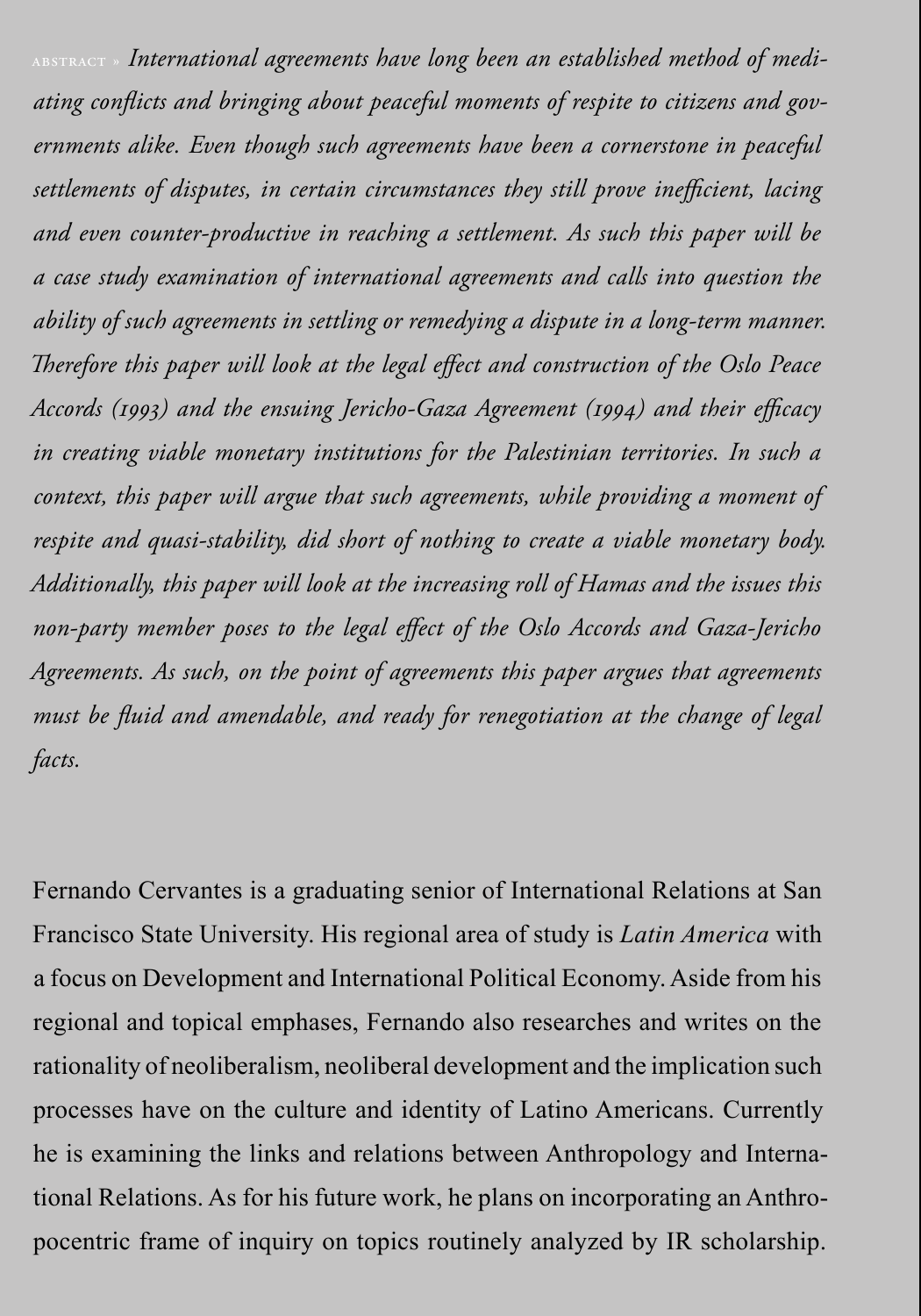### The Viability and Efficacy of International Agreements: Israel and Palestine

*» by Fernando Cervantes*

### Introduction:

. . . . . . . . . . . . . . Ethnic related territorial disputes have proven to shape the contours of history and geography. The Korean partition, the conflict in Northern Ireland, or the more recent South Sudanese separation, all point to the longevity and intensity of ethnic related territorial disputes. As such, the issue remains an area of "problemization<sup>1</sup>" for international law and international relations. Of the most lasting conflicts, the Palestinian-Israeli dispute remains one of the most problematic not just for its endurance but for the challenge the crisis has presented to the efficacy

 of institutions and internationally brokered agreements. Throughout the course of the conflict, periods of sustained peace have been interrupted by armed confrontation- straining economic development and the creation of viable Palestinian institutions. The most pressing issues that exacerbate the conflict are those centered on humanitarian issues; issues of adequate access to food, inability to move throughout the occupied territories and Israel and inadequate accounatblitly systems for posing grievances and requesting reparations<sup>2</sup>.

Exacerbating the issues even more is the introduction of Hamas as an autonomous regional political actor

<sup>1</sup> Paul Rabinow, "Amidst Anthropology's problems," in Global Assemblages: Technological problems, Politics and Ethics as Anthropological Problems, edited by Aihwa Ong and Stephen Collier, (Blackwell Publishing: 2009) p 41- 54.

<sup>2</sup> "Fragmented Lives, Annual Report 2011," United Nations: Office for the Coordination of Humanitarian Affairs Occupied Palestinian Territory, OCHA oPt. May 2012.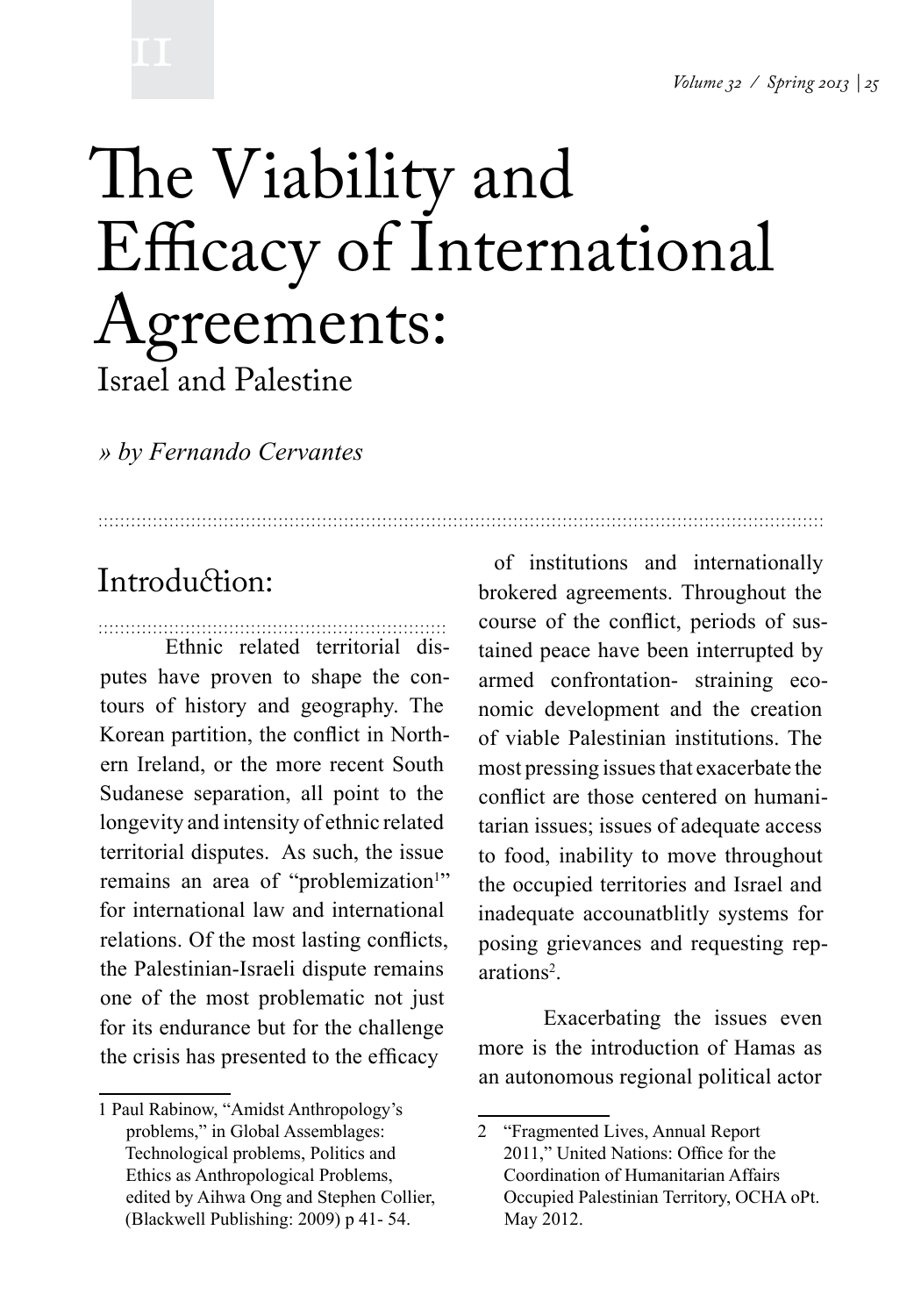and the ensuing reaction of the Israeli government in blockading and isolating Gaza. The Israeli blockade created a series of hardships for Palestinian communities that impeded economic transaction and export-import flow. In light of such circumstances, international institutions such as the United Nations (UN) or the international donor community have, as best they can, facilitated economic development but Palestine's future cannot hinge on the action of foreign entities. While aid is needed, donors and institutions at most, must facilitate dialogue but solutions and remedies must come from Israeli and Palestinian factions.

The Gaza and West Bank regions serve as exemplary case studies to explore the problems in enforcing legal frameworks in regions marred by economic chokehold and oscillating instability. The Gaza-West Bank regions suffer some of the most discerning levels of unemployment, infrastructural decay and a challenge to develop small and medium size businesses<sup>3</sup>. International institutions have taken note of the crises and issued reports to illuminate the humanitarian crisis, World Bank (2012), UNSCO (2012). Even with such levels of concern from international institutions and organizations there is still no legal framework or agreement to remedy the unfolding crisis. Compounding the lack of a legal framework is the unfolding economic slowdown in the Gaza and West Bank regions<sup>4</sup>. This slowdown not only worsens the mentioned humanitarian issues above but also tests the institutions and agreements that were made to gradually create livable Palestinian territories.

The purpose of this paper is to examine how the current monetary bodies in Palestine (PMA)- as set forth by the Oslo Peace Accords (1993) and the ensuing Jericho-Gaza Agreement (1994), created a binding economic system that is both inept and unable to meet the consumer needs of individuals living in Gaza and the West Bank.<sup>5</sup> This case study serves as an analysis of international agreements and their efficacy in stabilizing contemporary territorial disputes as well as creating viable legal structures that are self-sustaining and fulfilling of their mandate and legal personhood. The introduction of Hamas as administrator of Gaza will be also explored; specifically regarding Hamas' effects on the established legal framework and the manner in which the actor challenges the efficacy of the Palestinian Monetary Authority. The co-mingling of various actors in the conflict con-

<sup>3 &</sup>quot;Palestinian Economic Bulletin," The Portland Trust. Issue N. 75, December 2012.

<sup>4</sup> http://siteresources.worldbank.org/INTWESTBANKGAZA/Resources/AHLCReportFinal.pdf (date accessed: 2/25/13)

<sup>5</sup> Ibid.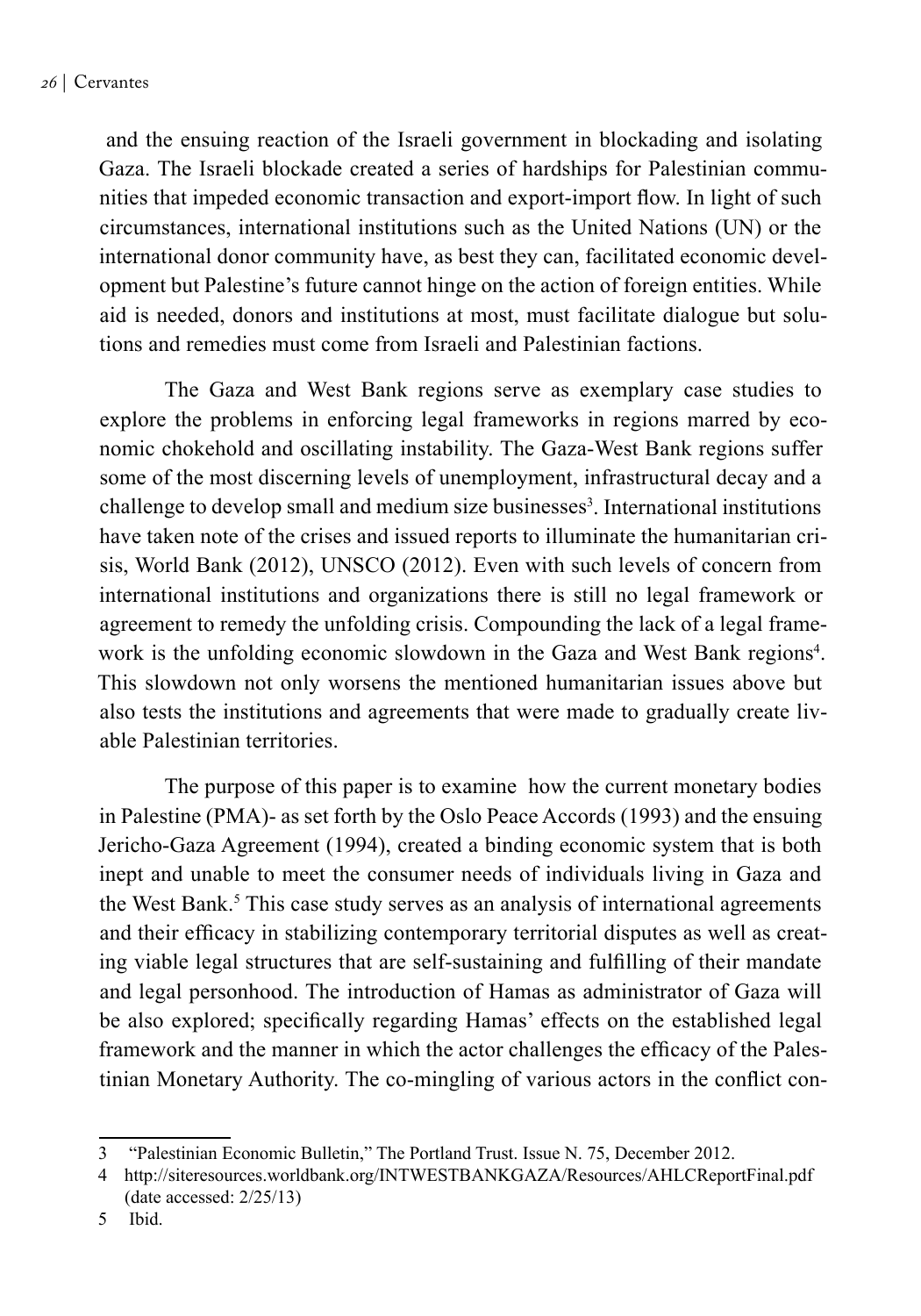tributes to the problematic narrative, and as such, challenge legal and analytical assumptions.

#### Methodology

For the purpose of this paper I will examine the creation of a Palestinian monetary and financial framework as established by Oslo Peace Accords (1993) and the ensuing Jericho-Gaza Agreement (1994). I will also examine the ascension of Hamas and the issue this poses to the normative-legal framework established between Israel and the PLO, as Hamas is not a party member to any of the past agreements. This case study will serve as an analysis of international agreements and their efficacy in stabilizing contemporary territorial disputes as well as creating sustainable legal structures that are self-sustaining and fulfilling of their mandate and legal personhood. In short I argue that agreements are helpful in creating initial starting points but if constructive talks are halted and crisis reintroduced, then new talks must be initiated to contextualize the new and changing situation. The world of course, is not static, thus agreements and procedural processes must be fluid and innovative.

#### Background of Conflict

The Israeli-Palestinian conflict has long tested the efficacy of international institutions in settling territorial disputes. Multiple IGO's, civil society groups, and states have worked in furthering the peace process in the Gaza - West Bank regions. Efforts to settle the dispute stem from post WWI reconstructions, where administration of lands previously held by the Ottoman Empire transitioned to Western administration. Specifically, "those colonies and territories… which are inhabited by people not yet able to stand by themselves under the strenuous conditions of the modern world."6 In a geopolitical sense, the mandate system realigned the power structure in the Middle East, allowing Western powers a long awaited point of access to lands and resources once in the exclusive jurisdiction of the Caliphate. Also, placing emphasis on the purpose of the mandate which was to administer lands belonging to people "not yet able to stand by themselves under the strenuous conditions of modernity…,7 " it could be said that the mission of the mandates completely failed since from the time of the Palestinian Mandates no

<sup>6</sup> League of Nations, Covenant of the League of Nations. Art, (22), Pg. 9-10. 28 April 1919, available at: http://www.unhcr.org/refworld/docid/3dd8b9854.html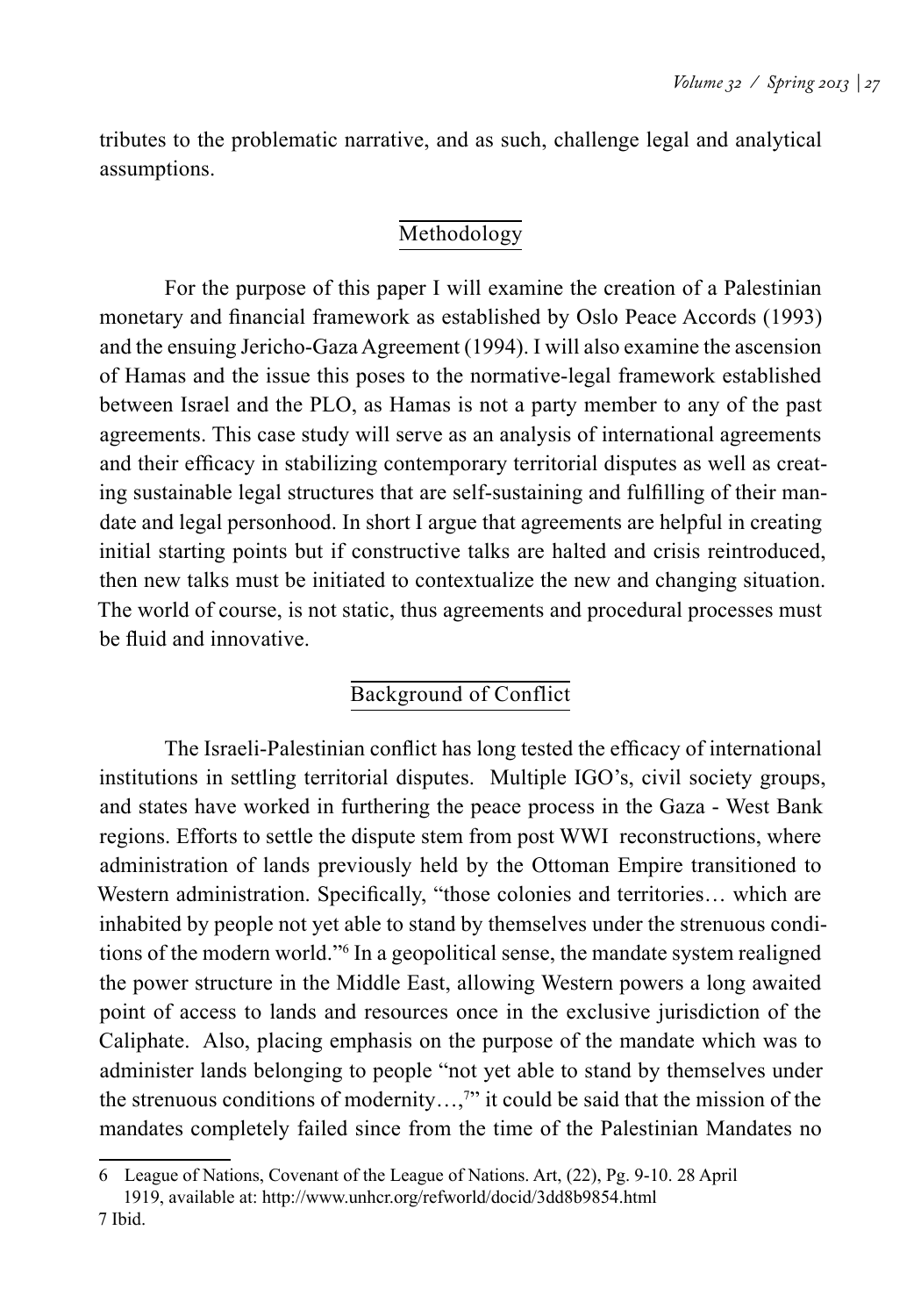proper conditions or structures indicative of a contemporary life, such as proper infrastructure, adequate access to resource and the ability to move freely have not been successfully established.

Following the precedents set by the mandates, in 1947 the UNSCOP (United Nations Special Commission on Palestine) initiated a conflict-study to formulate potential policy and legal agreements with the intentions of quelling the conflict and bringing an agreement with reciprocal terms to both parties.<sup>8</sup> Like the mandate, the study was a Western initiative and although it elucidated many facts and grievances it ultimately failed to create a solution that both Israeli and Palestinian factions agreed with. The subsequent UN forums and multilateral diplomacy resulted in the partitioning of Palestine and the official creation of the Israeli State in 1948.<sup>9</sup> As such, the latter half of the twentieth century has since been fraught with Israeli-Arab conflicts. These conflicts rupture with infrequency and oscillate from fragmented crossfire to, uniform military attacks, such as the recent confrontation in November of 2012.10 The instability stems from the lack of furthering the peace process in a manner that all parties could mutually agree with. The first act to solidify a major agreement did not come until after the Cold War and really, not until the Gulf War ended on a seemingly successful note. At the time the Oslo Accords were signed, it seemed that the legal groundwork to settle the dispute was at hand but history shows that optimism was not only short lived but perhaps unwarranted as no real solution materialized.

In 1993, the Declaration of Principles on Interim Self-Government Arrangements or "Oslo Accords," became the backbone of future Palestinian-Israeli agreements. The more significant developments of the Oslo Accords were the creation of Palestinian institutions that would act as the framework for the new Palestinian government. The Gaza-Jericho Agreement expanded cooperation between the Palestine Liberation Organization (PLO) and the Israeli state, particularly in matters concerning the macro economy between Israel and the West Bank- Gaza regions. The Gaza-Jericho agreement contains a more detailed description of macro-economic operation in the West Bank and Gaza. The agreement set monetary and fiscal policy (for both Israel and Palestine) and custom and tariff details to just name a few of the outlined economic policies $11$ .

<sup>8</sup> Adam Garfinkle, "Politics and Society in Modern Israel," M.E. Sharpe, New York: 2000.

<sup>9</sup> Ibid

<sup>10</sup> UNGA/EF/ 3350. Sixty- Seventh General Assembly, Second Committee, 22nd Meeting, November 6,2012. http://www.un.org/News/Press/docs/2012/gaef3350.doc.htm

<sup>11</sup> Gaza -Jericho Agreement, Annex IV Economic Protocol, (Paris, 4/29/1994) (date accessed: 9/16/12) [http://www.mfa.gov.il/MFA/Peace%20Process/Guide%20to%20the%20Peace%20](http://www.mfa.gov.il/MFA/Peace%20Process/Guide%20to%20the%20Peace%20Process/Gaza-Jericho%20Agreement%20Annex%20IV%20-%20Economic%20Protoco)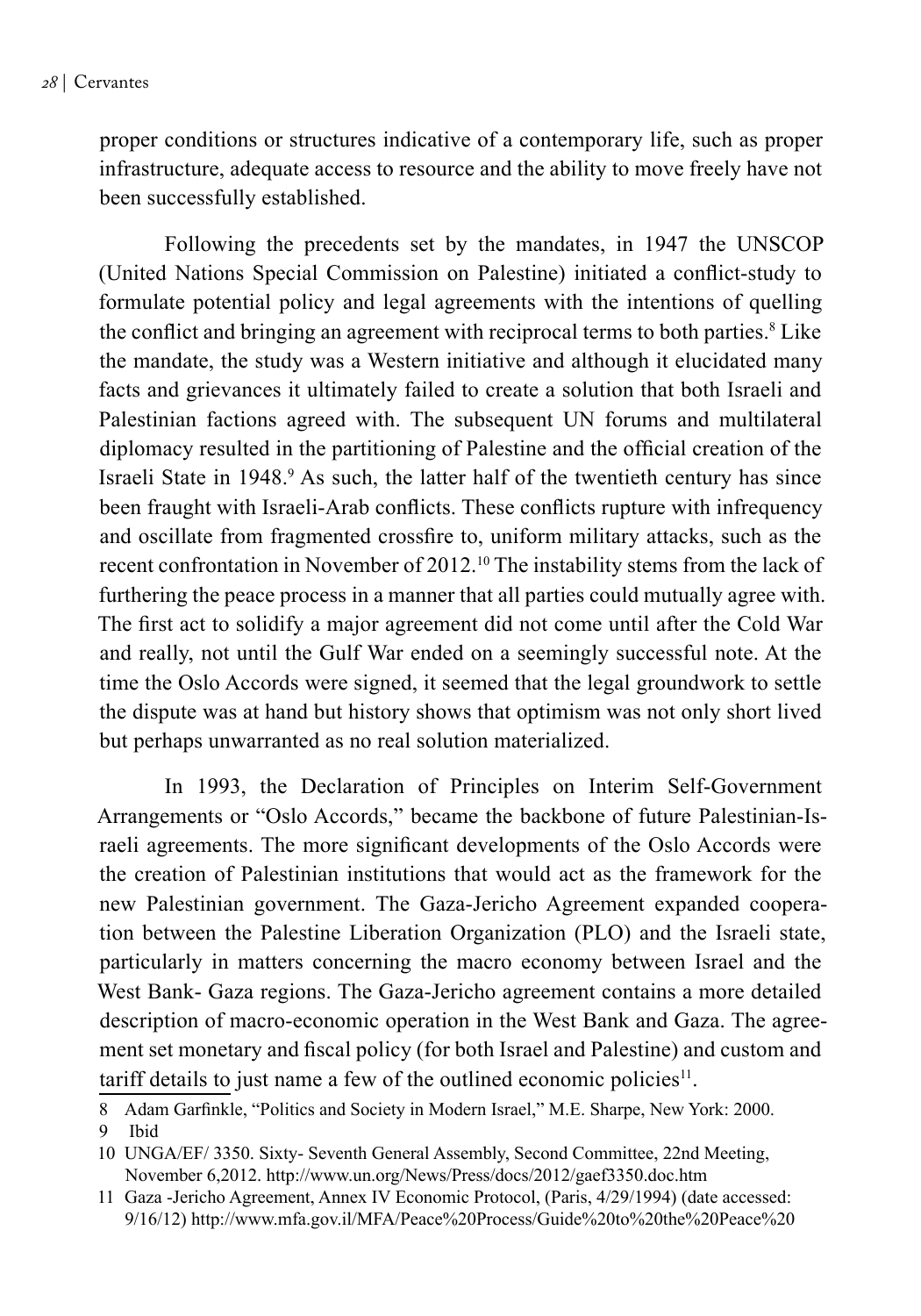#### Lack of Uniformity in the Palestinian Territories: Oslo and its Discontent

While the Oslo Accords brought a sense of legitimacy to Palestinian institutions it also laid the framework for the macro economy of Palestine and inherently pinned it to the larger, much more dynamic Israeli economy. To closely examine the monetary policy rights of the Palestinian Authority, it is important to review the Jericho-Gaza Agreement, which was incorporated into Oslo II as the economic protocol for both parties. One of the more startling facts about the agreement is that nowhere within it is there a mention of a Palestinian currency. In article 4, all monetary policy and financial issues are highlighted and the Palestinian Monetary Authority (PMA) was given rights in controlling liquidity, stability, and solvency, but rights to issue currency remained absent 12. The New Israeli Shekel (NIS) though is mentioned as the acceptable use of currency in the areas.<sup>13</sup> Establishing the NIS as acceptable currency for circulation was a good preliminary move in establishing a sense of monetary legitimacy, but the architects of the agreements failed to foresee that sustained instability would make it difficult for foreign direct investment or private firms to make substantial commitments.<sup>14</sup>

Creating an independent body to administer monetary policy is important but when this body has restricted competence, if any, then what exactly can the PMA do in terms of controlling, as best it can, the fiscal and monetary issues plaguing the Palestinian territories? As such, most, if not all, imports coming into the West Bank and even Gaza are paid with Shekels. Exacerbating this issue, as a recent World Bank found, is the lack of mobility in the Palestinian territories. Lack of mobility hinders economic development, as firms can perceive the area as not only a risky but also completely lacking in incubating investments. Aside from inequalities in terms of trade, there are also stark violations to Oslo I, which called for "cooperation in the fields of water, energy, finance, transport and communication and trade"<sup>15</sup>.

[Process/Gaza-Jericho%20Agreement%20Annex%20IV%20-%20Economic%20Protoco](http://www.mfa.gov.il/MFA/Peace%20Process/Guide%20to%20the%20Peace%20Process/Gaza-Jericho%20Agreement%20Annex%20IV%20-%20Economic%20Protoco) 12 Ibid

<sup>13</sup> Ibid

<sup>14</sup> World Bank, Fiscal Crisis, Economic Prospects: The Imperative for Economic Cohesion in the Palestinian Territories, September 23, 2012 http://siteresources.worldbank.org/ INTWESTBANKGAZA/Resources/AHLCReportFinal.pdf (date accessed: 2/25/13)

<sup>15</sup> Declaration of Principles on Interim Self-Government Arrangements ("Oslo Agreement"), 13 September 1993, available at: http://www.unhcr.org/refworld/docid/3de5e96e4.html [accessed 18 September 2012]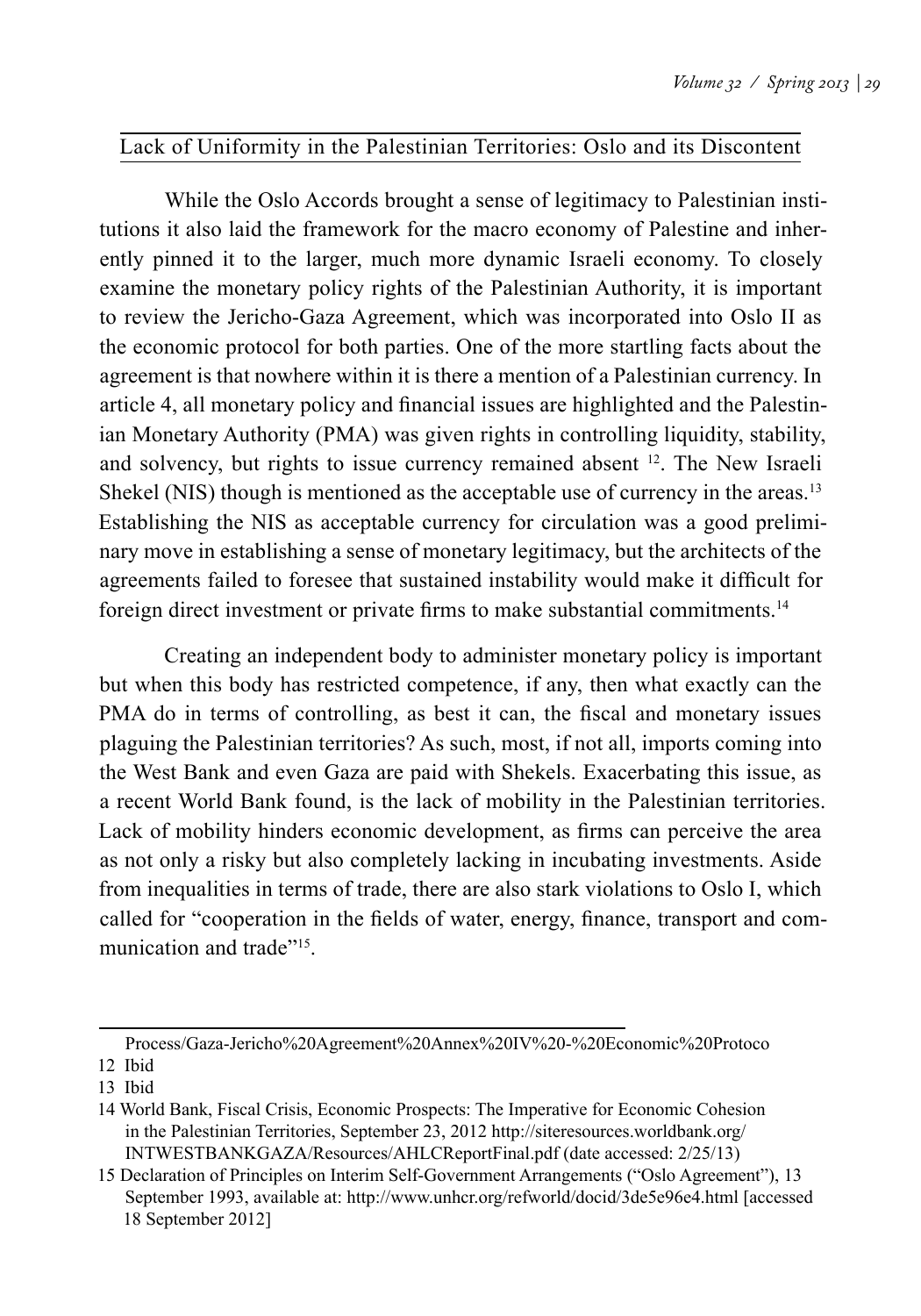Water rights, the transport of goods and people, and water and energy grids are inefficient in the West Bank but especially in Gaza. A recently published UN report questions the livability of Gaza, given the current demographic trends and status of current infrastructure and government efficacy in providing services like education and health care.<sup>16</sup> The transport of goods poses a particular issue to Palestinians producers wishing to sell their goods in different markets. A World Bank study found that "road networks (posed) constrains to agricultural developments…(because) to transport agricultural products within the West Bank, to Israeli markets, and to world markets, Palestinian farmers and traders are required to make long detours and to spend considerable time at checkpoints and commercial crossings which reduce their products' quality and price. "17

The West Bank is dealing with its own set of crises. Much of the current crisis in the West Bank is firmly centered on inflation and falling purchasing power for daily consumers. Protests throughout the West Bank have ignited in the passed month alone, various reports correlate the rise in protests to the rising cost of living in various Palestinian cities<sup>18</sup>. According to Al-Jazeera, taxi drivers, students and various other factions have taken to protest<sup>19</sup>. The same report sheds light on the Israeli control over terms of trade and a disparity in income between Israel and the West Bank at 30 % 20. How can such terms of trade be sustained when the economic condition in Israel, while not perfect, is much better than in the West Bank? This highlights another failure of the UN-brokered Oslo Accords in creating a livable Palestinian territory. The recent ascension of Hamas as the formal administrative body of Gaza places more tension on the legal bodies that were established in the Accords.<sup>21</sup> Still, it remains to be seen if Hamas can turn this small amount of recognition into real currency and establish a relationship with its neighbors—both Arab and Jewish.

<sup>16</sup> United Nations, "Gaza in 2020 A livable Place?," August 27, 2012, Washington DC (Date accessed: 9/15/12)

<sup>17</sup> World Bank, (2012) p.18.

<sup>18</sup> Ben Sales, "Palestinian economic protests point to uncertain future for PA, Israel," Tel Aviv: 9/16/2012. (date accessed: 9/17/12) [http://www.jta.org/news/article/2012/09/16/3106996/](http://www.jta.org/news/article/2012/09/16/3106996/palestinian-economic-protests-point-to-uncertain-future-for-pa-israel) [palestinian-economic-protests-point-to-uncertain-future-for-pa-israel](http://www.jta.org/news/article/2012/09/16/3106996/palestinian-economic-protests-point-to-uncertain-future-for-pa-israel) 

<sup>19</sup> Stefanie Dekker, Palestinians Protest High Cost of Living, (Aljazeera; 9/10/12) (date accessed 9/17/12) http://www.aljazeera.com/video/middleeast/2012/09/201291019394975394.html

<sup>20</sup> Ibid

<sup>21</sup> Bronner, E. Gaza Crisis Poses Threat to Faction Favored by U.S. New York Times, 11/7/12. Gaza Crisis Poses Threat to Faction Favored by U.S. http://www.nytimes.com/2012/11/20/ world/middleeast/hamas-strengthens-as-palestinian-authority-weakens.html?pagewanted=all&\_  $r=0$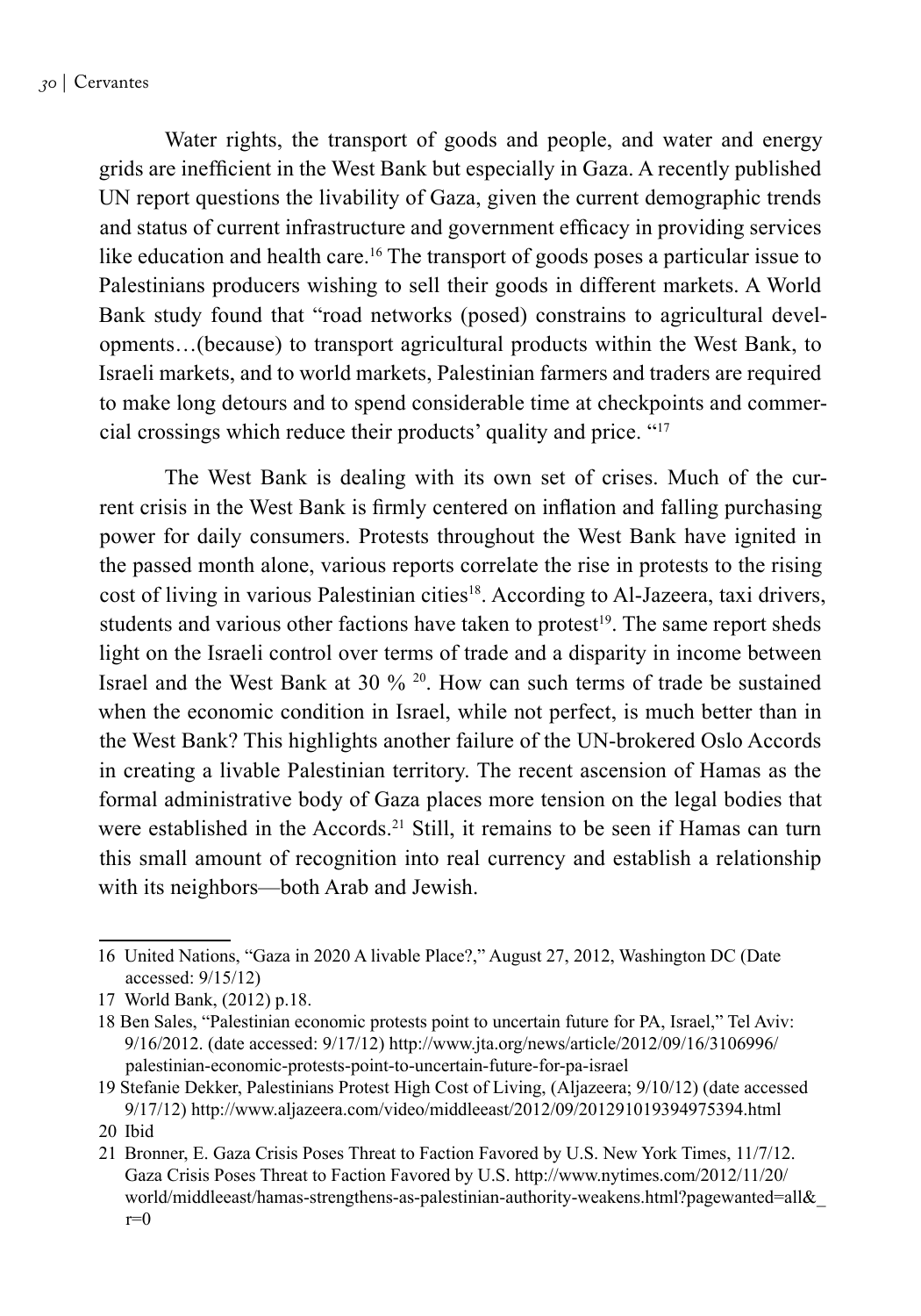#### Enter Hamas

The agreements, made between the PLO and the state of Israel bring into question the issue of Hamas and monetary jurisdiction of the PMA in Gaza. Because Hamas is not party to the Accords, the PMA and Hamas have no reliable line of communication, nor is there a legal document that can codify PMA jurisdiction under a Hamas administered Gaza. Even under such circumstance, the Palestinian Monetary Authority should be granted monetary jurisdiction of Gaza. A recent World Bank report highlights the issue if transferring cash from the West Bank to Gaza. According the reports, the PMA informs that it has not been able to get permission to transfer money as often as required. Compounding this issue, the same report found that real growth in Gaza decreased to 6 percent.<sup>22</sup>

#### Analysis and Implications

As this case study has shown, internationally brokered agreements can at times, settle disputes and also set institutional frameworks for systems of governance. This case study shows that the issue is not that institutions cannot be made by IGOs but that political alignments can inform their construction. In this case, the formal recognition of the state of Israel created a scenario in which Palestinian institutions were created long after the Israeli state was. This historical precedent allowed Israel to formally develop as states expectedly do: with a formal constitution, a macro economy, UN membership, and even a military. On the contrary, the Palestinian territories (Gaza and West Bank) lack all the mentioned qualities of a state. Additionally the series of Western intervention from the mandate system forward could by itself be seen as a failure. The mandate system for example, stipulated that Western administration of certain lands was valid because the people inhabiting the lands were allegedly, "not yet able to stand by themselves under the strenuous conditions of the modern world."23 To this day, The West Bank and Gaze fail to stand up by themselves though this is not due to incompetence of administration but rather due to a series of structural conditions coupled with persistent instability that imped the implementation of human life grounded on dignity and equity.

Even when talks are feasible and agreements formally codified, continued instability has eroded the little institutional presence that the Jericho-Gaza

22 World Bank, (2012).

<sup>23</sup> League of Nations, Covenant of the League of Nations. Art, (22), Pg. 9-10. 28 April 1919, available at: http://www.unhcr.org/refworld/docid/3dd8b9854.html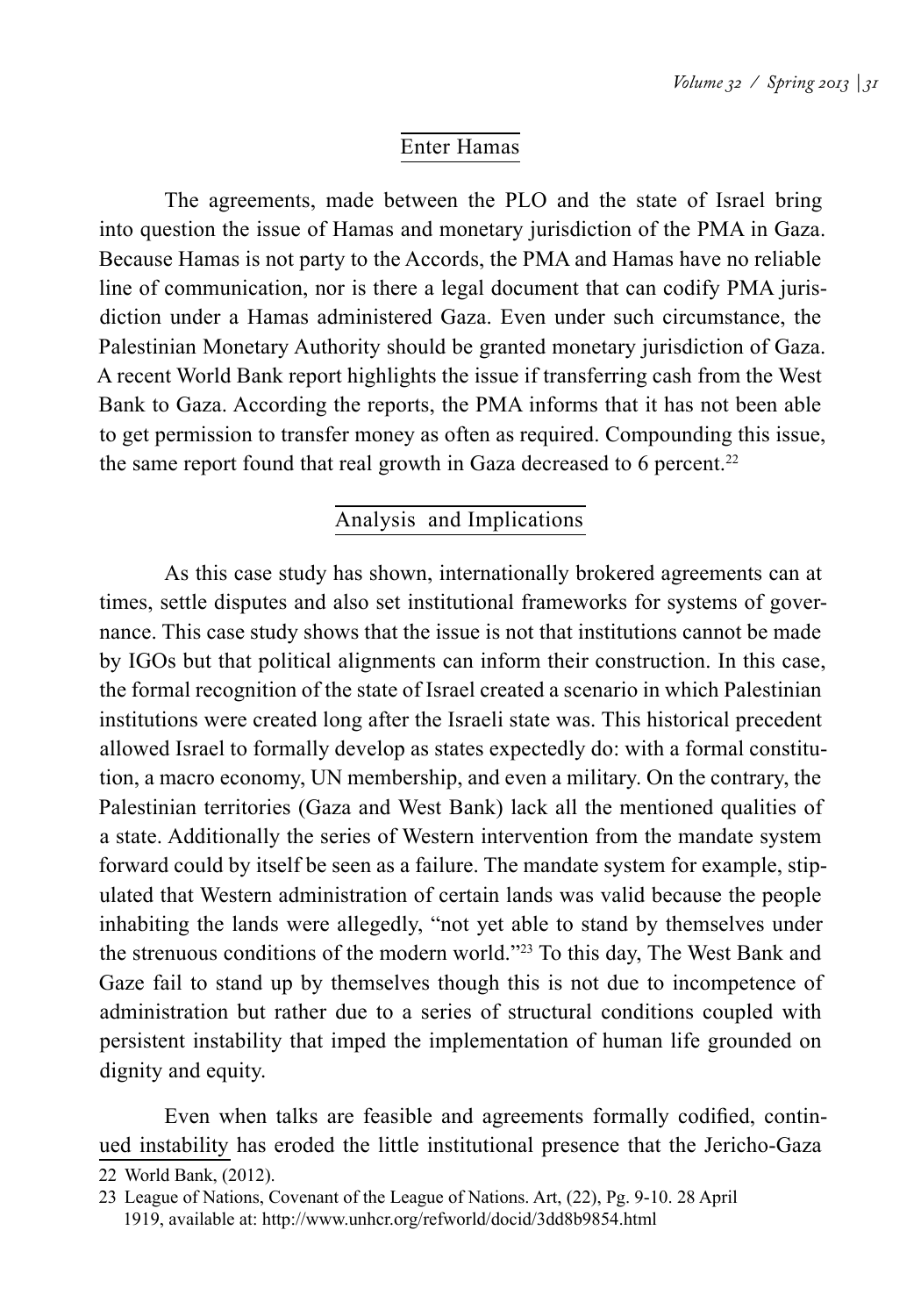Agreement or Oslo II accords established. While institutional creation afforded Palestine to organize a degree of monetary policy there still lacks several key components of full-fledged state institutions. Better mobility of goods, people and merchants, as already discussed, show how the Palestinian territories lack some of the most basic characteristics of macro-economic exchange. The use and circulation of the NIS in Palestinian trade also presents considerable issues for the macro-economic environment of the territories. Issues of accessing currency of more developed states have always plagued economically subordinate states or regions. For the case of the Palestinian territories, paying for imports in expensive currencies creates inflation issues, which essentially makes goods and services more expensive. Already, talks to make a new Palestinian currency have gained momentum, but still aside from talk nothing has truly materialized.

On the point of inaccessible resources like water and other basic goods necessary for human life, this shows a major point where a third party could intervene. While neither party can seemingly agree on issues of territory or Israeli and Palestinian nationhood, what is beyond question is that no human should live without the essentials that make human life possible. Especially being that Israel is highly developed, there should be no reason why better infrastructure for the delivery of resources cannot be built and protected. In fact, this paper recommends that before monetary issues or other fiscal related issues are dealt with, lacking resources like adequate health care, education and access to water and food must be established and protected. Also, there could be a transfer of technology and know-how from the dynamic Israeli industries to Palestinian entrepreneurs attempting to create industry and new markets in the Palestinian territories.

Hamas complicates the feasibility of creating viable and effective institutions. Already mentioned is the fact that Hamas is not party to an agreement or legal framework. The inability of Palestinian Monetary Authority to enact proper monetary policy, like transferring money from the West Bank to Gaza highlight issue of Hamas' non-party status. Complicating the issue further is the fact that many states perceive and label Hamas as a foreign terrorist organization<sup>24</sup>. As such, this makes direct talks between possible third parties and complicates traditional forms of dispute settlement such as good offices or mediation. Labels of course can only go so far in impeding a peaceful settlement of dispute. To

<sup>24</sup> Chapter 2 -- Country Reports: Middle East and North Africa Overview, Country Report on Terrorism. Department of State, April 30, 2007. [http://www.state.gov/j/ct/rls/crt/2006/82733.](http://www.state.gov/j/ct/rls/crt/2006/82733.htm) [htm](http://www.state.gov/j/ct/rls/crt/2006/82733.htm)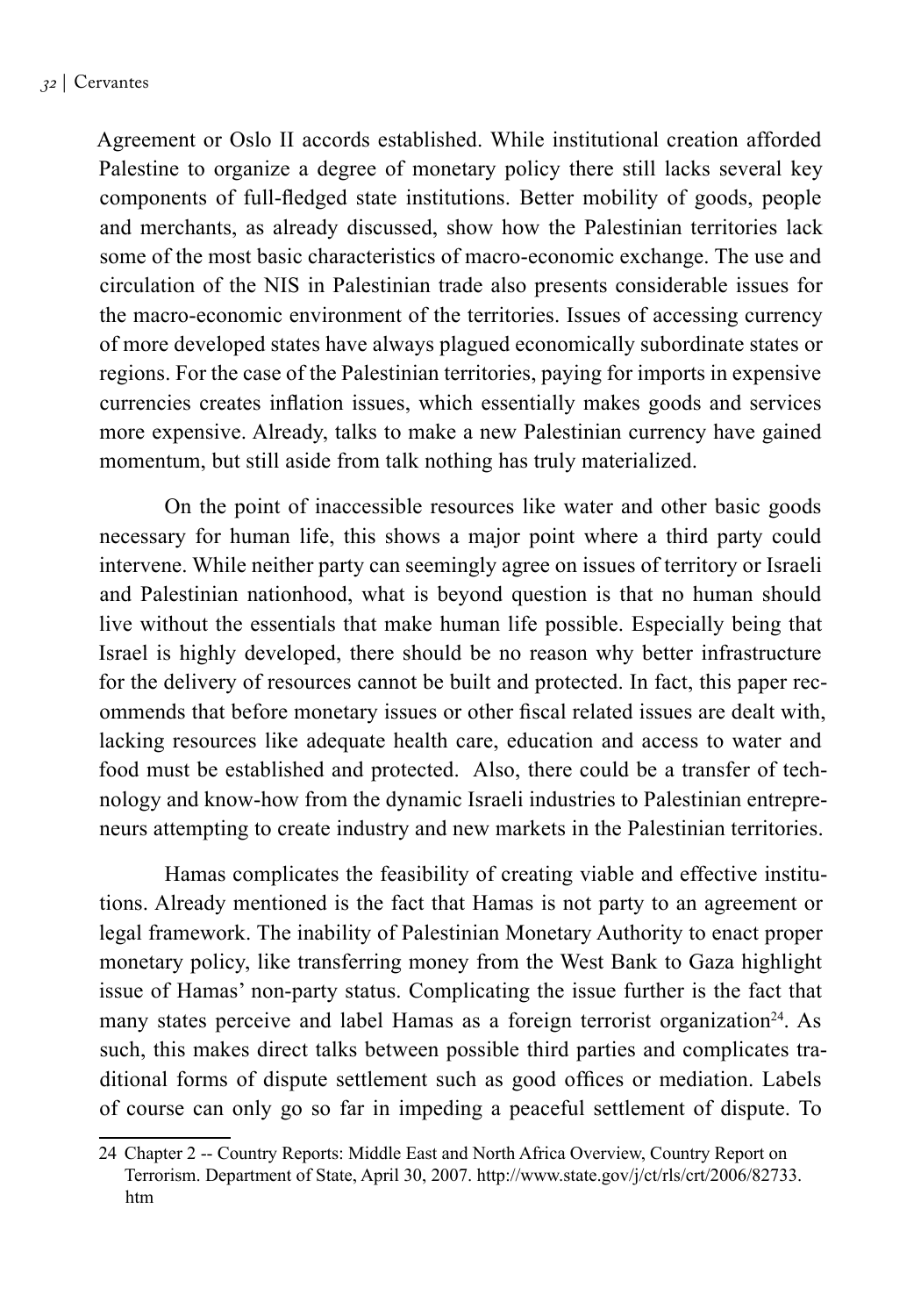create a better institutional framework for the Palestinian territories Hamas must be engaged, regardless if it is designated as a terrorist organization. States and IGO's must remember that though Hamas might be perceived as unpredictable and anti-Western, there are still humans living under its administration. With that simple fact alone there is more then enough reason to directly engage Hamas and establish talks. The West should not perceive this as an instance where a terrorist organization was legitimated but rather the instance when parties looked passed their difference for the betterment of entire communities of human lives.

#### Conclusion

The current unfolding economic crisis in Palestine shows a failure of the UN brokered agreements in establishing viable institutions. The accords never promised economic stability in a climate of economic uncertainty, but they should have at least foreseen the issues of pinning the Palestinian economy to the Israeli economy. Both economies are very different, with the Israeli economy enjoying larger investment, better terms of trade and more foreign investment and aid than the donor community could ever give Palestine as a supplement. As such this paper has seen how agreements brokered by IGO's such as the UN can instill moments of peace and cooperation but in light of continual aggression and instability it is imperative to renegotiate at every turn of the crisis. Failing to do so, as already highlighted, can bring severe humanitarian issues and compound one failure with an unforeseen event. In the case of the current Palestinian occupied territories, the failure of Oslo II and the ascension of the recent global recession highlight the potential inefficacy of international agreements. More importantly this particular failure highlights when agreements are not updated the very systems that were created to stabilize and promote institution building can actually promote and solidify structures, that with time, become more counterproductive and damaging than helpful in maintaining stability and equity. In fact for agreements to stay relevant to the emerging legal facts is and will continue to be an area of problemization for international law and international relations.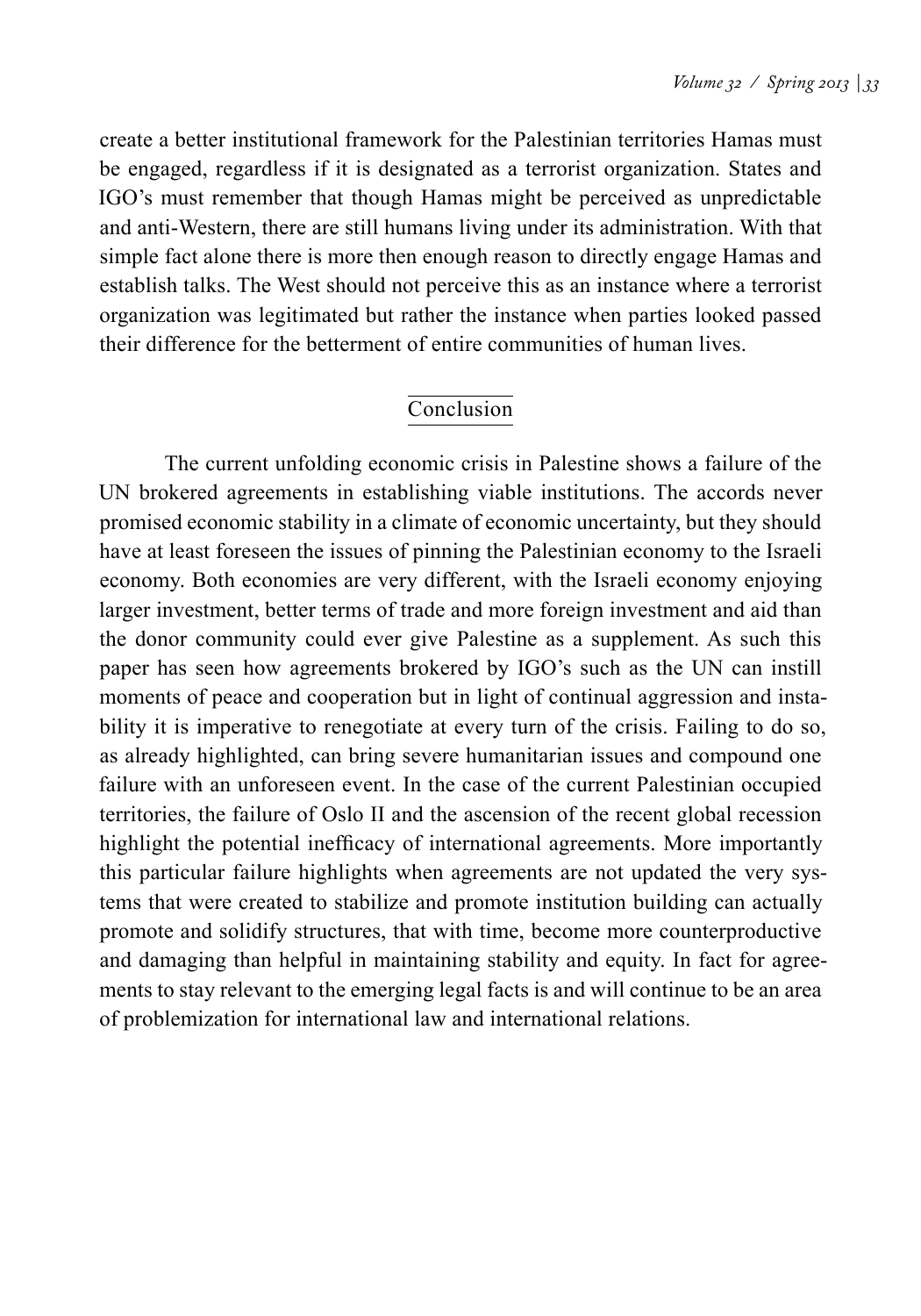#### Bibliography

- Bronner, Ethan. Gaza Crisis Poses Threat to Faction Favored by U.S. New York Times, 11/7/12. Gaza Crisis Poses Threat to Faction Favored by U.S. http:// www.nytimes.com/2012/11/20/world/middleeast/hamas-strengthens-as-palestinian-authority-weakens.html?pagewanted=all $\&$ r=0
- *Declaration of Principles on Interim Self-Government Arrangements ("Oslo Agreement")*. 13 September 1993, available at: http://www.unhcr.org/refworld/docid/3de5e96e4.html [accessed 18 September 2012]
- Dekker, Stefanie. Palestinians Protest High Cost of Living, (Aljazeera; 9/10/12) (date accessed 9/17/12) [http://www.aljazeera.com/video/middlee](http://www.aljazeera.com/video/middleeast/2012/09/201291019394975394.html)[ast/2012/09/201291019394975394.html](http://www.aljazeera.com/video/middleeast/2012/09/201291019394975394.html)
- Fragmented Lives, Annual Report 2011," United Nations: Office for the Coordination of Humanitarian Affairs Occupied Palestinian Territory, OCHA oPt. May 2012.
- Garfinkle, Adam. "Politics and Society in Modern Israel," M.E. Sharpe, New York: 2000.
- Gaza -Jericho Agreement. Annex IV Economic Protocol, (Paris, 4/29/1994) (date accessed: 9/16/12) [http://www.mfa.gov.il/MFA/Peace%20Process/](http://www.mfa.gov.il/MFA/Peace%20Process/Guide%20to%20the%20Peace%20Process/Gaza-Jericho%20Agreement%20Annex%20IV%20-%20Economic%20Protoco) [Guide%20to%20the%20Peace%20Process/Gaza-Jericho%20Agree](http://www.mfa.gov.il/MFA/Peace%20Process/Guide%20to%20the%20Peace%20Process/Gaza-Jericho%20Agreement%20Annex%20IV%20-%20Economic%20Protoco)[ment%20Annex%20IV%20-%20Economic%20Protoco](http://www.mfa.gov.il/MFA/Peace%20Process/Guide%20to%20the%20Peace%20Process/Gaza-Jericho%20Agreement%20Annex%20IV%20-%20Economic%20Protoco)
- League of Nations, *Covenant of the League of Nations*, 28 April 1919, available at: <http://www.unhcr.org/refworld/docid/3dd8b9854.html>
- Sales, Ben. "Palestinian economic protests point to uncertain future for PA, Israel," Tel Aviv: 9/16/2012. (date accessed: 9/17/12) [http://www.jta.org/news/](http://www.jta.org/news/article/2012/09/16/3106996/palestinian-economic-protests-point-to-uncertain-future-for-pa-israel) [article/2012/09/16/3106996/palestinian-economic-protests-point-to-uncer](http://www.jta.org/news/article/2012/09/16/3106996/palestinian-economic-protests-point-to-uncertain-future-for-pa-israel)[tain-future-for-pa-israel](http://www.jta.org/news/article/2012/09/16/3106996/palestinian-economic-protests-point-to-uncertain-future-for-pa-israel)
- United Nations. "Gaza in 2020 A livable Place?," August 27, 2012, Washington DC (Date accessed:  $9/15/12$ )
- UNGA/EF/ 3350. Sixty- Seventh General Assembly, Second Committee, 22nd Meeting, November 6,2012. [http://www.un.org/News/Press/docs/2012/](http://www.un.org/News/Press/docs/2012/gaef3350.doc.htm) [gaef3350.doc.htm](http://www.un.org/News/Press/docs/2012/gaef3350.doc.htm)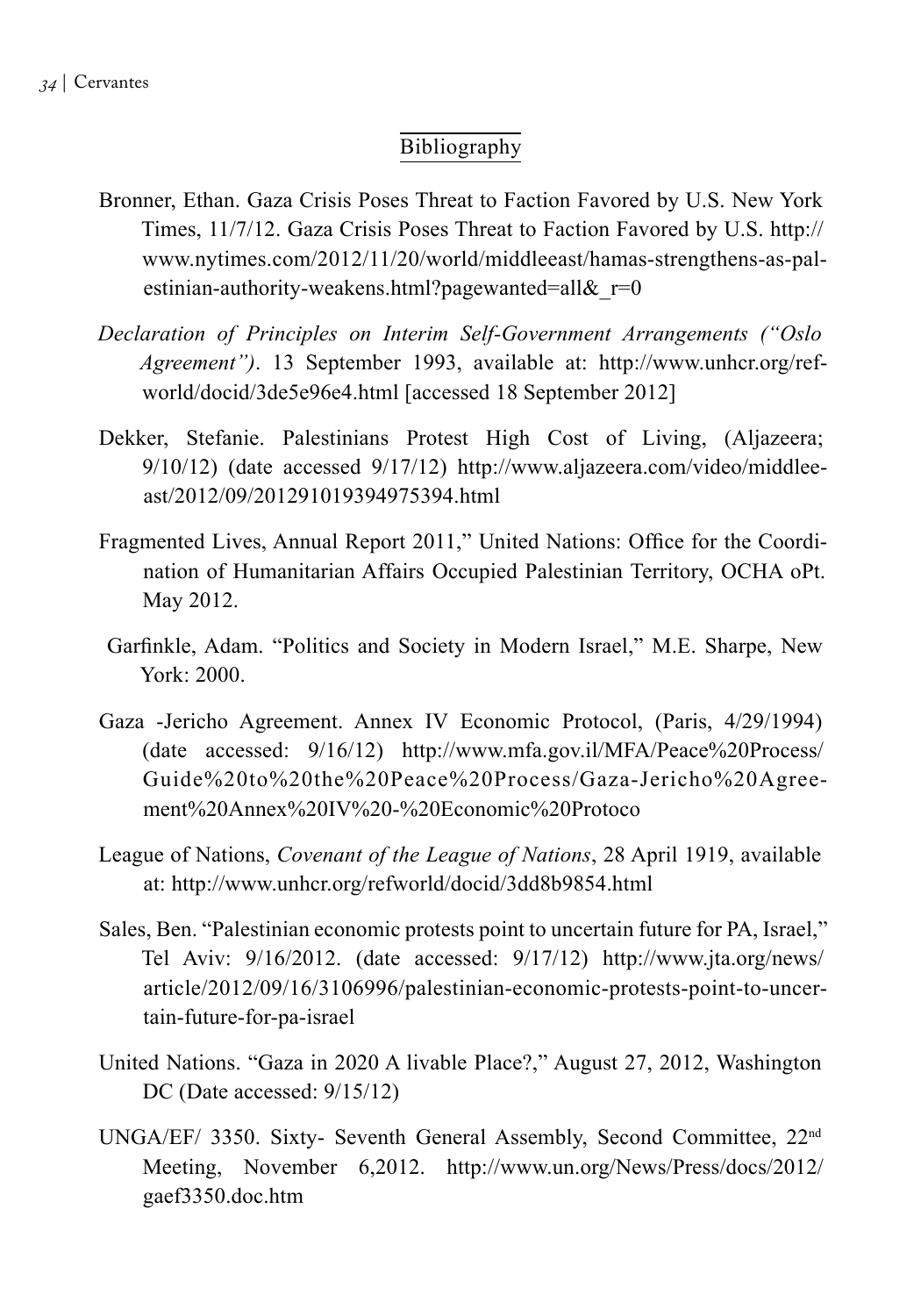*Volume 32 / Spring 2013 | 35*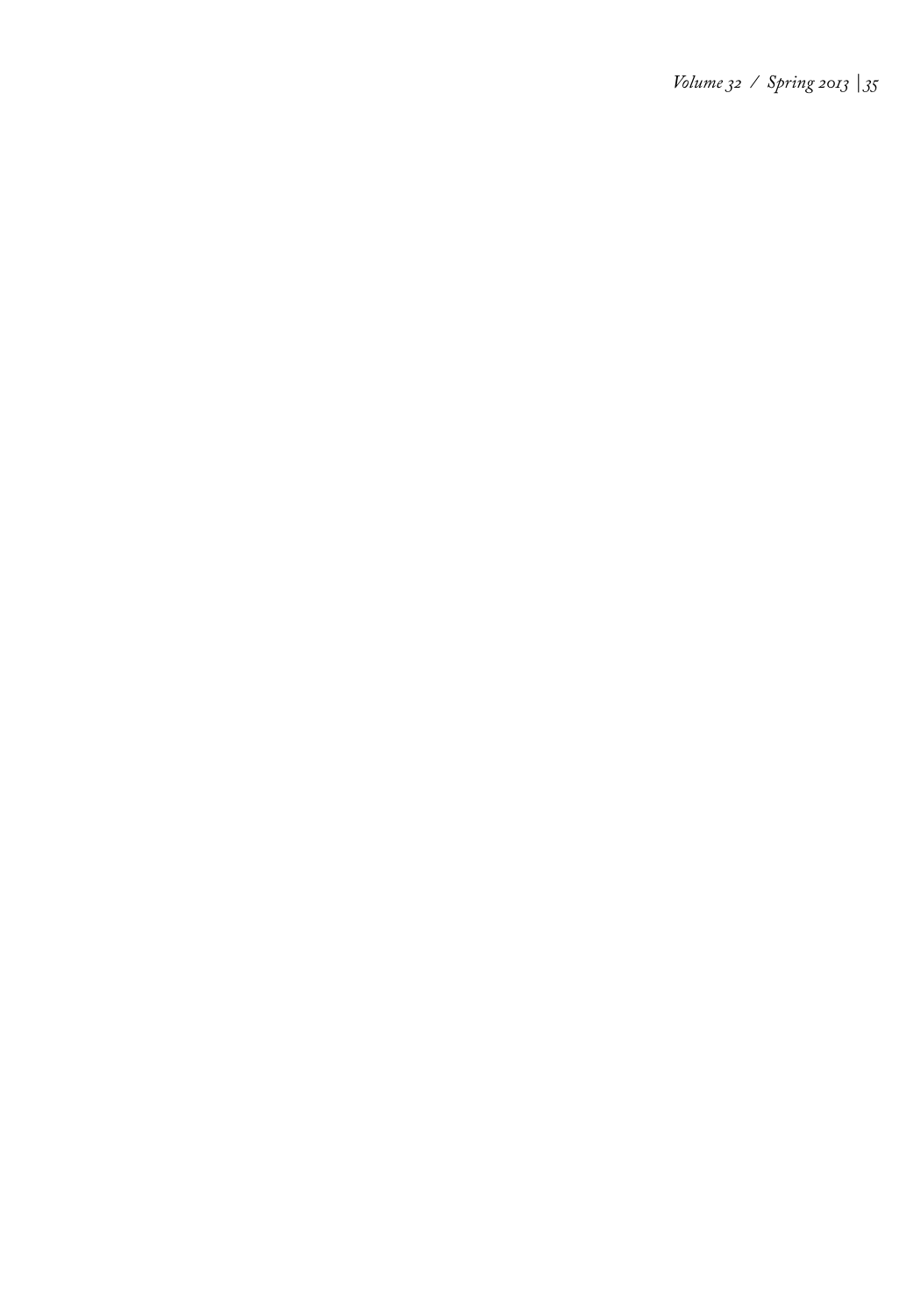abstract » *Free trade is part of a larger package of liberal economic policies that aims to create equitable and efficient economic growth at the global level. This paper examines the evolution of liberal economic theory through the viewpoints of influential scholarship as well as the implementation of domestic and international policy. Through evaluation of the implications of liberal economic theory and globalization, economists and scholars alike can aim to reform and rebuild the ideological framework of international market approaches. With consideration of stability, cooperation, and equality, a global economic order can be established that promotes the sustainable growth of the market that is beneficial for all nations.*

Monica White is an International Relations student at San Francisco State University. Her concentration is within the frame of development economics, poverty policy, sustainable development, and U.S. foreign policy. In her personal life, Monica enjoys gardening and advocating for food and social justice in Oakland.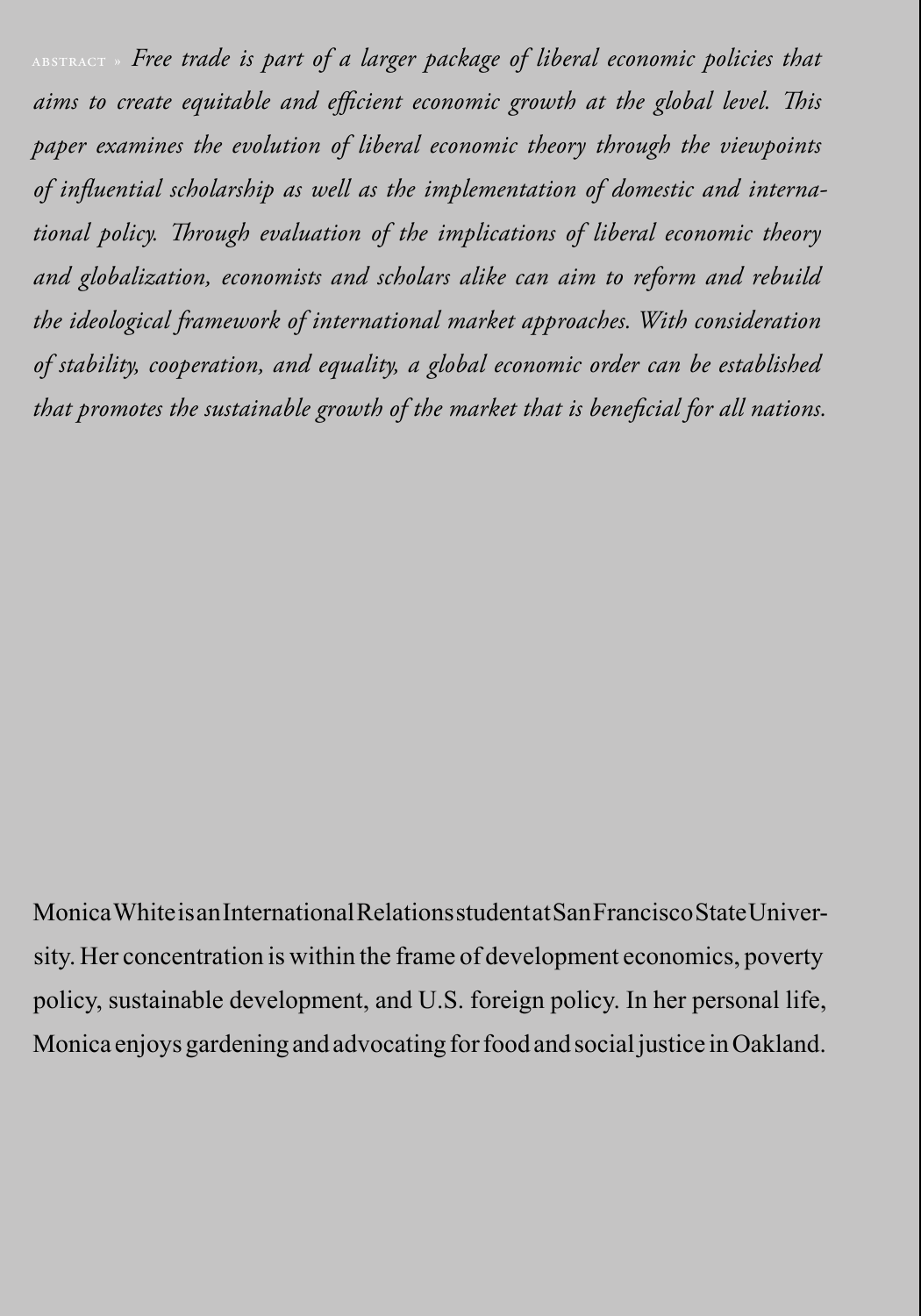*Volume 32 / Spring 2013 | 37*

# A Chronology of

## Economic Liberalism and Free Trade

*» by Monica White*

Introduction

Since the Second World War, the global economic order has championed free trade as the most efficient and prosperous path to international stability. Free trade removes protectionist measures designed to insulate domestic producers from international competition in the name of improving efficiency and increasing global wealth under open competitive markets. Free trade is also utilized as a foreign policy tool to achieve political, economic and social goals either by agreements or restrictions such as sanctions. The economic benefits of free trade policies are vast and include lower consumer prices, decreased protectionism, and increased innovation and economic

opportunity. In diplomatic realms, free trade has led to deepened foreign relations, increased foreign investment, and the promotion of democracy and Western values on a global scale.

Most economists agree that there is currently no viable alternative to free trade or trade liberalization.<sup>1</sup> Capitalism and globalization have unleashed market forces internationally and proven that economies can be cooperative and can provide maximized mutual benefit for participants. This leads to increased employment, lower consumer goods, and increased government revenue – all on a global scale. For the purpose of this paper, I will examine the impacts of free trade under economic liberalism on international cooperation and global peace; economic, political, and social growth;

<sup>1</sup> Amartya Sen. "How to Judge Globalism." The American Prospect, 13, 1. (2002).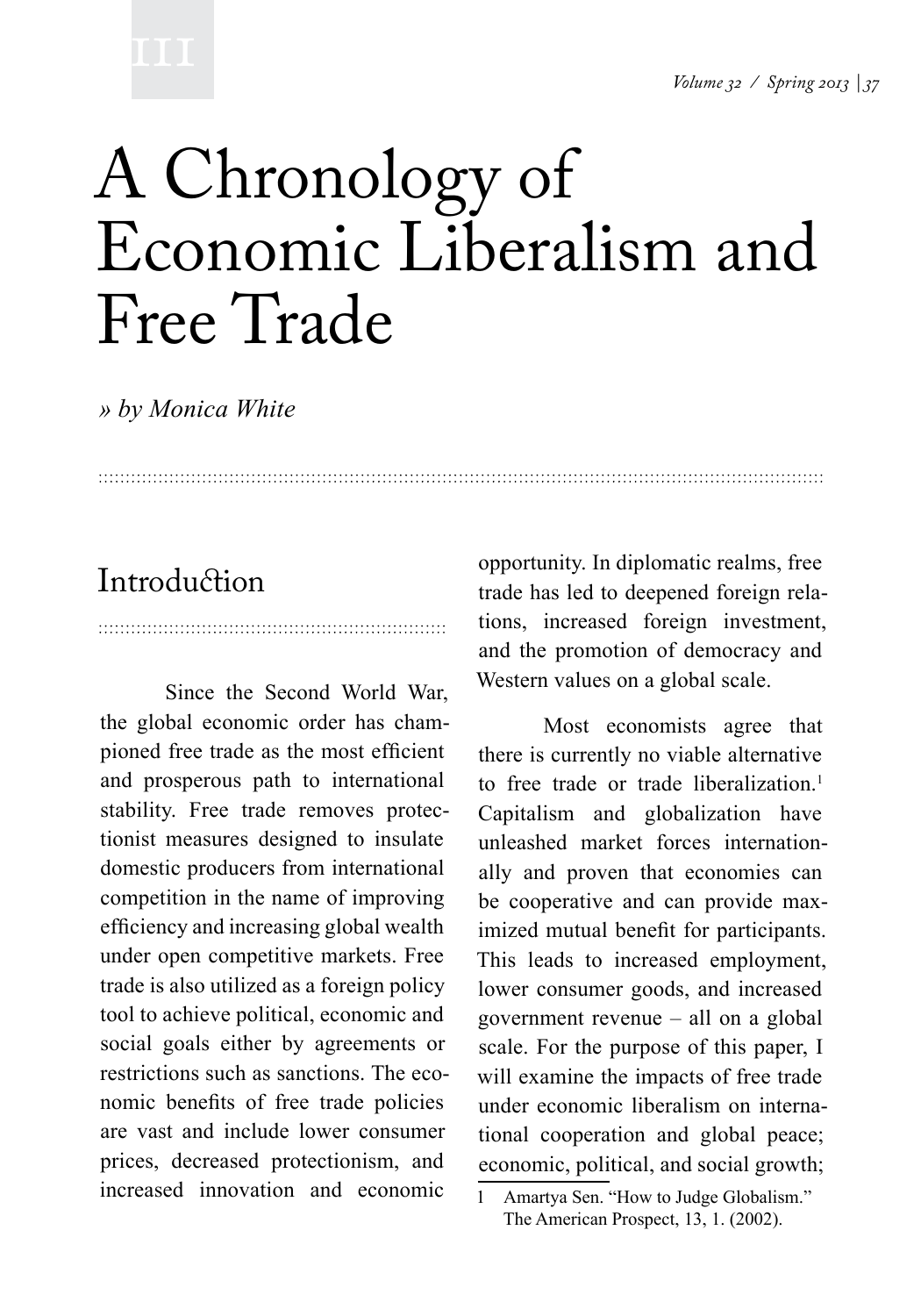and increased economic efficiency globally. Through the lens of an economic liberal, I will examine global free trade and economic development as well as the costs and risks of not participating in the global market. I will also examine the assumption of economic liberals that the risks of free trade can be overcome in the long-term through the mutual benefits of free trade, which include global peace and poverty alleviation, as well as globalization of technology and development.

#### Literature Review - A Chronology of Economic Liberalism and Theorists

The goals of economic liberalism (EL) favor maximization of individual and social well-being, with the nature being cooperative. The central actors in EL are rational actors or individuals as both consumers and producers. For individuals, EL promotes democracy by ensuring individual rights including negative rights or freedom from state authority as well as individual positive rights such as healthcare.<sup>2</sup> EL principles and free trade also promote cooperation, peace, and harmonious competition through mutually beneficial exchanges.<sup>3</sup> The economic exchange for an economic liberal is a positive-sum, or mutually beneficial with individuals gaining more than they contributed due to the market operating under specialization and therefore the highest efficiency.<sup>4</sup> Therefore, ELs argue that increased prosperity in a globalized market economy of one nation is good for the people of the neighboring country and therefore human prosperity will increase globally with the expansion of the free market.<sup>5</sup>

Economic liberalism is a critique of  $16<sup>th</sup>$  and  $17<sup>th</sup>$  century mercantilism and government involvement within the economic sphere. Economic liberalism seeks to reverse political control and regulation of the economy by the state while urging individual actors to lead the market through their purchasing power. The father of EL is Adam Smith, who believed that open markets absent of state protectionist policies are capable of the most efficient process towards economic growth, individual prosperity and international cooperation.<sup>6</sup> Smith argued that protectionist measures were the state's way to concentrate wealth and power, which contradicts with the highest values of liberal thought - freedom, liberty and pursuit of hap-

4 Balaam and Dillman, Ibid.

<sup>2</sup> Michael Doyle. Ways of War and Peace: Realism, Liberalism, and Socialism. New York: W.W. Norton, 1997.

<sup>3</sup> David Balaam and Bradford Dillman. Introduction to International Political Economy. Boston: Longman, 2011.

<sup>5</sup> Scott Burchill. "Liberalism." Theories of International Relations. (2009). 64-70.

<sup>6</sup> Adam Smith. An Inquiry into the Nature and Causes of the Wealth of Nations. Indianapolis, IN: Liberty, 1981. 400-410.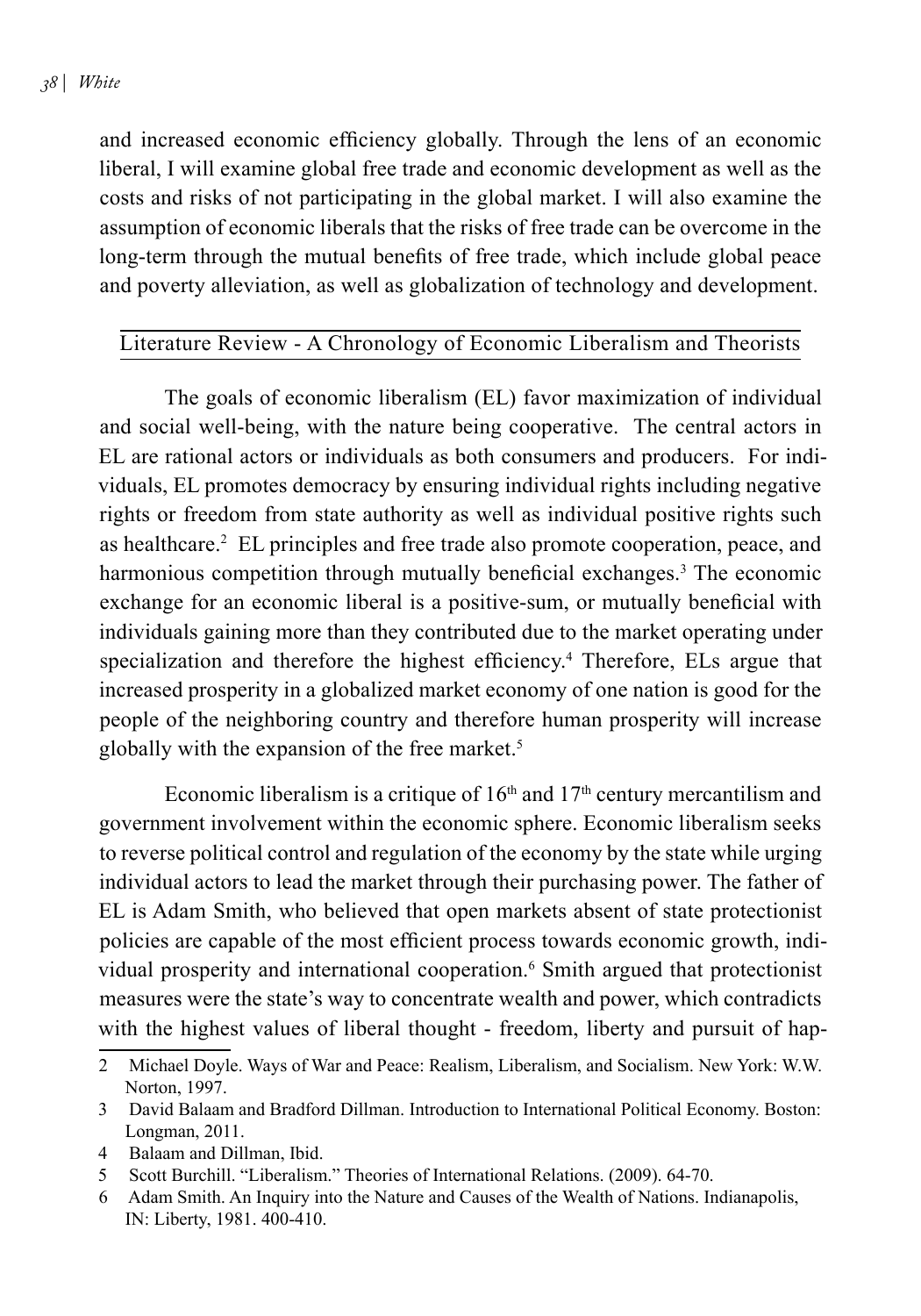piness. Through open markets and nations united under liberal ideology, Smith believed peace and human prosperity would prevail and expected little or no conflict among liberal people or nations. EL was expanded by David Ricardo's theory of comparative advantage and economic specialization, which aims to distribute labor most efficiently. Ricardo argued that nations producing what they were most capable of or what they were specialized in would lead to highly efficient production on the global scale and therefore global wealth for all nations. To quote Ricardo, "the pursuit of individual advantage is admirably connected with the universal good of the whole."7

Classical economic liberals like Smith and Ricardo follow the theories of laissez-faire economics in order to enhance the market, which calls for the elimination of domestic political restrictions on trade such as quotas or taxes on imports. In the 19<sup>th</sup> century, however, the free market was exacerbating income inequalities and wealth and power accumulation, as noted by the British philosopher and economist John Stuart Mill.<sup>8</sup> To counter, Mill suggested a legal framework with minimal political construction in order to regulate and correct market failures and counter the inequality trends. Mill's theories were adopted by John Maynard Keynes in the 1930s, who relied on Smith's principles of constructed state action. Keynes argued for a wisely managed economy by the state to avoid the risks of free trade. Keynes noted that the future is uncertain under a free market because the invisible market can fail and ensuring that risks are distributed equally was an impossible task. This was later illustrated by the Asian financial crisis of 1997-1998, and more recently the Global Financial Crisis of 2007/2008.<sup>9</sup>

Keynes argued that state intervention is acceptable as long as it serves the public interest and avoids market failures. In the beginning of the 19<sup>th</sup> century, domestic governments spent less during periods of decline in the free market which in return led to decreases in production and lower incomes and employment, a phenomenon which Keynes has termed the paradox of thrift.<sup>10</sup> Keynes also theorized that this paradox can be inspired through market speculation, and therefore called for regulation by the state in the name of improving the market and avoiding economic disaster.<sup>11</sup> Keynesianism was adopted by U.S. Democrats

<sup>7</sup> David Ricardo. Principles of Political Economy and Taxation. London: Dent, 1973. 10-11.

<sup>8</sup> Balaam and Dillman. Introduction to International Political Economy.

<sup>9</sup> Paul Krugman. "The Narrow and Broad Arguments for Free Trade." The American Economic Review 83.2 (1993).

<sup>10</sup> Commanding Heights: The Battle for the World Economy. Daniel Yergin and Joseph Stanislaw. WGBH Boston Video, 2002. DVD.

<sup>11</sup> Anthony Giddens and Will Hutton. Global Capitalism. The New Press, 2001. 18.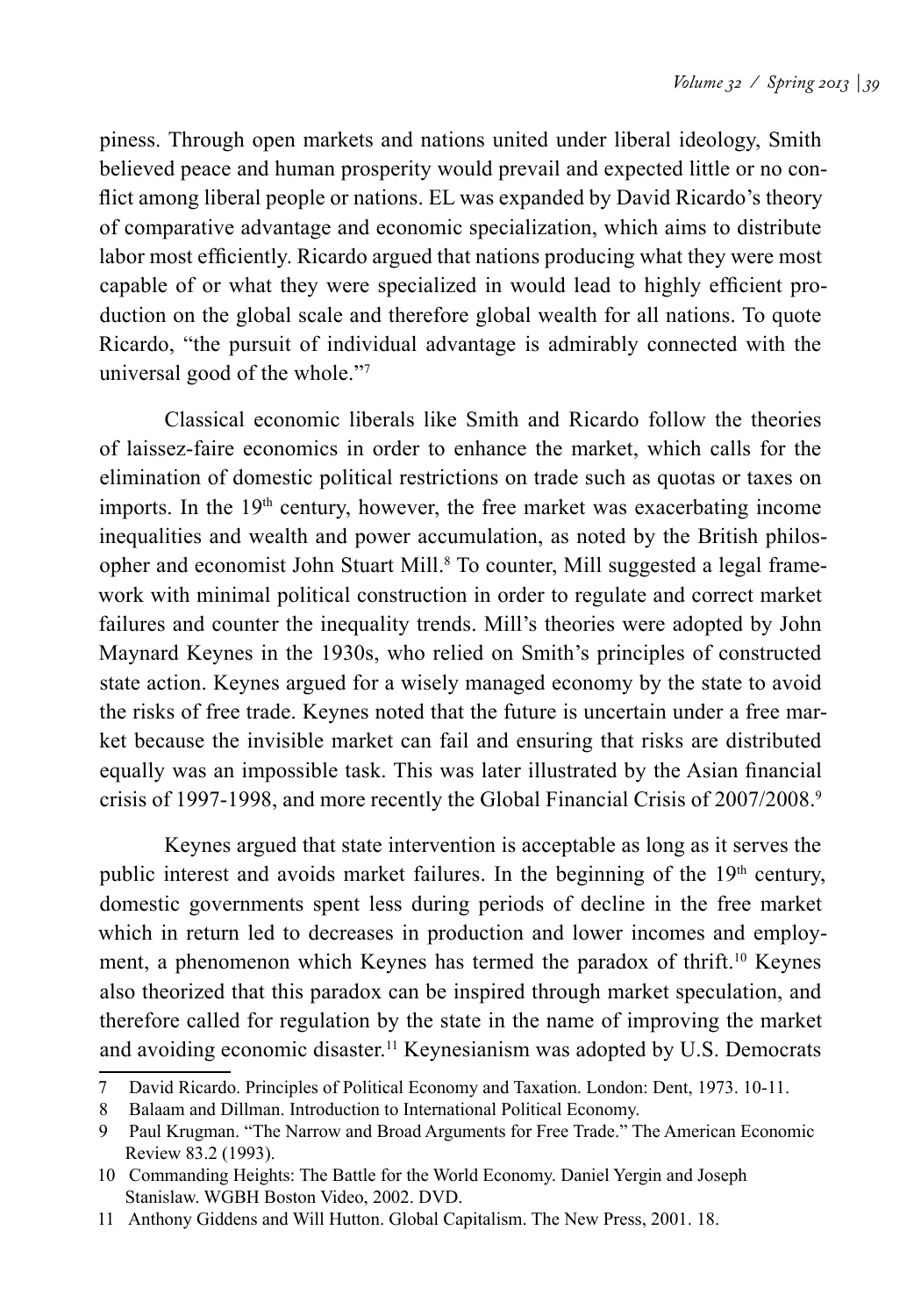such as former U.S. president Franklin D. Roosevelt and current president Barack Obama to encourage government spending and investment during times of market decline to prevent market failure and avoid Communist-corrections that disregard individual liberties and freedoms.<sup>12</sup>

Keynesian ideology was accepted as the necessary process to international stability through a development of economics and foreign policy, for connecting politics and economics internationally was thought to bring peace and avoid another costly world war.13 The Keynesian Compromise, at it became known, called for the management of the international economy through peaceful cooperation of states based on entrenched Western values. This compromise called for a gradual reduction of protectionist domestic economic policies in order to promote a strong international market providing steady and equitable economic growth.14 To Keynes, economic growth allows domestic governments to play a more active role in the domestic economy through health and anti-poverty efforts, among others. Keynes represented a positive view of the state within the international and domestic economy, however by the 1980s the international market had swung back to appreciate the classical laissez-faire approach due to the desire to achieve international economic prosperity and avoid the trend of inward-looking policies and resistance to EL. 15

Following the Second World War, the United States covered the expenses of maintaining the global monetary system and global order, but the benefits of free trade led to a gradual shift in wealth and power away from the U.S. and toward democratic participants in the international economy.16 The Keynesian policies championed under the Bretton-Woods system were questioned in the 1970s during the Vietnam War and the OPEC oil crisis, due to the fact that domestic political actions change the playing field for economics especially in times of costly international conflict.<sup>17</sup> Maintaining the expenses became financially unsustainable for the U.S. and a resurgence of classical liberalism emerged as neo-liberalism. Under scholars Milton Friedman and Friedrich Hayek, neo-liberalism understood realist and mercantilist tendencies of protectionism and government involvement in

- 12 Balaam and Dillman. Introduction to International Political Economy. 2011.
- 13 Daniel Griswold. "Free-Trade Agreements Steppingstones to a More Open World." CATO Institute: Trade Briefing Paper 18 (2003). Web. 5 Feb. 2011.
- 14 Anthony Giddens and Will Hutton. Global Capitalism. The New Press, 2001.
- 15 Thomas Friedman. The Lexus and the Olive Tree. New York: Anchor, 2000.
- 16 William Cooper. Free Trade Agreements: Impact on U.S. Trade and Implications for U.S. Trade Policy. CRS Rep. no. RL41534. 2011.
- 17 Thomas Christensen. "Shaping the Choices of a Rising China: Recent Lessons for the Obama Administration." The Washington Quarterly 32:3 (2009). Web. 5 Feb. 2011.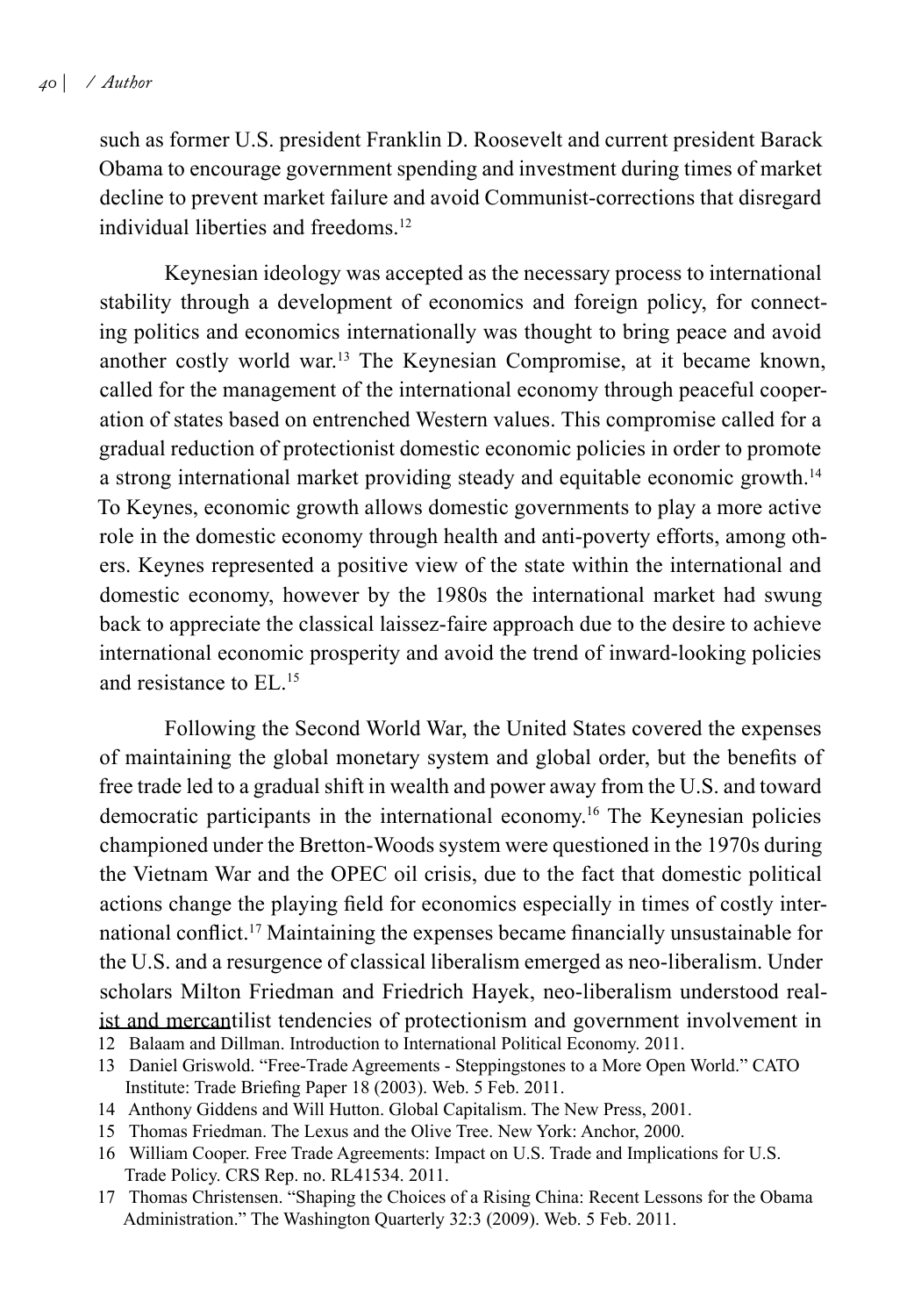markets as a threat to individual freedom and economic growth. Learning from lessons of the Great Depression and the Second World War, scholars argued that protectionist policies were impoverishing, for those who pay the price of tariffs are individuals as consumers, producers, and owners of private enterprises.18 U.S. President Ronald Reagan and British Prime Minister Margaret Thatcher began promoting globalization under unfettered markets, privatization of governmental enterprises, deregulation, and a roll-back of welfare programs – also known as the Washington Consensus.

The Washington Consensus, as theorized by economist John Williamson, is the promotion of Western principles under globalization and an integrated global economy. Williamson argues that the benefits of the Washington Consensus and an integrated global economy – efficient global economic growth, human prosperity, and the spread of democracy – allows for technologies to spread faster, generates wealth and therefore employment, and improves communication and understanding among countries and cultures.<sup>19</sup>According to ELs, the intentions of the Washington Consensus and globalization are to benefit the millions trapped in poverty, promote peace amongst countries, and encourage the free movement of capital and goods under free trade and free trade agreements.20

The global economic recovery of the 1990s was attributed to the consent of the international community to deregulate, privatize and transform towards free market economies.21 Economic liberals believe that the initial successes felt by free markets brought the collapse of Communism and encouraged many South East Asian and Latin American nations to open their markets to free trade.<sup>22</sup> The triumph of liberal ideologies was noted as the end of history by scholar Francis Fukuyama and a time of optimism for liberals who were victorious over Fascism and Communism. The domestic response from the United States led to the ratification of several free trade agreements such as the North American Free Trade Agreement (NAFTA) under President Bill Clinton. Internationally, the World Trade Organization and the European Union were established and several nations including India, China and even Russia adopted free market reforms.<sup>23</sup>

- 19 Niall Ferguson. Civilization: The West and the Rest. New York: Penguin, 2011.
- 20 Leslie Sklair. Globalization: Capitalism and Its Alternatives. Oxford University Press, 2002. 58-59.
- 21 Francis Fukuyama. The End of History? Washington, DC: National Interest, 1989.
- 22 Daniel Griswold. "A U.S.-Colombia Free Trade Agreement: Strengthening Democracy and Progress in Latin America." CATO Institute: Free Trade Bulletin 32 (2008).
- 23 Michael Spence. The Next Convergence: The Future of Economic Growth in a Multi-Speed

<sup>18</sup> Gerald O'Driscoll and Sara Cooper. "International Trade and Global Stability," Economic Affairs, vol. 25, no. 2 (June 2005), pp. 37-43.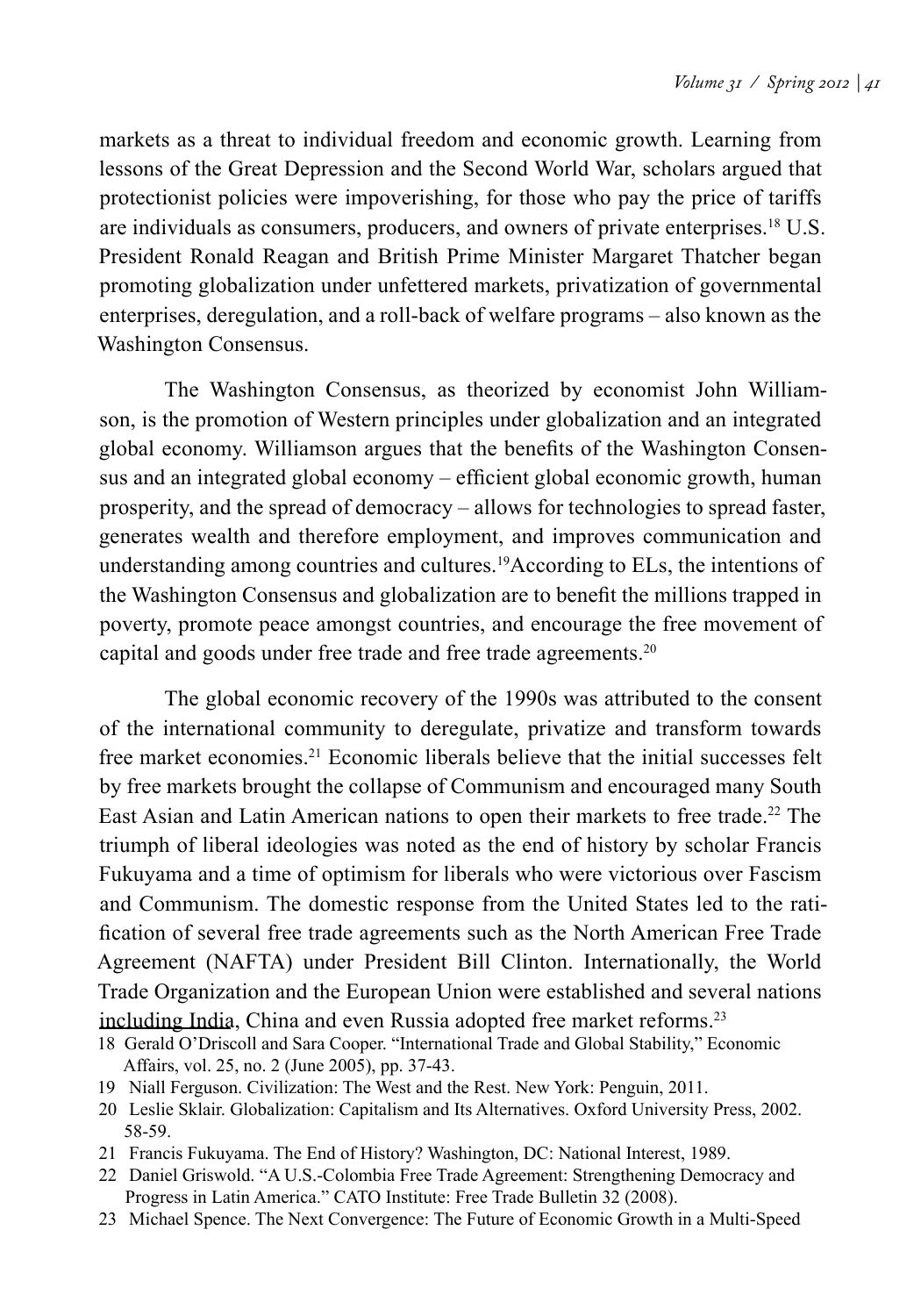Prior to NAFTA in the U.S., free trade agreements were meant to expand U.S. exports and increase the number of consumers of U.S. products internationally. However, NAFTA presented a new opportunity for tree trade: to significantly reduce the costs of U.S. consumer goods by outsourcing the labor market.<sup>24</sup> This led to the undercutting of the U.S. economy and the transformation from a manufacturing economy to a service industry.25 However, as economist and statistician Milton Friedman argues, total or global employment will not likely be effected by free trade, for employment reduced in some industries will create jobs in other industries.26 In the U.S., this led to increased imports and lowered consumer prices, which in turn replaced lower-paying manufacturing jobs with higher-paying jobs within the service industry and high-tech manufacturing. Friedman argued that the best way for developing countries to counter this trend is to produce based on comparative advantage and to be flexible to the inevitable changes under trade liberalization.<sup>27</sup>

By the mid-90s and into the  $21<sup>st</sup>$  century, the unintended consequences or the risks of neo-liberal economic ideology and globalization were realized. A damaged environment, increasing inequality between rich and poor nations, and human and worker rights violations matched with major recessions in Russia, Mexico and South East Asia crippled the influence of the free market.<sup>28</sup> Several theorists including Joseph Stiglitz and Michael Spence believe that the pace of integration of free market policies was too rapid and that collective goods issues were ignored for short-term gains and remarkably fast growth.<sup>29</sup> Also, barriers within international economic institutions such as the IMF made the benefits of globalization hard to realize for the developing world, which prevented the most vulnerable nations from overcoming their debt and achieving economic growth.<sup>30</sup> Some theorists such as economist David Colander suggest free trade and glo-

Ikenberry, John. "America's Imperial Ambition." Foreign Affairs 81.5 (2002).

World. Crawley, W.A.: UWA, 2011. 100-103.

<sup>24</sup> Alan Tonelson. The Race to the Bottom: Why a Worldwide Worker Surplus and Uncontrolled Free Trade Are Sinking American Living Standards. Boulder, CO: Westview, 2002.

<sup>25</sup> Tonelson, Ibid.

<sup>26</sup> Friedman, Milton. "Free Trade: Producer vs. Consumer." Kansas State University, Kansas. Lecture, 1980.

<sup>27</sup> Fareed Zakaria. The Post-American World: Release 2.0. New York: W. W. Norton, 2011.

<sup>28</sup> Thomas Friedman. Hot, Flat, and Crowded: Why We Need a Green Revolution, and How It Can Renew America. New York: Farrar, Straus and Giroux, 2008.

<sup>29</sup> Michael Spence. The Next Convergence: The Future of Economic Growth in a Multi-Speed World. Crawley, W.A.: UWA, 2011.

<sup>30</sup> Joseph Stiglitz. "The Overselling of Globalization," Globalization: What's New, edited by Michael M. Weinstein, Columbia University Press (2005).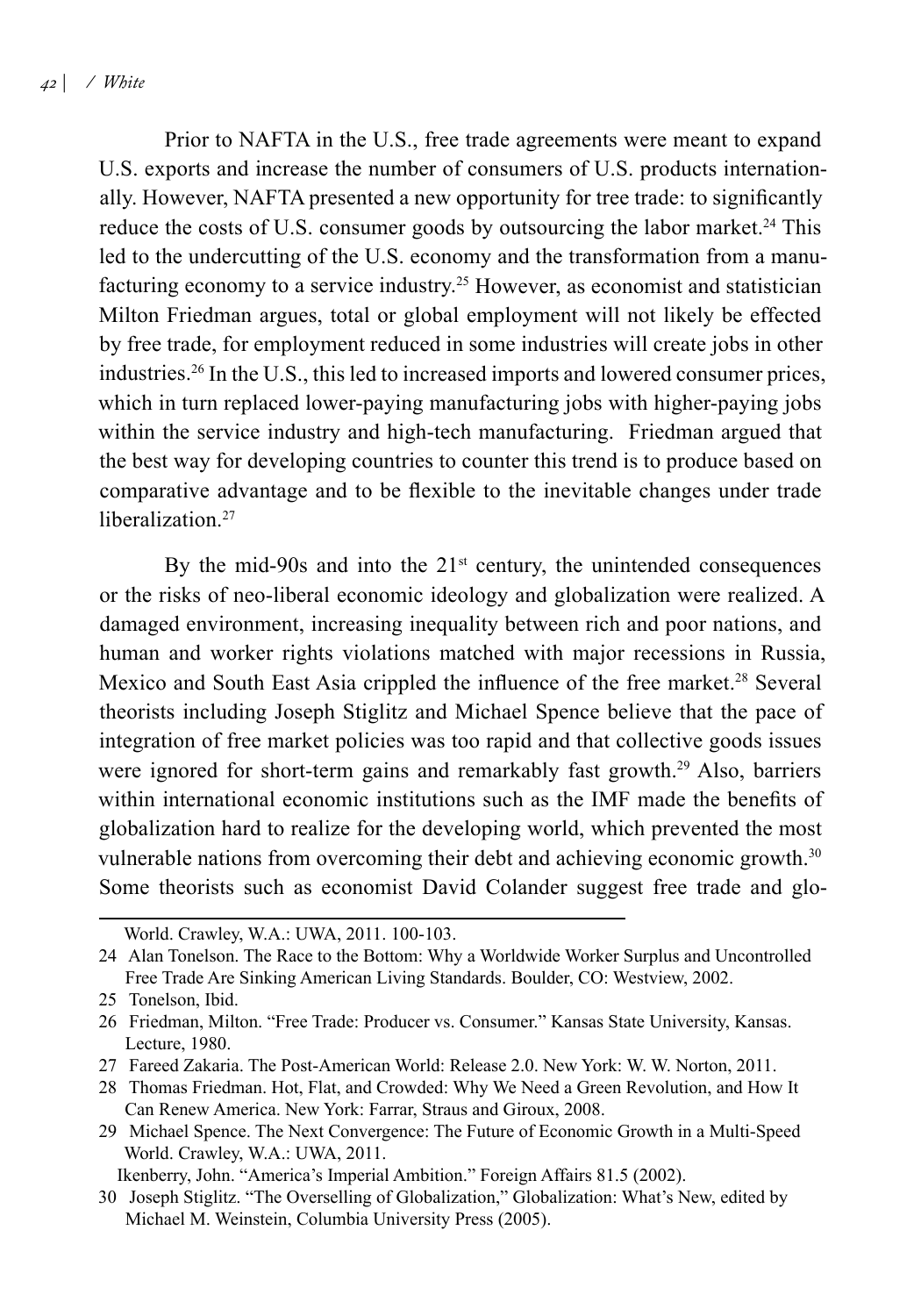balization have also undermined the prosperity of developed or modern countries. Following the law of one price, as technology and capital spreads, wages and prices become more equalized in the long run. The consequences for developed nations such as the United States include the loss of comparative advantage, decrease in employment, and stagnant economic growth.<sup>31</sup>

However, many scholars believe the risks of free trade are manageable under a resurgence of Keynesian ideology. Keynes argued that markets are prone to failure and experience disequilibrium that must be managed to avoid global consequences and ensure equitable development. The reemergence of Keynesianism felt after the Global Financial Crisis of 2007/2008 confirmed the notions that laissez-faire neo-liberalism was flawed and not self-regulating.<sup>32</sup> Journalist and theorist Thomas Friedman criticized the unsustainable environmental and cultural degradation of free trade, but believes that the technological advances spread globally within free trade can overcome the risks.33 Economists such as Paul Collier agree with Friedman, arguing that the unprecedented opportunities especially in regions such as South East Asia and India have brought millions out of poverty and into the "new middle class", and can continue this trend under selective government management of markets and long-term commitments to economic liberal principles and free trade.<sup>34</sup> With incentives and flexible governmental management, domestic governments can encourage innovation especially in areas of environmental concerns, information and technology, and poverty reduction of the world's bottom billion.35

As professor and economist Jagdish Bhagwati explains, free trade is part of a package of liberal reform policies which has lifted the rate of economic growth globally and provided economic development. Economic development is typically measured through a nation's gross domestic product (GDP) and is defined as the "use of land, labor and capital to produce higher standards of living and more equitable distribution of national income."36 Trade increases national income and aggregate welfare, and a growing economy pulls people out of poverty by gen-

<sup>31</sup> David Colander. "The Long Run Consequences of Outsourcing." Challenge 48.1 (2005).

<sup>32</sup> Abraham F. Lowenthal, Theodore J. Piccone, and Laurence Whitehead. Shifting the Balance: Obama and the Americas. Washington, D.C.: Brookings Institution, 2011. 43-54.

<sup>33</sup> Friedman, Ibid.

<sup>34</sup> Paul Collier. The Bottom Billion: Why the Poorest Countries Are Failing and What Can Be Done About It. New York: Oxford UP, 2007.

<sup>35</sup> Collier, Ibid.

<sup>36</sup> Sharon Spray and Laura Roselle. Research and Writing in International Relations. Boston: Pearson Longman, 2012. 40.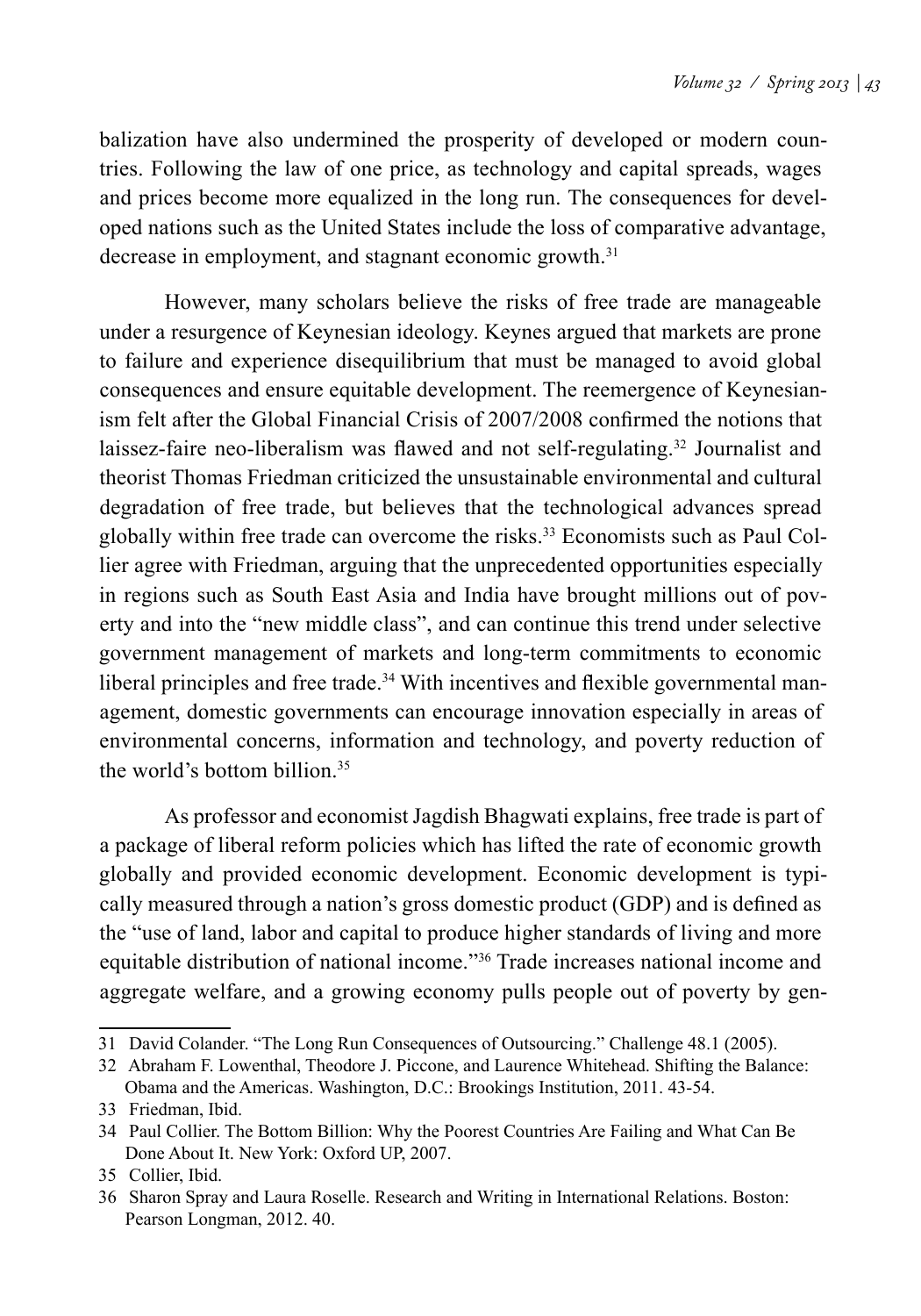erating revenue and increasing employment.37 This growth enables state governments to provide their citizens with social welfare programs to address social objectives and citizen's issues. Indeed, free trade works most efficiently when accompanied by important liberalization efforts in non-trade policy areas as well. Selective government interventions, such as selective subsidies, are important and necessary to some nations and at certain stages of growth and development.<sup>38</sup> Therefore, domestic policy reforms aimed at curtailing unsustainable monetary policies, reducing government corruption, and improving the education and legal systems should be further explored in international political economics.<sup>39</sup> In the early 1970s, nearly 38% of the global population lived below the world's poverty line, defined as living under \$1 per day – by 2000, the percentage was 19% of the world.40 Beyond increasing global wealth, Bhagwati argues that free trade and globalization increase contact and integration of cultures. This interaction phenomenon dissolves stereotypes and increases understanding, which promotes peace and trade internationally.41

Historian Johan Norberg continues on Bhagwati's points by arguing that trade is not exploitative in nature, and that the poor are the ones who most benefit from increased trade. Norberg understands free trade as offering the stepping stones out of poverty by providing employment to billions who would otherwise be unemployed, work for less, or be employed by informal markets that do not provide revenue to domestic economies.42 In regards to global working conditions and inequality, Norberg explains that working conditions for the poor have historically been less, and therefore free trade and liberal economic principles are not exclusively to blame. In fact, free trade is improving global working conditions and reducing child labor instances, for the world has noticed a decrease in child labor, increase in primary education services and enrollment, higher working wages for parents, and the employment and empowerment of women.<sup>43</sup> For example, Vietnam experienced a decrease of approximately 2.2 million child laborers

<sup>37</sup> David Dollar and Aart Kraay. "Trade, Growth, and Poverty." Development Research Group, The World Bank. (2002).

<sup>38</sup> Robert Baldwin. "Openness and Growth: What's the Empirical Relationship?" National Bureau of Economic Research. Working Paper No. 9578. (March, 2003).

<sup>39</sup> Baldwin, Ibid.

<sup>40</sup> Lee, Lee, and Sohn. "The United States - Korea Free Trade Agreement" Zakaria. The Post-American World: Release 2.0.

<sup>41</sup> Jagdish Bhagwati and T. N. Srinivasan. "Trade and Poverty in the Poor Countries." The American Economic Review 92.2 (2002).

<sup>42</sup> Johan Norberg. In Defense of Global Capitalism. Washington, DC: CATO Institute, 2003.

<sup>43</sup> Bhagwati and Srinivasan. "Trade and Poverty in the Poor Countries."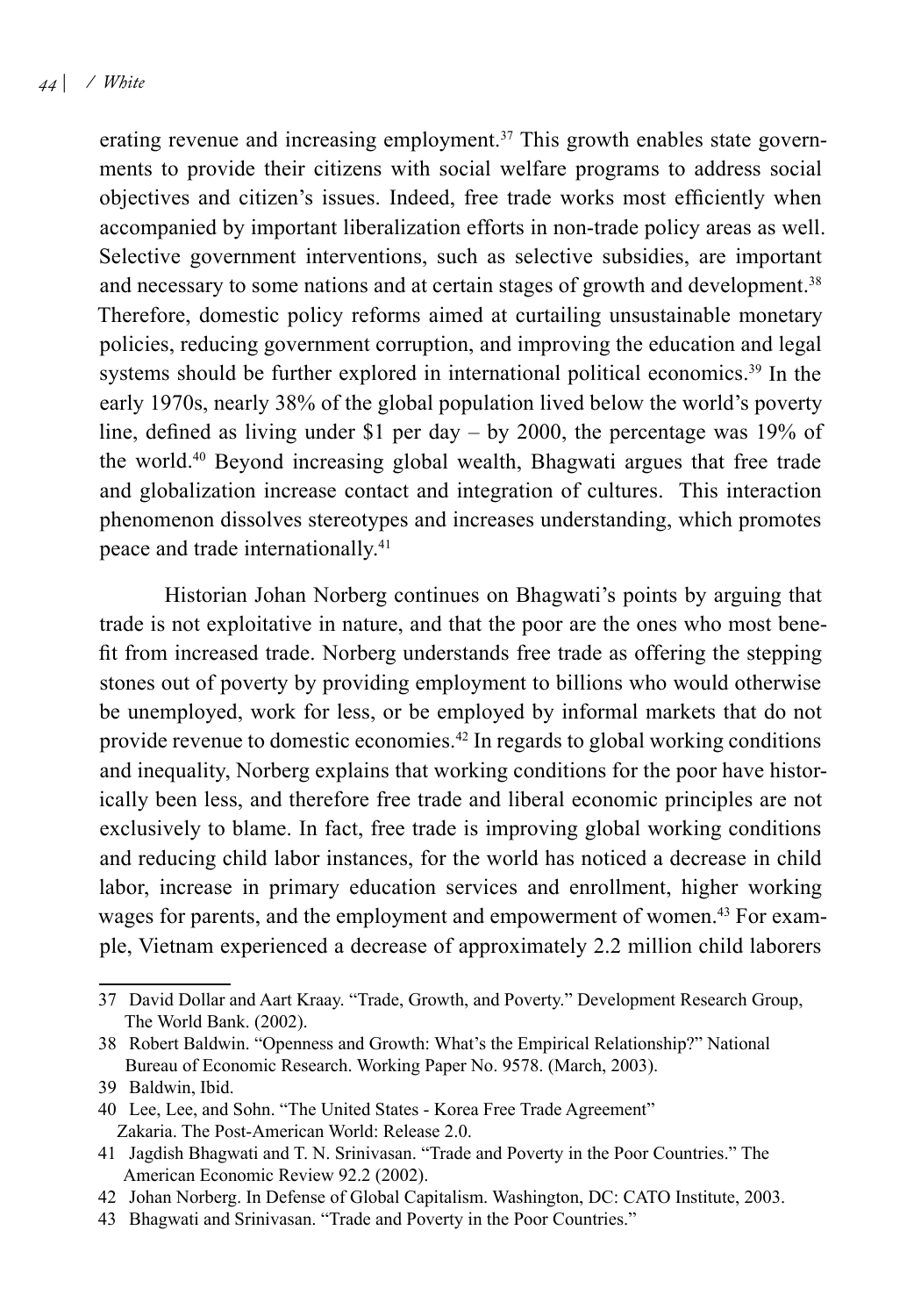in a ten year period after adopting EL principles.<sup>44</sup> Globalization is bringing these realities to industrialized nations as well, which is increasing the conversation and recognition of global working conditions in both developed and developing nations. Also, the empowerment of women in the workforce due to free trade has provided opportunity to work as well as providing independence from husbands and/or families, which increases the human prosperity and independence of women and subsequently children globally.<sup>45</sup>

French scholar Guy Sorman agrees with Norberg's theories in favor of globalization and free trade. From an economic standpoint, globalization gives countries more markets to export to, more sources of funds and investment, and increased access to technology.46As of 2008, over 800 million people or approximately  $1/7<sup>th</sup>$  of the total global population have been lifted out of poverty due to the benefits of free trade. This convergence is pulling nations out of poverty, increasing the size of the middle class globally, allowing the world to become more equalized, and aiding a global civilizational change and the transformation to a "global village" in the long run.<sup>47</sup>

#### Analysis and Conclusion

The economic interactions between states at the international level are complicated to manage. Under the principles of economic liberalism, free trade has created and promoted international cooperation and global peace; economic, political and social growth; and increased economic efficiency globally. In consideration of development, free trade should be promoted over mercantilist measures, for the consequences of not participating in the global economic order are costly. Although economic liberalism is certainly not perfect, the risks of the global promotion of these principles have proven to be manageable over time when the agenda has valued the equitable spread of technology, democratization, price and wage equalization, international stability, and cultural acceptance.

Gains through free trade are mutual and have been significant, and therefore flexibility and patience is needed, for development is a process. Though the

<sup>44</sup> Eric Edmonds and Nina Pavcnik. "Child Labor in the Global Economy." Journal of Economic Perspectives 19.1 (2005): 199-220.

<sup>45</sup> Geoffrey Bannister. "International Trade and Poverty Alleviation." IMF Working Paper No. 01/54 (2001).

<sup>46</sup> Guy Sorman. "Globalization Is Making the World a Better Place." 2008 Index of Economic Freedom. The Heritage Foundation (2008).

<sup>47</sup> Spence. The Next Convergence: The Future of Economic Growth in a Multi-Speed World.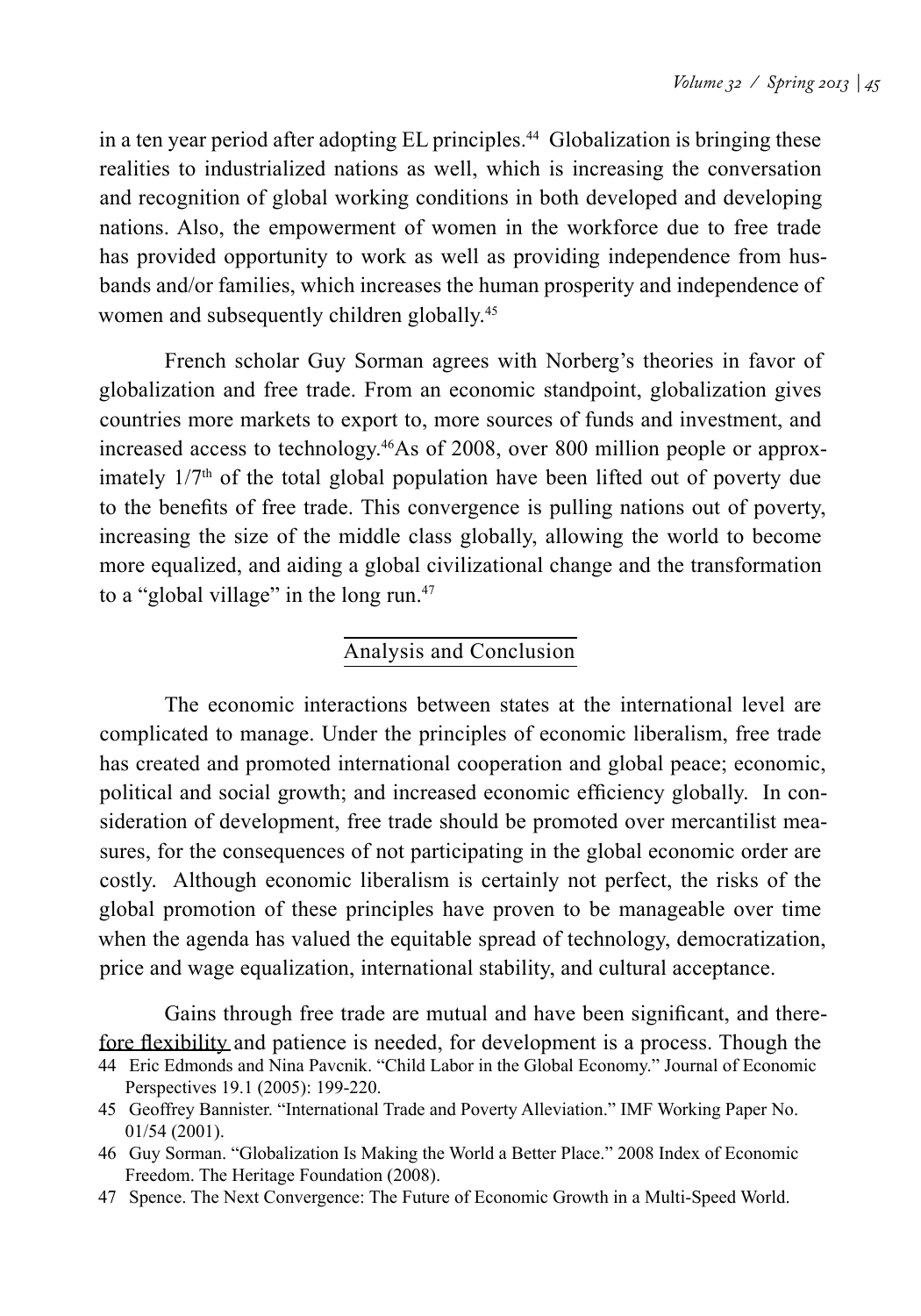risks of EL are manageable, reforms are needed that consider the domestic realities of sovereign nations – especially the sovereignty of less-developed nations to discourage exploitation in trade. Following the theories of economists such as Dani Rodrik and John Maynard Keynes, we can incorporate flexibility within free trade to consider the domestic realities of sovereign nations without favoring protectionist measures. This can be accomplished by designing or reforming global institutions such as the IMF, World Trade Organization, and the World Bank, while using their rules to incorporate new and maintain existing escape clauses and opt-outs, to ensure that all countries can benefit from globalization and free trade<sup>48</sup>

 Trade liberalization stimulates economic growth through the equitable expansion of markets and opportunities on an international level. Globally, this leads to increased employment and household incomes and therefore economic, social and political growth. Because trade is based on mutual gains, I conclude that you cannot create wealth by blocking trade. Through free trade, the world is rapidly becoming more equalized especially for the global middle class and emerging or developing markets. Economically, the great divergence has brilliantly evolved into the great convergence, and global cooperation is insuring this stability through the specialization of the cultural exchange and technological advances. Through events like the rise of South Korea and more recently the Arab Spring, we can predict that the social wave of change favors democratization, the rule of law and justice, and economic ideologies that promote peace and equality. These stable international norms and opportunities for cultural enrichments prove promising for mutual economic growth through the free trade paradigm, which is the heart of globalization.

<sup>48</sup> Balaam and Dillman. Introduction to International Political Economy. (2011).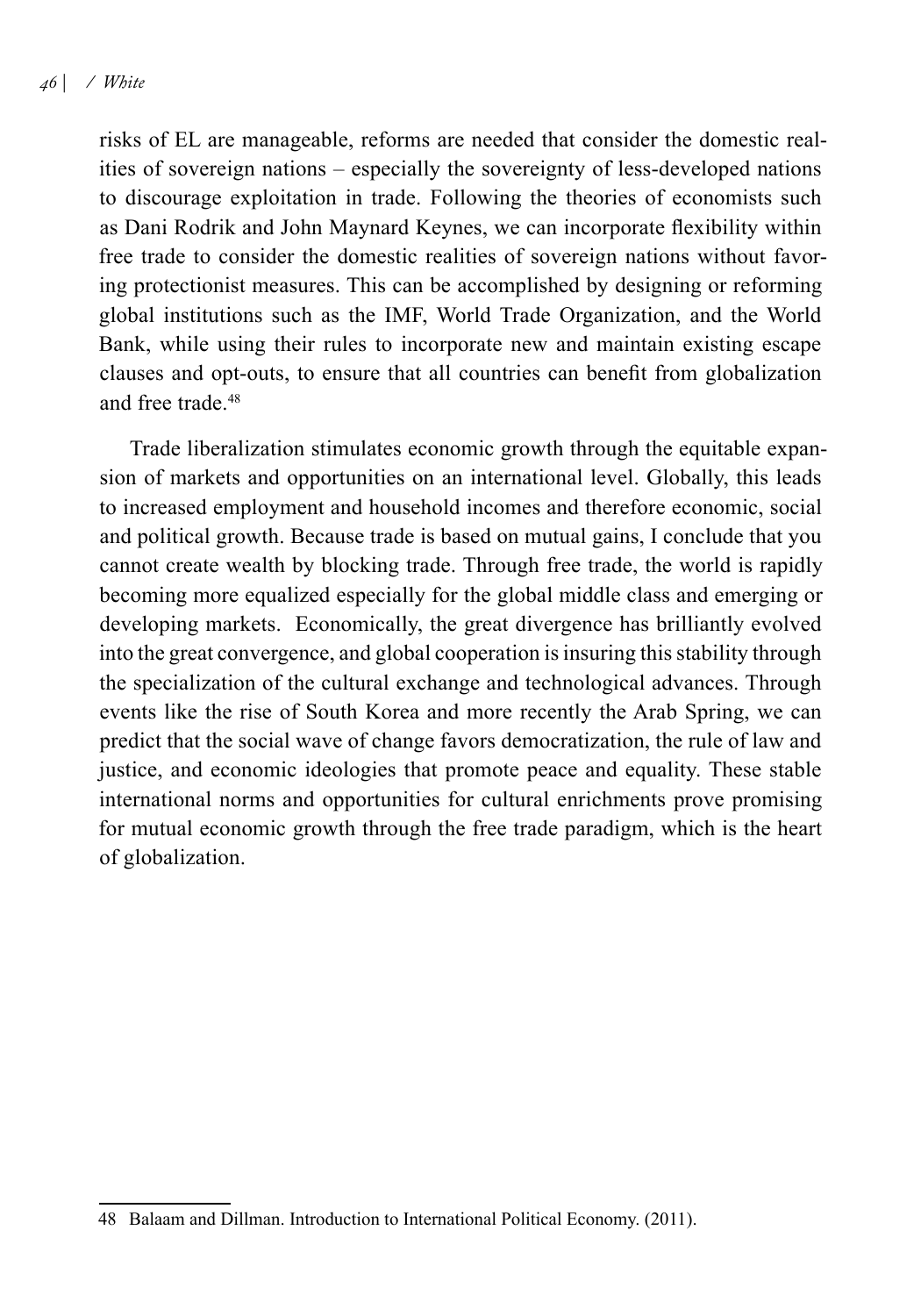#### **Bibliography**

- Balaam, David and Bradford Dillman. Introduction to International Political Economy. Boston: Longman, 2011.
- Baldwin, Robert. "Openness and Growth: What's the Empirical Relationship?" National Bureau of Economic Research. Working Paper No. 9578. (March, 2003).
- Bannister, Geoffrey. "International Trade and Poverty Alleviation." IMF Working Paper No. 01/54 (2001).
- Bhagwati, Jagdish and T. N. Srinivasan. "Trade and Poverty in the Poor Countries." The American Economic Review 92.2 (2002).
- Burchill, Scott. "Liberalism." Theories of International Relations. (2009). 64-70.
- Christensen, Thomas. "Shaping the Choices of a Rising China: Recent Lessons for the Obama Administration." The Washington Quarterly 32:3 (2009). Web. 5 Feb. 2011.
- Colander, David. "The Long Run Consequences of Outsourcing." Challenge 48.1 (2005).
- Collier, Paul. The Bottom Billion: Why the Poorest Countries Are Failing and What Can Be Done About It. New York: Oxford UP, 2007.
- Commanding Heights: The Battle for the World Economy. Daniel Yergin and Joseph Stanislaw. WGBH Boston Video, 2002. DVD.
- Cooper, William. Free Trade Agreements: Impact on U.S. Trade and Implications for U.S. Trade Policy. CRS Rep. no. RL41534. 2011.
- Dollar, David and Aart Kraay. "Trade, Growth, and Poverty." Development Research Group, The World Bank. (2002).
- Doyle, Michael. Ways of War and Peace: Realism, Liberalism, and Socialism. New York: W.W. Norton, 1997.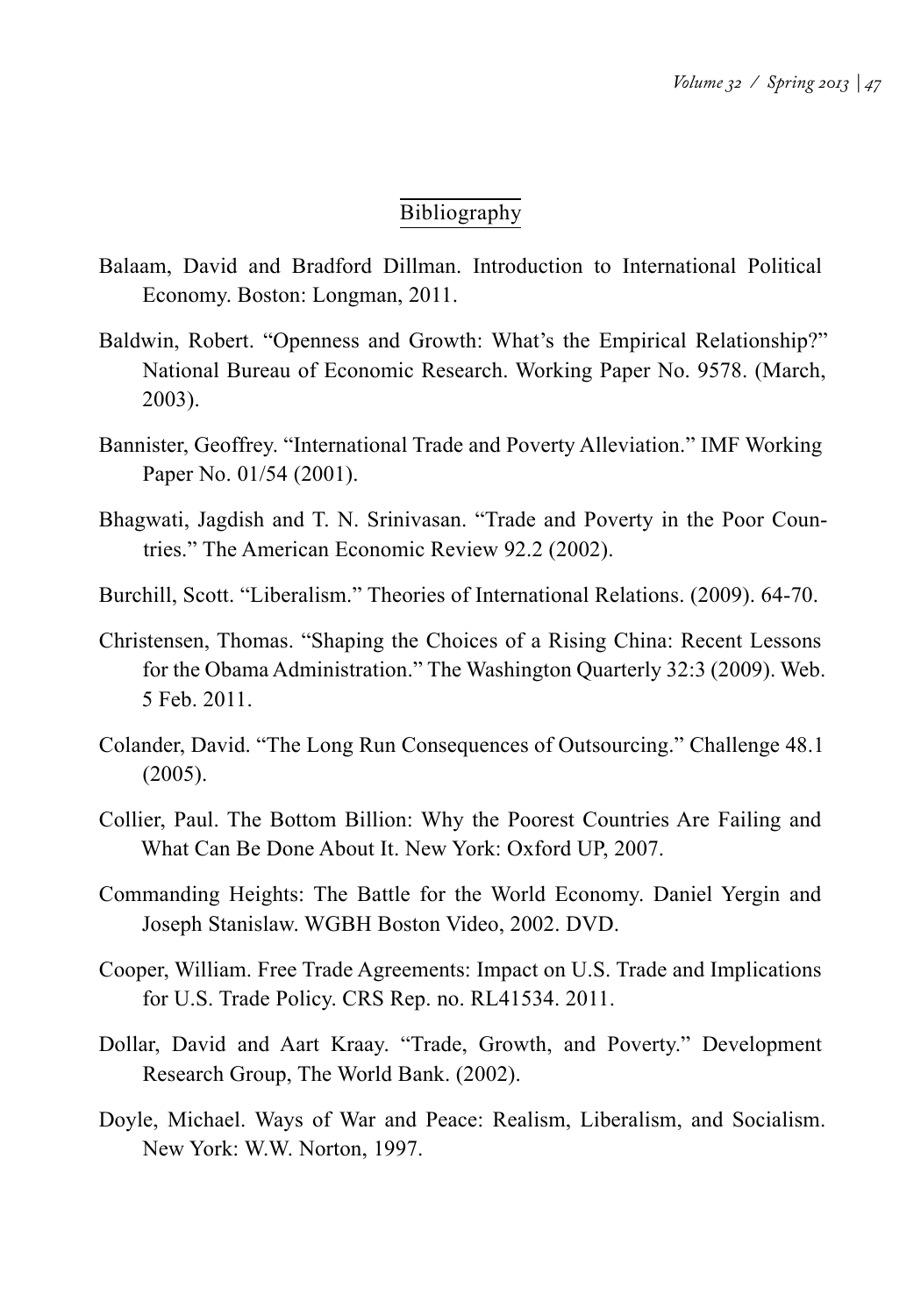- Edmonds, Eric and Nina Pavcnik. "Child Labor in the Global Economy." Journal of Economic Perspectives 19.1 (2005): 199-220.
- Ferguson, Niall. Civilization: The West and the Rest. New York: Penguin, 2011.
- Friedman, Milton. "Free Trade: Producer vs. Consumer." Kansas State University, Kansas. Lecture, 1980.
- Friedman, Thomas. Hot, Flat, and Crowded: Why We Need a Green Revolution, and How It Can Renew America. New York: Farrar, Straus and Giroux, 2008.
- Friedman, Thomas. The Lexus and the Olive Tree. New York: Anchor, 2000.
- Fukuyama, Francis. The End of History? Washington, DC: National Interest, 1989.
- Giddens, Anthony and Will Hutton. Global Capitalism. The New Press, 2001. 18.
- Griswold, Daniel. "A U.S.-Colombia Free Trade Agreement: Strengthening Democracy and Progress in Latin America." CATO Institute: Free Trade Bulletin 32 (2008).
- Griswold, Daniel. "Free-Trade Agreements Steppingstones to a More Open World." CATO Institute: Trade Briefing Paper 18 (2003). Web. 5 Feb. 2011.
- Ikenberry, John. "America's Imperial Ambition." Foreign Affairs 81.5 (2002).
- Krugman, Paul. "The Narrow and Broad Arguments for Free Trade." The American Economic Review 83.2 (1993).
- Lee, Yong-Shik, Jaemin Lee, and Kyung Han Sohn. "The United States-Korea Free Trade Agreement: Path to Common Economic Prosperity or False Promise?" Ease Asia Law Review 41.5 (Spring, 2011). Web. 5 Feb. 2012
- Lowenthal, Abraham F., Theodore J. Piccone, and Laurence Whitehead. Shifting the Balance: Obama and the Americas. Washington, D.C.: Brookings Institution, 2011. 43-54.
- Norberg, Johan. In Defense of Global Capitalism. Washington, DC: CATO Institute, 2003.
- O'Driscoll, Gerald O'Driscoll and Sara Cooper. "International Trade and Global Stability," Economic Affairs, vol. 25, no. 2 (June 2005), pp. 37-43.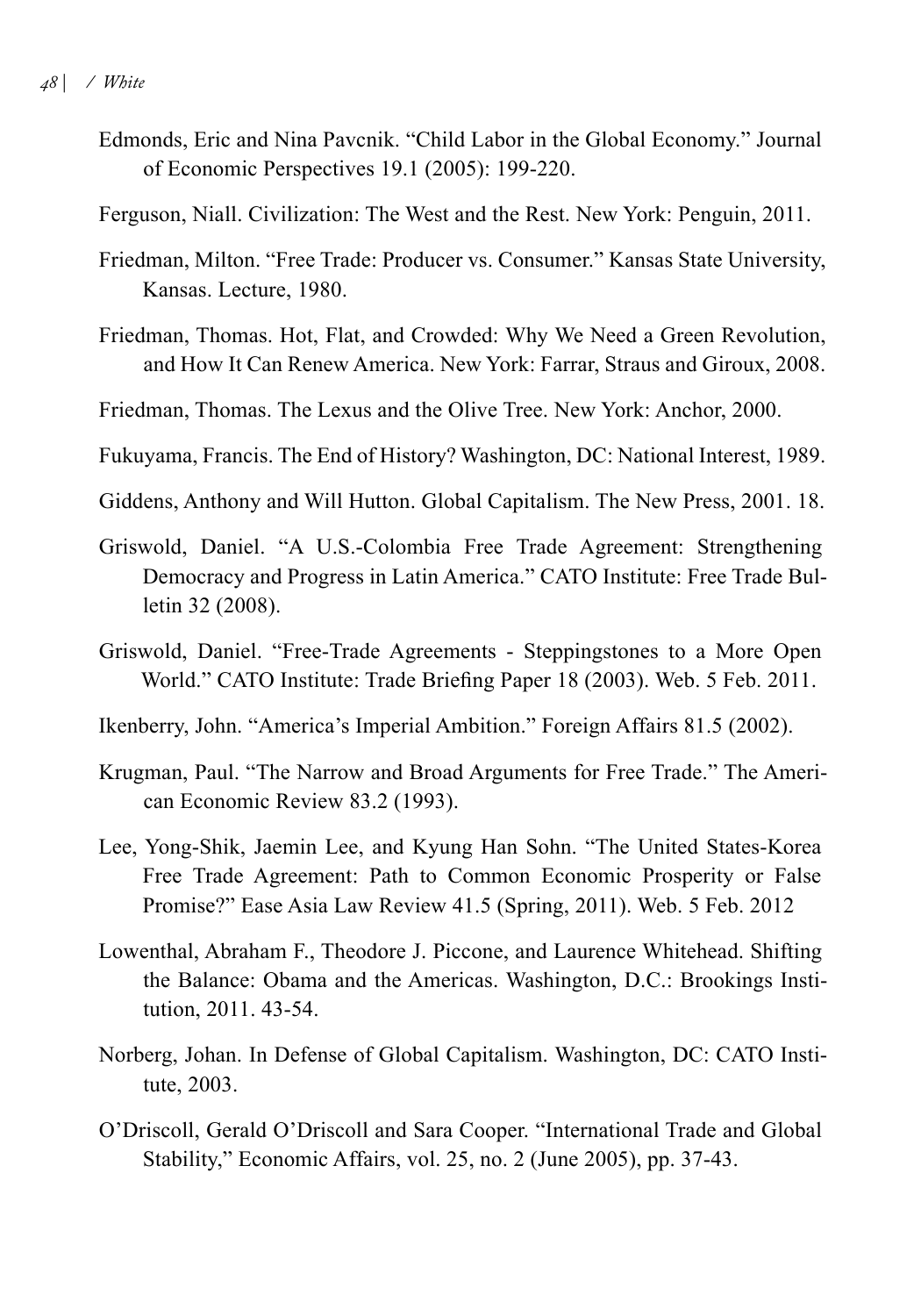- Ricardo, David. Principles of Political Economy and Taxation. London: Dent, 1973. 10-11.
- Sen, Amartya. "How to Judge Globalism." The American Prospect, 13, 1. (2002).
- Sklair, Leslie. Globalization: Capitalism and Its Alternatives. Oxford University Press, 2002. 58-59.
- Smith, Adam. An Inquiry into the Nature and Causes of the Wealth of Nations. Indianapolis, IN: Liberty, 1981. 400-410.
- Sorman, Guy. "Globalization Is Making the World a Better Place." 2008 Index of Economic Freedom. The Heritage Foundation (2008).
- Spence, Michael. The Next Convergence: The Future of Economic Growth in a Multi-Speed World. Crawley, W.A.: UWA, 2011. 100-103.
- Spray, Sharon and Laura Roselle. Research and Writing in International Relations. Boston: Pearson Longman, 2012. 40.
- Stiglitz, Joseph. "The Overselling of Globalization," Globalization: What's New, edited by Michael M. Weinstein, Columbia University Press (2005).
- Tonelson, Alan. The Race to the Bottom: Why a Worldwide Worker Surplus and Uncontrolled Free Trade Are Sinking American Living Standards. Boulder, CO: Westview, 2002.
- Zakaria, Fareed. The Post-American World: Release 2.0. New York: W. W. Norton, 2011.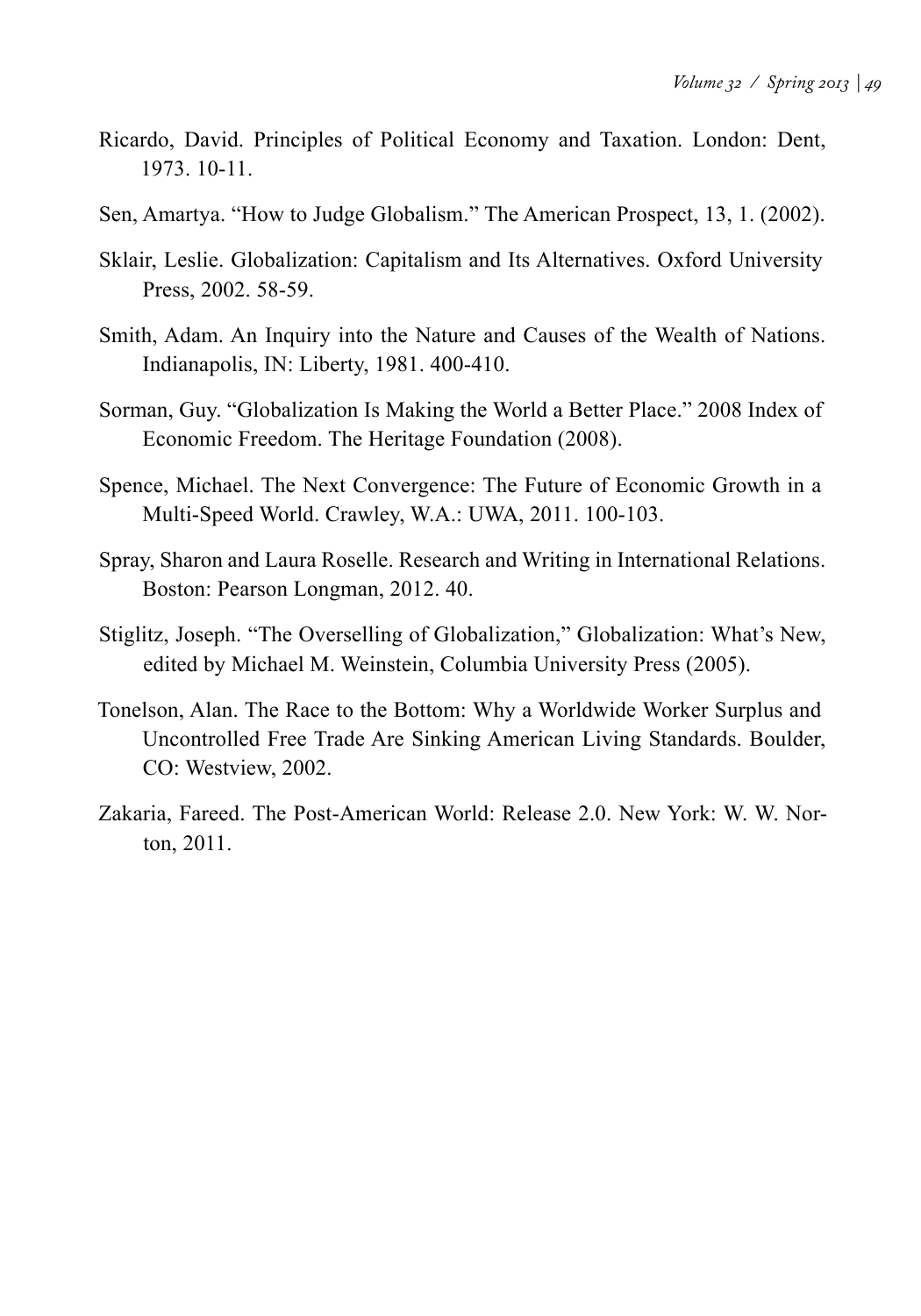abstract » *A new wave of left-leaning leaders with a tough agenda against neoliberalism and the Washington Consensus has emerged in Latin America in recent decades. Increased income inequality, poor social development and stagnant economic growth have led to a counter movement against ubiquitous market governance. This paper seeks to answer the question: How have the new left of Latin America attempted to transcend neoliberal imperialism? The contending perspectives of neoliberalism and post-neoliberalism are analyzed and compared. Through these ideologies, Venezuela's ALBA initiative and Bolivia's National Development Plan are studied. We conclude that within the ideological warfare taking place in Latin America, there are movements that seek to replace neoliberalism and those that seek to calm the forces of globalization through a mixed-model approach. These movements are*  largely based on the individuals that lead each country and thus the future of them *remains pertinent and worthy of study.*

Frank Polizzi is a graduating senior with a double major in International Relations and Spanish Literature. He studied abroad for one year in S*antiago*, *Chile* at one of *Latin America's* most prestigious universities. His International Relations research has focused on International Organizations, International Trade and Development, and neo-Marxist and neoliberal theory*.*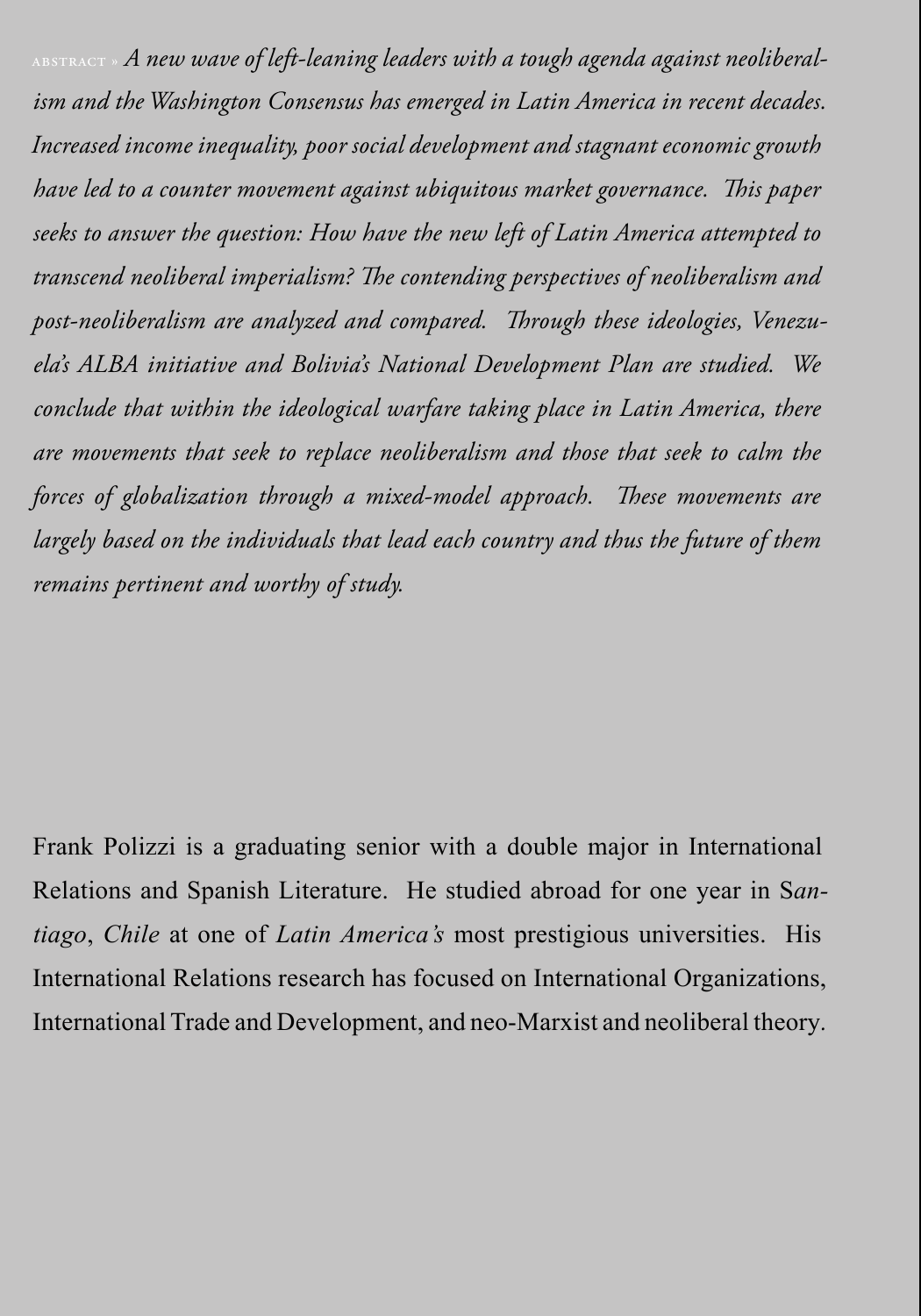## "There is no alternative":

Moving beyond Neoliberalism in Latin America

*» by Frank Polizzi*

#### Introduction:

. . . . . . . . . . . . . . . Neoliberal economic governance has seen its fair share of criticism since its inception. Historically, the leftist and socialist leaders of Latin America were often the loudest voices criticizing this system; a polemic actuality given their vicinity to the United States, the architect and proprietor of neoliberalism. A reemergence of 'new' leftist leaders have taken place in Latin America in recent decades as a response to the globalization of neoliberal governance. With their dissidence clearly stated, this paper seeks to answer: How have these new left leaning leaders attempted to transcend neoliberal imperialism?

Latin America has continuously searched for a model of development that will foster economic and social justice as well as equality, while simultaneously harnessing the region's great potential in the international arena. Stagnant economic growth and gross disparities in wealth distribution have plagued Latin America since its inception. Post World War II, Import Substitution Industrialization (ISI) was a generally failed attempt at economic growth in the developing world. ISI policies focused on domestic economic development by encouraging protectionist policies to generate an internal manufacturing base for underdeveloped nations. However, this system was exhausted and any growth exacerbated existing inequalities of wealth. $<sup>1</sup>$ </sup> Afterward, the Cold War context and growing socialist influ-

Albert O Hirshman. The political economy of import-substituting industrialization in latin america. The Quarterley Journal of Economics, 82(1),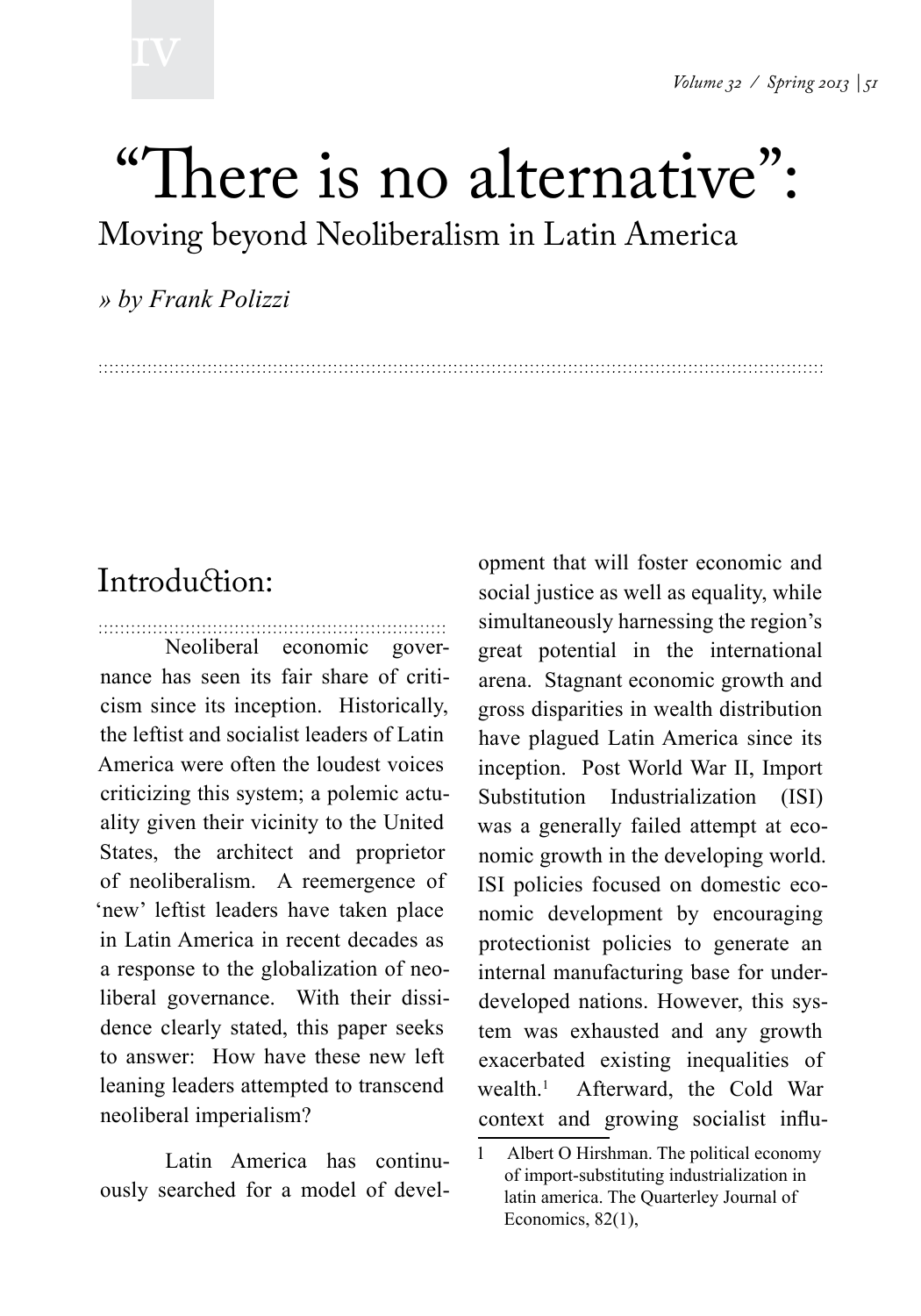ence in Latin America would result in a series of overthrown 'Marxist' leaders and US-backed military dictatorships. This ushered in the era of the Washington Consensus, the US's ten-point economic policy prescription for highly indebted developing countries. These policies largely focused on market fundamentalism and neoliberalism; tearing down protectionist barriers and opening states to the free global market while structural adjustment programs (run by international financial institutions (IFIs) such as the World Bank and International Monetary Fund (IMF) dealt with debt relief and privatization of government run programs (mainly energy, a pivotal export for many Latin American nations).

While neoliberalism proved 'successful', in terms of macroeconomic growth in the mid to late  $20<sup>th</sup>$  century, in countries such as Chile, despite having one of the highest income inequality rates in the world, and Brazil; it also fostered hatred and resentment in those with lingering socialist aspirations and the scars of revolutions stalled by the CIA. 2 However, a turn in the economic tide has begun since the late 1990s and early 2000s; Latin American nations have elected leftist leaders running on platforms structured by economic alternatives to neoliberalism and its focus on ubiquitous market governance. Memories of failed attempts at land re-distribution, social reform and socialist development haunt the minds of the 'new' leftist leaders of Latin America. Subsequently, Presidents such as Hugo Chavez in Venezuela, Rafael Correa of Ecuador, Evo Morales of Bolivia and Cristina Fernández de Kirchner of Argentina are seeking to bring popular and indigenous peoples interests to the forefront by challenging US hegemony in order to combat the neoliberal system and create genuine economic and social development. These leader's policies range from clear alternatives to neoliberal governance to modifications of the current system, known as post-neoliberalism, which "should be considered a complement to neoliberalism rather than a substitute for it".<sup>3</sup>

A region jaded by the hopes of failed economic policies of IFIs and continuously stagnant economic growth, Latin America has shown an eagerness to usher in new reform. Scholars like Kaltwasser argue that society is entering a new historical period, as made evident by the rise of 'new global powers' and the "decline of United States' historic hegemony in the southern part of the hemisphere".<sup>4</sup> It

<sup>2</sup> OECD. (2012) Income distribution inequality

<sup>3</sup> Cristobal R Kaltwasser (2011). Toward post-neoliberalism in latin america? Latin American Review, 46(2), pp. 230

<sup>4</sup> Ibid, pp. 230.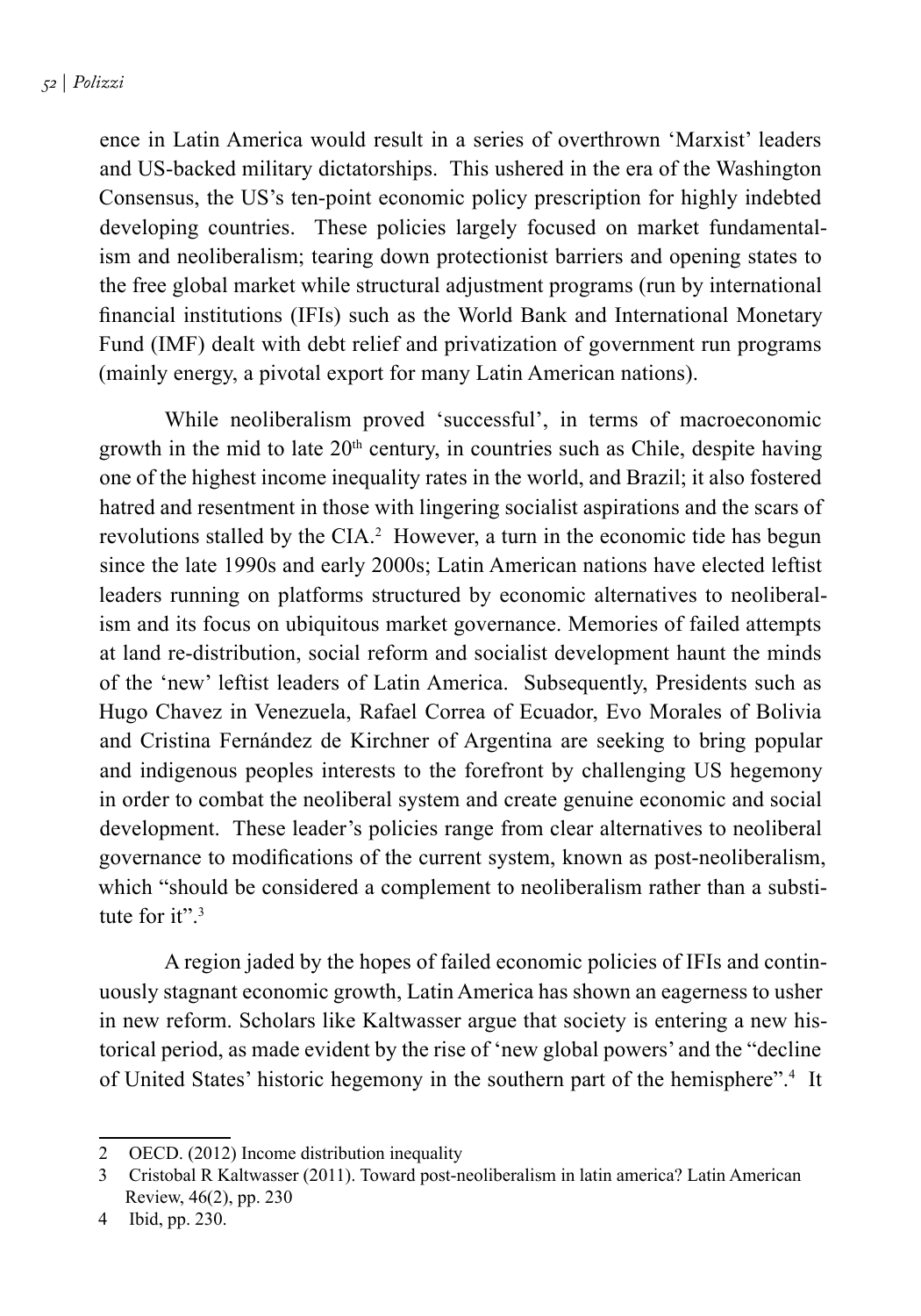is important to keep in mind that Marxist reform of the neoliberal order is a fairly outdated ideology in the current Latin American elite. In fact, the new left:

 do[es] not represent a revolutionary attack on market-led development. They rather signify an attempt to ameliorate or modify market dependence and limit the worst forms of poverty left behind by neoliberal restructuring. Only in Venezuela has there emerged a proposal to create an alternative economic system; and, even here, the Bolivarian post-crisis alternative emerged by default, rather than as a result of ideology.<sup>5</sup>

The alternative economic system in Venezuela mentioned above is the Bolivarian Alliance for the Americas (ALBA), which will be discussed in further detail later in this paper. Therefore, the new left is seeking alternatives now that the "golden age of neoliberalism is over," and the movement that started with the election of Chavez in 1998 can now begin to gain serious ground.<sup>6</sup>

Proceeding from here, this paper will demonstrate how the new left of Latin America is moving beyond neoliberalism and the Washington Consensus. We review the literature concerning post-neoliberalism and neoliberalism to orient the reader. Case studies of Venezuela's ALBA initiative and the Bolivian National Development Plan (NDP) will be utilized to illustrate how the theoretical framework is actually being applied. Finally, conclusions will be drawn to better hypothesize about probable future outcomes, and tie these cases to broader paradigms.

#### Literature Review: "Post-Neoliberalism"

Neoliberalism has been defined by some as an economic system that produces social and economic inequality and exacerbates the destructive repercussions of capitalism on a global scale.<sup>7</sup> However, it goes without saying, in the economically-interdependent world in which we live, that not participating in the global economy would be a recipe for economic crisis. This notion has produced a surge of new policy directions by Latin American leaders, such as Chavez and Morales, to find alternatives to neoliberal governance. This has subsequently resulted in an emergence of new scholarship that seeks to identify and explain this phenomenon. A consequent contention in the literature has arisen amongst

<sup>5</sup> Jean Grugel & Riggirozzi, P. (2009). Governance after neoliberalism in latin america. New York: Palgrave Macmillan, pp. 230.

<sup>6</sup> Emir Sader. (2009). Postneoliberalism in latin america. Development Dialouge, 51

<sup>7</sup> Laura Macdonald & Ruckert, A. (2009). Post-neoliberalism in the americas. UK: Palgrave Macmillan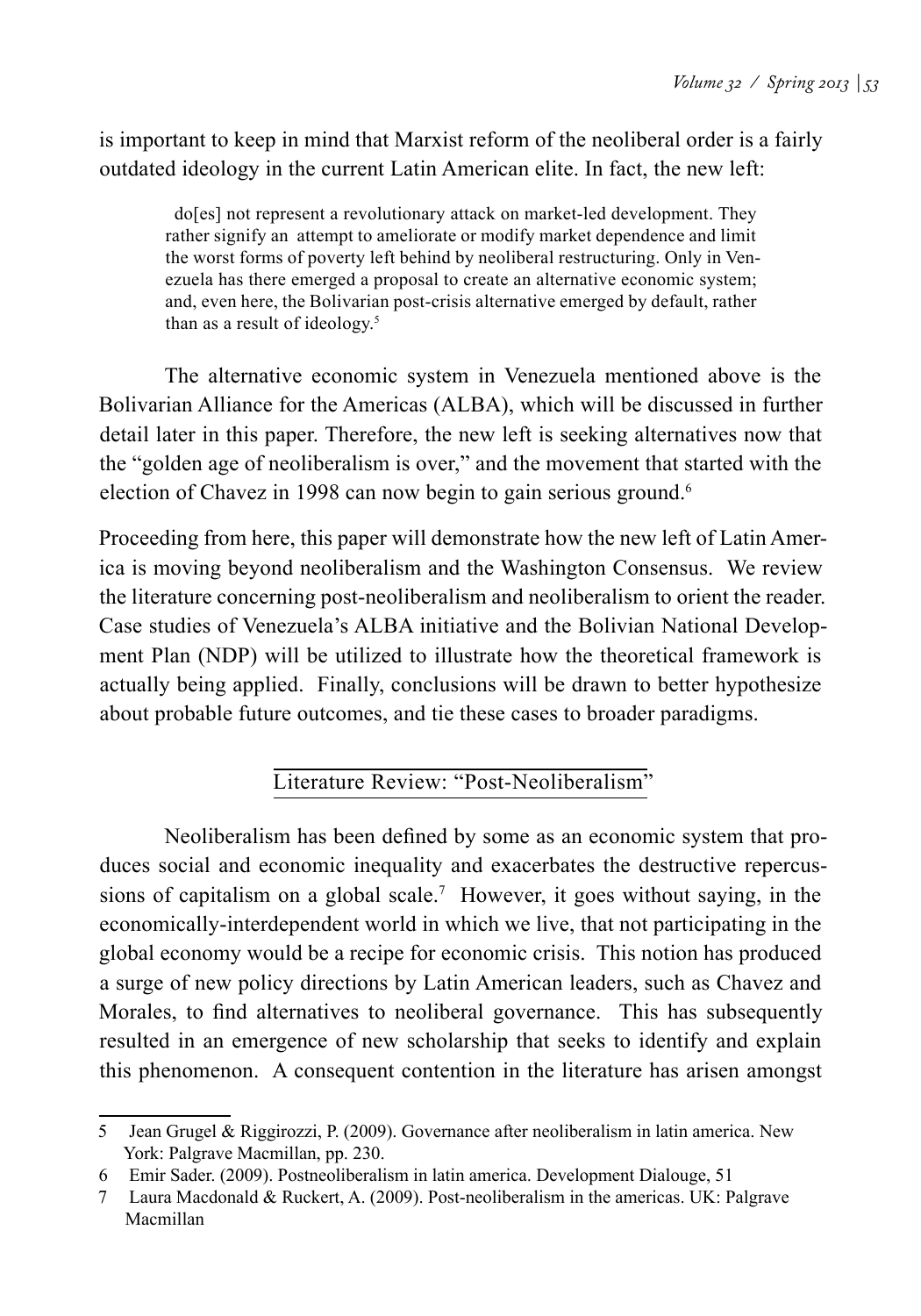the opposing ideologies of neo-Marxism and neoliberalism as the favored models of economic development.

 Marxist scholarship has evolved since Marx first wrote in the 1800s. The global economy and structure is very different from that of his time, and scholars have had to adapt to stay effective and relevant. The evolution of this scholarship has resulted in post-neoliberalism, a new paradigm that roots itself in the traditional Marxist ideologies of Latin America while bringing it into a modern and realistic context. Post-neoliberalism is different than traditional Marxism in that it, "is characterized mainly by a search for progressive policy alternatives arising out of the many contradictions of neoliberalism."8 This paradigm analyzes the policies of the new left leaders of Latin America and shows in what ways they are, and are not, transcending neoliberalism. Neo-Marxist and development theorists have harshly criticized the implementation of neoliberalism in Latin America, while post-neoliberalism seeks to explain how leaders, specifically Chavez and Morales, are combating the system.

Scholars examine the factors that have allowed the wave of leftist leaders to be elected; increasingly important factors in the surge of post-neoliberalism are social movements and the growing unpopularity of the Washington Consensus.<sup>9</sup> Social movements have given a voice to the people and allowed them to participate in democracy in a more direct way. Popular opposition to the lack of social programs, including health and education, and the absence of democratic representation (especially for indigenous communities) has manifested itself in mass protest. This has led leaders to, "seek a strategy in which economic concerns are subordinate to social concerns, breaking the hegemony of financial capital and market mechanisms".10 Additionally, policies are seeking to revive the role of the state, challenge free market economics and funnel wealth to the masses. As the Washington Consensus drew to a close and widespread critique of neoliberal policies continued, a vacuum formed for the election of new leaders, thus birthing the new left ideology.

Panizza analyzes how the implementation of the Washington Consensus as the cornerstone of US foreign policy has led to the recent emergence of the new

<sup>8</sup> Ibid, pp. 6

<sup>9</sup> Eduardo Silva (2009). Challenging neoliberalism in latin america. New York: Cambridge University Press. Francisco Panizza (2009). Contemporary latin america: Development and democracy beyond the washington consensus. London: Zed Books.

<sup>10</sup> Sader, 2009, p. 177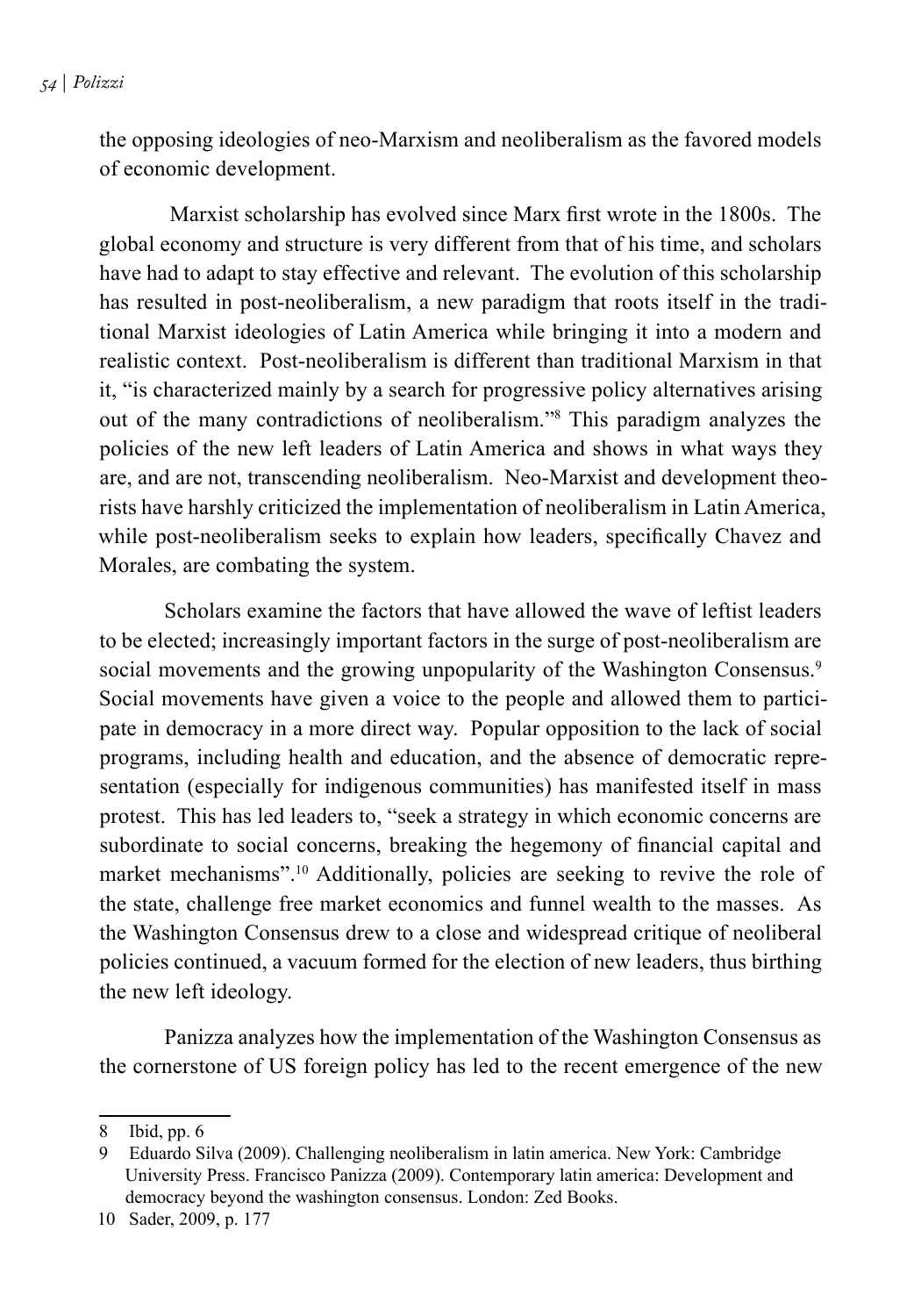left ideology.<sup>11</sup> This is because the tangible manifestations of the Washington Consensus were growth of inequality and a subsequent rise in popular dissent. The mid 1990s and early 2000s represented a period in which the people were ready to take a less malleable stance against global neoliberal governance. The election of Hugo Chavez, the most outspoken opponent to neoliberalism, in 1998, paved the way for other left of center leaders and governments to take power.

Karl Polanyi's Great Transformation is commonly cited by post-neoliberal authors like Panizza, Silva and MacDonald. This theory proposes that:

Market society [can] not be the foundation for a stable and just social order. It [creates] social tensions that inevitably led individuals and society to seek protection from the market's destructive power because market society sought to reduce humans to one dimension: that of commodities.<sup>12</sup>

Through this lens, it is clear why Latin America is seeking alternatives to market fundamentalism, especially since this region has become, "the weakest link in the world's neoliberal chain".13 However, Macdonald and Ruckert illustrate that Latin America's turn to the left may only be a phase, according to the "Polanyian double movement". This criticism argues that when the market is allowed to run freely, it inevitably causes "socially intolerable outcomes" in which restrictions and reform are put in place. "This counter-movement continues until a successful case is made for the efficiencies of unfettered markets processes, at which point market liberalization reoccurs and the whole process begins again".14

The general consensus within the literature is that Latin America has experienced a drastic turn to the left, and that free market economics have produced social and economic marginalization, which naturally leads to demand for this sort of leftist reform. Silva hypothesizes that successful anti-neoliberal agendas are contingent on two factors; first, the development of associational power (creating new organizations), and second, "horizontal linkage between new and traditional movements and social classes".15 This analytical approach explains why Venezuela, Bolivia and Ecuador have had some success in combating neoliberalism while Peru and Chile have not. Chile, being a highly unequal society, both economically and socially, does not experience the 'horizontal linkage' of social

12 Panizza, 2009, pp.17

<sup>11</sup> Panizza, 2009.

<sup>13</sup> Sader, 2009.

<sup>14</sup> Macdonald and Ruckert, 2009, pp.84

<sup>15</sup> Silva, 2009, p.231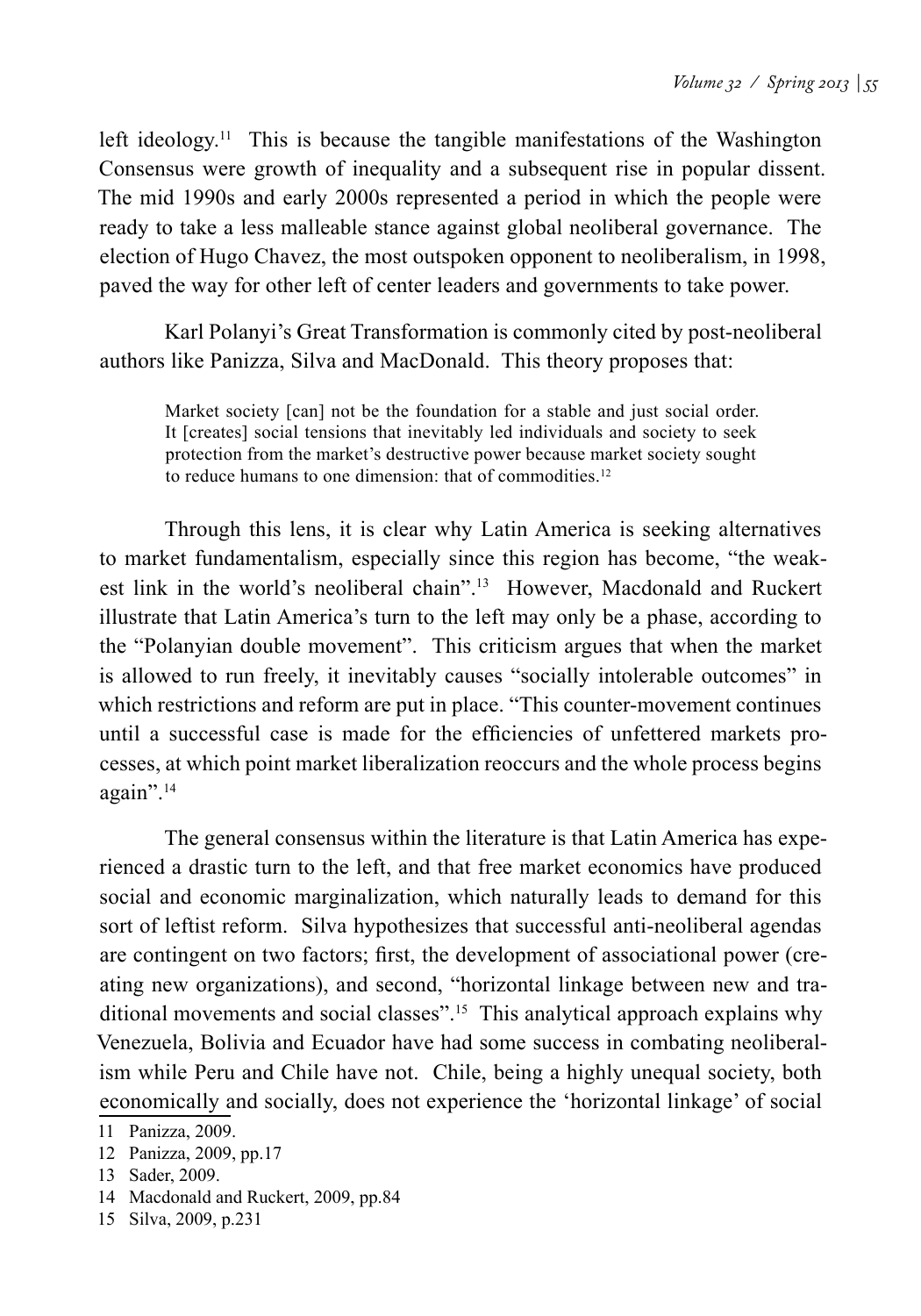movements and classes. Venezuela, Bolivia and Ecuador have demonstrated a stronger association of a shared history (expressed through Chavez's Bolivarian Revolution) and large indigenous populations, which contribute to 'horizontal linkage' and popular consensus. Through the aforementioned post-neoliberal approach, this paper will explore what steps Latin American leaders have taken towards post-neoliberalism, specifically in the cases of Chavez's' ALBA initiative and Morales's MAS movement.

#### Literature Review: Neoliberalism

"There is no Alternative", declared former British Prime Minister Margaret Thatcher when she faced criticism for her all-pervading neoliberal reform in the 1980s.<sup>16</sup> Proponents of neoliberalism argue that it has allowed for new emerging economies to develop and modernize by participating in the liberalized global market. After the Cold War, the United States and European Union endorsed promotion of democracy and capitalist development as the mandatory means of political and economic organization. This led to what we now know as the neoliberal economic order. The International Monetary Fund (IMF), World Bank and the World Trade Organization (WTO) filled the void of ideological warfare, which ended with the collapse of communism. Trade and financial liberalization became institutionalized international norms. This resulted in commonly cited 'economic miracles' in East Asia, South Africa and Chile. The idea that "the road to development must be led by the West" has been and still is the leading ideology.17 Furthermore, institutions were designed to unify the rational, economic self-interest of states, thus allowing for rational self-interested cooperation.

There exists a contentious debate amongst scholars who argue that the discourse of the left is just that, a discourse. Kingstone and Young claim that this supposed 'shift' has and will continue to fall short of alternative models.<sup>18</sup> This is because all the left has to offer is 'distributive/redistributive' policies (like that of oil wealth in Venezuela), which are 'putting a band-aid on bullet wound' solutions to social unrest and not authentic substitutions for neoliberalism.19 They go

<sup>16</sup> Ronaldo Munck. (2003). Neoliberalism, necessitarianism and alternatives in latin america: There is no alternative (TINA)?. Third World Quarterly , 24(3),

<sup>17</sup> Thomas Heron. (2008) Globalization, Neoliberalism and the Exercise of Human Agency. International Journal of Politics, Culture, and Society, Vol. 20, No. 1/4, (Sep., 2008)

<sup>18</sup> Peter Kingstone & Young, J. (2009). Partisanship and policy choice, whats left for latin America? Political Research Quarterly, 62(1),

<sup>19</sup> Ibid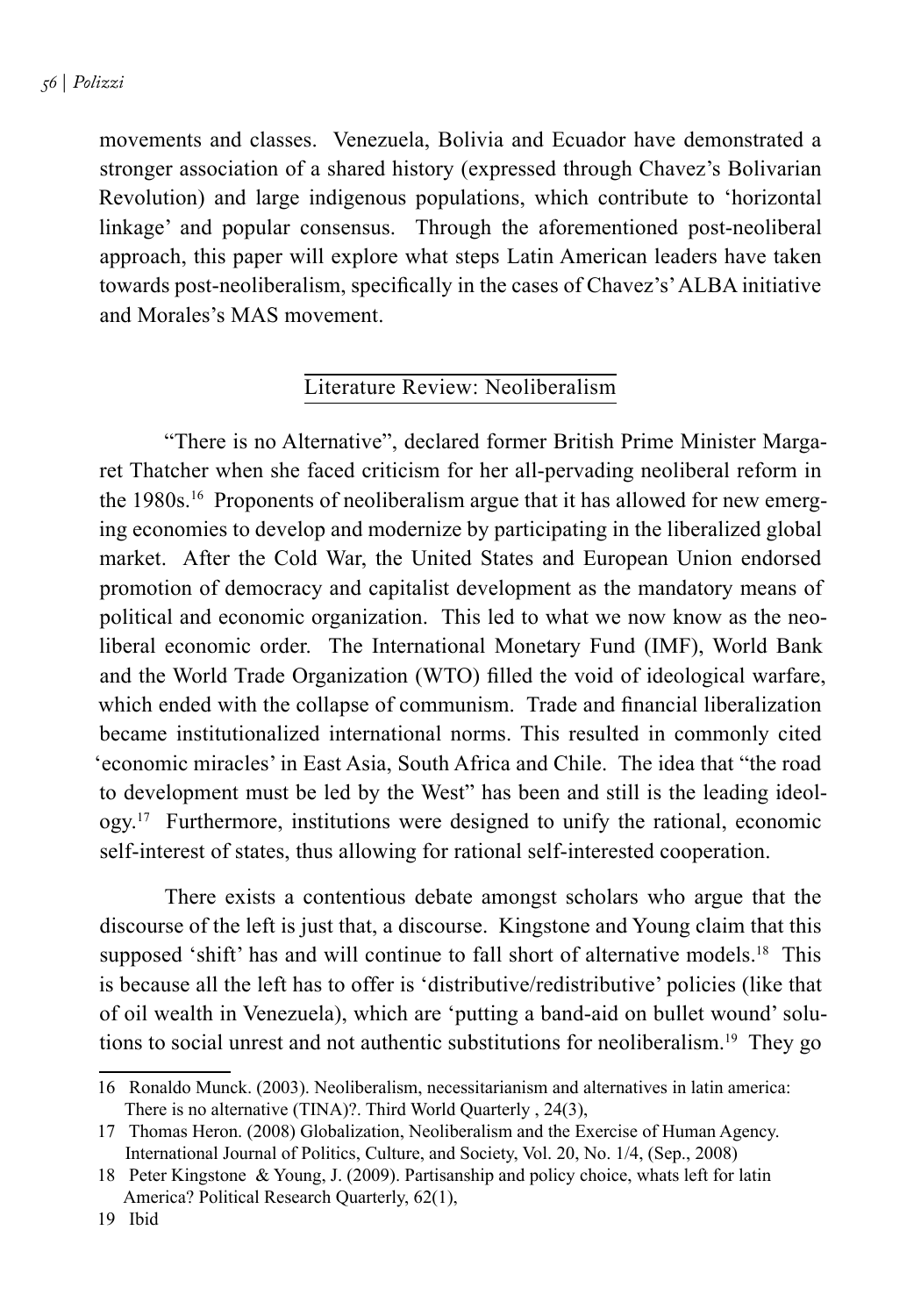as far as questioning whether or not partisanship actually matters in developing countries, given that globalization and liberalized capital mobility constrain state autonomy in formation of economic policy. If this were true, it would mean that leaders and their policies will never overcome the neoliberal economic order.

Latin America's turn to the left, whose legitimacy is even challenged since left of center leaders have historically been elected since the 1970s, would be more 'politics than policy'.20 Kingstone and Young argue that the dominant literature on this issue paints two distinct pictures; one in which capital flight and other economic ailments force Latin American governments to enact and adhere to neoliberal policies (Frieden, 1990; Garret and Lange, 1991; Cohen, 1998; Strange 1996; and Santiso, 2005), and a second conflicting picture in which the international system allows alternatives to be sought because domestic policies outweigh the international economic order (Garret, 1998; Boix, 1998; Maxfield, 1998; Wibbles and Arce,  $2003$ ).<sup>21</sup> This calls into question the ability of Latin America's "young and often fragile democracies" to successfully challenge neoliberalism.<sup>22</sup> Stokes argues that the reality of the system means that candidates running on anti-neoliberal agendas will inevitably enact "neoliberalism by surprise", thus undermining democracy and representation.<sup>23</sup> This projected failure is assumed because 'there is no alternative' and ubiquitous market politics will continue to overshadow domestic alternatives.

Scholarship questioning Latin America's supposed turn to the left harshly criticizes the feasibility of this movement's ability to implement genuine reform. Susan Strange, pioneer of the study of international political economy, argues that the role of the state is constantly shrinking as the world becomes more globalized.24 If state autonomy is constrained by the international system, in this case, the economic order, then party politics, domestic policies and system alternatives will continuously prove futile. Despite this criticism, this paper will argue that leftist leaders in Latin America have been able to seek alternatives to neoliberalism. These national leaders have combated not only the international order, but international norms in order to seek their own means of development.

21 Kingstone & Young, 2009.

- 23 Susan Stokes. 2001. Mandates and democracy: Neoliberalism by surprise in Latin America. Cambridge: Cambridge University Press
- 24 Susan Strange. 1996. The retreat of the State: The diffusion of power in the global economy. New York: Cambridge University Press.

<sup>20</sup> Jorge G. Castañeda (2006). Latin america's left turn. Foreign Affairs, 85(3),

<sup>22</sup> Ibid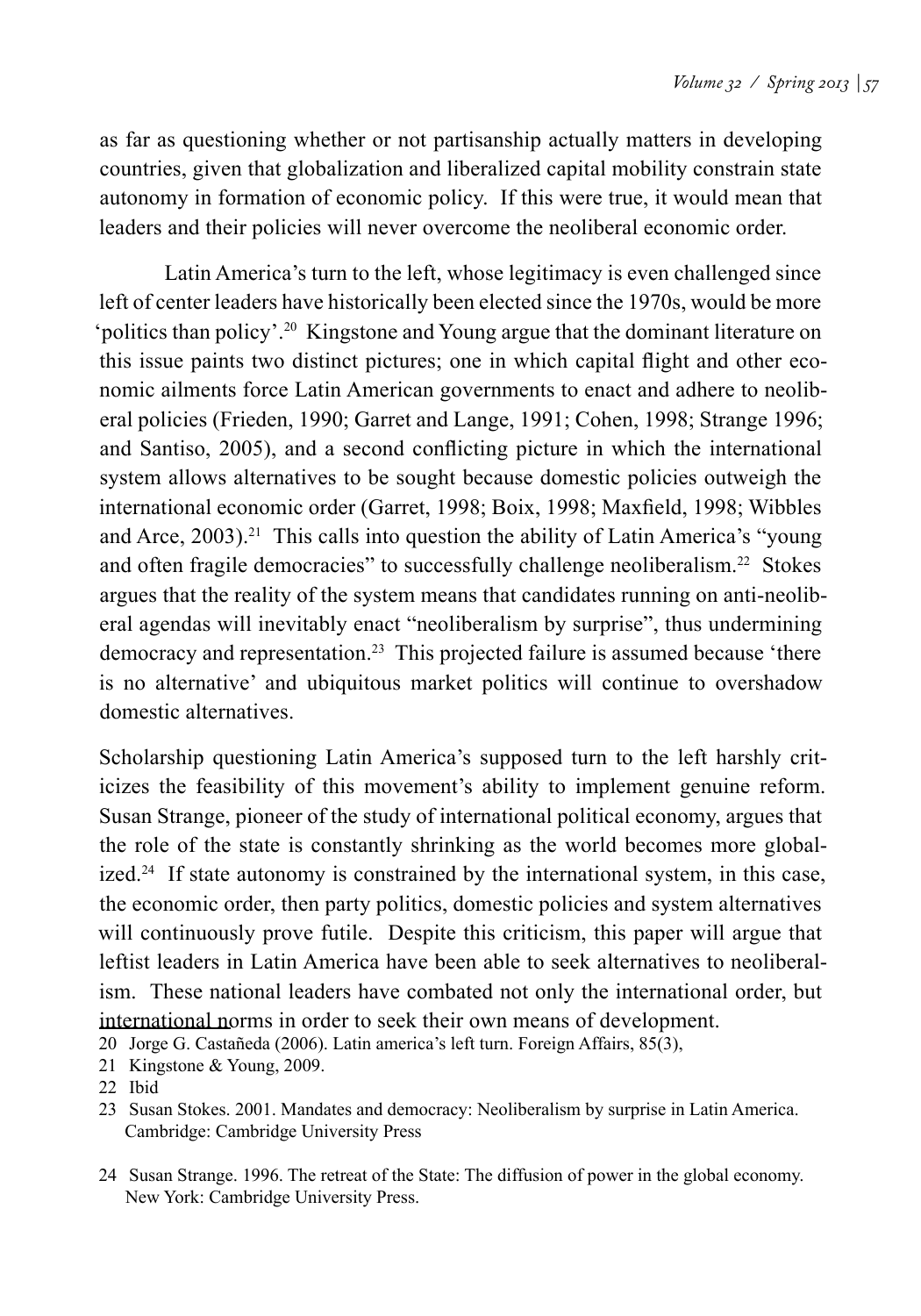#### Methodological Approach

In order to demonstrate how the new Latin American left is challenging neoliberalism, this paper will highlight Hugo Chavez's pioneering project ALBA and Evo Morales's National Development Plan (NDP).

ALBA is a transnational initiative whose goal is to create a substitute for transnational capitalism and market fundamentalism. Bartering, as an alternative to trade, eliminates currency and reevaluates values of goods and services on the international market. International exchange, predicated upon ideals of social prosperity as opposed to capitalist gain, is the revolutionary concept behind the ALBA movement.

Bolivia, on the other hand, is currently deeply integrating post-neoliberalism into its domestic and foreign policies. This is demonstrated in Morales's National Development Plan (NDP) under the Movement to Socialism Party (MAS), which has successfully regained state control of the previously free market oriented economy. Bolivia is becoming a mixed model in which central planning and market economics will be utilized to reduce poverty, social inequality improve workers' rights and indigenous representation.25 Additionally, Bolivia is seeking to become the "energy center of the continent", which will positively affect domestic and regional economic development.26

The reformation of economic policies in South America through ALBA and the NDP are current phenomenon in Latin America that offers concrete examples of post-neoliberalism. They have been chosen based on two criteria: (1) correlation with the parameters of post-neoliberalism and, (2) the definition of the 'new left' which, for the purposes of this paper, will be defined as:

The current of thought, politics, and policy that stresses social improvements over macroeconomic orthodoxy, egalitarian distribution of wealth over its creation, sovereignty over international cooperation, democracy (at least when in opposition, if not necessarily once in power) over governmental effectiveness.27

Additionally, they have been chosen over other countries with similar goals because the rhetoric and commitment to the cause has been more profound

<sup>25</sup> Clayton Filho, & Gonçalves, R. S. (2010). The national development plan as a political economic strategy in evo morales's bolivia accomplishments and limitations. Latin American Perspectives, 37(4),

<sup>26</sup> Ibid

<sup>27</sup> Castañeda, 2006, pg. 32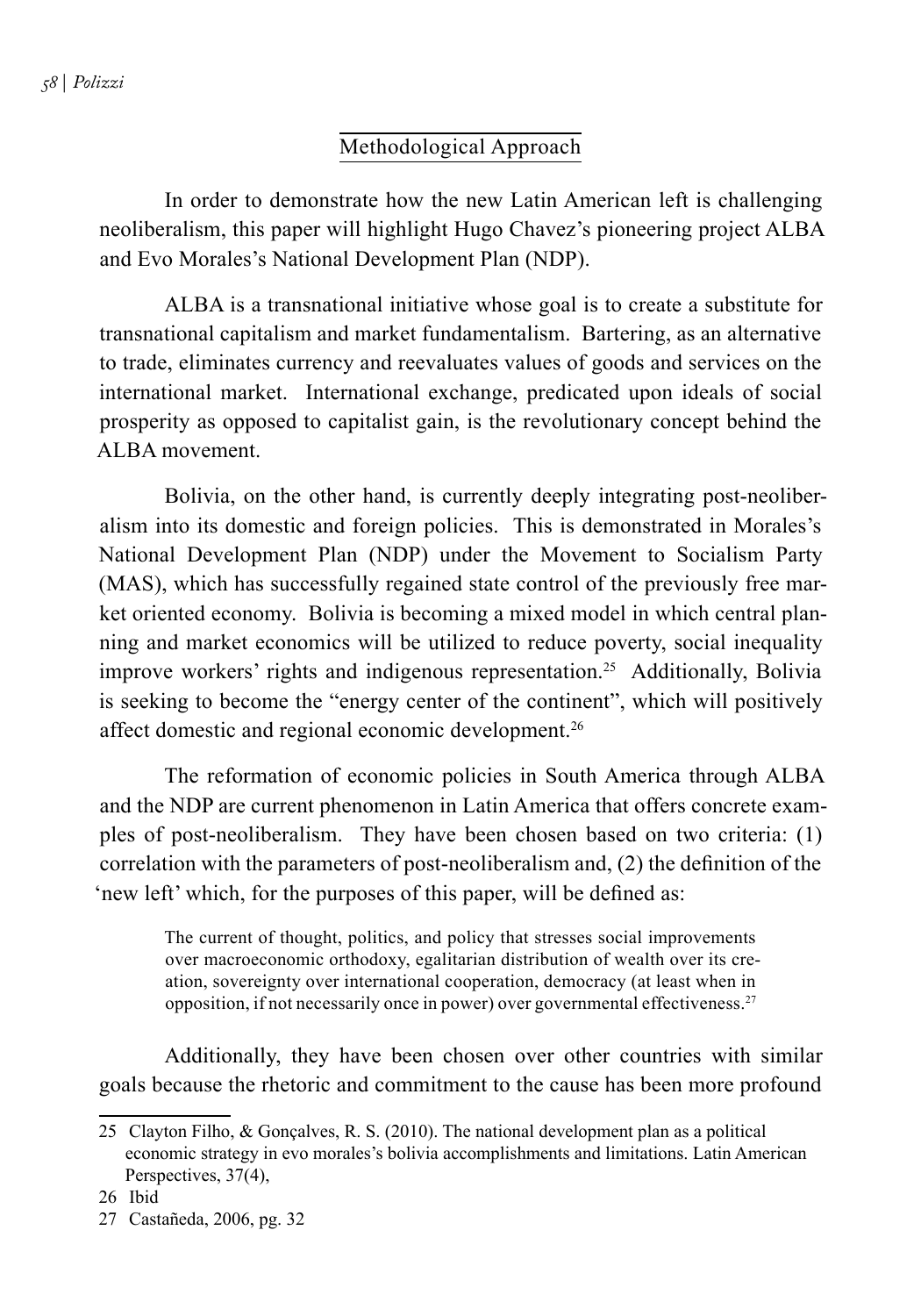in Venezuela and Bolivia (versus Argentina, Ecuador or Nicaragua). This analysis will highlight concrete examples of discourse and policy within these two cases that correlate with these definitions in order to demonstrate how alternatives to neoliberalism have been taken.

#### Case Study I: Venezuela

Scholars argue that Latin America's 'war' on neoliberalism began on September 11th, 1973, the date of the assassination of Chile's democratically elected socialist leaning president Salvador Allende.<sup>28</sup> The following decades (sometimes referred as the 'lost decades'), would be marked by military dictatorships, neoliberal reform and great amounts of borrowing from the IMF and World Bank, which would later result in structural adjustment that caused, "extraordinary deterioration of living standards of people".<sup>29</sup> The resentment fostered in this era established the foundation for radical social actors with good public speaking skills and inspiring revolutionary ideas to gain popularity. Thus, Hugo Chavez gained the spotlight. Additionally, Venezuela's unequal living standards due to oil wealth and historically elite families made social revolution an attractive alternative.<sup>30</sup>

Chavez's regime has been met with great criticism, however his policies continually attempt to provide for and improve the condition of the general Venezuelan population.31 His popularity has been further corroborated by his 2012 fourth re-election and civilly driven return to power after a coup in  $2002.^{32}$  His most recent offensive against neoliberalism, The Bolivarian Alliance for the Americas (ALBA) was introduced in 2004 as a counterattack to the US proposed Free Trade Area of the Americas (FTAA).<sup>33</sup> The agreement seeks to be a political, economic and social alternative to neoliberalism with the idea of fostering social prosperity, mutual economic aid and bartering. For example, Venezuela ships 96,000 barrels of oil a day to Cuba. In exchange, Cuba sent 20,000 doctors and teachers to Venezuela's most rural and needy regions.<sup>34</sup> More than combating neoliberalism, the very idea of currency and value is challenged with this multi-

<sup>28</sup> Sonya Gupta. (2007). Review. Social Scientist, 35(5/6), 62-66

<sup>29</sup> Ibid, pp. 64.

<sup>30</sup> Ibid

<sup>31</sup> Cristobal V Ramírez (2005). Venezuelas bolivarian revolution: Who are the chavist?. Latin American Perspectives, 32(3), 79-97.

<sup>32</sup> Ibid

<sup>33</sup> Al Attar, M., & Miller, R. (2010). Towards an emancipatory international law: The Bolivarian reconstruction. Third World Quarterly, 31(3), 347-363

<sup>34</sup> Ibid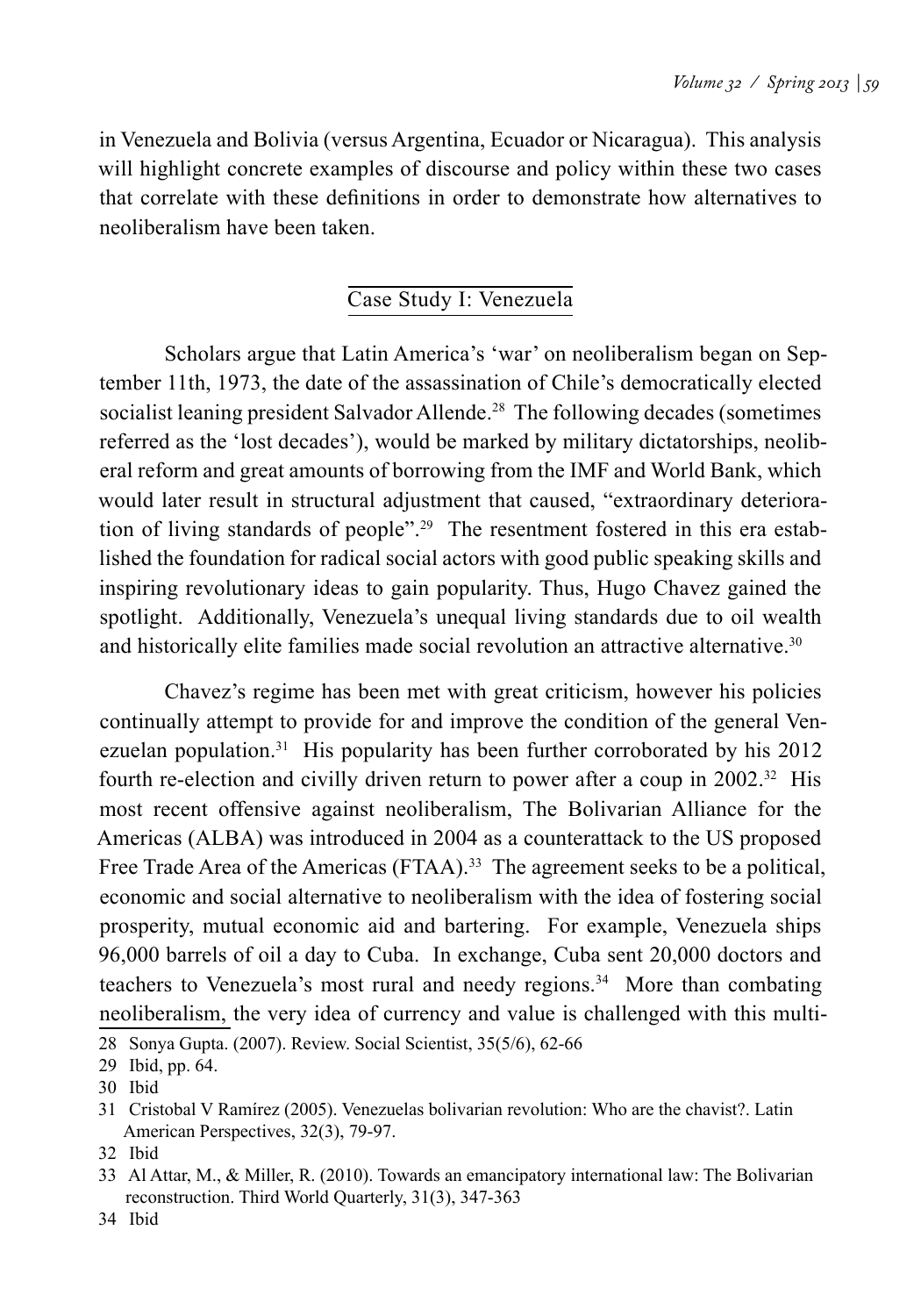lateral economic union. As of 2012, member states include Antigua and Barbuda, Bolivia, Cuba, Dominica, Ecuador, Nicaragua, Saint Vincent and the Grenadines and Venezuela. The agreement seeks to integrate deeper by proposing the Sucre, already partially in virtual circulation, as a regional currency alternative to the US dollar.35

Further examples of ALBA integration reveal how it is emphasizing social development rather than gross trade volume. Venezuela is Bolivia's top buyer of soy (600,000 tons a year) and, under ALBA, has committed to import 200,000 more tons a year.<sup>36</sup> However, the unique aspect of this is that Venezuela has, "agreed to buy soy at a preferential price specifically from small producers (having less than 50 acres)" thus encouraging the growth of small farms over multinational corporations.37 Additionally, Venezuela has guaranteed scholarships for 5,000 Bolivian students to specialize in the petro-chemical sector in order to foster social growth with mutual positive economic outcomes.<sup>38</sup> It is in these examples that post-neoliberalism is highlighted, how policy makers can restructure the system in order to achieve more desirable outcomes with shared economic and social gains.

ALBA represents a clear attack against neoliberalism and is a firm example of post-neoliberalism in Latin America. It is important to keep in mind the definitions of 'the left' and of post-neoliberalism that have previously been stated in this paper. According to these definitions, a complete abandonment of the neoliberal model is not what is taking place, instead, it is a reworking and restructuring of said model. The fact that 40.2% of Venezuela's total exports are to the US, does not automatically delegitimize its agenda.39 This would not be the case if Venezuela were following a strict Marxist, 'Guevara-esc' revolution, in which market fundamentals must be replaced by strict state socialism. However, Chavez's 21<sup>st</sup> century socialist government accepts the reality of the globalized world, and thus seeks to focus on alternatives to neoliberalism and wealth distribution.

Although ALBA is a relatively new economic project, it is perhaps the region's most serious multilateral attempt at an alternative economic model. Further integration and new member states will surely usher in new and unique ways

<sup>35</sup> Ibid

<sup>36</sup> Costoya, M. M. (2011). Politics of trade in post-neoliberal latin america: The case of bolivia. Journal of the Society for Latin American Studies, 30(1), 80-95

<sup>37</sup> Costoya, 2011, pp. 83.

<sup>38</sup> Ibid

<sup>39</sup> CIA world factbook. (2012).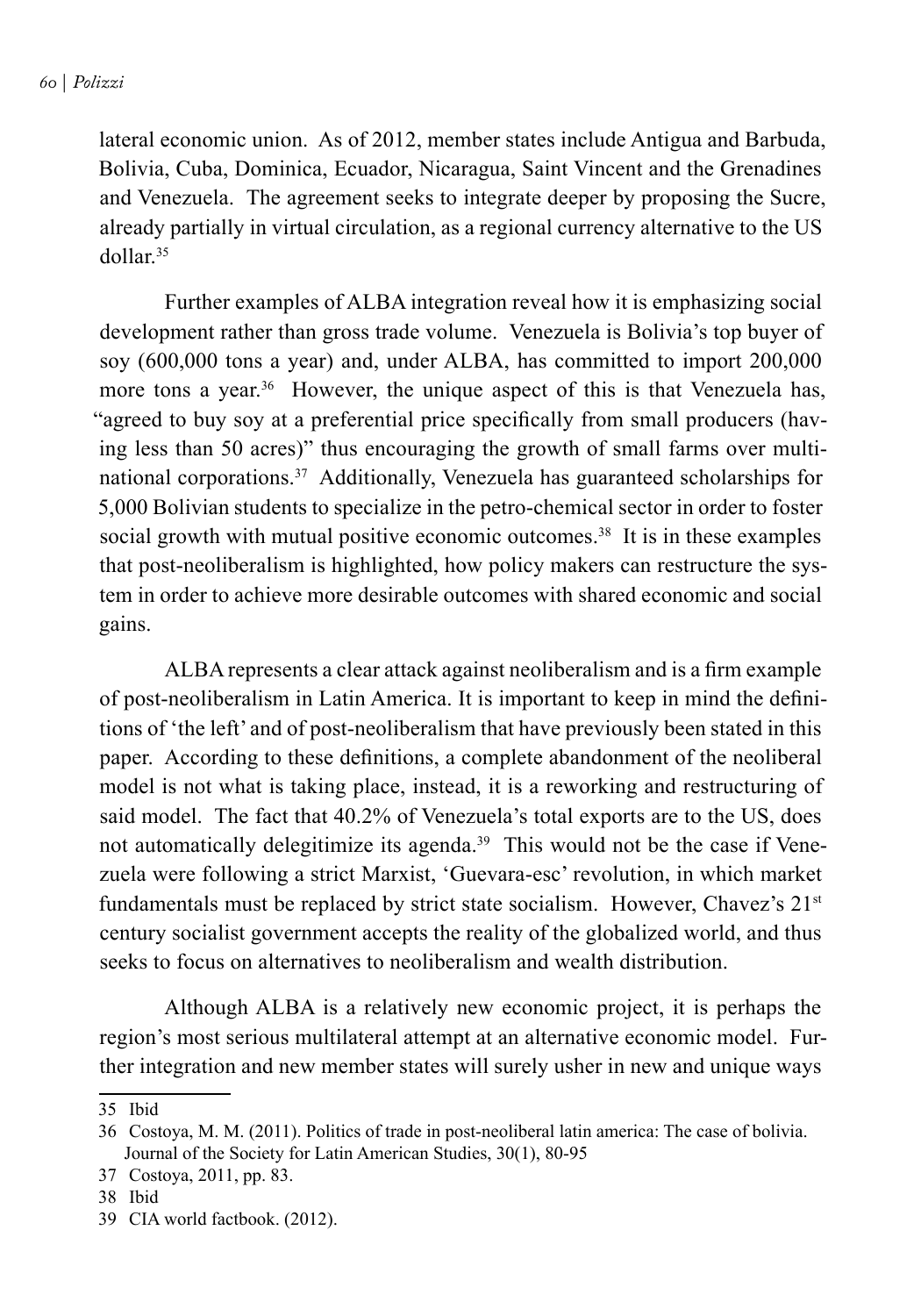of combating neoliberalism whilst promoting regional social and economic development. In their analysis of 'Third World Approaches to International Law', al Attar and Miller depict ALBA as "a cohesive counter-vision of international law rooted in notions of complementarity and human solidarity".<sup>40</sup> As ALBA continues to grow, the success or failure of these principals will determine how deeply this initiative will become integrated, and what that will mean for nations outside of the region with shared interests.

#### Case Study II: Bolivia

With a history of military dictatorships, harsh repercussions of the neoliberal order, and a population mostly composed of indigenous peoples, Bolivia has embraced Latin America's post-neoliberal ideology and is often cited as an exemplary case.<sup>41</sup> President Evo Morale's National Development Plan (NDP) seeks to create a more egalitarian, pluralistic and participatory society with strong democratic principles, economic development and national sovereignty.42

The social objectives of the plan involve creating a greater role for Bolivia's often marginalized indigenous population (Morales himself being Bolivia's first ever indigenous head of state), shifting to a more participatory versus representative democracy, protecting the environment, granting greater access to credit and "reducing poverty and social inequality".43 A bold move was made by Morales in 2007 to change the state's official name from "The Republic of Bolivia" to "The Plurinational State of Bolivia".44 Plurinational can be defined as a title that seeks to officially recognize the diversity of Bolivia's majority indigenous population. Another mandate, which sought to bring solidarity to environmental protectionism and thus secure the livelihood of those who live off of the land, was the 2010 "Law of the Rights of Mother Earth".<sup>45</sup> This landmark legislation granted 'Mother Earth' the same rights as humans, by identifying people and nature as part of the same 'life system' and thus equals.<sup>46</sup> The legislation honors the importance of the land for all (however, emphasizing indigenous communities) by creating a legal

- 43 Filho & Gonçalves, 2010
- 44 International Organization for Standardization (ISO). (2009, 05 08). Name change for plurinational state of bolivia
- 45 Ley corta de derechos de la madre tierra . (2011, 12 14).
- 46 Ibid

<sup>40</sup> al Attar & Miller, 2010, p. 347

<sup>41</sup> Roger Merino (2012). What is 'post' in post-neoliberal political economy? Informally published manuscript, Department of Social and Policy Sciences, University of Bath, Bath, UK

<sup>42</sup> Costoya, 2011.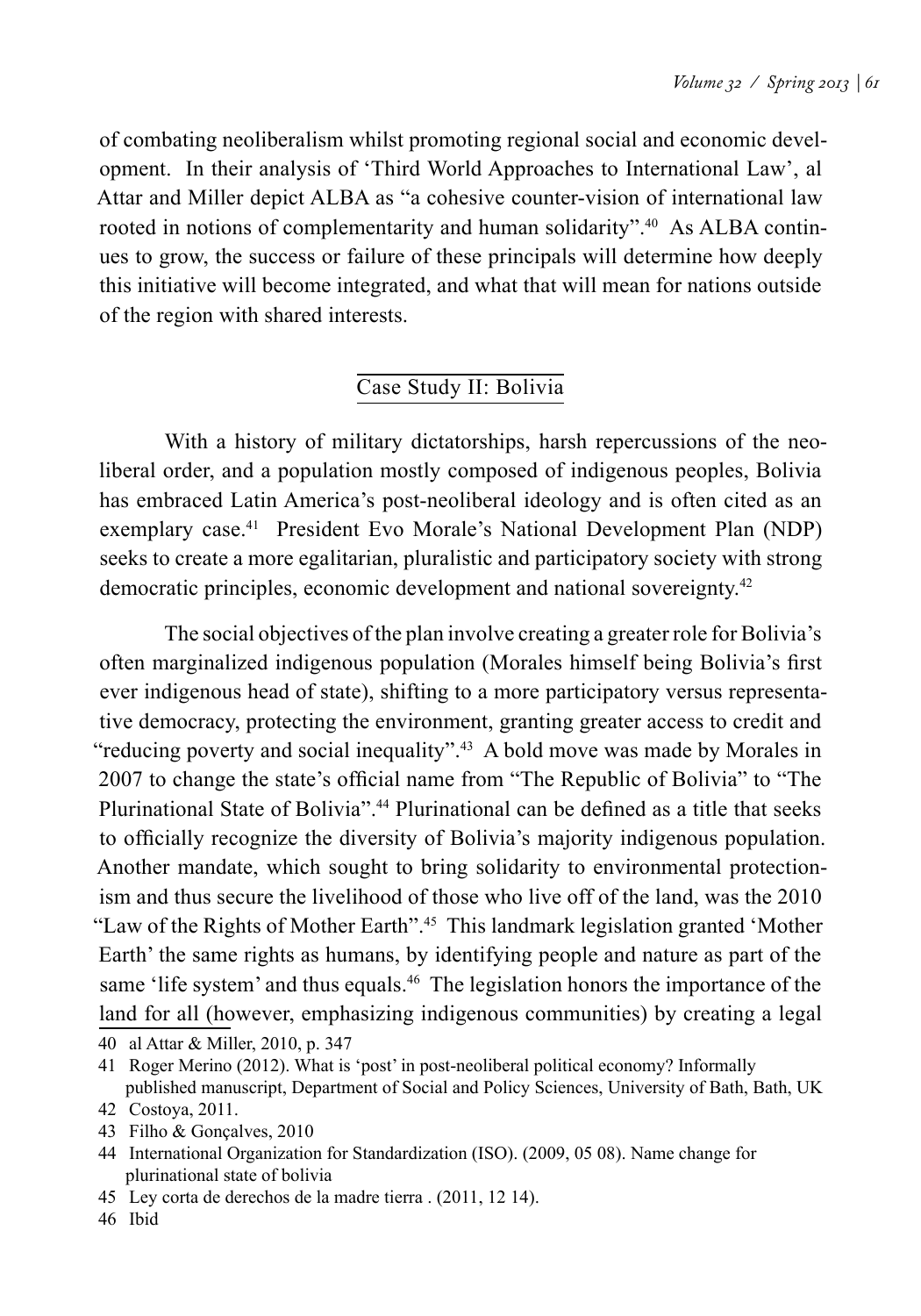identity for Mother Earth and its protection, a drastic distinction from the environmental exploitation supported by capitalist development. These integrative strategies highlight the importance of social welfare in a post-neo-liberal regime.

Economically speaking, the Morales administration has ushered in 'the return of the state' and state management of pivotal sectors of the economy.<sup>47</sup> Bolivia has moved towards a mixed-model economy that participates in alternative models such as ALBA while benefiting from regional economic integration projects such as MERCOSUR and the Andean Community of Nations (CAN). By embracing this model, Bolivia, "combines ALBA's alter-globalization model with the market-oriented growth possibilities provided by these two trade areas [ALBA and CAN]".48 Bolivia has played a unique role as it cautiously participates in both alternative and orthodox economic projects and maintains positive relations on both sides of the ideological spectrum.

Drawing from post-colonial discourse, the NDP seeks the, "decolonization of the state, a task that involves a push beyond the 'market fundamentalism' of neoliberal projects".49 In particular, the NDP seeks to fight the dependency inducing export model of trade, tariff reduction and openness to Foreign Direct Investment (FDI), all of which have been essential to Bolivia's neoliberal policy prescription by the World Bank and IMF. 50 In terms of trade, this means that the NDP will call for the protection of certain domestic industries, a distancing from WTO fundamentals. Furthermore, a more strategic look at economic integration (that does not include the US or European Union) and the nationalization of key natural resources (oil, gas and carbon) are on the agenda.<sup>51</sup> The NDP has benefited from popular support and a MAS majority congress, despite opposition from a historical secessionist movement from regional governments largely dictated by rich landowners.<sup>52</sup> The Bolivian model is one that many Latin American (and developing countries abroad) could benefit from. While distancing itself from orthodox neoliberalism, it is not a completely extreme alternative that could result in souring of relations with hegemonic economic powers.

- 50 Ibid
- 51 Ibid
- 52 Ibid

<sup>47</sup> Filho & Gonçalves, 2010

<sup>48</sup> Costoya, 2011, p. 83

<sup>49</sup> Ibid, pp. 81.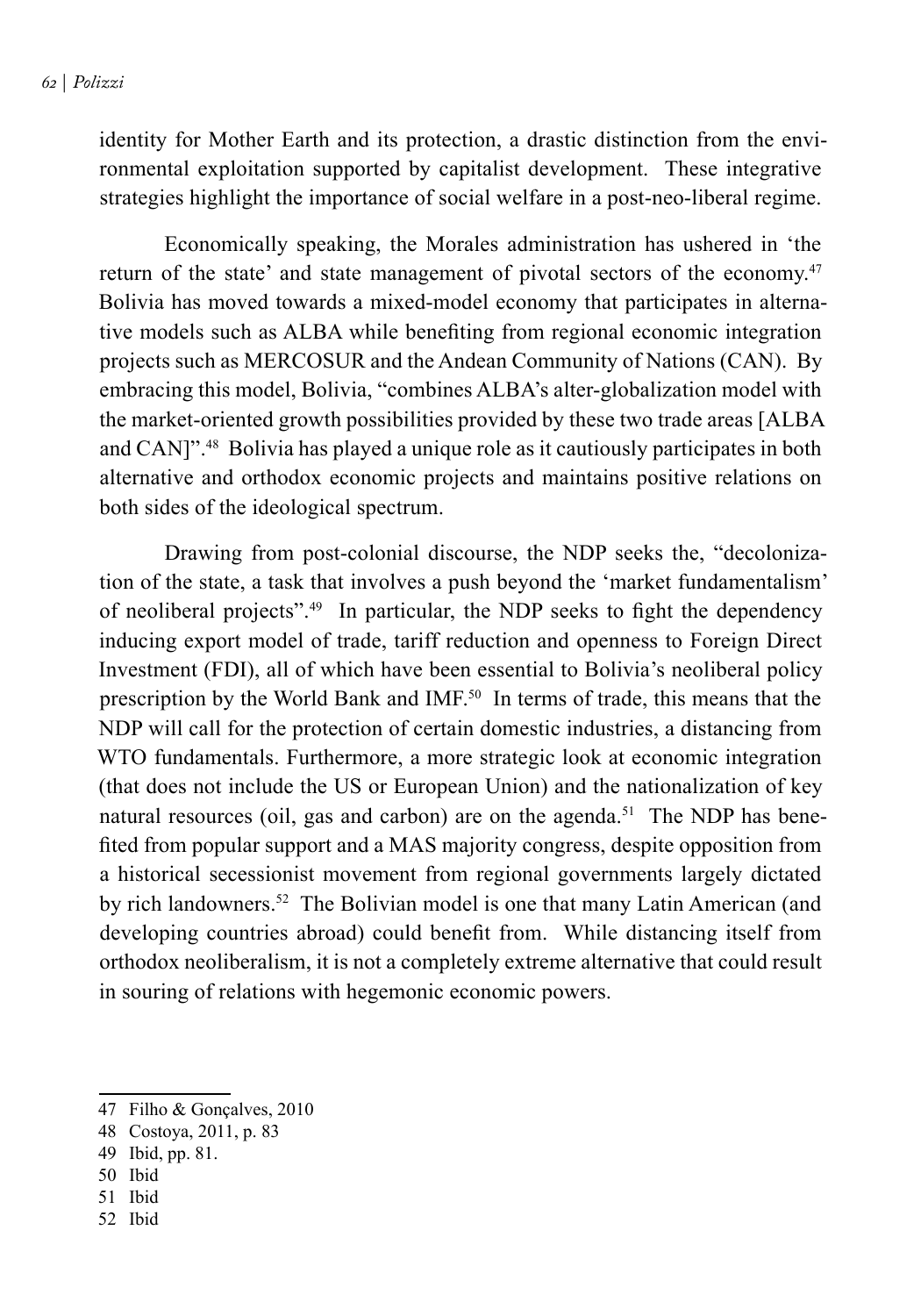#### Analysis

Based upon these cases, we can conclude that there exists viable alternatives to fundamental neoliberalism in Latin America. ALBA simultaneously combats the norms of the Washington Consensus while reinforcing its commitment to norms centered on general social progress. This is seen in bilateral bartering exchanges as an alternative to traditional trade and dedication to supporting small farmers. Additionally, by Venezuela fixing a preferential price when buying soy from Bolivia, free market forces are taken out of the equation and prove to no longer be a necessary instrument in promoting economic prosperity. ALBA seeks to transcend economic, political and social barriers, which is exemplified by Venezuela's pledge to Bolivian education through scholarships, resulting in mutual economic and social gains.

The NDP has created a unique role for the Bolivian state; by embracing a mixed model economy, a combination of central planning, market fundamentals and social emphasis, a modern and distinctive attempt at reform is represented. Furthermore, the NDP internalizes the post-neo-liberal assertion of prioritizing social progress over economic development. This is exemplified in the official discourse, both by President Morales and by the NDP itself. Additionally, environmental protection, indigenous inclusion and improved democracy highlight the importance of this aspect.

These two cases corroborate the agreement in post-neoliberal literature that Marxism is an outdated ideology. Rather than seeking a substitution to the system, which would be called for in a Marxist revolution, these policies embrace market economics, yet they still implement reform in order to achieve more desirable outcomes. Distancing from the Washington Consensus and emphasizing social policies over the creation of capital are what has characterized post-neoliberalism.

#### Conclusion

Post-neoliberal principals represent a regional alternative for other Latin American nations with similar complaints and desires. As further integration of ALBA continues, its affects will be evaluated by its neighbors who ultimately judge its effectiveness as an alternative option. If Bolivia's unique model is to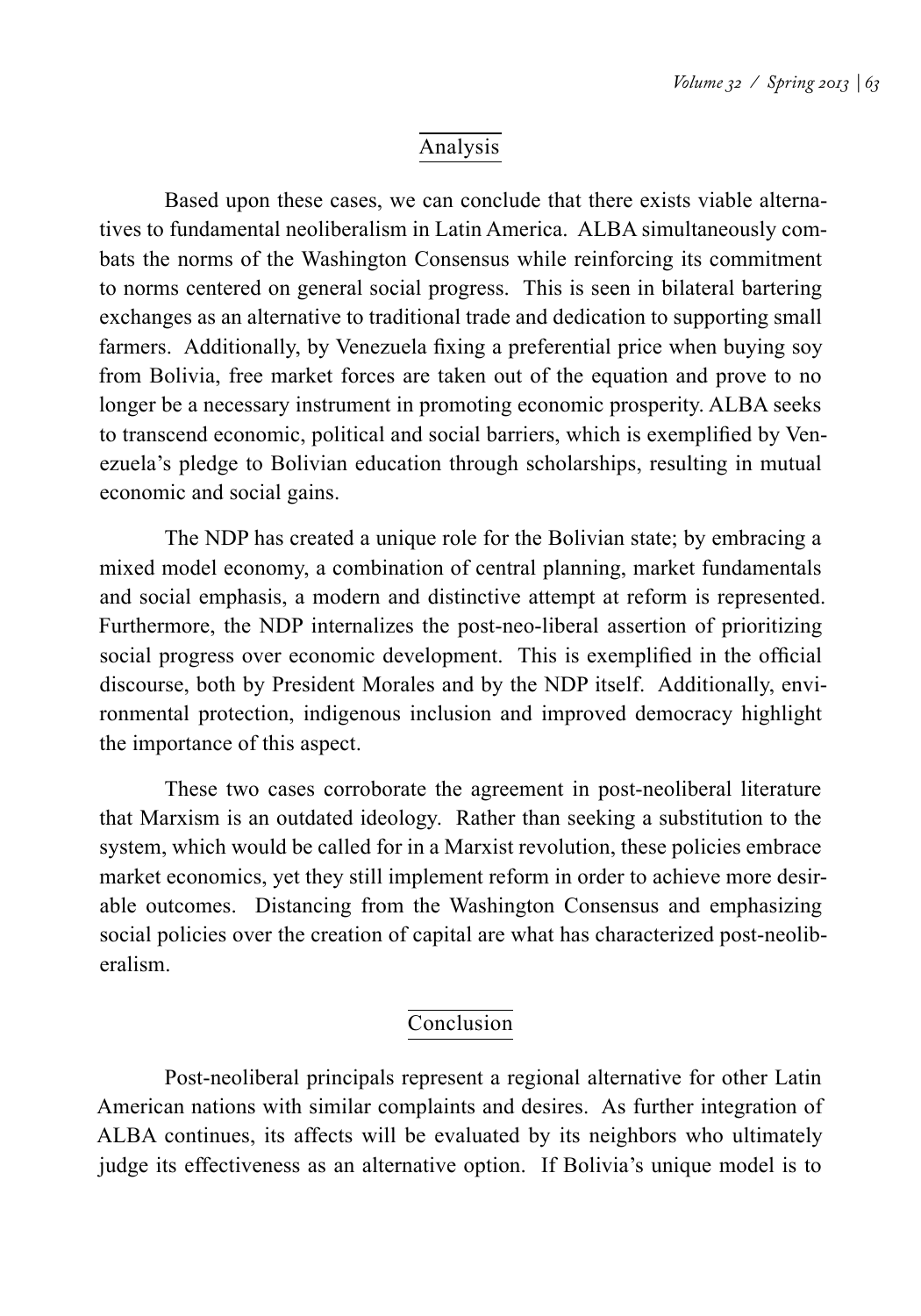succeed, it could serve as a blueprint for economic and socially similar neighboring nations (Ecuador, Colombia, and Peru) or other states in the developing world.

Post-neoliberalism is a relatively new phenomenon, gaining momentum in the late 1990s. For this reason, it begs further research and observation, in order to see just how deeply norms established by these policies will integrate with the public mind and what role they will play. Assuming that US hegemony will not last forever, and as the balance of global power shifts, Latin America's ability to distance itself from Western influence and promote new normative alternatives will be put to the test. An interesting development to keep an eye on will be Venezuela's role as integration continues, especially given the recent passing of Hugo Chavez. Venezuela's leadership is still uncertain and thus the future of the Bolivarian Revolution remains as unknown. However, given that Chavez was so dissident of US hegemony impeding on Latin American sovereignty, it would be ironic if Venezuela (given its vast oil wealth, larger economy and history of corruption) became the regional hegemon. To conclude, commitment to social improvement, mutual economic development and post-neoliberal principals will determine Venezuela and Bolivia's roles in post-Washington Consensus Latin America.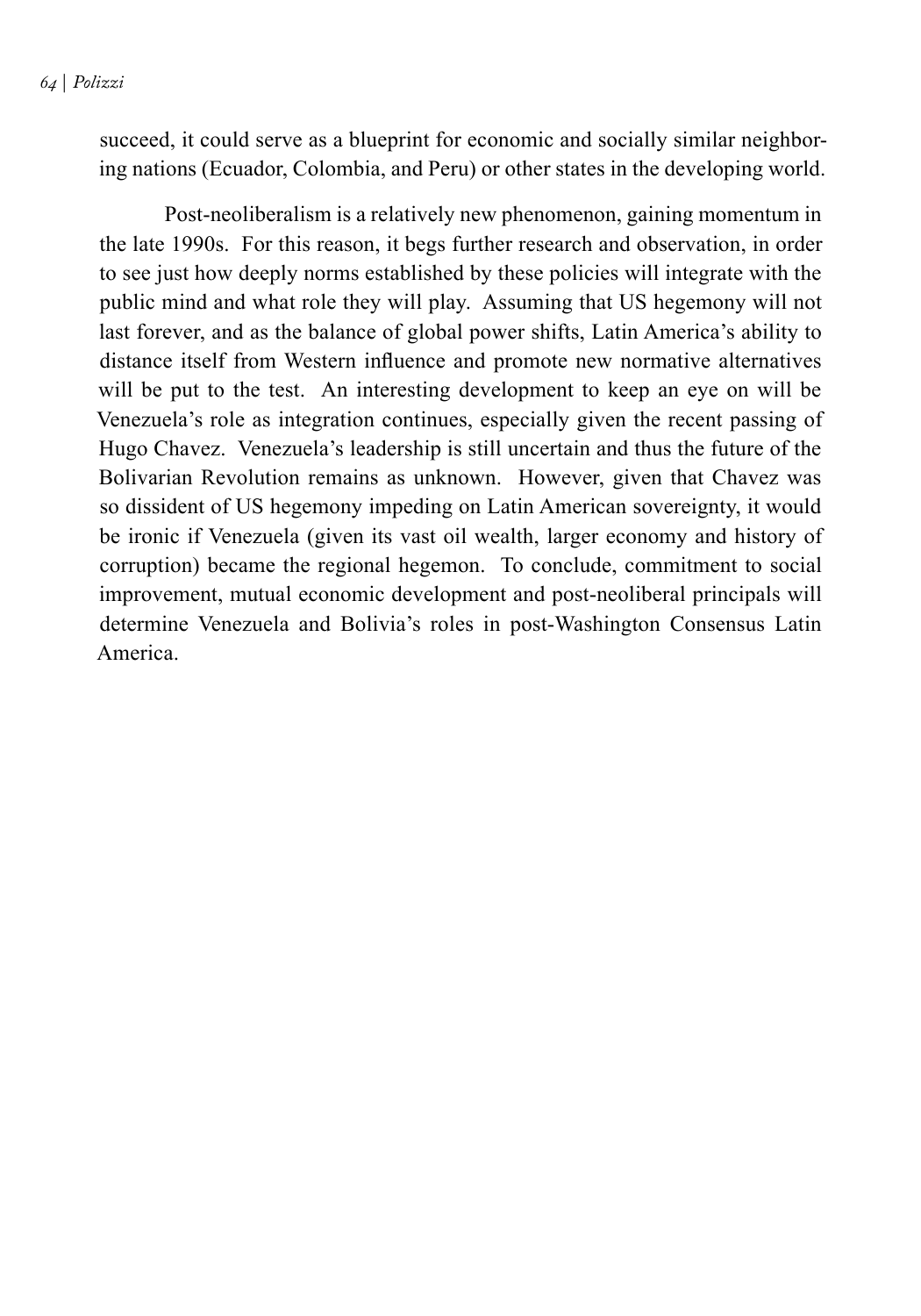#### Bibliography

- Al Attar, M., & Miller, R. (2010). Towards an emancipatory international law: The Bolivarian reconstruction. Third World Quarterly, 31(3), 347-363. Retrieved from [http://mohsenalattar.files.wordpress.com/2010/05/towards-an-emaci](http://mohsenalattar.files.wordpress.com/2010/05/towards-an-emacipatory-international-law-the-bolivarian-reconstruction.pdf)[patory-international-law-the-bolivarian-reconstruction.pdf](http://mohsenalattar.files.wordpress.com/2010/05/towards-an-emacipatory-international-law-the-bolivarian-reconstruction.pdf)
- Castañeda, J. G. (2006). Latin america's left turn. Foreign Affairs, 85(3), Retrieved from http://0-www.jstor.org.opac.sfsu.edu/stable/20031965
- CIA world factbook. (2012). Retrieved from https://www.cia.gov/library/publications/the-world-factbook/geos/ve.html
- Costoya, M. M. (2011). Politics of trade in post-neoliberal latin america: The case of bolivia. Journal of the Society for Latin American Studies, 30(1), 80-95. Retrieved from http://0-web.ebscohost.com.opac.sfsu.edu/ehost/ pdfviewer/pdfviewer?sid=0a22da24-3217-4323-ad3e-e9514e326345@sessionmgr104&vid=2&hid=108
- Filho, C. M. C., & Gonçalves, R. S. (2010). The national development plan as a political economic strategy in evo morales's bolivia accomplishments and limitations. Latin American Perspectives, 37(4), Retrieved from http://lap. sagepub.com/content/37/4/177.abstract
- Grugel, J., & Riggirozzi, P. (2009). Governance after neoliberalism in latin america. New York: Palgrave Macmillan.
- Gupta, S. (2007). Review. Social Scientist, 35(5/6), 62-66. Retrieved from http://0 www.jstor.org.opac.sfsu.edu/stable/27644219
- Heron, T. (2008) Globalization, Neoliberalism and the Exercise of Human Agency
- International Journal of Politics, Culture, and Society, Vol. 20, No. 1/4, The New Sociological Imagination III (Sep., 2008), pp. 85-101
- Hirshman, A. O. (n.d.). The political economy of import-substituting industrialization in latin america. The Quarterley Journal of Economics, 82(1), Retrieved from <http://0-www.jstor.org.opac.sfsu.edu/stable/1882243>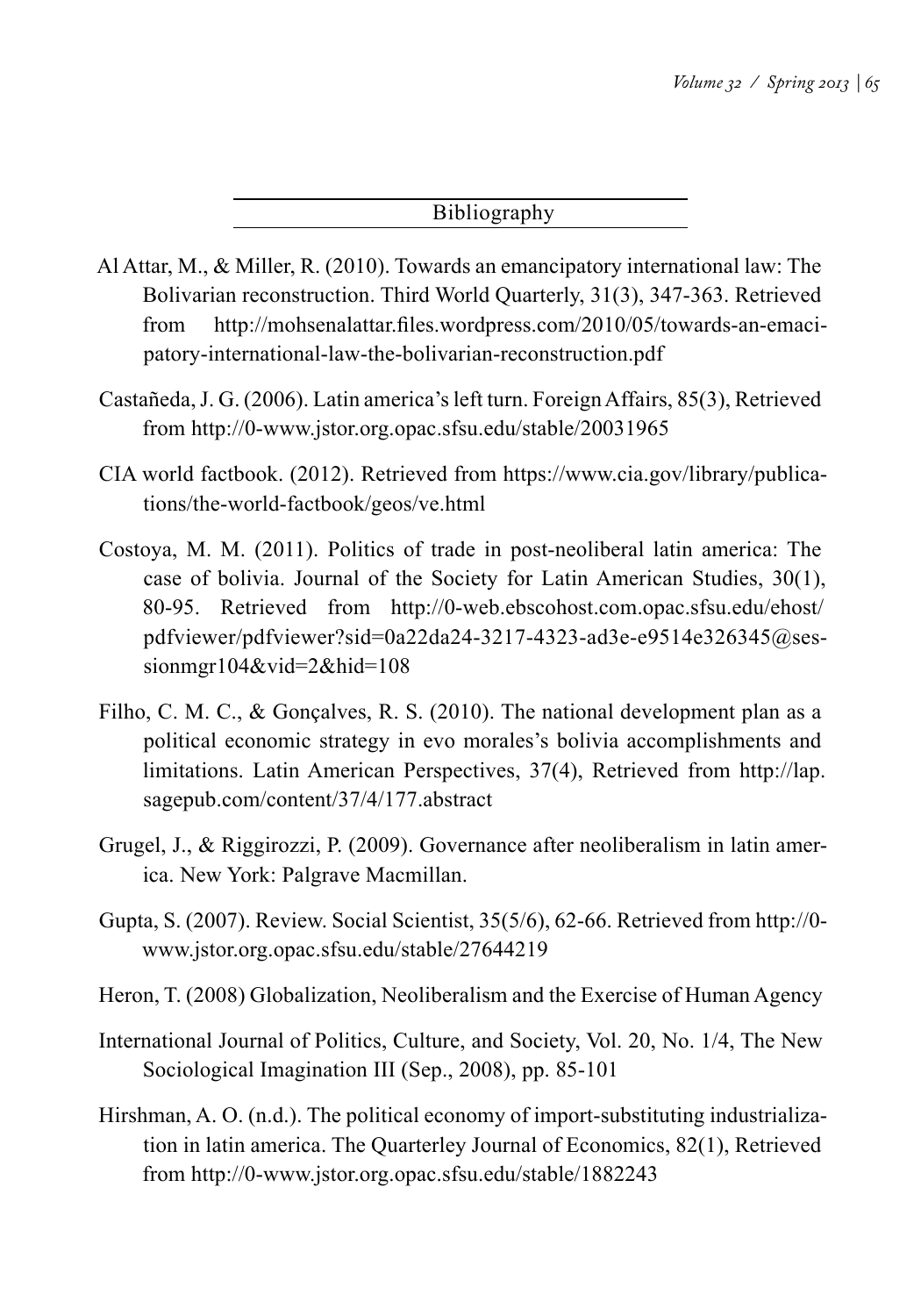- International Organization for Standardization (ISO). (2009, 05 08). Name change for plurinational state of bolivia. Retrieved from http://www.iso.org/iso/ newsletter vi-6 name change plurinational state of bolivia.pdf
- Kaltwasser , C. R. (2011). Toward post-neoliberalism in latin america?. Latin American Review, 46(2), Retrieved from [http://0-www.jstor.org.opac.sfsu.](http://0-www.jstor.org.opac.sfsu.edu/stable/41261465) [edu/stable/41261465](http://0-www.jstor.org.opac.sfsu.edu/stable/41261465)
- Kingstone, P., & Young, J. (2009). Partisanship and policy choice, whats left for latin America? Political Research Quarterly, 62(1), Retrieved from http://0 www.jstor.org.opac.sfsu.edu/stable/27759843
- Leiva, F. I. (2008). Toward a critique of latin american neostructuralism. Latin American Politics and Society, 50(4), Retrieved from [http://0-www.jstor.org.](http://0-www.jstor.org.opac.sfsu.edu/stable/30130893) [opac.sfsu.edu/stable/30130893](http://0-www.jstor.org.opac.sfsu.edu/stable/30130893)
- Leiva, F. I. (2009). Latin american neostructuralism: The contradictions of postneoliberal development. Minneapolis: Univeristy of Minnesota Press.
- Ley corta de derechos de la madre tierra . (2011, 12 14). Retrieved from http://www. ftierra.org/ft/index.php?option=com\_content&view=article&id=4288:rair&catid=152:cc&Itemid=210
- Macdonald, L., & Ruckert, A. (2009). Post-neoliberalism in the americas. UK: Palgrave Macmillan.
- Merino, R. (2012). What is 'post' in post-neoliberal political economy? . Informally published manuscript, Department of Social and Policy Sciences, University of Bath, Bath, UK. , Available from Social Science Research Network.
- Munck, R. (2003). Neoliberalism, necessitarianism and alternatives in latin america: There is no alternative (TINA)?. Third World Quarterly , 24(3), Retrieved from http://www.jstor.org/stable/3993382
- OECD. (2012) Income distribution inequality. Retrieved from [http://stats.oecd.](http://stats.oecd.org/Index.aspx?QueryId=26067&Lang=en) [org/Index.aspx?QueryId=26067&Lang=en](http://stats.oecd.org/Index.aspx?QueryId=26067&Lang=en)
- Panizza, F. (2009). Contemporary latin america: Development and democracy beyond the washington consensus. London: Zed Books.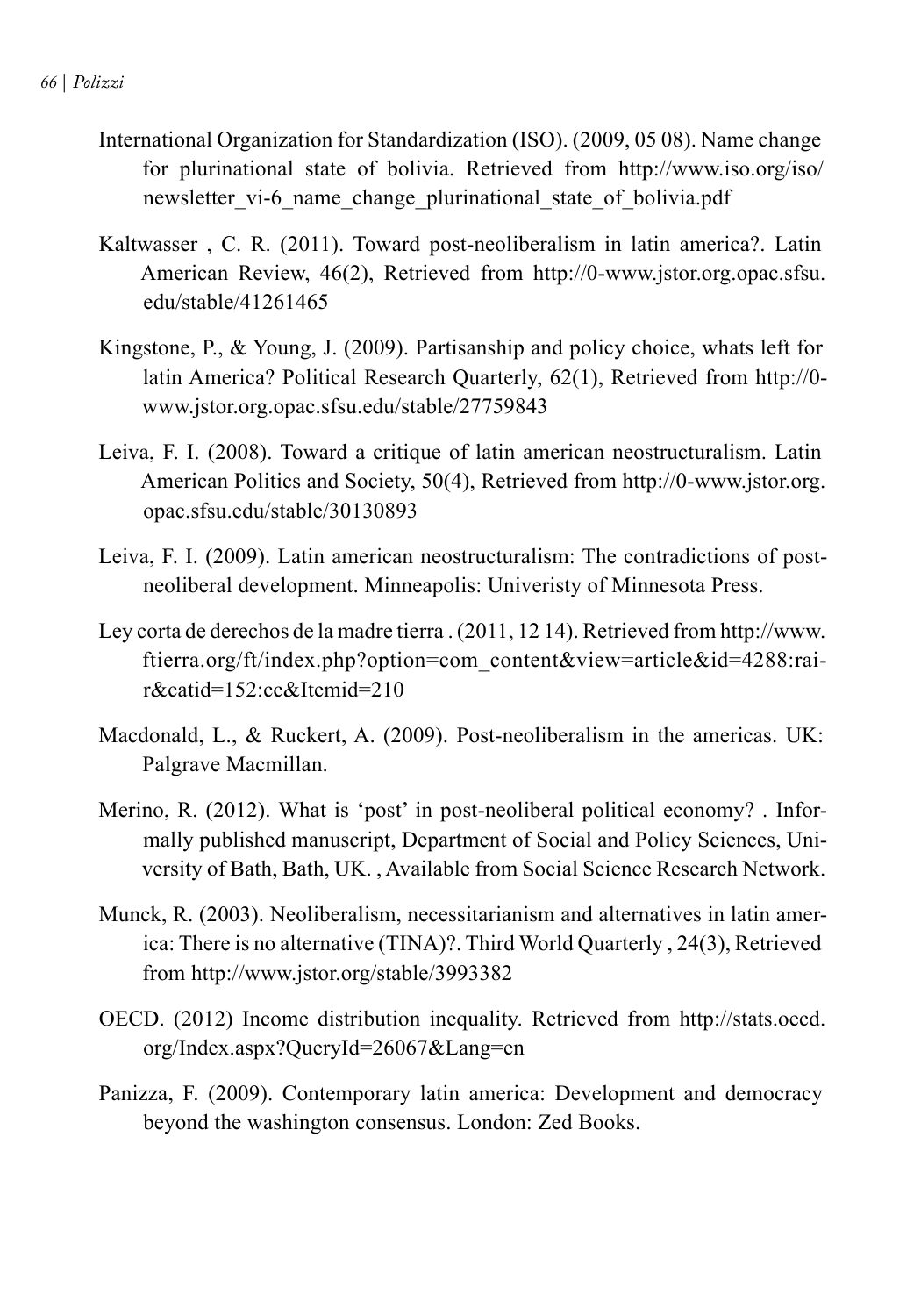- Ramírez, C. V. (2005). Venezuelas bolivarian revolution: Who are the chavist?. Latin American Perspectives, 32(3), 79-97. Retrieved from http://0-www. jstor.org.opac.sfsu.edu/stable/30040243
- Stokes, Susan. 2001. Mandates and democracy: Neoliberalism by surprise in Latin America. Cambridge: Cambridge University Press
- Strange, Susan. 1996. The retreat of the State: The diffusion of power in the global economy. New York: Cambridge University Press.
- Sader, A. (2009). Postneoliberalism in latin america. Development Dialouge, 51, Retrieved from [http://www.dhf.uu.se/pdffiler/](http://www.dhf.uu.se/pdffiler/DD2009_51_postneoliberalism/Development_Dialogue_51-art14.pdf)DD2009\_51\_postneoliberal[ism/Development\\_Dialogue\\_51-art14.pdf](http://www.dhf.uu.se/pdffiler/DD2009_51_postneoliberalism/Development_Dialogue_51-art14.pdf)
- Silva, E. (2009). Challenging neoliberalism in latin america. New York: Cambridge University Press.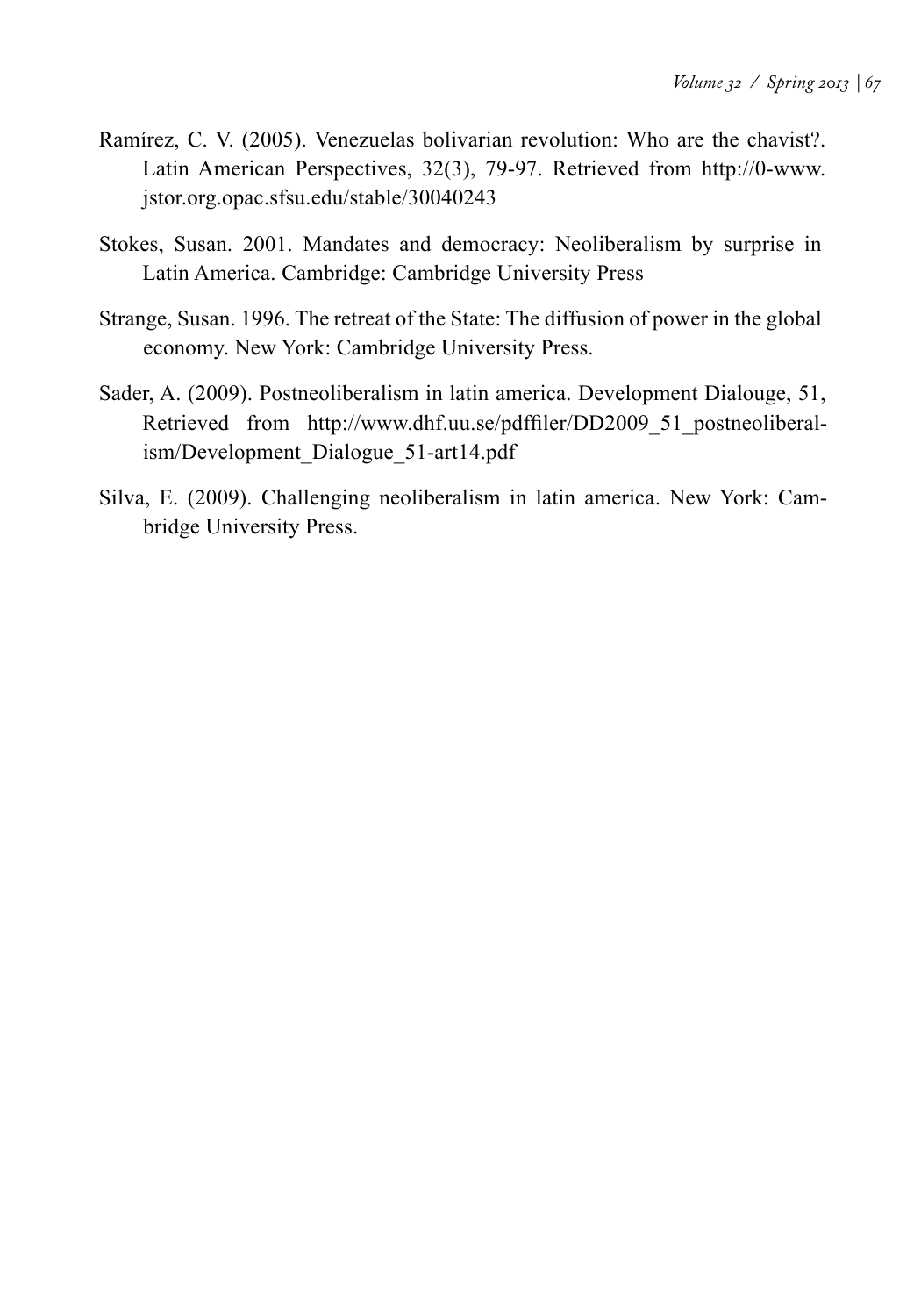abstract » *This paper attempts to explain nuclear acquisition behavior in medium powers. It begins with a survey of security literature regarding deterrence, strategic conflict, and risk, as well as the non-security considerations of international prestige and nationalism. It applies these theories towards its cases of South Africa and Pakistan, evaluating their reasoning and actions through the lens of the literature. The paper concludes by asserting that both nations made rational choices regarding their nuclear arsenal, and provides a few policy recommendations for the US or other major powers regarding nuclear security and proliferation in similar situations.*

Michael Lopate is a graduating senior at San Francisco State University, studying International Relations with a focus in IR Theory, Security Issues, and Foreign Policy. He wrote his undergraduate thesis about Neoclassical Realism and the Antarctica Treaty, and has a continuing interest in non-traditional sovereignty issues like outer space and cyber-security.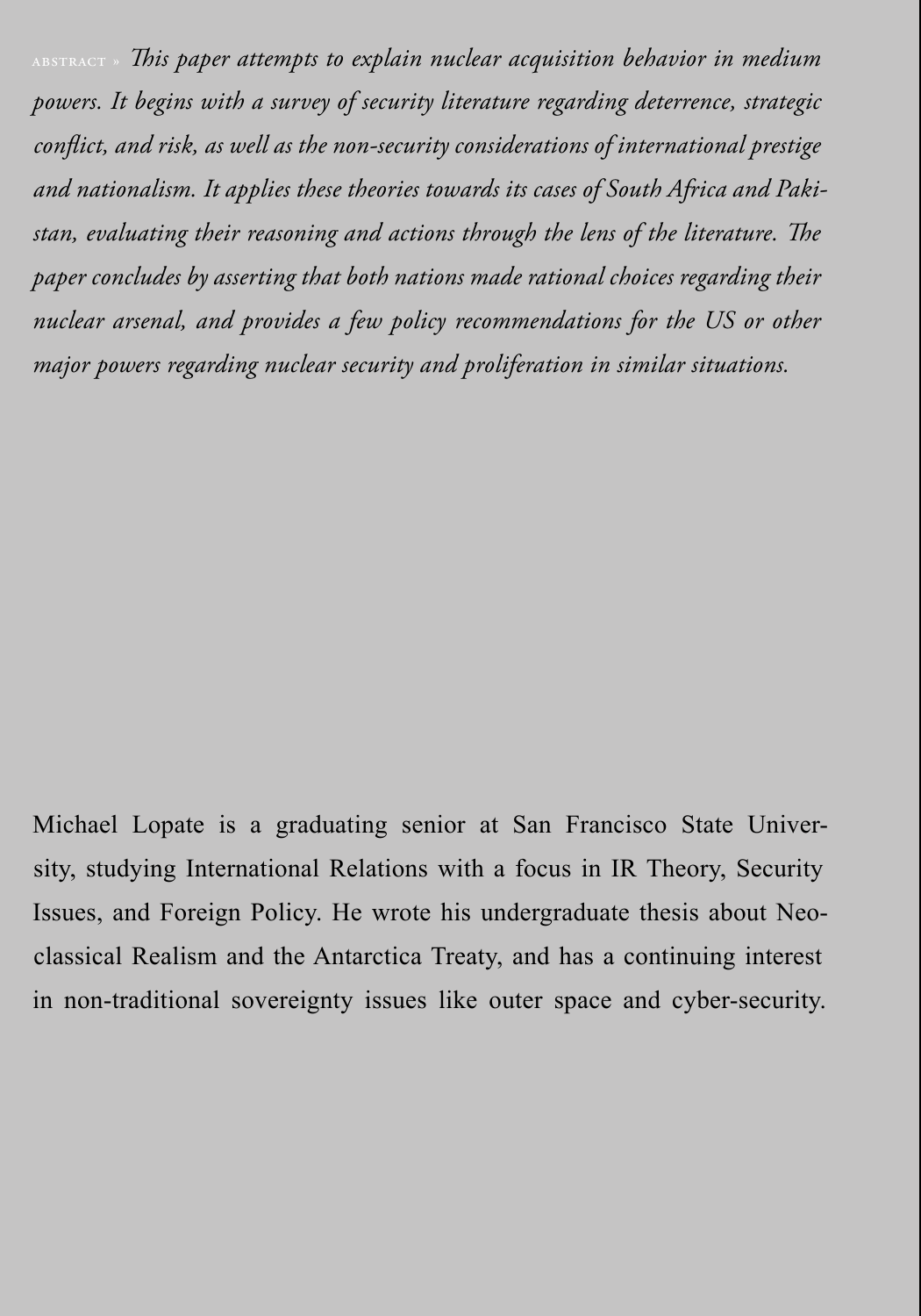### Why Go Nuclear: The Reasoning Behind The Bomb

#### *» by Michael Z. Lopate*

v

#### Introduction:

Contrary to popular belief, the citizens of the United States are arguably safer now than they have been in past generations. We have no major military rivals, and even in the middle of a financial crisis and with a military overstretched from two long wars, our ability to project power and protect interests is far-and-away the strongest in the world.<sup>1</sup> A key factor in that safety is deterrence: a central concept of US grand strategy over the past sixty years. However, the advent of global terrorism changes the calculus on who can be deterred and how. WMD (Weapons of Mass Destruction) terrorism, and in particular nuclear terrorism, is one of the possible threats the United States faces today, and one that we have not

developed the theoretical framework to deter directly. It is also functionally impossible to actively prevent every terrorist threat, putting the government in a catch-22: the inability to prevent every attack and the seeming inability to deter the most dangerous terrorists. How then can nuclear terrorism be prevented?

To date, no terrorist group has been able to produce a nuclear weapon; the technology and resources required are beyond the resources of a non-state actor.2 Thus, if states decide not to produce weapons-grade material, either as Highly Enriched Uranium (HEU) or plutonium, it cannot be acquired by a terrorist. The key then is what makes states decide to go, and stay, nuclear.

<sup>1</sup> SIPRI Military Expenditure Database, http://www.sipri.org/databases/milex/

<sup>2</sup> Bunn, Matthew and Anthony Wier. 2006. Terrorist nuclear weapon construction: How difficult? Annals of the American Academy of Political and Social Science 607:133-49.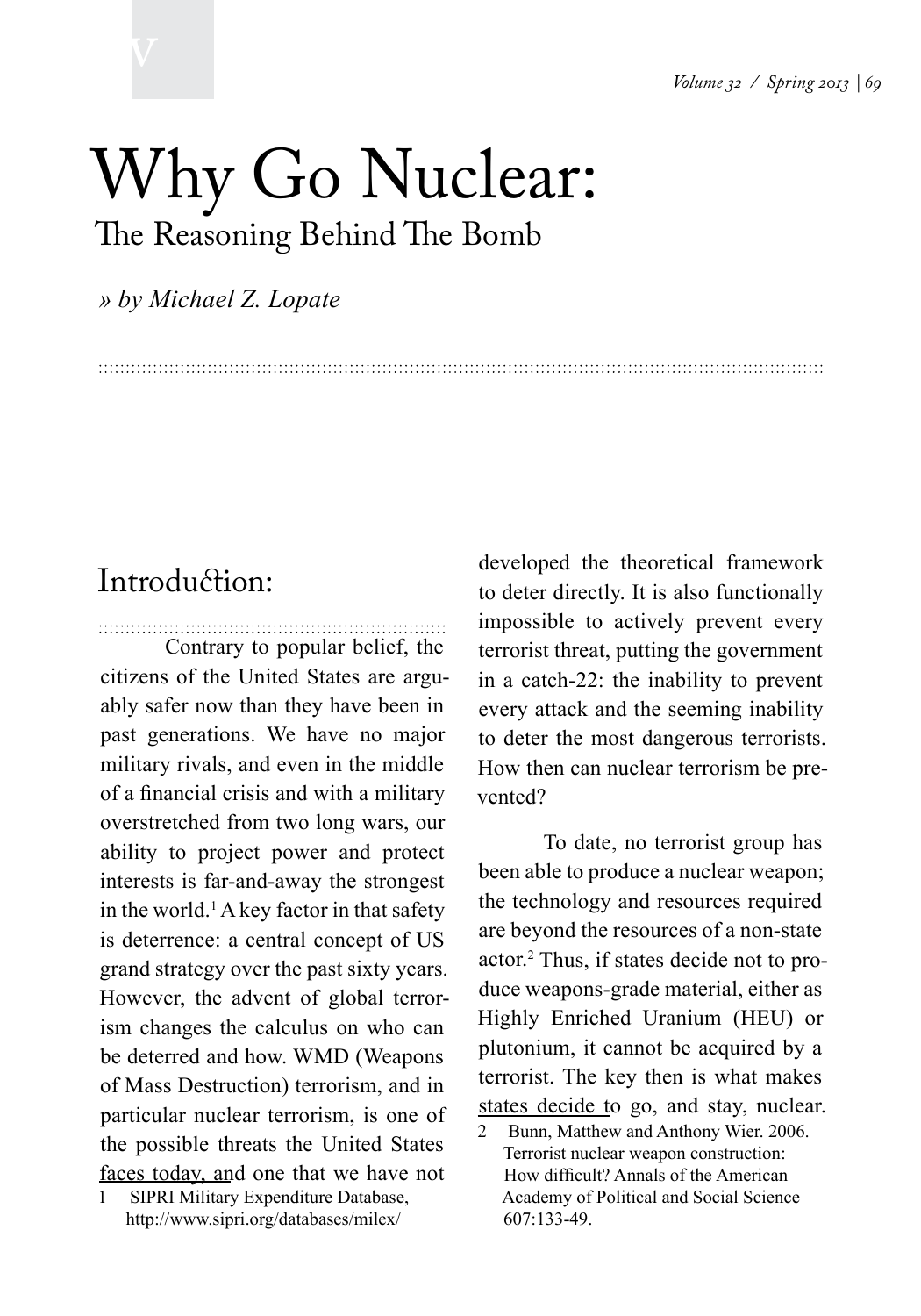This paper will examine the literature of deterrence theory and nuclear production, to develop the argument that faced with a conventionally superior military; nations will go nuclear rather than risk the survival of the regime. I will apply that argument to two cases, one successful case of ending nuclear production, South Africa; and another unsuccessful, Pakistan. Comparing South Africa's decision to denuclearize and sign the NPT to Pakistan's reasoning of continued nuclear production, we can see the general requirements needed to comply with or defy NPT norms. By understanding the forces that push states to create and use a nuclear weapon, policy-makers can examine a situation and recognize if withdrawal from the NPT regime and nuclear production may occur, then attempt to change that outcome.

#### Literature Review

When a state feels threatened by an established enemy or a potential enemy, it has two security options: defense and deterrence. Each strategy will manifest itself in different ways, and the means will change depending on the nature of the threat. That nature will also determine the strategy chosen, some threats cannot be defended against, and others cannot be deterred, in between there is a sliding scale. Ballistic missiles are deeply in the deterrence category, it is extremely difficult to defend against a ballistic nuclear attack.<sup>3</sup> This inability to be defended against makes them the prime method of delivery for nuclear weapons. Even in the case of non-nuclear missiles, defense is not a viable strategy, and so in the name of deterrence the threatened state builds its own ballistic missile fleet.<sup>4</sup> As a state develops ballistic missile technology, its neighbors are likely to do the same. The probability of missile proliferation goes up dramatically as more and more nations in an area develop the technology and the need for deterrence becomes stronger.<sup>5</sup> They respond with missiles rather than other military options precisely because missiles are extremely hard to defend against: the only way to prevent them from being launched is to threaten to launch one's own.

There is no such thing as a defensive weapon: even a shield can be used as a way to attack with impunity, knowing there is no way to be counterattacked. A deterrence strategy, a buildup of weapons to ward off enemies, causes what it

<sup>3</sup> Daniel Barkley, 2008, "Ballistic Missile Proliferation : An Empirical Investigation"., Journal of Conflict Resolution 52, 455

<sup>4</sup> Ibid.

<sup>5</sup> Ibid.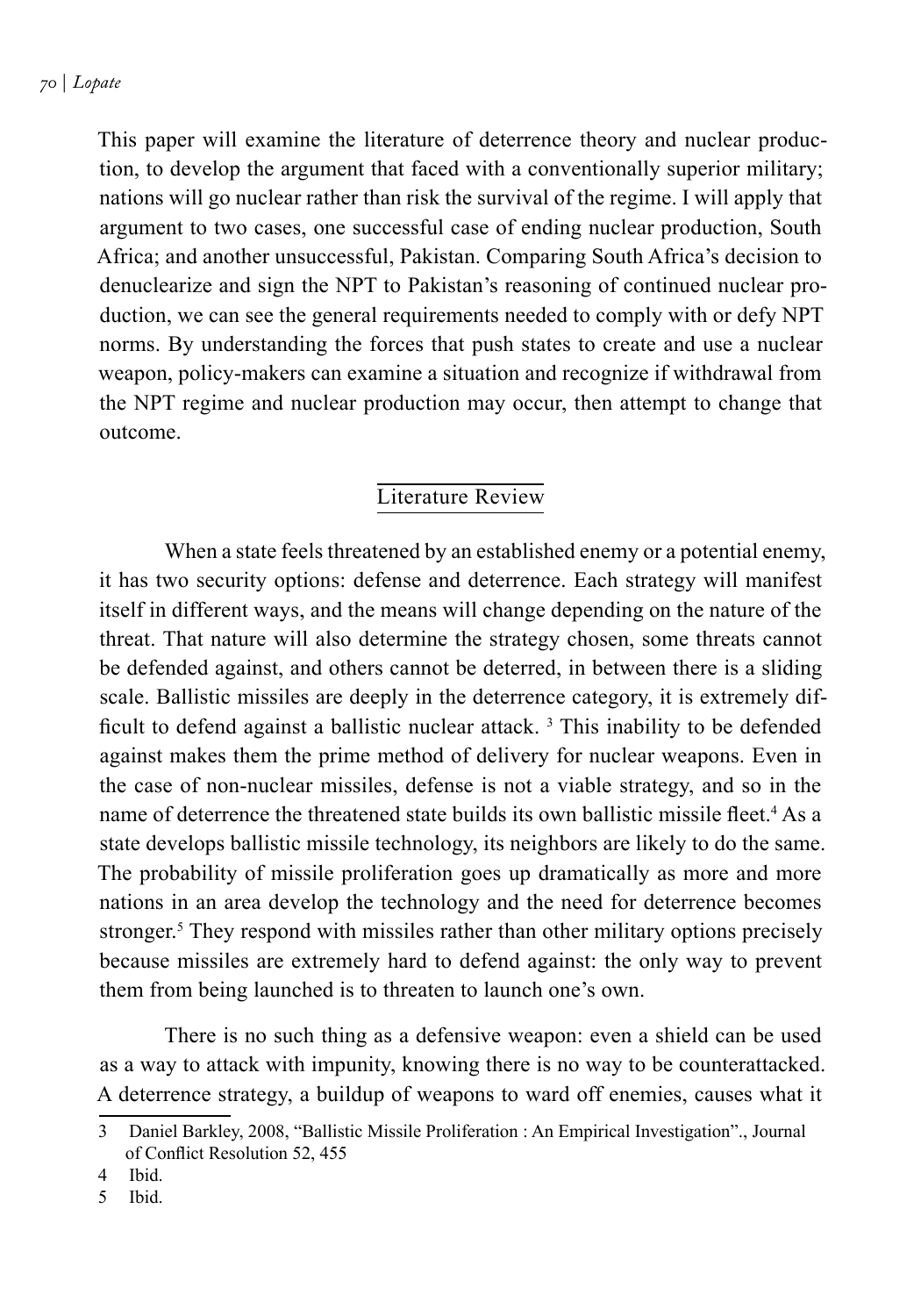known as the security dilemma: the tools one state uses to increase its security decreases the security of other states because it can use those tools to attack them.<sup>6</sup> However, if we remain solely in the realm of conventional warfare sometimes a state cannot be deterred because its enemies are unable to build up sufficient arms to threaten them. This is often the case with large vs. small states, the small state obviously has less manpower and fewer resources with which to fight a war, and thus cannot threaten the large state effectively enough to deter aggression. Nuclear weapons are a great equalizer in this case: even a few bombs have the potential for massive destruction; enough to destroy an entire enemy army, or city, in a single strike.7 When faced with a truly superior conventional force, the nuclear option looks more and more attractive.

Any discussion of deterrence needs to start with Thomas C. Schelling's classic The Strategy of Conflict. Published in 1960, it puts forth and examines the idea that conflict can and should be examined through the lens of Game Theory, in particular, that conflict should be seen as a bargaining game, where people are trying to "win" not in the abstract, but relative to their own interests.<sup>8</sup> Schelling believes that most of the time groups have both shared and opposing interests, and instances of pure conflict are rare.<sup>9</sup>

The idea that actors can have interests that both align and clash is important for discussion of deterrence theory. At the most basic level, nearly all actors in a conflict have a shared interest in self-preservation. The sheer existence of an actor makes the status quo preferable to destruction; therefore threats of destruction can be effective tools for maintaining the status quo.10 However, these threats have two requirements to be a true deterrent. The threats must be credible, meaning the aggressor party is capable and willing to carry them out, and the threatened party must be able to understand the threats and act rationally in considering them.

A credible threat is one the threatened party believes he will actually receive should he undertake the action in question. This is broken down in to two parts: the belief that the threatening party will undertake the action, and that they

<sup>6</sup> Keir A. Lieber (2011): Mission Impossible: Measuring the Offense-Defense Balance with Military Net Assessment, Security Studies, 20:3, 451-459

<sup>7</sup> Kenneth N. Waltz 1990. Nuclear Myths and Political Realities. American Political Science Review 84, no. 3: 731-745.

<sup>8</sup> Thomas Schelling, The Strategy of Conflict (Cambridge, MA: Harvard University Press, 1960),

<sup>9</sup> Schelling 1960, 4

<sup>10</sup> Schelling 1960, 33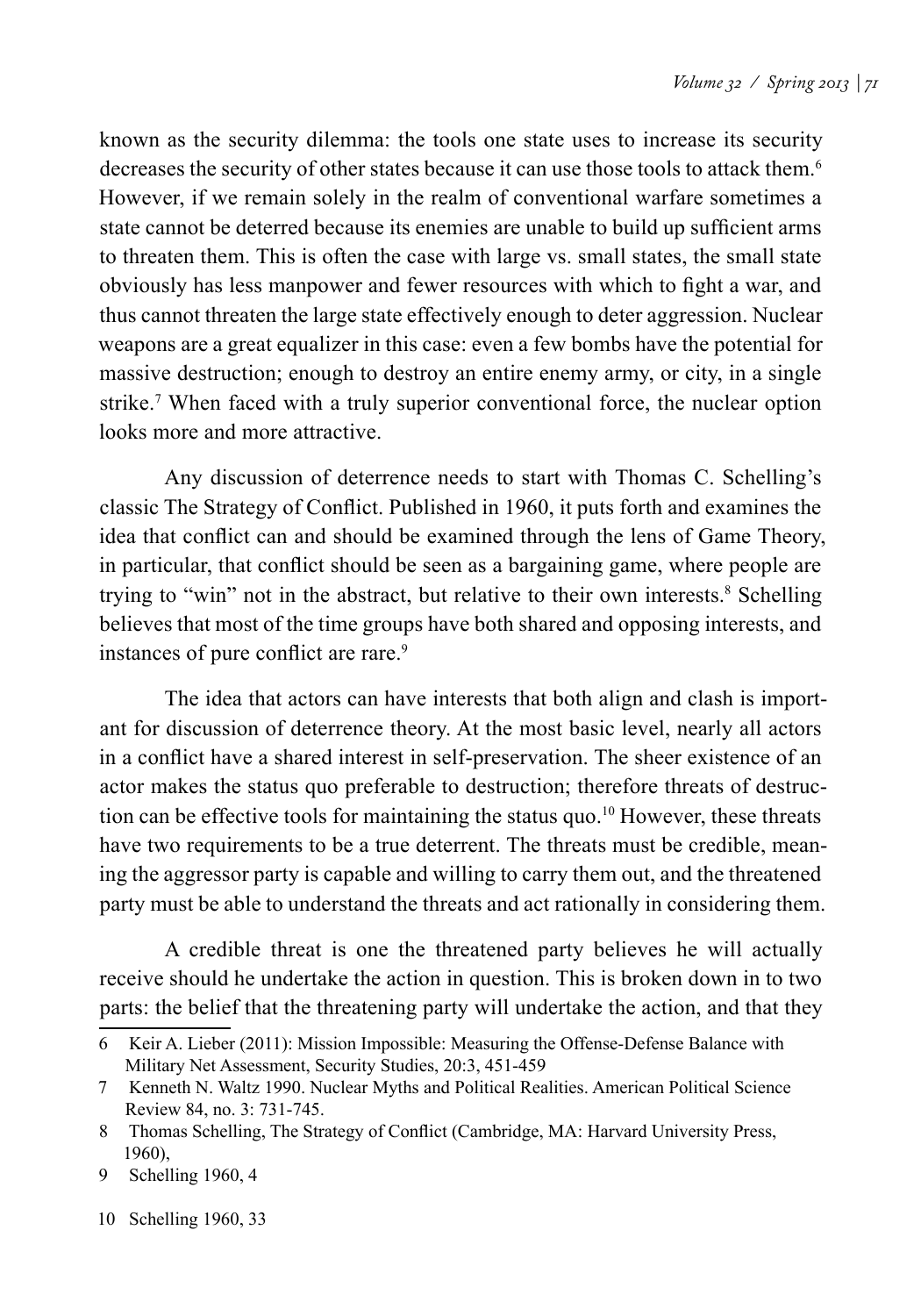will be able to actually hurt him.<sup>11</sup> It is difficult for a state to hide from a nuclear deterrent; if they fire their missiles they have what is known as a "return address," the physical location of the state the missiles were fired out of. The more exposed one is, the more likely it is that a threatened action can actually harm them. If State A makes it clear that it will respond with the deterrent threat, and State B feels the threat can be realized, in theory B should be deterred from action.

Nuclear weapons theorist Kenneth Waltz agrees with Schelling that the main purpose of nuclear weapons, in fact the only use for which they are suited, is deterring aggression.<sup>12</sup> Yet, Waltz had a different view on how deterrence worked, the opposite of Schelling in one respect. He believed deterrence depends not on what one will do, but what one can do.<sup>13</sup> This can have the same deterrent effect, but are strategically different. Schelling thought that signaling that one has an option to not undertake the threatened action reduced their strategic advantage in a bargain. Waltz's ideas about the deterrent effect revolve around the logic of what opponents can do, and a state's limited ability to stop them.14 The end results of nuclear war are so clear that politicians are unwilling to take the steps necessary to bring the nation to the brink. Waltz asks even if it was willing to run the huge risk of its own destruction, what could it possibly hope to gain that makes that risk worth  $it$ <sup>15</sup>

Waltz and Schelling agree nuclear deterrence works because however it is communicated, the rational actor examines costs and benefits of an action, and tends to do nothing because the costs can or will be unacceptably high. Waltz also said that past a certain point, additional weapons mean nothing as a deterrent.<sup>16</sup> A comparison between the forces of two rivals means nothing once they both have sufficient second-strike capabilities.<sup>17</sup> If an attacker cannot be sure that they can knock out all of the defender's response capabilities, whatever gains can be made by attacking will be lost in the return strike. Building additional protection past that point is meaningless; if a state is deterred from action as is, building further missiles will have no positive effect on their behavior. In a world of submarine, bomber, and missile-based nuclear weapons, it is next to impossible to destroy

- 14 Ibid.
- 15 Ibid.
- 16 Ibid.
- 17 Ibid.

<sup>11</sup> Schelling 1960, 6

<sup>12</sup> Kenneth Waltz, "The Spread of Nuclear Weapons: More May Better," Adelphi Papers, 171 (London: International Institute for Strategic Studies, 1981)

<sup>13</sup> Waltz, 1990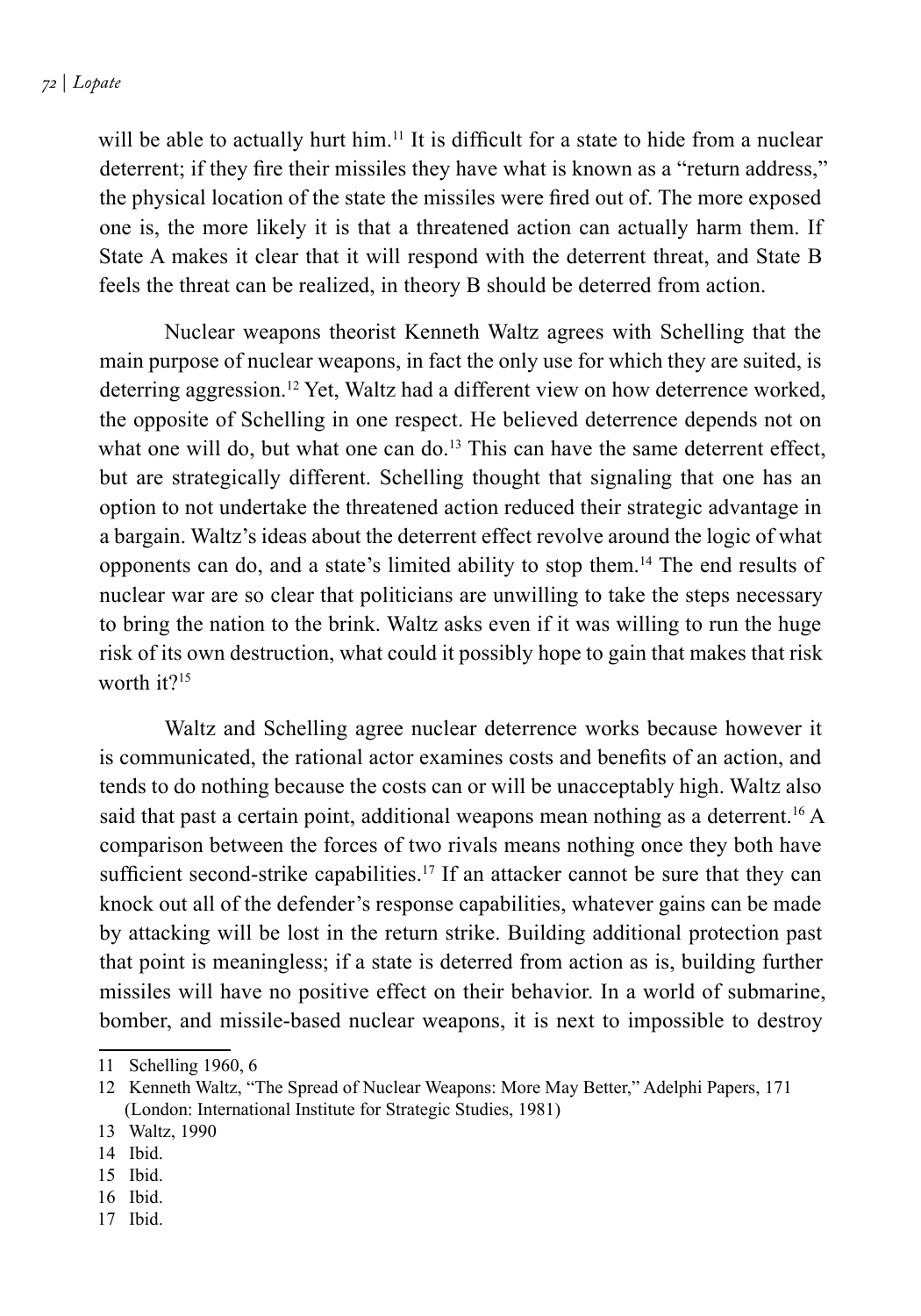them all before any can be launched in retaliation. In Waltz's view deterrence is therefore guaranteed.<sup>18</sup>

Comprehension and assumption of rational response are core concepts of deterrence. To have any effect, threats must be clearly communicated: if the threatened actor misunderstands the threat, it will not have the desired effect. Similarly, if their responses are irrational, they may not respond to a threat in a way that advances their interests (the definition of the rational actor). Schelling notes that acting rationally is not always the best choice strategically, irrational action can often give you an advantage when dealing with rational actors.19 Deterrence, especially nuclear deterrence, depends on precisely this idea.

If the Soviet Union had launched their nuclear missiles at the United States, there is nothing that could have been done to stop them mid-flight. America would be devastated. Given this fact, why return fire? It would not help the state survive, the action would amount to killing millions of Russian citizens for no rational reason (US security interests are not advanced by destroying Soviet society if ours is destroyed in the process), thus making it an irrational, pointless gesture of revenge. However, the US holding a policy of Mutually Assured Destruction communicated that, in the event of a Russian launch, the US would fire back and damn the consequences. Creating an automatic response rather than one that can be rationally chosen at the time led to a strategic advantage.<sup>20</sup> The USSR could not depend on our rational action to prevent us returning fire. Notice that the act of limiting our rationality (thus acting irrationally) by creating an automatic response, known in the literature as a "trip wire", is decided upon rationally. The USSR had similar plans, of course, thus balancing out the game and creating strong mutual deterrence to ever attempt a first strike.

There are currently eight confirmed nuclear weapons states, and a nonconfirmed-but-assumed ninth in Israel. Of the countries that do not have weapons, many that have the capability to build them are "restrained" by the non-proliferation treaty. Japan, Germany, and other first world nations have the ability to produce weapons quickly, but choose not to.21 Scholars agree that these nations do not have the security concerns that push them to produce weapons, both because

<sup>18</sup> Ibid.

<sup>19</sup> Schelling 1960, 18

<sup>20</sup> Schelling, 1960, 19

<sup>21</sup> John Large. Greenpeace International, "The Actual And Potential Development Of Nuclear Weapons Technology In The Area Of North East Asia." Last modified 5/2/2005.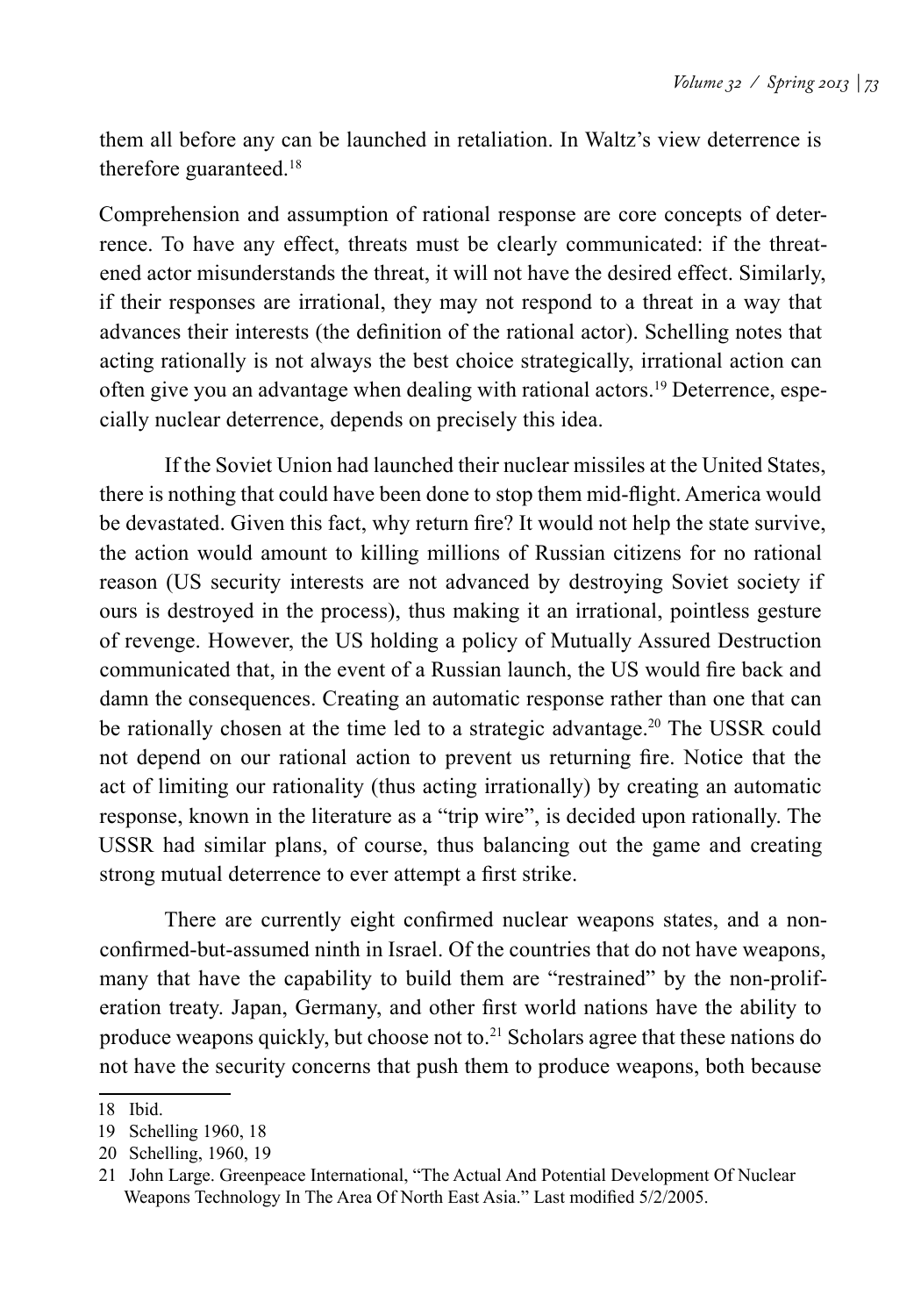of a lack of realistic security threats and the protection they receive from the US nuclear shield. Japan has at times considered building a weapon, but continues to decide against it. Countries tend to produce weapons only when they perceive major security threats.22 India and Pakistan both produced weapons as a result of regional security threats, both from each other and from China. North Korea produced a weapon to defend itself from an American or South Korean attack. South Africa built weapons to allay security concerns as well, but actually gave them up when those concerns receded and to gain international acceptance by complying with the non-proliferation treaty.<sup>23</sup>

There are a few other theories that try to explain why a state would go nuclear. Of the nearly 200 sovereign states in the world, only nine have nuclear weapons. This is an extremely exclusive club, and a nation might consider the prestige and international consideration that comes with joining it worth the costs of going nuclear.24 A related cause is a strong feeling of domestic nationalism, that possession of nuclear weapons are a symbol of national pride, like a flag or winning Olympic team.25 Theorists who espouse this line of reasoning often discount rational cost/benefit analysis on the part of the state deciding to go nuclear, putting more focus on the psychological need of the leaders to feel powerful or secure, rather than actually gain power or security.<sup>26</sup> That nationalist feelings are present in some leaders is not in question, but as far as symbols of power go, nuclear weapons are a costly one to build and maintain. Aggressive nationalist behavior also leads a state into needing a more powerful military and deterrence ability, a consequence of the behavior rather than the underlying nationalist feelings. A corollary to this is the realization that sometimes the people themselves want to be armed, even if there is no pressing military reason to be so. This is because perceived threats and utility of weapons govern a population's desire of nuclear security, not the actual level of threat or utility.<sup>27</sup> This factor obviously matters

26 Jacques E. C. Hymans, 2008. "Assessing North Korean Nuclear Intentions and Capacities: A New Approach." Journal Of East Asian Studies 8, 2: 259-292.

<sup>22</sup> Peter Liberman, 2001. "The Rise and Fall of the South African Bomb." International Security 26, no. 2: 45-86.

<sup>23</sup> Liberman, 2001

<sup>24</sup> Matthew Moran and Matthew Cottee. 2011. "Bound by History? Exploring Challenges to French Nuclear Disarmament".Defense & Security Analysis 27, 4: 341-357.

<sup>25</sup> Karsten Frey. 2007. "The psychology of nuclear choice." Journal Of Genocide Research 9, 3: 369-387.

<sup>27</sup> Joseph T. Ripburger, Thomas M. Rabovsky, and Kerry G. Herron. 2011. "Public Opinion and Nuclear Zero: A Domestic Constraint on Ditching the Bomb." Politics & Policy 39, no. 6: 891- 923.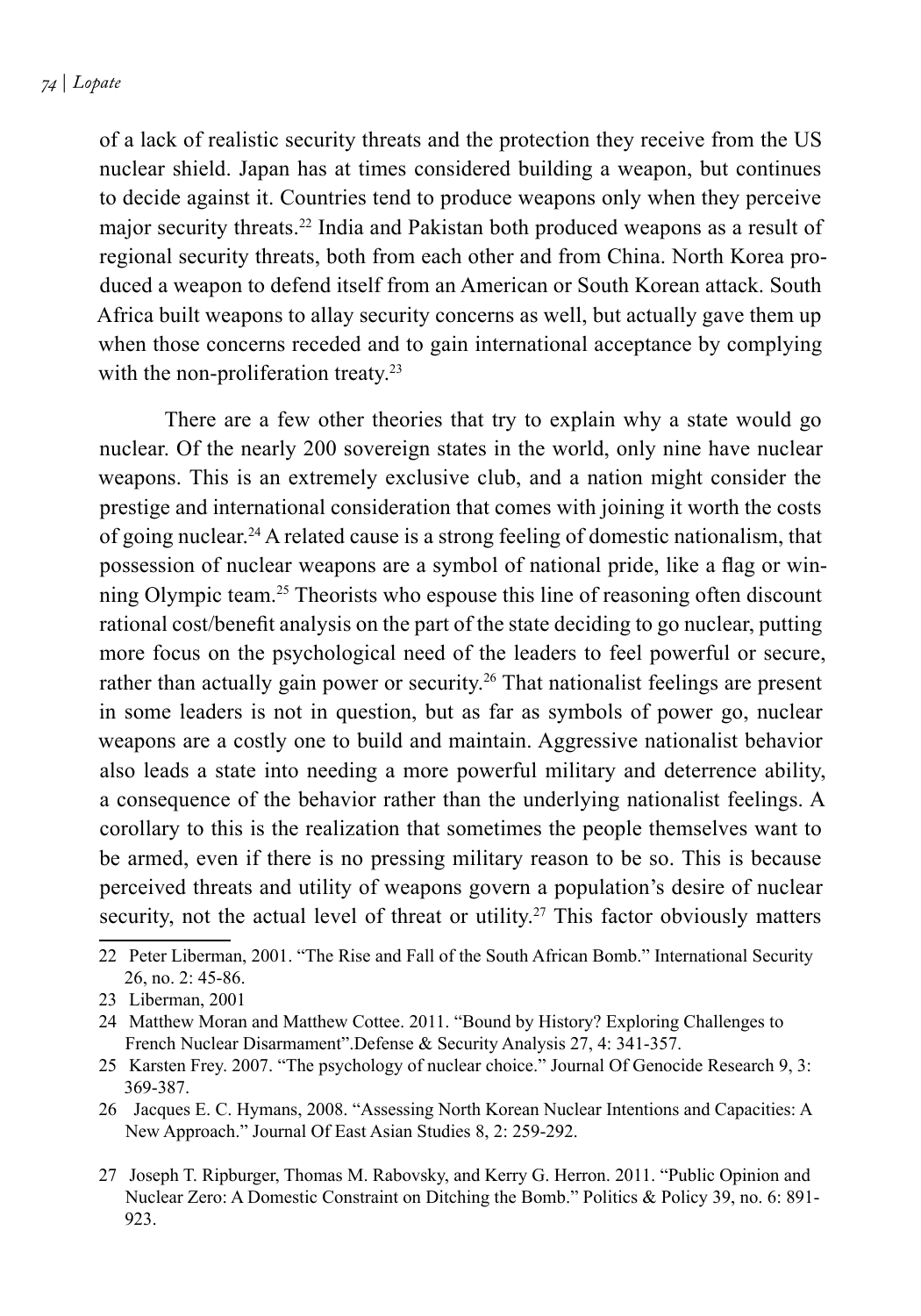more in democratic societies: the more authoritarian a state is, the less the people's voice matters in political decisions.

In the history of nuclear weapons, there are two major players: the United States and the Soviet Union (now Russia, still the second largest player in the nuclear arena by a large margin.) Most literature was written in a cold war context, exploring issues like how two superpowers deter one another, doctrines of massive retaliation, mutually assured destruction, etc. Less literature, at least theoretical literature, is written about the nuclear interactions of smaller powers. Logically, in today's world proliferation can only happens among small states. The world's major military powers already have nuclear weapons, the question is why and how non-great powers would seek to acquire nuclear technology. It is politics, or military necessity? A close examination of two medium sized powers, South Africa and Pakistan, can help answer those questions. Their actions fit into the Schelling and Waltz deterrence model, as their nuclear ambitions were a necessity of the military situation they found themselves in. South Africa is especially unique because they are the sole nation to rollback their nuclear program.28 What were the specific factors in their decision-making, and how applicable are those factors to other states that may want to go nuclear?

## Case Study: The South African Bomb

South Africa is the sole country to develop nuclear weapons technology and produce working weapons, only to give them up and accede to non-proliferation norms. It is worth mentioning that some former Soviet republics, Belarus, Ukraine, and Kazakhstan, also gave up their weapons after the breakup of the Soviet Union. However, their situation was entirely different than that of South Africa: they never embarked upon a nuclear program; the missiles were developed, built, and placed there by Moscow. They inherited weapons, instead of developing weapons themselves. Though their decision to give up their weapons is worth study, it is beyond the scope of this paper, which is solely concerned with states deciding for themselves to become nuclear powers.

 South Africa's HEU is held in secure vaults and the technology to produce more of it has been destroyed or is being monitored by the International Atomic Energy Agency (the IAEA) of which South Africa is a member. South Africa is now no longer a nuclear threat to anyone: the state cannot use weapons it does not have, and any terrorist in search of nuclear weapons or materials with which to 28 http://www.nti.org/country-profiles/south-africa/nuclear/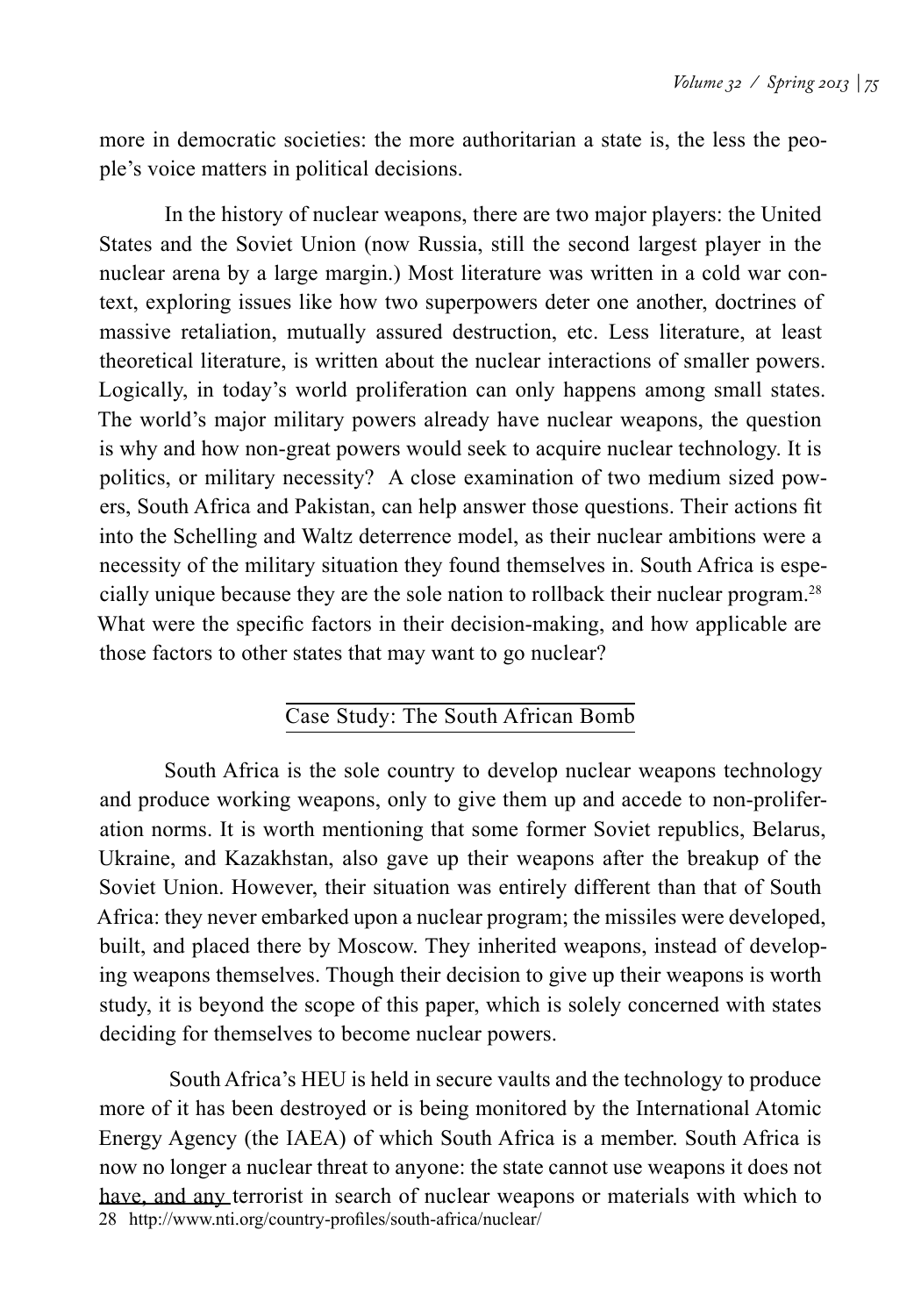build them would not find it available to buy even if someone were willing to sell it. What circumstances brought about South Africa's creation, and then dissolution, of a nuclear program?

South Africa has declassified strategy documents from the pre-nuclear program period, outlining the thinking that led them to developing a weapon. They were afraid of an unfriendly African regime armed with a nuclear weapon purchased from China, and later of a Soviet attack through Angola or Mozambique<sup>29</sup>. South Africa was an increasingly security-obsessed state<sup>30</sup> and saw the need for a nuclear deterrent to prevent aggression and regime change. The other possible use for weapons articulated by South African strategists was to blackmail the United States into interceding on South Africa's behalf by threatening to use their weapons<sup>31</sup>, bringing about a nuclear crisis that threatened Cold War stability. These concerns revolve around the idea that nuclear weapons are needed to prevent an invasion by a foreign power. Whether through direct use or to force others to come to their defense, nuclear weapons were created by South Africa to defend themselves, or rather to deter aggression in the first place.

Meanwhile, South Africa was not a signatory on the Non-Proliferation Treaty, and along with international revulsion over the Apartheid regime, the government was becoming increasingly isolated.<sup>32</sup> Over the 20 year period South Africa did not sign the treaty, their relationship with the US slowly deteriorated. However, South Africa was still a pro-western country and firm US ally, and as such was not entirely ostracized by America for having an illiberal and racist regime, though their human rights abuses were mentioned time and time again.<sup>33</sup> As time passed and South Africa got closer and closer to a developing a weapon, America became alarmed about proliferation, but its intelligence agencies not believe South Africa was as close as it actually was to finishing the bomb. Eventually, South Africa broke from its western alliance to focus on land defense, to keep the regime in power. This, along with refusing US inspection of its possible testing facility and denying any nuclear capability furthered the embattled regime,

33 Martha van Wyk, Ally or Critic? The United States' Response to South African Nuclear Development, 1949–1980Cold War History Vol. 7, No. 2, May 2007, pp. 195–225

<sup>29</sup> Verne Harris et al. Unveiling South Africa's Nuclear Past, Journal of Southern African Studies, 30, 3, September 2004

<sup>30</sup> Helen E. Purkitt and Stephen F. Burgess, Correspondence: South Africa's Nuclear Decisions, International Security, Vol. 27, No. 1 pp. 186 –194

<sup>31</sup> Harris, 2004

<sup>32</sup> J. W de Villiers, Roger Jardine, and Mitchell Reiss. 1993. "Why South Africa Gave Up the Bomb." Foreign Affairs 72, no. 5: 98-109.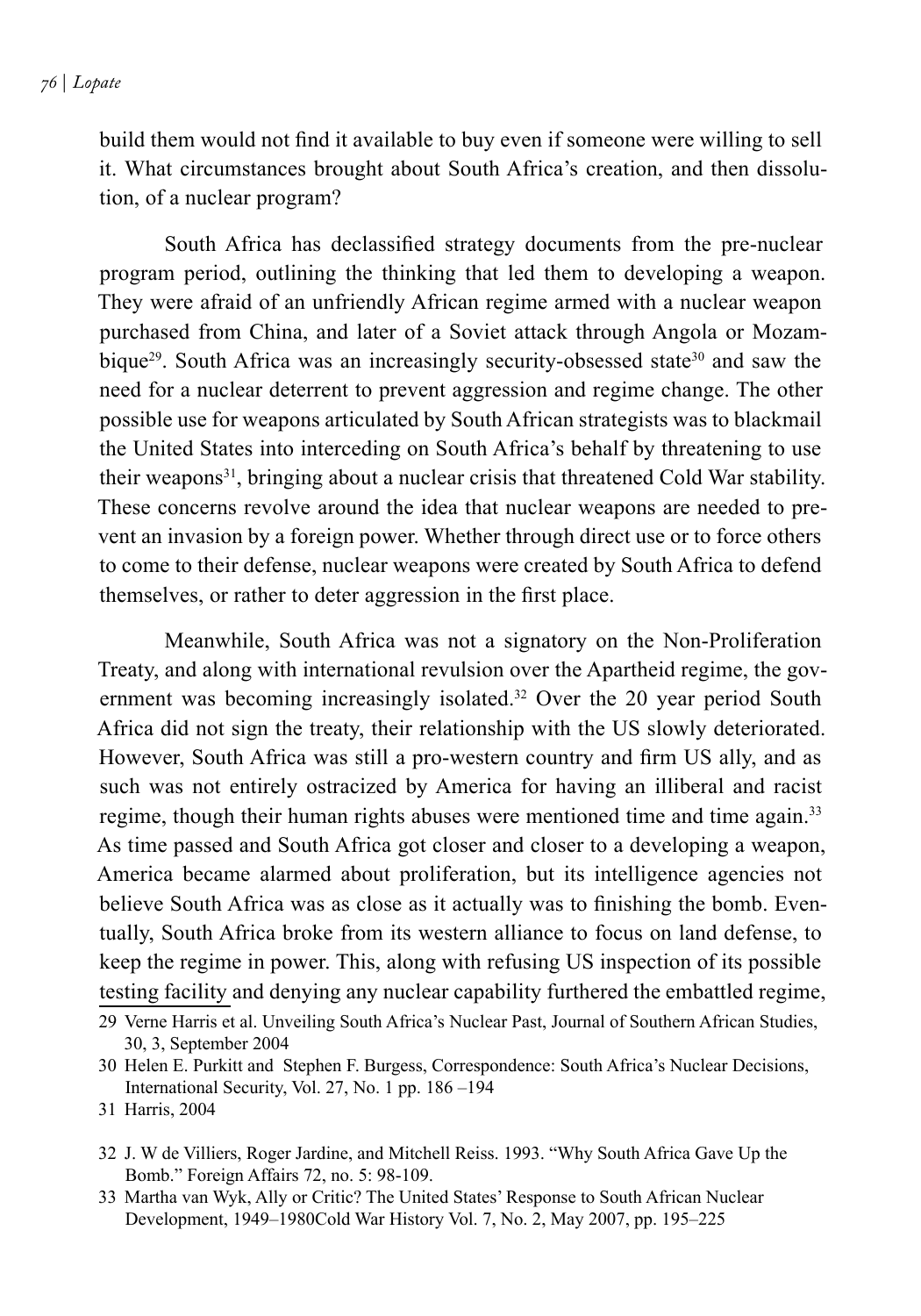dramatically increased the isolation of the embattled South African regime. Punishing the regime for pursuing its own security via nuclear power only made them more defiant.<sup>34</sup> In 1979 the Vela Incident, an explosion in the South Atlantic that appeared nuclear (but to this day has no completely determined cause) had to be kept a secret for that very reason. If it became known, other nations in Africa would push for massive sanctions on South Africa, and US failure to implement those sanctions (to keep relations with South Africa at a workable level) would disrupt its non-proliferation efforts in India and Pakistan<sup>35</sup>.

Eventually, US policy makers were forced into serious sanctions against South Africa, along with the rest of the UN. 36 South African leaders soon realized that the costs of their nuclear weapons program were outweighing the benefits, and began to consider what they could gain from signing the NPT. 37 One of the most important considerations was what exactly was South Africa deterring? Military and political conflicts with their neighbors had not been stopped, but the country was not at risk of being invaded by a power worth revealing, or worse, using, a nuclear weapon.38 They were deterring a threat that did not exist, and were doing so at a huge political cost. As their security situation improved in 1989, the regime simply did not see a reason to not reap the huge political gains from signing the NPT and giving up its weapons.39 With the Cold War ending and sanctions hitting home, they decided to do just that, destroying their weapons, technology, and downgrading their nuclear material until it was useless for a bomb.<sup>40</sup>

What lessons can be drawn from South Africa's experience with nuclear weapons? It would seem that sanctions and military need are on different axis. No matter how intense the sanctions, if a state feels it needs a nuclear deterrent, they will hold on to it. Only when their security threat ended did they decide that paying the costs of sanctions were no longer worth holding on to the program. However, sanctions were effective in bringing a state into the current NPT regime, once it had no pressing reason NOT to do so. It is worth noticing that at no time was the South African regime worried about the security of their weapons. In fact,

<sup>34</sup> Ibid.

<sup>35</sup> Ibid.

<sup>36</sup> Martha van Wyk, Nuclear (Non)Proliferation Sunset over Atomic Apartheid: United States– South African nuclear relations, 1981–93, Cold War History, Vol. 10, No. 1, February 2010, 51–79

<sup>37</sup> de Villiers, et al. 1993

<sup>38</sup> J.I. Katz, 2008. "Lessons Learned from Nonproliferation Successes and Failures." Comparative Strategy 27, no. 5: 426-430.

<sup>39</sup> van Wyk, 2010

<sup>40</sup> Ibid.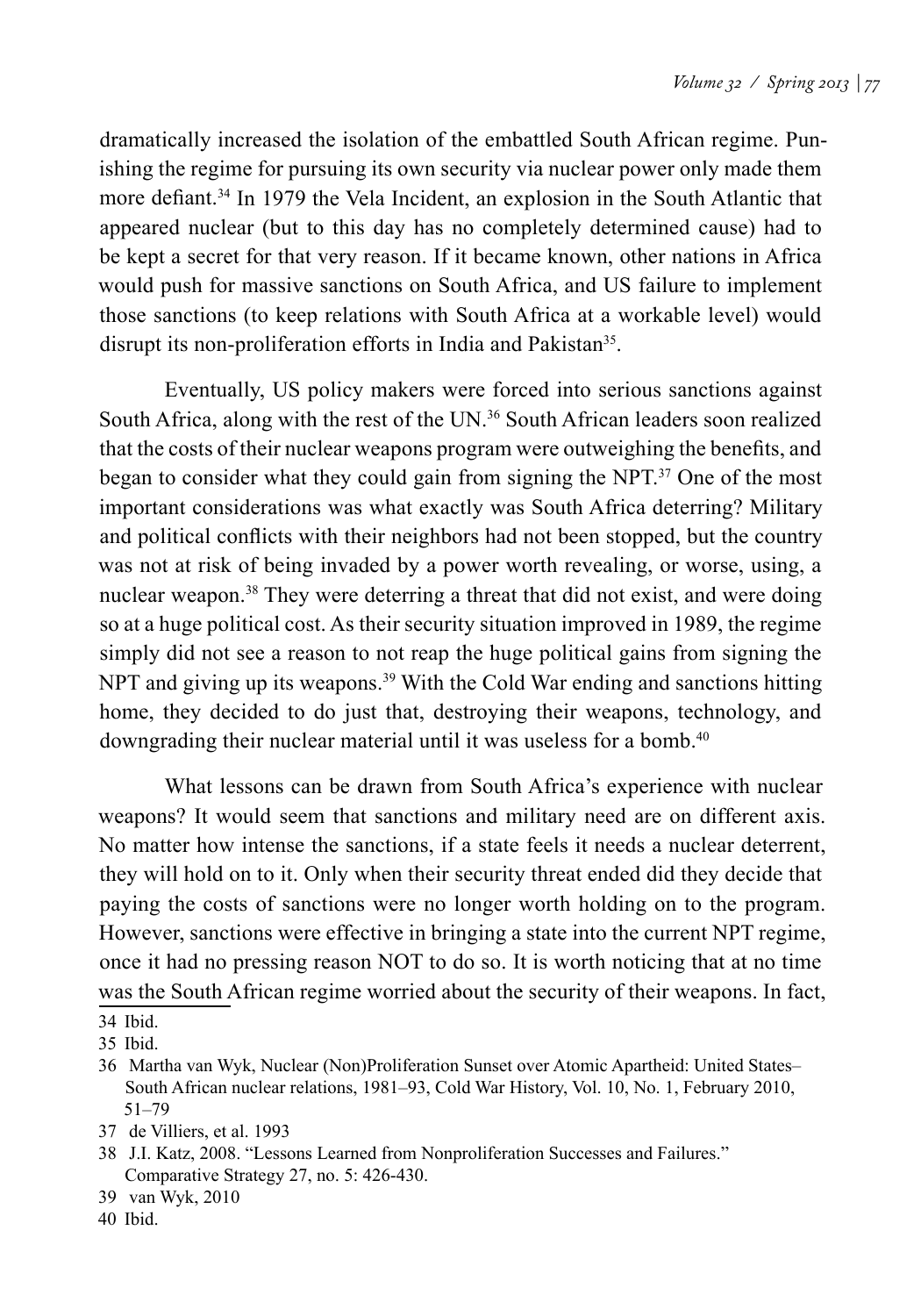the US security community could never definitively say that South Africa had a weapon, only that they had the ability to make one if desired.<sup>41</sup> They had no desire to share the technology with any other state with the possible exception of Israel, which likely already had nuclear weapons, and certainly not to any non-state actor. Even in the midst of their program, they declared they were not a proliferation threat.42 In fact, one of the reasons they decided to destroy their weapons was the near certainty that the African National Congress, an enemy of the regime for years, would come into power in an upcoming election.<sup>43</sup> The weapons were desired purely as a defensive deterrent.

South Africa's status as a US regional ally certainly helped their nuclear ambitions. America was reluctant to impose serious sanctions for years for fear that it would destabilize the region or hurt the fight against communism.44 This only mattered during the early years of weapons production though, once they had the weapons, or the ability to produce them themselves, sanctions were no longer effective as a counter-proliferation measure. Of course, as the US lost any reason to keep South Africa as an ally, it was willing to impose much stiffer sanctions than before.

The South African government made a series of rational actions. Realizing they faced a security threat, they developed a nuclear deterrent, and as no amount of economic sanctions could solve the underlying problem, they finished weapons development in the face of increasing international isolation. When their security problem dissipated, they no longer had a reason to pay a huge cost for a nuclear deterrent, so they destroyed their weapons. As the international environment changed, South Africa responded with rational policies.

## Case Study: Non-Proliferation Failure in Pakistan

Pakistan is one of only a handful of nuclear weapons states and the only known state to both have close relations with terrorist organizations (as defined by the United States) and possess nuclear weapons. Examining Pakistan is thus critical to gain insight into the prevention of weapons proliferation into terrorist hands. There are a handful of reasons why a state would build a nuclear weapon,

<sup>41</sup> Ibid.

<sup>42</sup> Paul Van Slambrouck. "S. Africa tries to allay fear on nuclear plans." Christian Science Monitor, 02 02, 1984.

<sup>43</sup> Ibid.

<sup>44</sup> van Wyk, 2010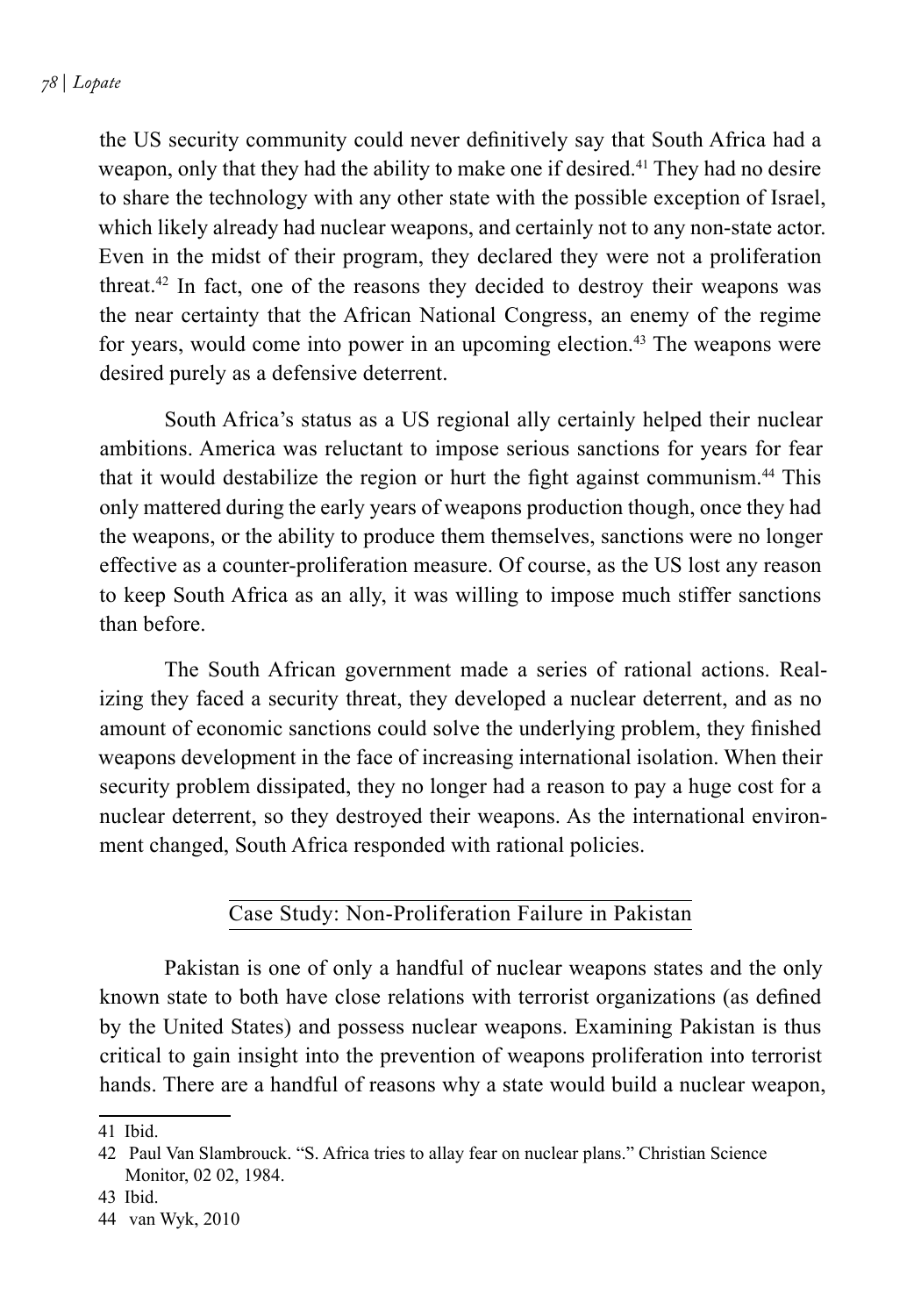but chief among them, as seen in South Africa, is the need for deterrence: a fear of a conventionally more powerful neighbor invading and destroying them.45 Pakistan had suffered defeat by their chief rival India in successive wars, even losing a significant piece of their territory, East Pakistan (now Bangladesh) in 1971. Far smaller and less powerful than its rival, Pakistan needed unconventional weapons if it could ever hope to survive, to say nothing of prevent, another serious conflict.<sup>46</sup>

Pakistan's investments in nuclear weapons clearly show this. Rather than attempting to become a global nuclear power like the US or Russia, Pakistan has opted for a regional approach, a consequence of the only security threat they feel: India.47 As such, their air and land based delivery systems have ranges to hit Indian targets, but not much further.<sup>48</sup> These ranges do let them threaten other countries in the region should the need arise, however. Western China and American interests in Afghanistan are well within the range of their weapons. This is a secondary concern for Pakistan however; the major threat in the area remains India for the foreseeable future.49

In the 1980s, Pakistan had a policy similar to South Africa's: neither confirm nor deny the possibility that they had, or could build, weapons.<sup>50</sup> A series of security crises with India pushed them to fully develop, or deploy, if they had already been developed, the technology. In 1986, the Brasstacks crisis came from large Indian training exercises close to the border in an area called Rajastan, which was the most likely place from which an invasion of Pakistan could be launched.51 The massive size and use of tactical nuclear weapons in the training pushed Pakistan to hold their own exercises in response. Each move escalated the crisis, and vague nuclear threats were made as an effort to maintain deterrence. $52$ This occurred again only a few years later in Kashmir, eventually calmed by US diplomatic intervention, but nuclear threats were once again exchanged. Pakistan

<sup>45</sup> Steven G. Stransky 2011. The Nuclear Nonproliferation Treaty and Pakistan: Interpreting Nuclear Security Assistance Prohibitions. Florida Journal Of International Law 23, no. 1: 1-47.

<sup>46</sup> Michael Tkacik. 2010. "Pakistan's Nuclear Weapons Program and Implications for US National Security." International Relations 24, no. 2: 175-217.

<sup>47</sup> Vernie Liebl. 2009. "India and Pakistan: Competing Nuclear Strategies and Doctrines." Comparative Strategy 28, no. 2: 154-163.

<sup>48</sup> Ibid.

<sup>49</sup> Tkacik. 2010

<sup>50</sup> Samina Ahmed. 1999. "Pakistan's nuclear weapons program." International Security 23, no. 4: 178

<sup>51</sup> Tkacik, 2010

<sup>52</sup> Ibid.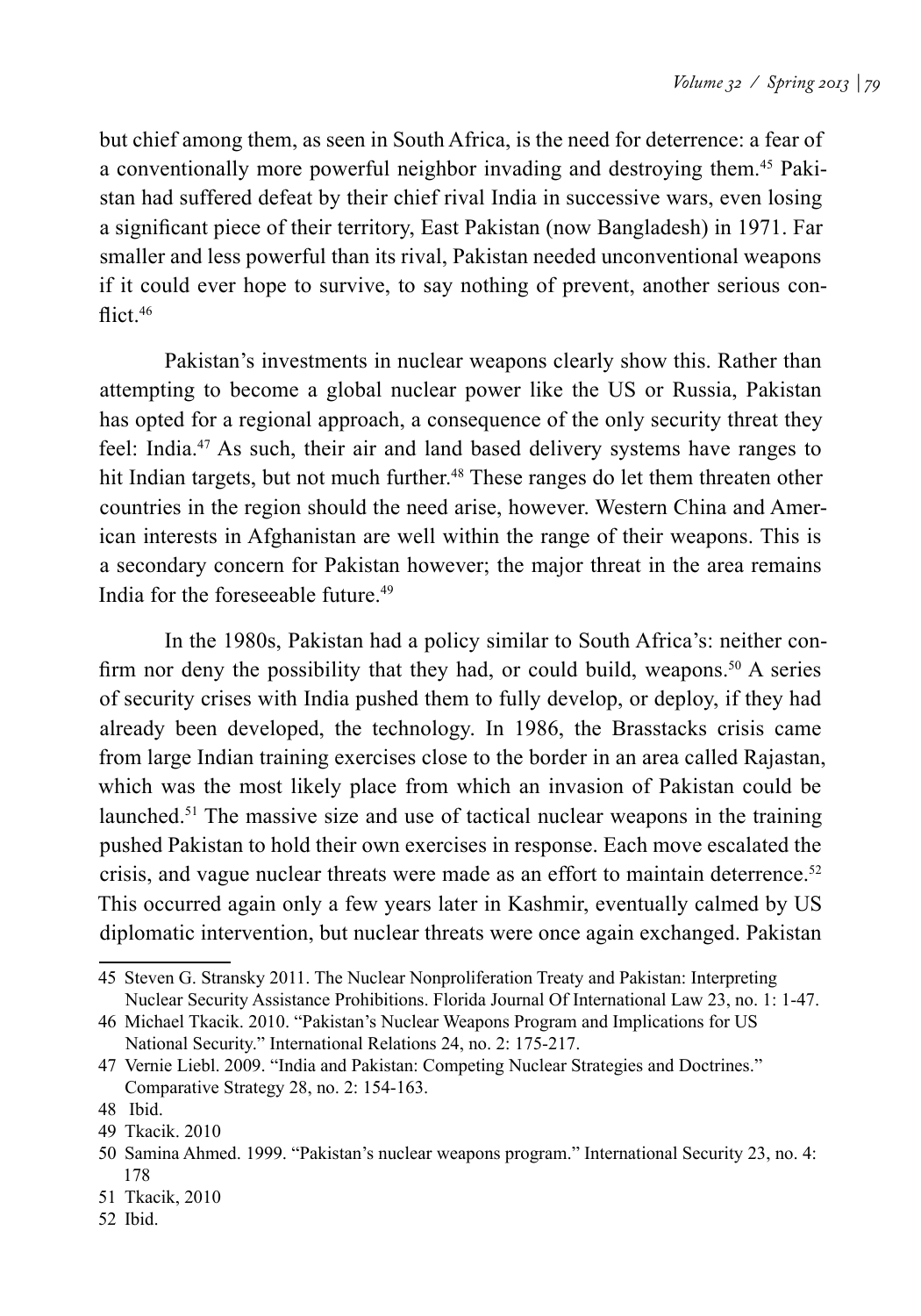saw these crises as victories.<sup>53</sup> They had successfully averted invasion by India by maintaining a nuclear threat, the definition of nuclear deterrence.

In 1998, India tested its nuclear capabilities again (the first time since 1974), and Pakistan responded by testing, and thus revealing, their own weapons only a few days later, a clear political message. Sanctions were imposed on both as a result of nuclear testing, but they had little effect, neither were willing to give up their deterrent.54 In 1999, another military conflict broke out, but unlike the previous direct military engagements of Pakistan and India, this was an extremely limited war, and no escalation took place. Limited war for limited gains is the outcome of nuclear deterrence; neither side wants to escalate due to the risk of nuclear obliteration.<sup>55</sup> Though there were casualties, the total was only around 1,000, low for a modern conventional conflict, and neither side violated the other's recognized sovereign territory.<sup>56</sup> Again, the limited nature of the war, compared to the previous conflicts with India, showed Pakistan the advantage of the nuclear deterrent.

The threat India poses to Pakistan is not going away any time soon, and the Pakistani regime has seen the utility of nuclear deterrence in protecting their territory. This suggests a very different theoretical outcome from South Africa, and one that has played out in reality. Until Pakistan feels its security situation has abated enough to not need a deterrent, they are unlikely to relinquish their weapons. In fact, given the amount India is spending on modernizing its military, Pakistan will continue to invest in its nuclear program, building more and better missiles.57 The risks and threats are higher in Pakistan today than South Africa in the 1970s. South Africa only wanted nuclear weapons as insurance. Pakistan has decided that only nuclear threats and a first-use policy can keep them safe from a much larger foe.

Similar to South Africa, Pakistan is a US strategic ally, though against a very different sort of enemy than the Soviet Union.58 The US's need for Pakistan's cooperation regarding counter-terrorism limits the level of sanctions the US will put on them regarding their nuclear program. Similar to its relationship with 53 Ibid.

<sup>54</sup> Dinshaw, Mistry. "Diplomacy, Sanctions, and the U.S. Nonproliferation Dialogue with India and Pakistan." Asian Survey, Vol. 39, No. 5

<sup>55</sup> Kames E King Jr. 1957. "Nuclear Plenty and Limited War." Foreign Affairs 35, no. 2: 238-256.

<sup>56</sup> Tkacik, 2010

<sup>57</sup> Andrew Bast. 2011. "Pakistan's Nuclear Calculus." Washington Quarterly 34, no. 4: 73-86

<sup>58</sup> Albar A. Sheikh. 2010. "An Uneasy Alliance." Journal Of International Peace Operations 6, no. 3: 7-8.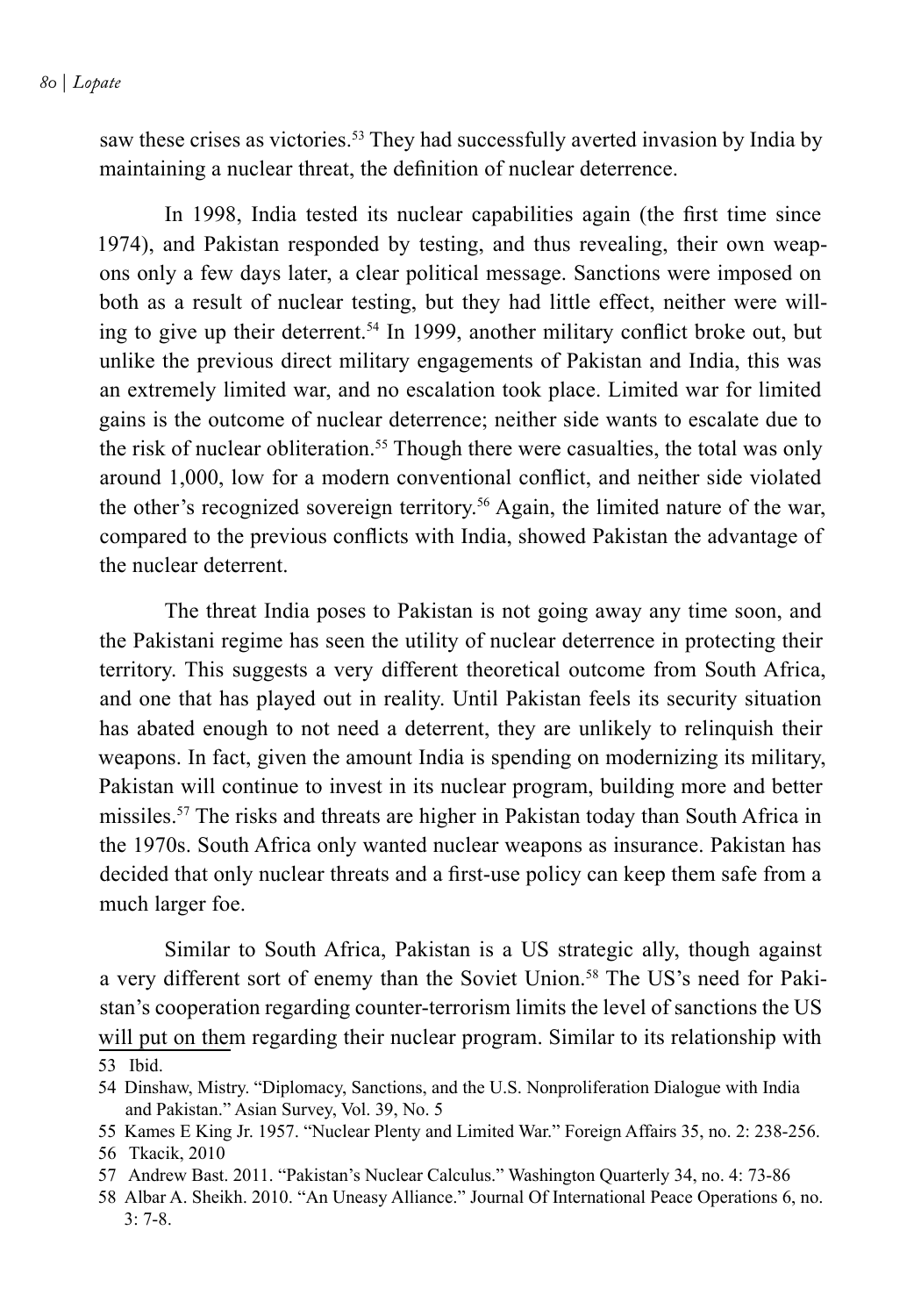South Africa, the immediate strategic concern is considered more important to the United States than long-term counter-proliferation.. Pakistani missiles do not immediately threaten US interests, while guerilla fighters in Afghanistan do.

# Final Analysis and Conclusion

Domestically, South Africa and Pakistan are nothing alike, with vastly different cultures, racial make-ups, and type of government. Except for a shared history as British colonies, they have little in common. And yet, from an external perspective, the actions they take are remarkably similar. Faced with an existential security threat (real or imagined) they took steps necessary to guarantee regime survival. Pakistan is farther along that line of logic now than South Africa was in the early 1980s, but it stands to reason that if the Soviets had poured massive resources into Angola, and had already proved it could be victorious in conventional battle, South Africa would have made the same decisions that Pakistan did. This falls in line with the theory outlined in Waltz's Man, the State, and War, stating that although a state's external behavior might be influenced by individual or national factors, the international system that the state faces is the main factor in determining outcomes.<sup>59</sup> It is worth noting that in neither case did sanctions reverse the regime's decision to go, or stay nuclear, they only raised the cost of doing so, and not in a manner that affects the regime.

The conflict faced by both South Africa and Pakistan is a large state-small state dichotomy, wherein one state feels it is unable to compete conventionally. Both Pakistan and South Africa faced enemies that were much more powerful than them in conventional terms, and needed to devalue that conventional disparity with nuclear arms. Non-security concerns did not appear to make much of an impact in nuclear decision making: South Africa's government clearly did not feel that nuclear weapons were needed as a source of national pride, or they would have held on to them after their security concerns abated. If nationalism and domestic politics were a factor in their decision-making, then that aspect can be overridden by international sanctions and isolation. The people want butter more than they want guns, but they want to be alive more than have butter, and are willing to do without to guarantee their safety.

These cases suggest that the solution to nuclear proliferation is a change of security environment. With the proper sanctions regime in place, states can be

<sup>59</sup> Waltz, Kenneth N. 1959. "Man, the state and war: a theoretical analysis." New York [u.a.]: Columbia Univ. Press.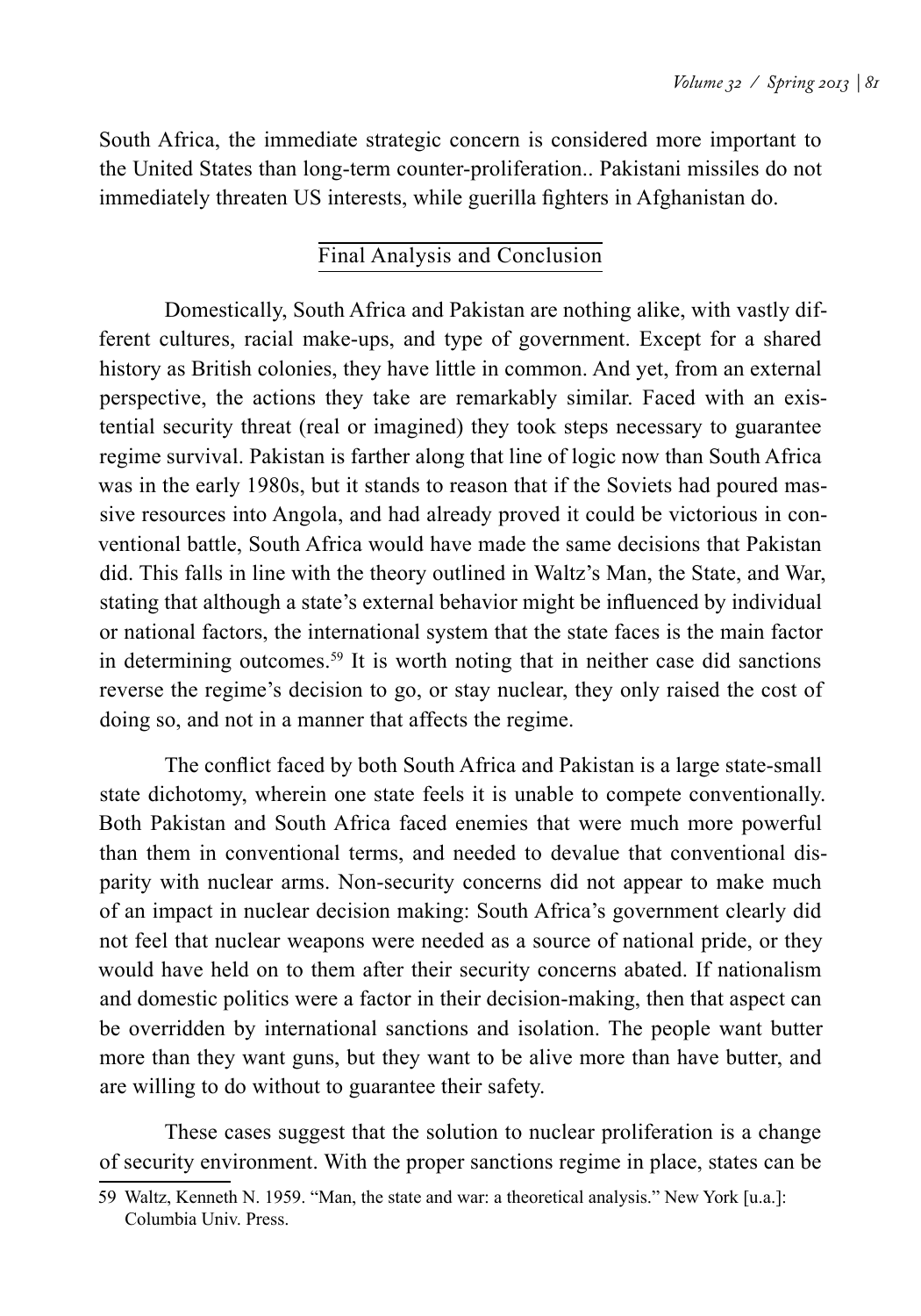dissuaded from building a weapon to satisfy a non-security agenda, but only if a country does not feel threatened will they not feel a need to go nuclear. The safer a state feels, the less it will want a deterrent. This worked for South Africa, who were able to denuclearize after both the Soviets withdrew from Africa and peace was made with their neighboring states. Pakistan, unfortunately, does not have this scenario as an outcome. India is a giant next-door neighbor, with a conflict going back decades and no true peace in sight. Similarly, America, Pakistan's on-again off-again strategic ally, has violated its sovereignty multiple times and invaded nearby countries. If the relationship between Pakistan and America becomes truly antagonistic, their weapons will serve to deter multiple large neighbors: India, America (who is effectively everyone's neighbor with its ability to project military power) and even China, a huge country with a recent history of military conflict with its neighbors. Pakistan faces too much insecurity to end its weapons program like South Africa did, and any amount of punishment for continuing the program is worth warding off those existential threats.

If state security is the main purpose of building a nuclear weapon, intentional proliferation to a non-state actor is unlikely. Terrorist attacks on an enemy will not help ones security situation (one needs only look at the Taliban's security situation post 9-11), and using an unprecedented nuclear terrorist attack would likely provoke a nuclear response, proving the deterrent threat is real and the state really will drop the bombs if needed. Pakistan, in giving the bomb to an organization to destroy Mumbai for example, runs a massive risk of nuclear retaliation, which is counter to their goal of deterring aggression. They have everything to lose and nothing to gain. Of course, a state's weapons can be proliferated in other ways, like outright theft. South Africa's nuclear materials are safely locked away, but Pakistan has complete weapons in existence, making it possible for groups to steal them. Securing their nuclear arsenal should be a priority for any state that possesses or seeks to possess nuclear weapons, not least because it could be used against them.

Although the nations of the world cannot without using force stop a state from building weapons if it feels it needs to (assuming it has the ability to do so), helping to provide security for those weapons should be a priority for nuclear states. America has helped Russia secure its loose nuclear stockpile, offering no-strings-attached help to keep any other state's weapons under their control should be the policy of the United States. Technical assistance, training, anything that will help Pakistan keep control of its weapons and prevent a nuclear catastro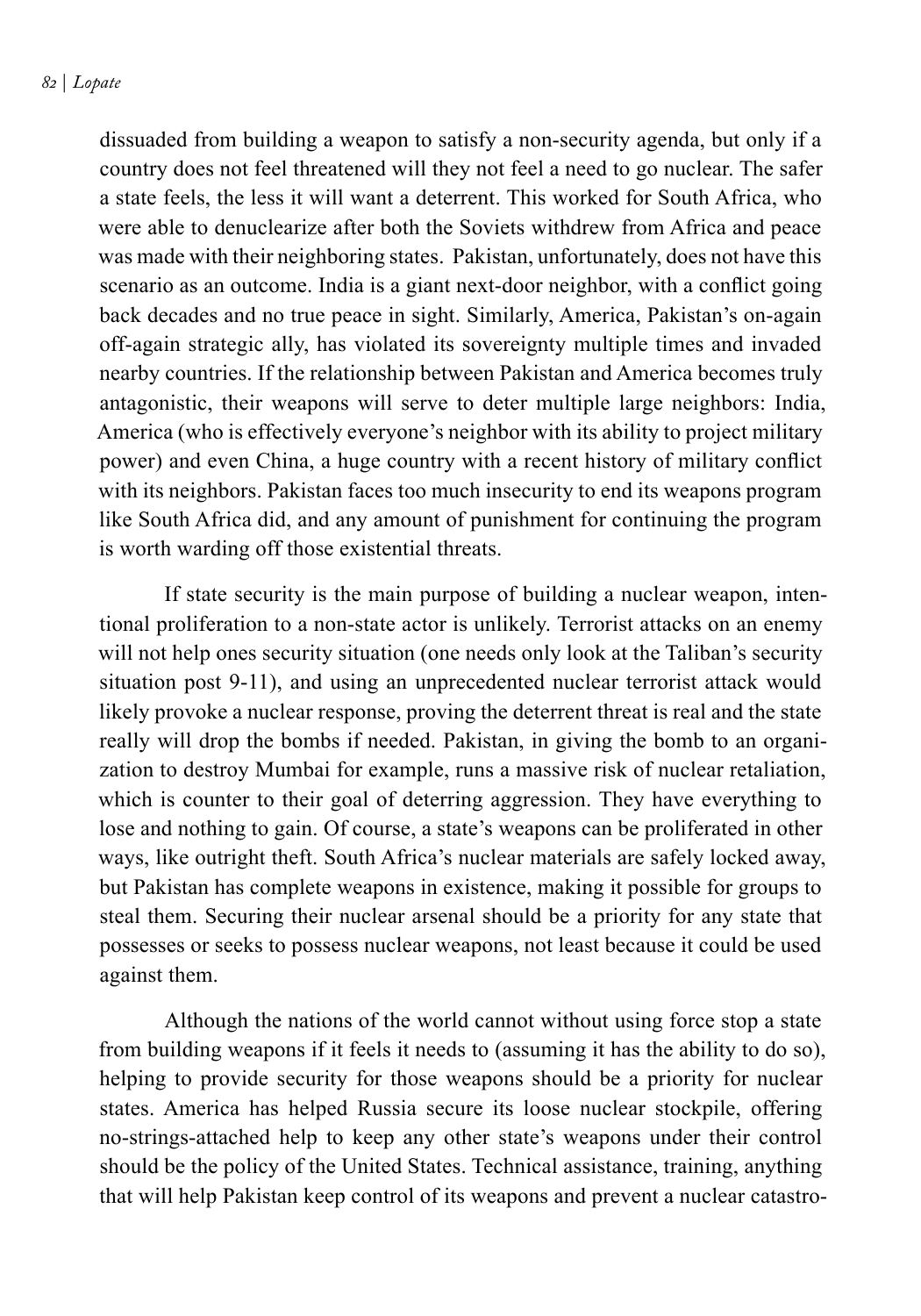phe. The result will be a more secure world, with its most dangerous weapons under the command of, if not completely rational actors, at least ones that have similar preferences.

In a self-help world, one will do what one must to stay safe and protect its interests. Regardless of the social or economic situation a state faces, security comes first. A global effort to reduce threat, end conflicts, and help everyone feel more secure in their sovereignty is the greatest weapon in the war against nuclear proliferation. In contrast, military threats made to stop someone from building a bomb will have the opposite effect. The more threatened someone feels, the more likely they are to do whatever is needed to end that threat. Large military powers that value non-proliferation would do well to recognize this fact, and attempt to make peace, solving the underlying security issues of a state that is considering going nuclear. Economic sanctions will not stop a state from wanting the bomb, and military strikes will only make a state want it more. As idealistic as it sounds, peace and security are the paths to non-proliferation, not sanctions, international law, or hegemonic force.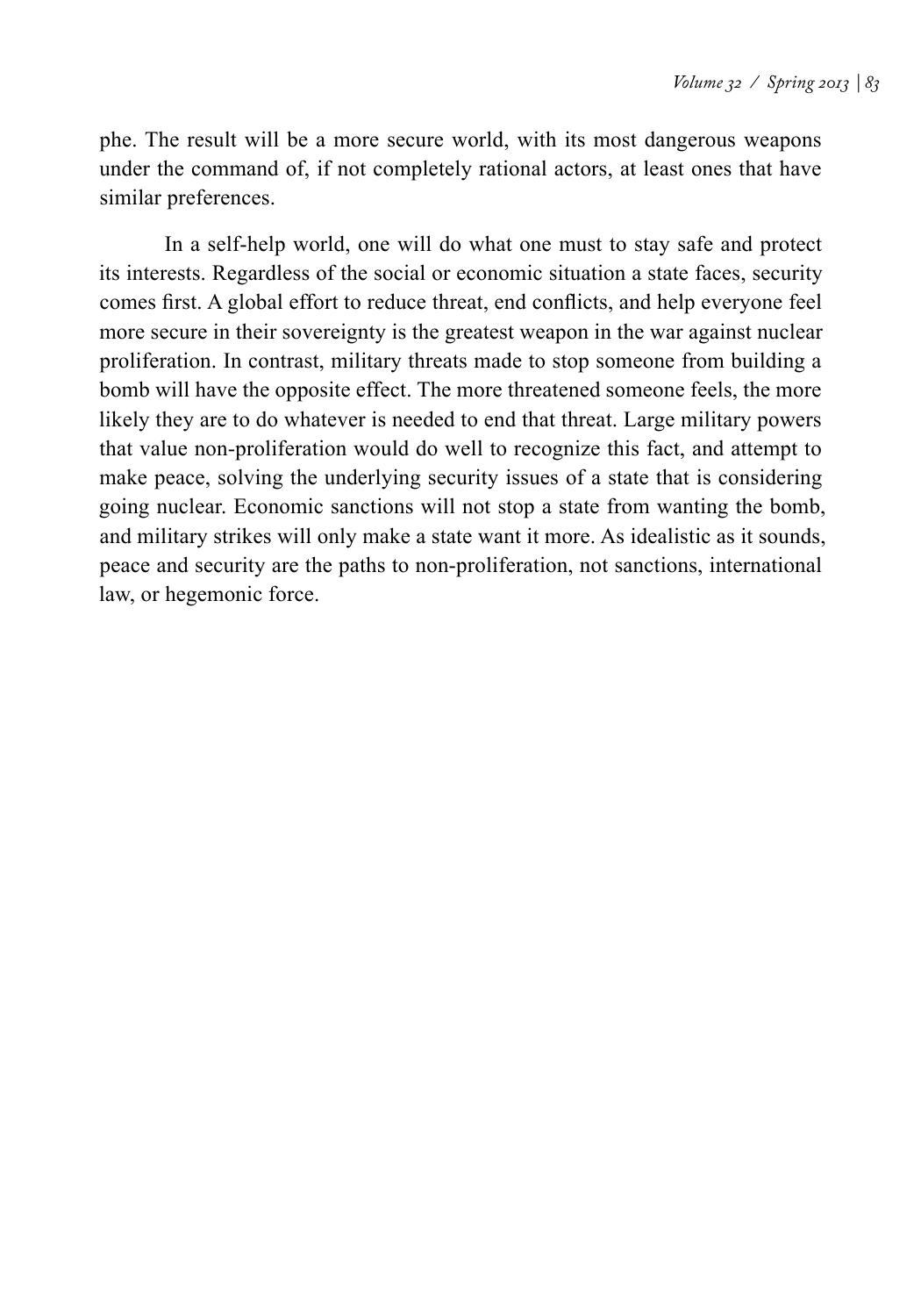#### Bibliography

- Ahmed, Samina. 1999. "Pakistan's nuclear weapons program." International Security 23, no. 4: 178
- Barkley, Daniel 2008, "Ballistic Missile Proliferation : An Empirical Investigation"., Journal of Conflict Resolution 52, 455
- Bast, Andrew. 2011. "Pakistan's Nuclear Calculus." Washington Quarterly 34, no. 4: 73-86
- Bunn, Matthew and Anthony Wier. 2006. "Terrorist nuclear weapon construction: How difficult?" Annals of the American Academy of Political and Social Science 607:133-49.
- de Villiers, J. W, Roger Jardine, and Mitchell Reiss. 1993. "Why South Africa Gave Up the Bomb." Foreign Affairs 72, no. 5: 98-109.
- Frey, Karsten. 2007. "The psychology of nuclear choice." Journal Of Genocide Research 9, 3: 369-387.
- Harris, Verne et al. "Unveiling South Africa's Nuclear Past," Journal of Southern African Studies, 30, 3, September 2004
- Hymans, Jacques E. C. 2008. "Assessing North Korean Nuclear Intentions and Capacities: A New Approach." Journal Of East Asian Studies 8, 2: 259-292.
- Katz, J.I. 2008. "Lessons Learned from Nonproliferation Successes and Failures." Comparative Strategy 27, no. 5: 426-430.
- King, Kames E Jr. 1957. "Nuclear Plenty and Limited War." Foreign Affairs 35, no. 2: 238-256.
- Large, John. 2005, " The Actual And Potential Development Of Nuclear Weapons Technology In The Area Of North East Asia." Greenpeace International. Last modified 5/2/2005.
- Lecture Notes, Introduction to Global Peace Studies
- Liberman, Peter. 2001. "The Rise and Fall of the South African Bomb." International Security 26, no. 2: 45-86.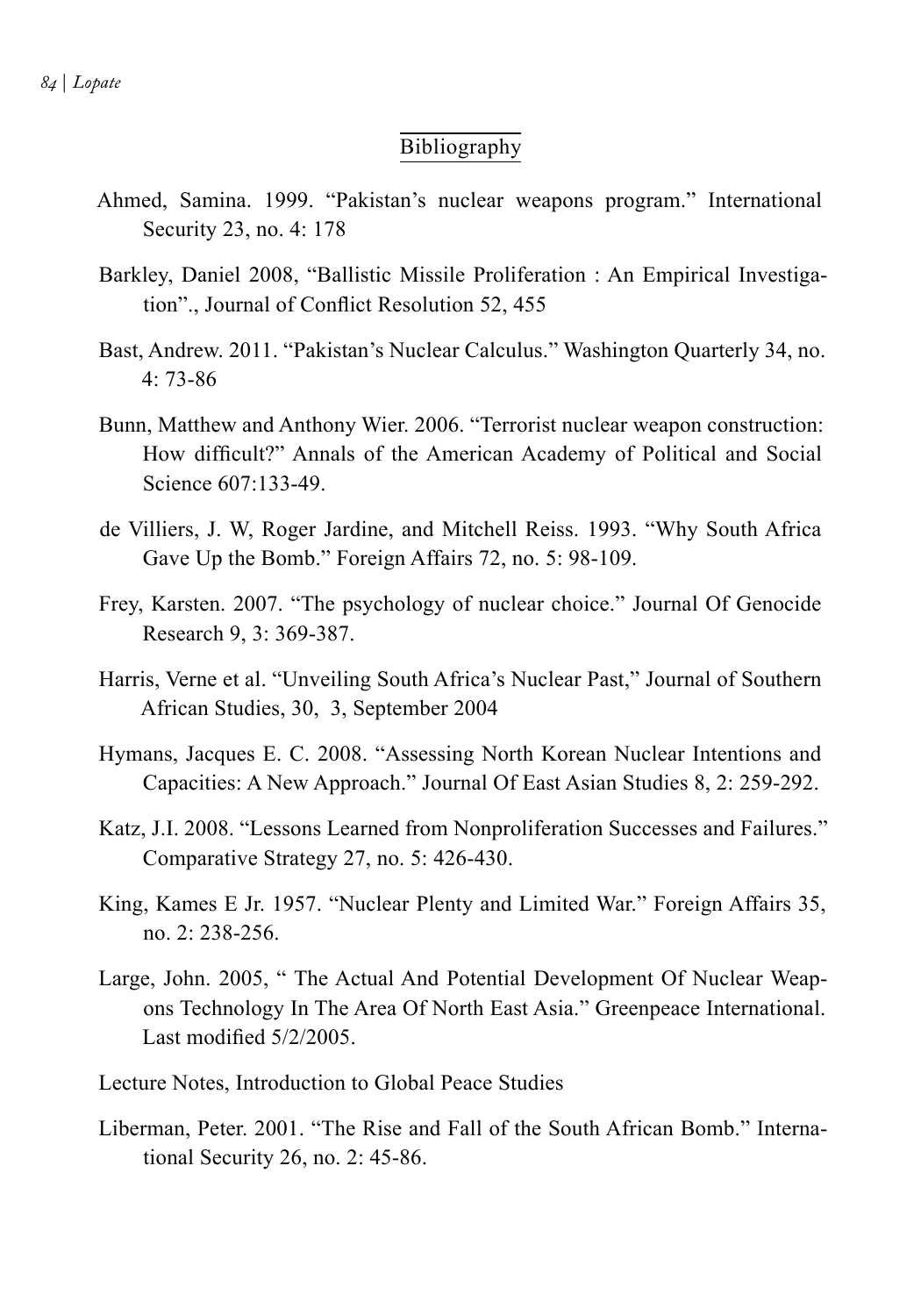- Lieber, Keir A. 2011. "Mission Impossible: Measuring the Offense-Defense Balance with Military Net Assessment" Security Studies, 20:3, 451-459
- Mistry, Dinshaw. "Diplomacy, Sanctions, and the U.S. Nonproliferation Dialogue with India and Pakistan." Asian Survey, Vol. 39, No. 5
- Moran, Matthew and Matthew Cottee. 2011. "Bound by History? Exploring Challenges to French Nuclear Disarmament". Defense & Security Analysis 27, 4: 341-357.
- Purkitt, Helen E. and Stephen F. Burgess, "Correspondence: South Africa's Nuclear Decisions," International Security, Vol. 27, No. 1 pp. 186 –194
- Ripburger, Joseph T., Thomas M. Rabovsky, Kerry G. Herron. 2011. "Public Opinion and Nuclear Zero: A Domestic Constraint on Ditching the Bomb." Politics & Policy 39, no. 6: 891-923.
- Schelling, Thomas. The Strategy of Conflict. Cambridge, MA: Harvard University Press, 1960
- Sheikh, Albar A. 2010. "An Uneasy Alliance." Journal Of International Peace Operations 6, no. 3: 7-8.
- SIPRI Military Expenditure Database, http://www.sipri.org/databases/milex/
- Stransky, Steven G. 2011. "The Nuclear Nonproliferation Treaty and Pakistan: Interpreting Nuclear Security Assistance Prohibitions." Florida Journal Of International Law 23, no. 1: 1-47.
- Tkacik, Michael. 2010. "Pakistan's Nuclear Weapons Program and Implications for US National Security." International Relations 24, no. 2: 175-217.
- Van Slambrouck, Paul. "S. Africa tries to allay fear on nuclear plans." Christian Science Monitor, 02 02, 1984.
- van Wyk, Martha, "Ally or Critic? The United States' Response to South African Nuclear Development, 1949–1980" Cold War History Vol. 7, No. 2, May 2007, pp. 195–225
- van Wyk, Martha, "Nuclear (Non)Proliferation Sunset over Atomic Apartheid: United States–South African nuclear relations, 1981–93" Cold War History Vol. 10, No. 1, February 2010, 51–79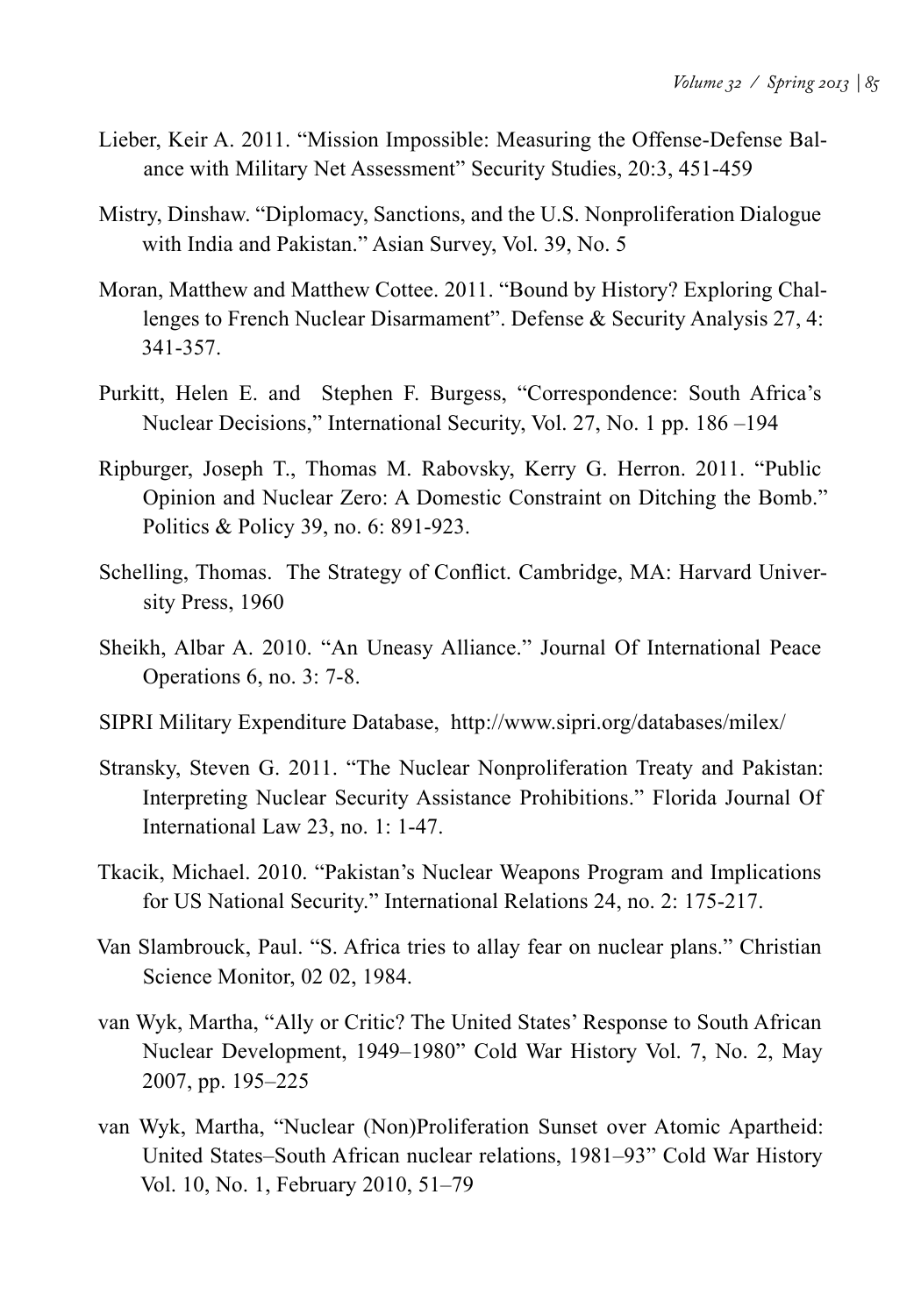- Vernie Liebl. 2009. "India and Pakistan: Competing Nuclear Strategies and Doctrines." Comparative Strategy 28, no. 2: 154-163.
- Waltz, Kenneth. 1959. Man, the State and War: a Theoretical Analysis. New York [u.a.]: Columbia Univ. Press.
- Waltz, Kenneth. 1981 "The Spread of Nuclear Weapons: More May Better," Adelphi Papers, 171
- Waltz, Kenneth. 1990. "Nuclear Myths and Political Realities." American Political Science Review 84, no. 3: 731-745.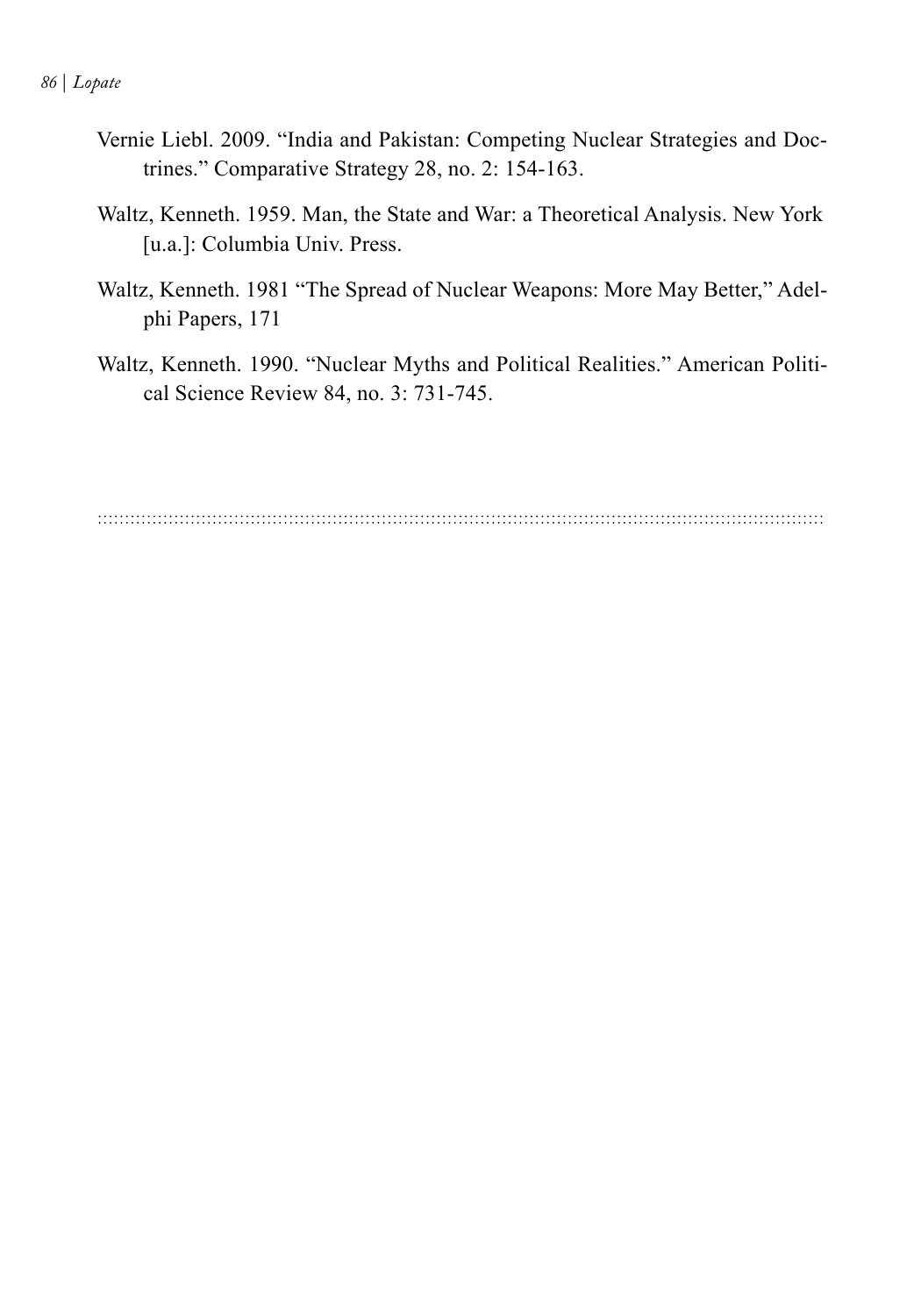*Volume 32 / Spring 2013 | 87*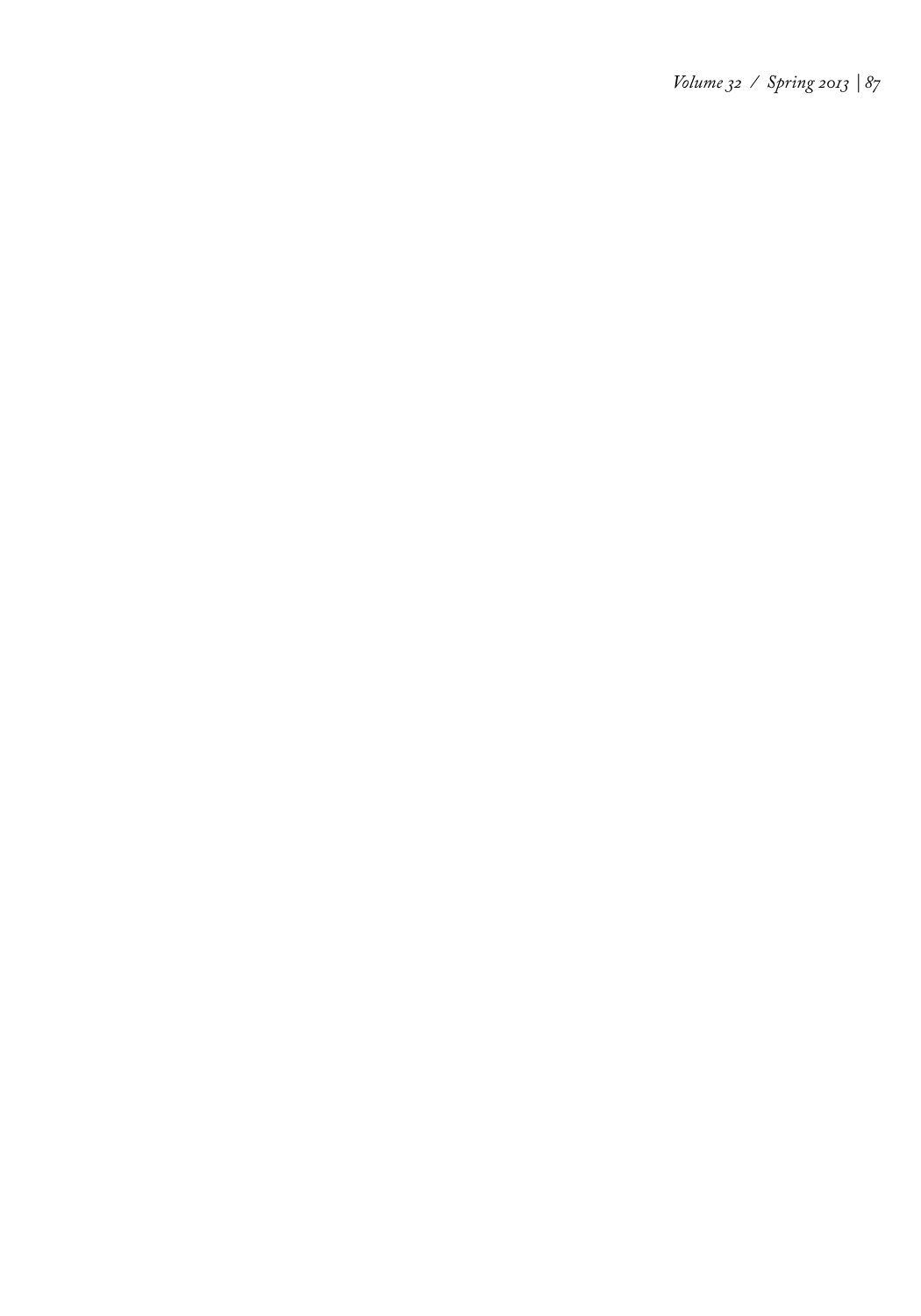abstract » *Several countries have made a bid to fill the current power vacuum in the Middle Eastern region. Turkey's many assets including an impressive economic growth rate, military presence, large population and effective use of soft power, makes it a strong contender to be the regional hegemon. If Turkey achieves hegemonic status, it will have the ability to both stabilize the region as well as bridge cultural gaps internationally. In this pursuit, Turkey faces obstacles. Its domestic democratic deficits hinder its ability to be accepted into the international community. Further, memories of the Ottoman Empire may obstruct its influence within the Middle East. Turkey had mixed results in its dealings with Syria and Libya, making it unclear if their policies will be effective. This paper analyzes the challenges that Turkey faces in its bid for power as well as the benefits that their new position could contribute both in the region and the international system.*

Alana Coryell is a graduating senior at San Francisco State University majoring in International Relations, with a focus on conflict resolution in the Middle Eastern region. She wrote her undergraduate on the democratizing efects of civil society organizations on governance institutions, particularly in the Kurdish regions of *Turkey* and Iraq*.*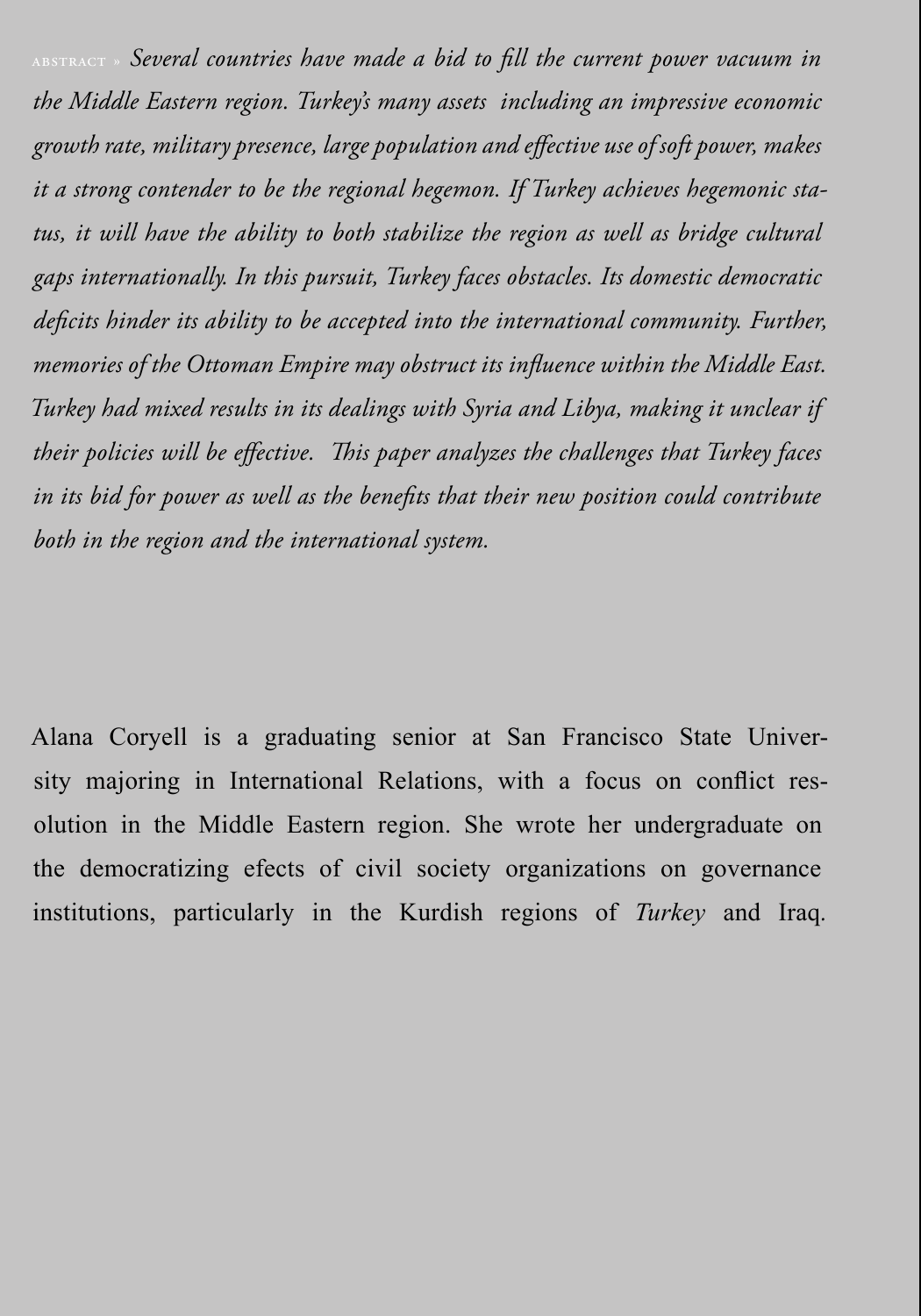# v1

# Turkey as an Emerging Regional Power: New Foreign Policy in a Volatile Region

*» by Alana Coryell*

# **Introduction**

Turkey is engaging in actions that indicate a grab for regional hegemony amid the Middle East's current unstable climate. The state has been making efforts towards hegemonic regional status by overseeing negotiations between local states as well as asserting their position on Middle East issues; a clear delineation from their previous foreign policy orientation.1 While Turkey boasts key factors that could help them attain hegemonic status, the country has limitations to contend with. Turkey has only been able to exert its influence through soft power, which has proven ineffective

against serious conflicts such as Syria.2 Despite this setback, Turkey as an emerging power could be beneficial. With its deep cultural and historical ties in the Middle East, Turkey could help stabilize this volatile region, making it a strategic country for regional and foreign interests.3

I will begin this paper by offering competing views from different scholars about the plausibility of Turkey's ambitions and ability to

<sup>1</sup> Mustafa Akyol, 2011. Turkey's Maturing Foreign Policy." Foreign Affairs, accessed 2/6/2012, [http://www.foreignaffairs.com/](http://www.foreignaffairs.com/articles/67974/mustafa-akyol/turkeys-maturing-foreign-policy) [articles/67974/mustafa-akyol/turkeys](http://www.foreignaffairs.com/articles/67974/mustafa-akyol/turkeys-maturing-foreign-policy)[maturing-foreign-policy](http://www.foreignaffairs.com/articles/67974/mustafa-akyol/turkeys-maturing-foreign-policy).

<sup>2</sup> Al Jazeera, 2011, "Turkey Imposes Sanctions on Syria." Al Jazeera, accessed 4/9/2012,

<sup>3</sup> Nicholas Burns, 2012, "The Rise of Turkey as a Superpower." Belfer Center, accessed 4/9/2012, http://belfercenter. ksg.harvard.edu/publication/21970/ rise of turkey as a superpower. html?utm\_source=feedburner&utm\_ medium=feed&utm\_campaign=Feed%253 A+belfer%252Fpublications+%2528Belfe r+Center+for+Science+and+International+ Affairs+-+Latest+Publications%2529.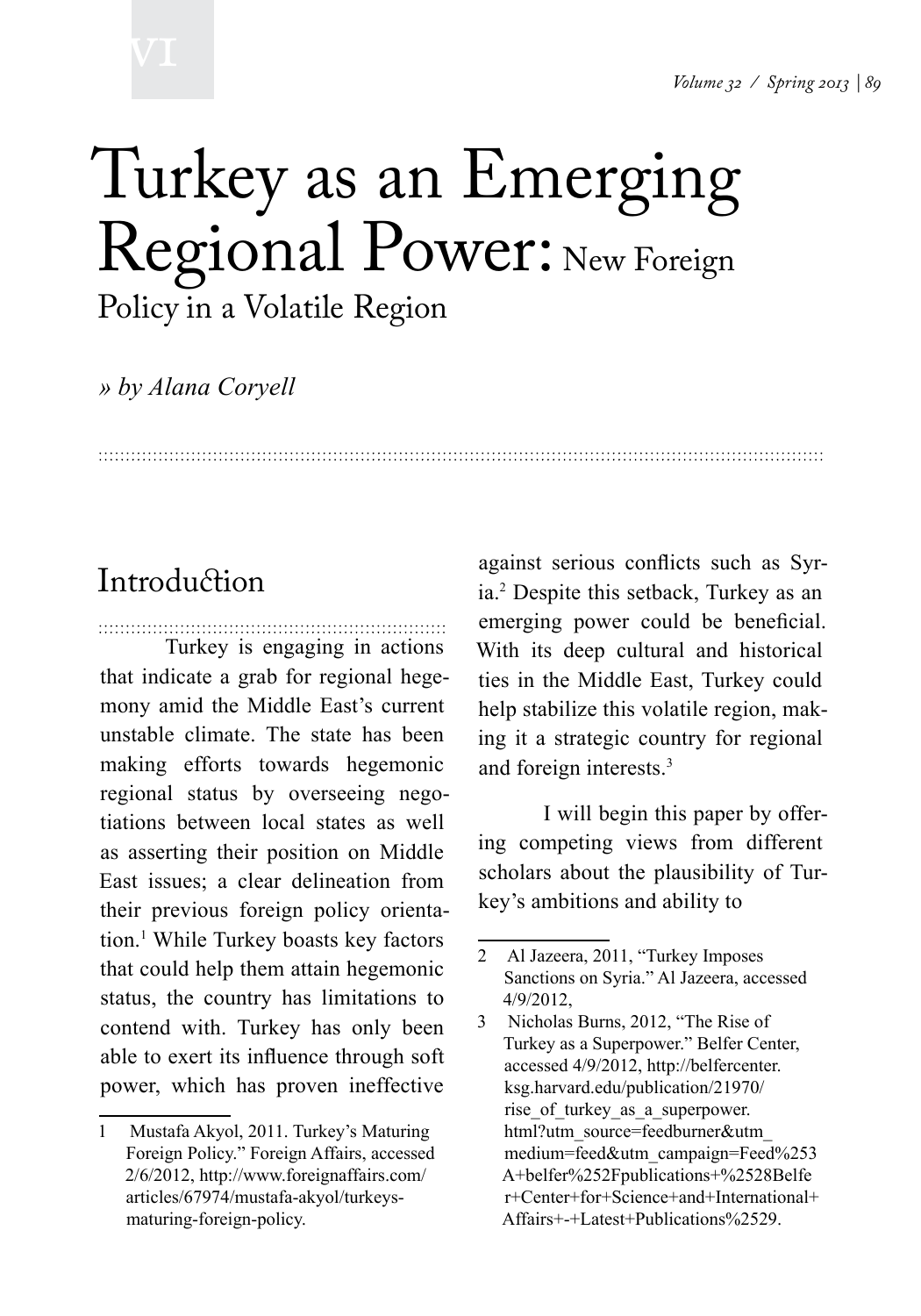implement the change that the country desires. I will then address Turkey's history and how the country has come into the position that it currently holds in the region. I will add examples of Turkey being an influential force in the region as well as areas where the country is not succeeding with its intentions. Specific case studies include Syria, before and after the uprising, as well as Turkey's role in Libya post Arab Spring. These case studies are important as they show Turkey's capabilities and limitations to influence other countries. Examples will be followed by an analysis of Turkey's regional hegemony capabilities, and finally, a conclusion of all aspects that were discussed previously.

#### Literature Review: Advantages and Limitations

Turkey's rise to regional power is too recent of a phenomenon for there to be much empirical data on the efficacy of Turkey's actions. However, there are prominent scholars who have competing views as to the viability of Turkey being the regional hegemon. Most of the scholars are currently debating Turkey's ability to win influence over the other countries.

Several factors help as well as impede Turkey's ascendency to power. Turkey's economic growth rate has been increasing faster than the other countries in the region, including many Western countries; as a rise in GDP is proportional to political influence. Its geo-strategic location as a transcontinental country, will allow it to be an energy transit route, providing Turkey greater sway over Russia and Europe.<sup>4</sup> Furthermore, Turkey being a secular but predominantly Muslim country, allows it to be a conduit between Western and Middle Eastern countries, which as tensions deepen between these two global religions, Turkey's role as a bridge and a powerful ally to the West will play a strategic role.<sup>5</sup>

However, there are issues that impede Turkey's ascension. For one, Turkey's recent souring relations with Israel have directly correlated to a decrease in negotiating power.<sup>6</sup> On a related note, Turkey's attempts at negotiations with Syria and Hamas show that Turkey does not have the sway to influence the region

<sup>4</sup> Saban Kardas, 2011, "Geo-strategic position as leverage in EU accession: the case of Turkish-EU negotiations on the Nabucco pipeline." Journal Of Southeast European & Black Sea Studies, 11(1), 35-52. doi:10.1080/14683857.2011.558721.

<sup>5</sup> FareedZakaria, 2010, (Host of GPS on CNN), interview by Het lees, Dutch Interview"unknown," Podcast Video, October 2007, November 25, 2011, [http://tegenlicht.](http://tegenlicht.vpro.nl/afleveringen/2007-2008/turkije-het-dilemma-van-de-democratie.html) [vpro.nl/afleveringen/2007-2008/turkije-het-dilemma-van-de-democratie.html.](http://tegenlicht.vpro.nl/afleveringen/2007-2008/turkije-het-dilemma-van-de-democratie.html)

<sup>6</sup> Oded Eran, 2011, "Israel: Quo Vadis, Turkey?" Insight Turkey 13, no. 4: 31-38.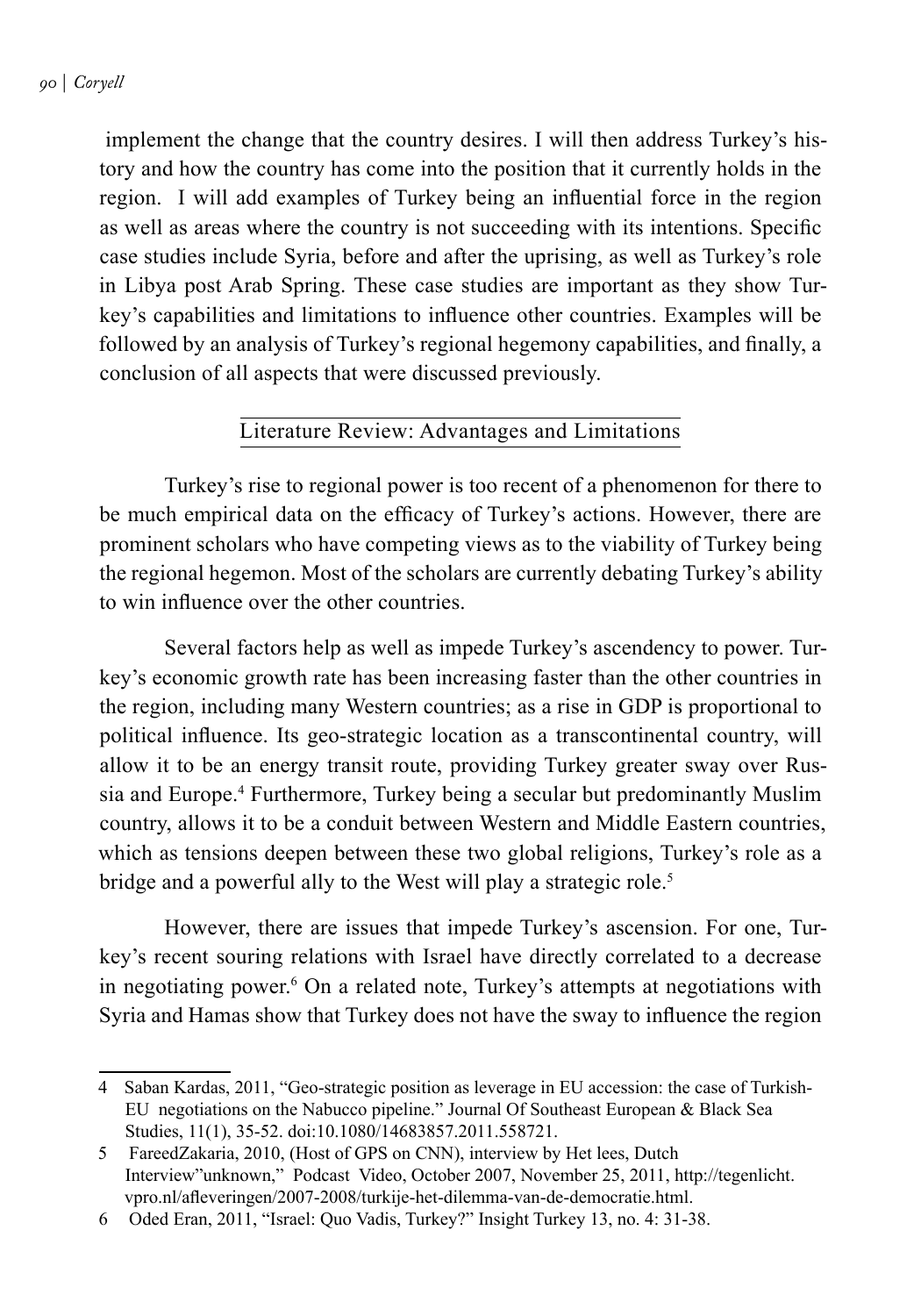yet.7 Human rights violations in regard to their Kurdish population and jailing of journalists has garnered them international criticism. Lastly, while Prime Minister Erdogan is currently viewed very favorably by the Arab street, $<sup>8</sup>$  long held memo-</sup> ries of the Ottoman Empire and Turkish military expansion could cause concern and a backlash against this rising power.

Turkey's consistent economic growth rate along with a strong and well-established military have caused it to become one of the strongest contenders in the region after Russia.<sup>9</sup> Turkey has boasted an impressive growth rate of 7 percent in the last decade until finally settling at 6.6 percent in 2011; ranking them  $29<sup>th</sup>$  in the world in terms of growth.<sup>10</sup> Their GDP is 1.053 trillion, placing them at  $17<sup>th</sup>$  in the world.<sup>11</sup> This firmly seats Turkey as the strongest economic power in the region after Russia. Militarily, Turkey spends more of its GDP on its military than most other countries within the region, placing Turkey in the same tier as Russia, Syria, Israel, Saudi Arabia and Iran.12 Finally, Russia is the only country that exceeds Turkey in population size<sup>13</sup> These empirical facts correlate to the rising potential of Turkey's regional dominance.14

Turkey is also likely to gain regional dominance through its strategic location. Turkey is a bridge to the Middle East and borders volatile countries such as Syria, Iraq and Iran. Turkey also has control over Bosporus and the Dardanelles; which gives them direct influence over trade and the flow of war ships through the Black Sea.15 Its location is also a factor when considering energy. Turkey is in the perfect position to be the energy bridge between the East and West; serving as a transit for natural gas from Russia and the Caucuses to Europe as well as oil from the Middle East. Specifically, as Europe's demand for energy from Russia

<sup>7</sup> Meliha Altrunisik and Esra Cuhadar, 2010, "Turkey's Search for a Third Party Role in Arab– Israeli Conflicts: A Neutral Facilitator or a Principal Power Mediator?" Mediterranean Politics. 15(3), accessed 3/5/2012, [http://www.tandfonline.com/doi/full/10.1080/13629395.2010.51710.](http://www.tandfonline.com/doi/full/10.1080/13629395.2010.517101)

<sup>8</sup> Bobby Ghosh and Pelin Turgut, 2011, "ERDOGAN'S MOMENT." Time 178, no. 23: 38-43.

<sup>9</sup> Stratfor (2011). "The Geopolitics of Turkey: Searching for more," Stratfor Global Intelligence, Aug.2 2011, http://web.stratfor.com/images/writers/STRATFORTurkeyMonograph.pdf (accessed November 25, 2011).

<sup>10</sup> Central Intelligence Agency, 2011, "Middle East: Turkey." The World Factbook. Accessed 3/5/2012[.https://www.cia.gov/library/publications/the-world-factbook/geos/tu.html](https://www.cia.gov/library/publications/the-world-factbook/geos/tu.html).

<sup>11</sup> Ibid.

<sup>12</sup> Sonmez H. Atesoglu, "National Power of Turkey and Other Powers in the Region," 40.

<sup>13</sup> Central Intelligence Agency, "Middle East: Turkey."

<sup>14</sup> Sonmez H. Atesoglu, "National Power of Turkey and Other Powers in the Region," 43.

<sup>15</sup> Stratfor (2011). "The Geopolitics of Turkey: Searching for more," Stratfor Global Intelligence, Aug.2 2011, http://web.stratfor.com/images/writers/STRATFORTurkeyMonograph.pdf (accessed November 25, 2011).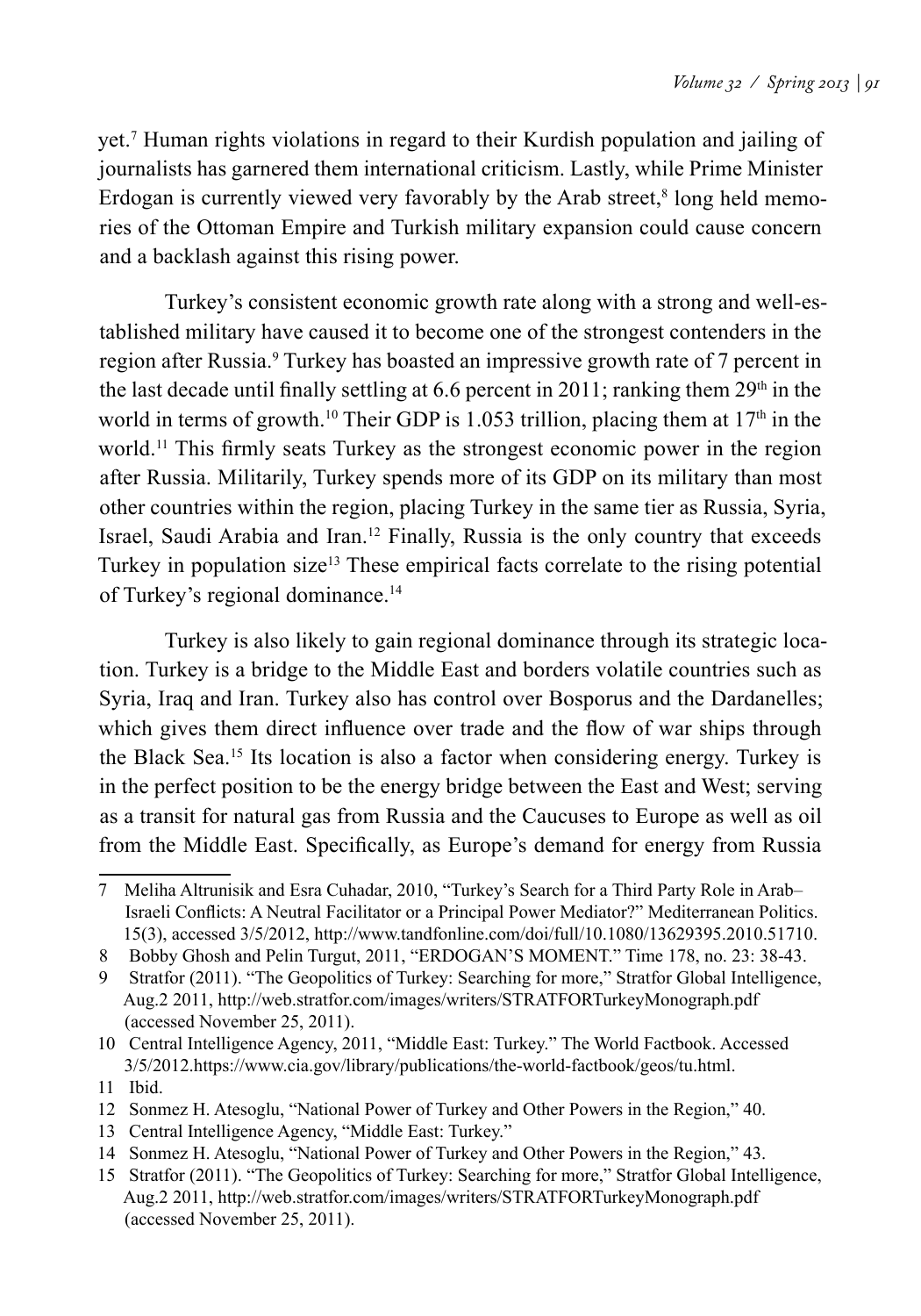increases, so does Russia's economic power and influence.16 Turkey's location would allow for Europe to build the Nabucco pipeline in order to transport natural gas from the Caucasus through Turkey to Europe; therefore diversifying Europe's energy dependency on Russia.<sup>17</sup> Having the Nabucco pipeline will increase Turkey's role as a regional player as they will become an important asset in curtailing Russian influence.<sup>18</sup>

Turkey has the prospects to play an important role in the  $21<sup>st</sup>$  century that could make the country an essential ally to Western nations. Current rising tensions between secular and Islamic countries have created security dilemmas with the increase of miscommunications and misinterpretations from differing lifestyles and perspectives. However, Turkey as a modernized Muslim country, offers an opportunity to bridge the gap between Christian and Muslim states. Prominent intellectuals such as Fareed Zakaria and Zbigniew Brzezinski argue that the emergence of a modernized Islamic country will enrich and ease religious tensions which could prove integral to international security. As Fareed Zakaria states:

If Europe is worried about Islam, it would seem to me the answer is not to turn your back on the one modern Muslim country in the world. If your fear is about Islam - you already got it. You already have millions of Muslims within your borders. So then the question of how to modernize them becomes the crucial one. And in that context it would seem to me you would want to have as much association possible with the one modernizing Muslim society.19

Zakaria continues on to argue that allowing Turkey into the European Union will send a strong message to Islamic countries that it is possible to be allied with the West, remain Islamic, and that these identities are not mutually exclusive; that Middle Eastern countries do not have to give up their Islamic heritage in order to interact with the international system. This would also help the West, as Zbigniew Brzezinski states: "Drawing in Turkey would greatly increase the vitality of the West."20 Adding Turkey into the EU will increase global security by showing Muslim countries that they can modernize and have the economic

<sup>16</sup> Ibid.

<sup>17</sup> Saban Kardas. (2011). "Geo-strategic position as leverage in EU accession: the case of Turkish-EU negotiations on the Nabucco pipeline." Journal Of Southeast European & Black Sea Studies, 11(1), 35-52. doi:10.1080/14683857.2011.558721.

<sup>18</sup> Ibid.

<sup>19</sup> Zakaria, "Podcast Video," 2010.

<sup>20</sup> Zbigniew Brzezinski, 2012, Strategic Vision: America and the Crisis of Global Power. New York: Basic Books. Kindle Edition.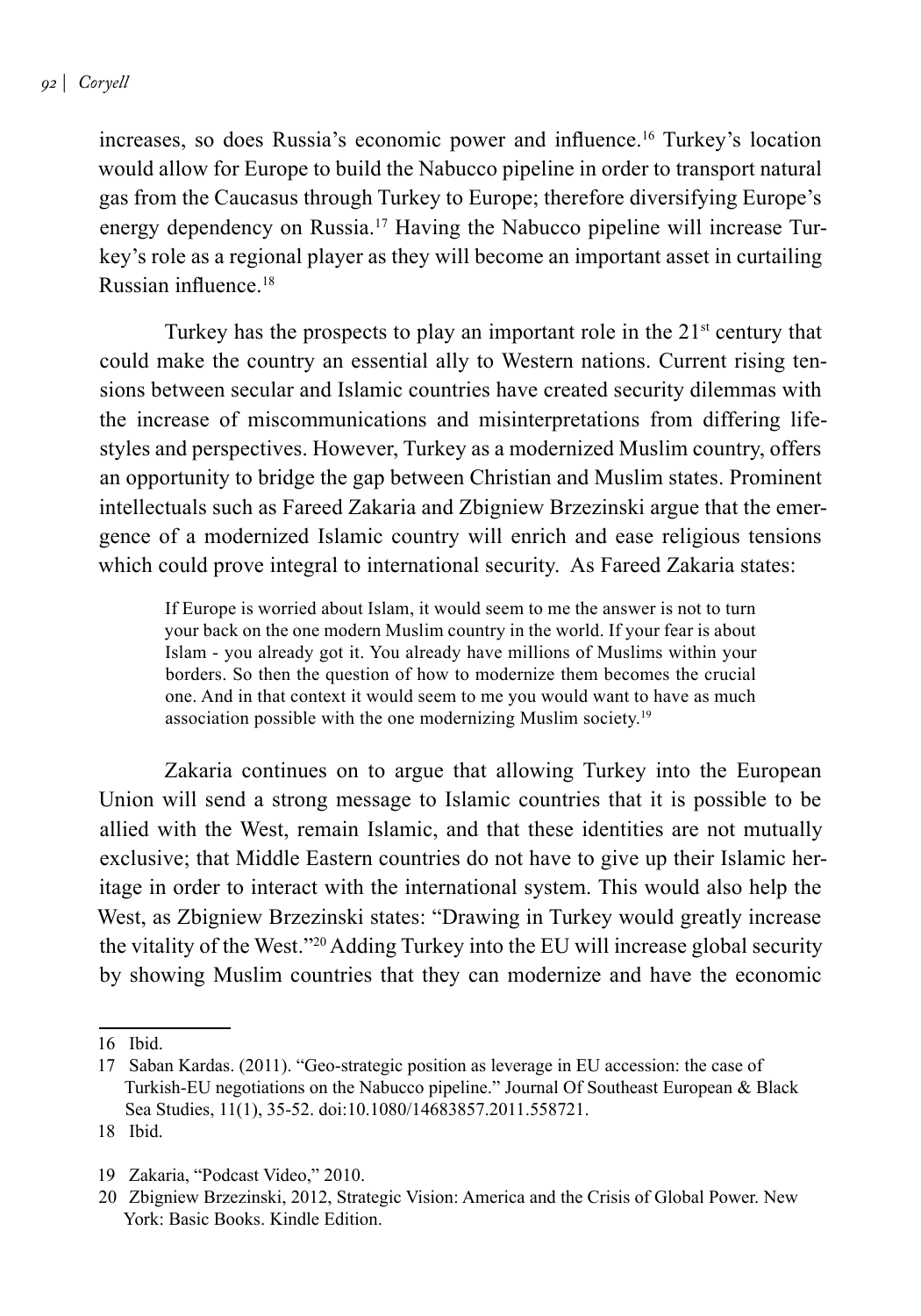growth that Turkey has achieved without giving up their Islamic heritage.<sup>21</sup> Currently, many Middle Eastern countries feel that Western practices will force them to lose their depth of culture; causing a strong reaction against the West. However, backlash can be mollified if modernization is implemented slowly through leaders such as Turkey.

While it is likely to be a slow process towards modernization, Islamic countries can democratize if they are gradually exposed to changes. As Zbigniew Brzezinski states, this would benefit Western interests: "A genuinely Western-type Turkish democracy, if solidly anchored in the West through more than just NATO, could be Europe's shield protecting it from the restless Middle East."22

# Limitations

However, there are setbacks to Turkey's rise to power. Up until the last couple of years, Turkey and Israel had a cooperative relationship. The alliance has waned since Turkey citizens, as a whole, empathize with the Palestinians and Prime Minster Erdogan has been a vocal advocate for the fair treatment of the Palestinians. What really set the course for soured relations between the two countries was the Israeli attack on the Flotilla aid in 2008, as well as Erdogan's outburst at the Davos Summit in 2009.23 Since the attack on the flotilla, Turkey has stepped forward to oversee Palestinian negotiations but Israel has continued to deny them, stating that Turkey is unlikely to be unbiased and fair.<sup>24</sup> This is a detriment to Turkey's influence as Israel is a powerful player in the region. If Turkey seeks a dominant position then relations between the countries will have to improve.

Another setback to Turkey being a central actor is proving an ability to influence the policies of the surrounding countries. Turkey has had some success, such as when they were able to bring Israel and Syria together for talks in 2008.<sup>25</sup> However, after the fallout with Israel, Turkey has lost their image of impartiality; therefore, they cannot be viewed as a neutral facilitator. Turkey could come

<sup>21</sup> Zakaria, "Podcast Video," 2010.

<sup>22</sup> Brzezinski, Strategic Vision, Kindle Ed.

<sup>23</sup> Oded Eran, 2011, "Israel: Quo Vadis, Turkey?" Insight Turkey 13, no. 4: 31-38.

<sup>24</sup> Altunisik, 2011, "Challenges to Turkey's Soft Power in the Middle East," Tesev, Accessed 5/5/2012.

<sup>25</sup> Ibid.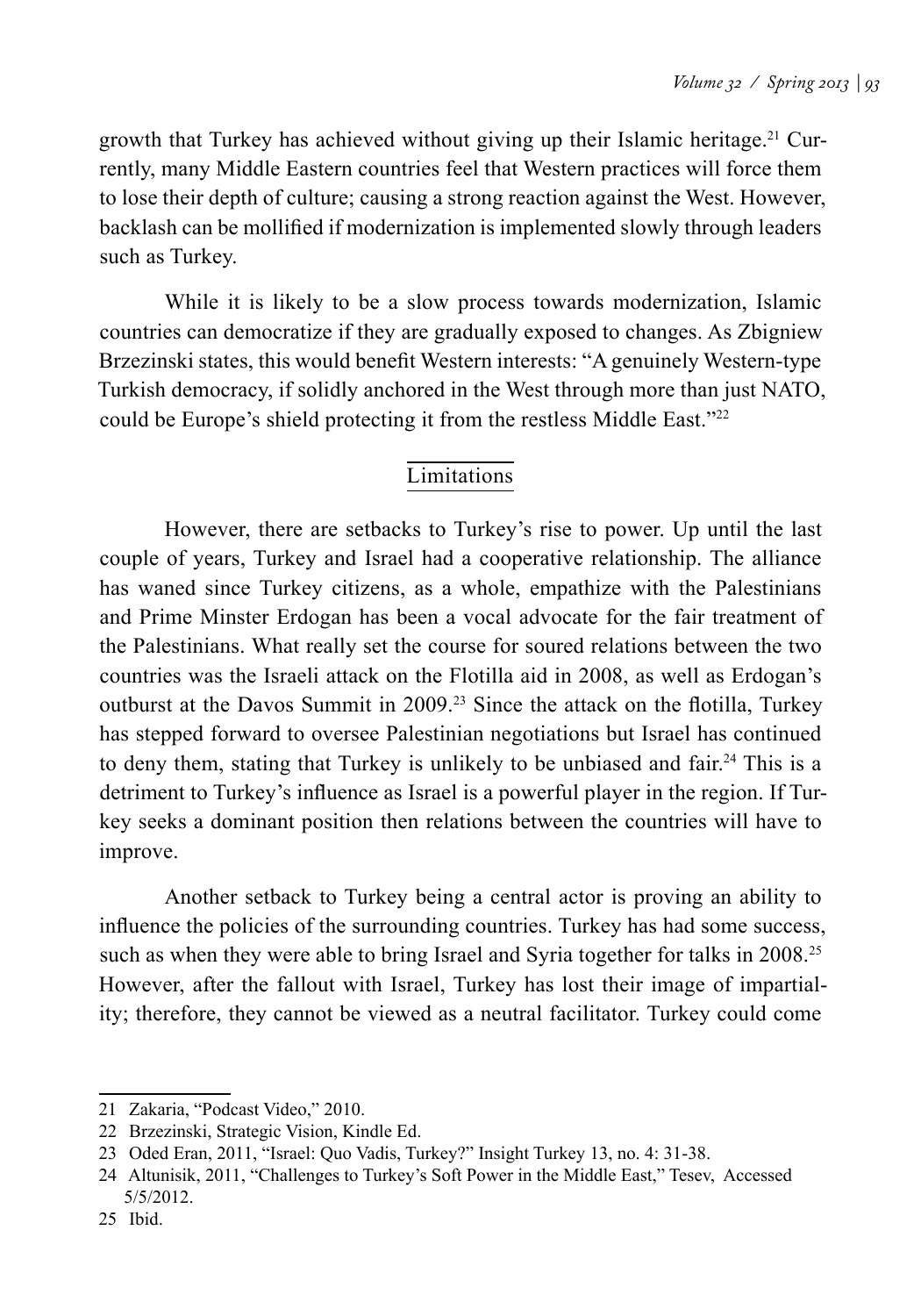through as a power negotiator; however the country lacks the resources and ability to give sufficient incentives to change behavior.<sup>26</sup>

Neighboring Islamic countries share doubts and concerns about Turkey's rise to power, given a shared history of imperial rule. Currently, Prime Minister Erdogan is viewed positively among the Arab populace. Erdogan has been outspoken against the current Israeli violence against the Palestinians, and this sentiment, as well as the display of standing up to the Western powers, has positively affected his image in the Arab street.<sup>27</sup> With such support, Erdogan is in a unique position to increase Turkey's influence over the region; in fact, many of the countries populace would like to see their own leaders emulate Erdogan.<sup>28</sup> While the Prime Minister's popularity hasn't translated to tangible changes of influence in the region yet, there is the potential that his popularity will accrue Turkey some amount of soft power.

However, despite Erdogan's popularity, memories of the Ottoman Empire run deep within cultural psyches. As Soli Ozel stated: "Arab countries don't want Turkey to be the kingmaker in Syria, Arabs are Arabs, and Turks are Turks."29 Fears of the return of an old ruling system could cause the countries in the region to reject Turkey's ascendancy and instead balance against the country to prevent hegemony.

Turkey suffers from a discrepancy between their domestic policies and foreign policy rhetoric.<sup>30</sup> In recent years Turkish democracy has suffered a backslide in terms of freedom of speech. Turkey currently imprisons more journalists than any other country. In 2013, the Press Freedom Index ranked Turkey 154<sup>th</sup> out of 179 countries while in the same survey in 2005 they ranked 98th.<sup>31</sup> More importantly, Turkey has yet to adequately address the Kurdish issue. The Syrian uprising has heightened friction as calls for secession for Kurds has increased, complicating resolution.32 While there is benefit to be gained from Turkey becom-

<sup>26</sup> Ibid.

<sup>27</sup> Bobby Ghosh and Pelin Turgut, 2011, "Erdogan's Moment." Time 178, no. 23: 38-43.

<sup>28</sup> Ibid.

<sup>29</sup> Soli Ozel. 2011. "Changing the Debate Over Turkey." Reset DOC. Accessed 4/3/2012. [http://](http://www.resetdoc.org/story/00000021749) [www.resetdoc.org/story/00000021749](http://www.resetdoc.org/story/00000021749)

<sup>30</sup> Sinan Ulgan. 2012. "A Transformed Turkey: What is the Role for Ankara as a Regional Power?" Sais Review.32 (2)41-50. Accessed 3/13/2013.

<sup>31</sup> Reporters Without Borders. 2013. "Press Freedom Index." Accessed 3/13/2013. http://en.rsf. org/press-freedom-index-2005,549.html

<sup>32</sup> Sinan Ulgan. 2012. "A Transformed Turkey: What is the Role for Ankara as a Regional Power?" Sais Review.32 (2)41-50. Accessed 3/13/2013.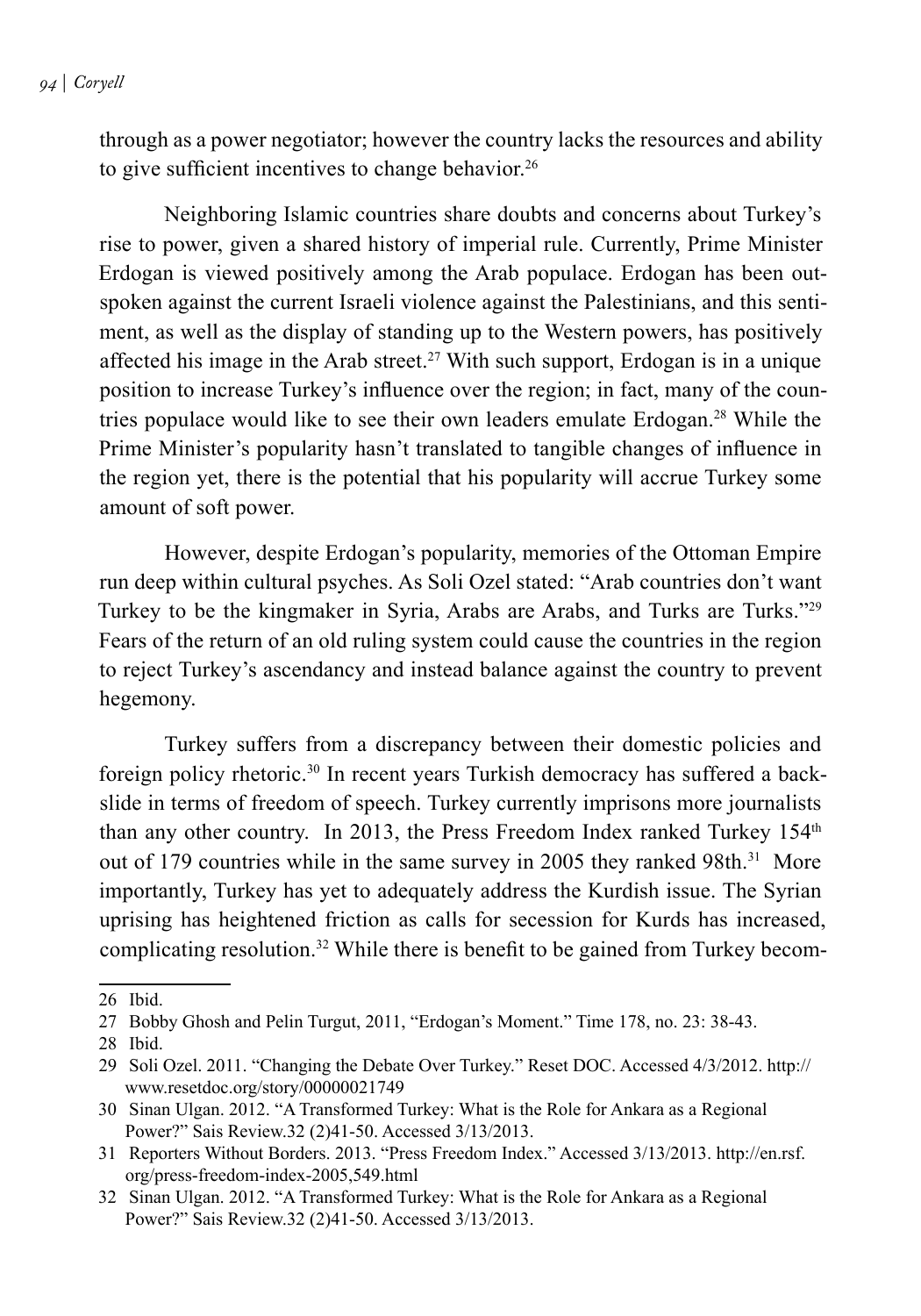ing a regional power, there are legitimate concerns as well as obstacles for Turkey to achieve that status. The following are examples of Turkey influencing other countries in the region.

# Turkey's Influence in Libya

Initially after the Arab Spring, Turkey showed promise in its ability to be commanding and affective. While initially slow to back Tunisia's uprising, Turkey did eventually come through to support the government transition. However, Turkey's best moment was when Erdogan called on Mubarak to step down in an immediate and well-timed speech. Erdogan's forceful statement coupled with Mubarak's resignation proved a potent mix for the leader, who was immediately catapulted to stardom among Egyptians. This image of a forceful and effective reformer greatly benefited Erdogan and gave credence to Turkey's influence as many Arab citizens called for their leaders to emulate Erdogan.<sup>33</sup> However, the Premier tarnished his new reputation when he was late in condemning the intervention in Libya.<sup>34</sup> Turkey's initial silence was reasonable as there were Turkish workers in Libya and legitimate fear that these workers would be put in harm's way. However, once the workers were evacuated, instead of supporting the humanitarian efforts of NATO, Erdogan came out scathingly vocal against the intervention.35 The Premier stated with vitriol: "I wish that those who only see oil, gold mines and underground treasures when they look in [Libya's] direction, would see the region through glasses of conscience from now on."36 The fact that Turkey has economic ties with Libya totaling around 15 billion in investments made his seemingly noble statement ring hollow.<sup>37</sup> After this attack on the intervention and initial disagreement with NATO, Turkey eventually changed its position and decided to participate in the engagement, although never in the actual bombardment.

After the success of the rebel fighters, Erdogan became one of the first heads of state to visit the new government, where he was warmly received. In the end, Turkey's late entry into the intervention did not necessarily hurt his image among the Arab street, but the international community perceived the country's actions as hesitant and lacking. This is a problem since perception is key in the

<sup>33</sup> Gosh and Turget, "Erdogan's Moment," 38-43.

<sup>34</sup> Ozel, "Changing the Debate over Turkey," 2011.

<sup>35</sup> Ibid.

<sup>36</sup> Ian Taylor, "Turkey and France Clash over Libya Air Campaign," 2011.

<sup>37</sup> Al Jazeera "Turkey Imposes Sanctions on Syria," 2011.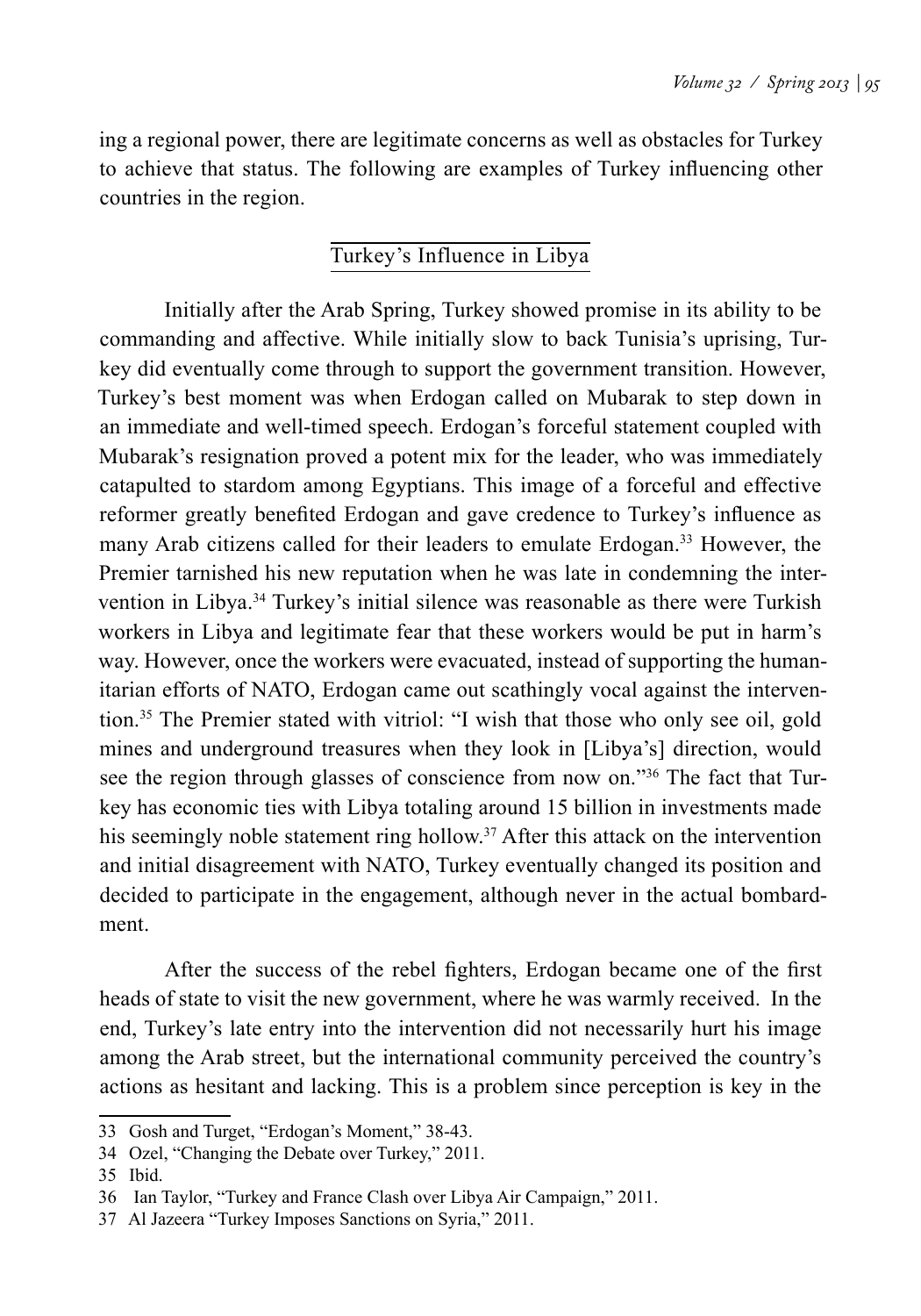projection of power and Turkey has shown itself to be unsure and self-focused; although, at the very least nimble in its reactions. Erdogan embarked upon an Arab Spring tour in 2011, visiting Egypt, Tunisia and Libya.<sup>38</sup> The Premier was welcomed to great fanfare at all these locations.<sup>39</sup> This could be seen as a mark in favor for Turkey's regional power. However, popular public opinion can only go so far and at this moment, Turkey has not been able to capitalize on Erdogan's popularity to enact major change.

## Relations with Syria Pre-Uprising

Turkey's seemingly first major achievement in asserting power in the region came from its initial success with Syria. Syria shares Turkey's longest common border, yet before 1998 their relations were tumultuous.<sup>40</sup> Various issues plagued their relations such as territorial disputes over Hatay, Turkey's withholding of water from Northern Syria, and Syria's support of the Kurdistan Worker's Party (PKK).<sup>41</sup> However, relations vastly improved after the Adana Agreement in October of 1998.42 Syria recognized the PKK as a terrorist group, which led to the expulsion of PKK leader, Abdullah Ocalan. After this point, all aspects of interrelations between the two countries flourished, including economic, business and political.43 The two countries set up the High Level Strategic Cooperation Council and their meetings have led to many agreements, such as a free trade agreement in 2007 that has vastly increased trade volume between the two countries.<sup>44</sup>

Out of all the positive changes between the two countries, the highlight for Turkey was overseeing peace negotiations between Israel and Syria. Israel and Syria have been hostile to each other since Israel's acquisition of the Golan Heights after the 1967 war; however, for a time Turkey was making progress between the two countries, which led the international community to view Turkey as an increasingly important actor in the region. This moment was formative

<sup>38</sup> Ibid.

<sup>39</sup> Gosh and Turget, "Erdogan's Moment," 38-43.

<sup>40</sup> Stratfor, "The Geopolitics of Turkey: Searching for More," 2011.

<sup>41</sup> Selen Tonkas, 2009, "Turkish-Syrian Crisis of 1998 and its Aftermath." Orsam, accessed 5/8/2012, <http://www.orsam.org.tr/en/showArticle.aspx?ID=201>.

<sup>42</sup> Representative of Foreign Affairs. 2012. "Relations Between Turkey-Syria." Republic of Turkey Minsitry of Foreign Affairs. Accessed 4/3/2012.[http://www.mfa.gov.tr/relations](http://www.mfa.gov.tr/relations-between-turkey%E2%80%93syria.en.mfa)[between-turkey%E2%80%93syria.en.mfa](http://www.mfa.gov.tr/relations-between-turkey%E2%80%93syria.en.mfa).

<sup>43</sup> Ibid.

<sup>44</sup> Ibid.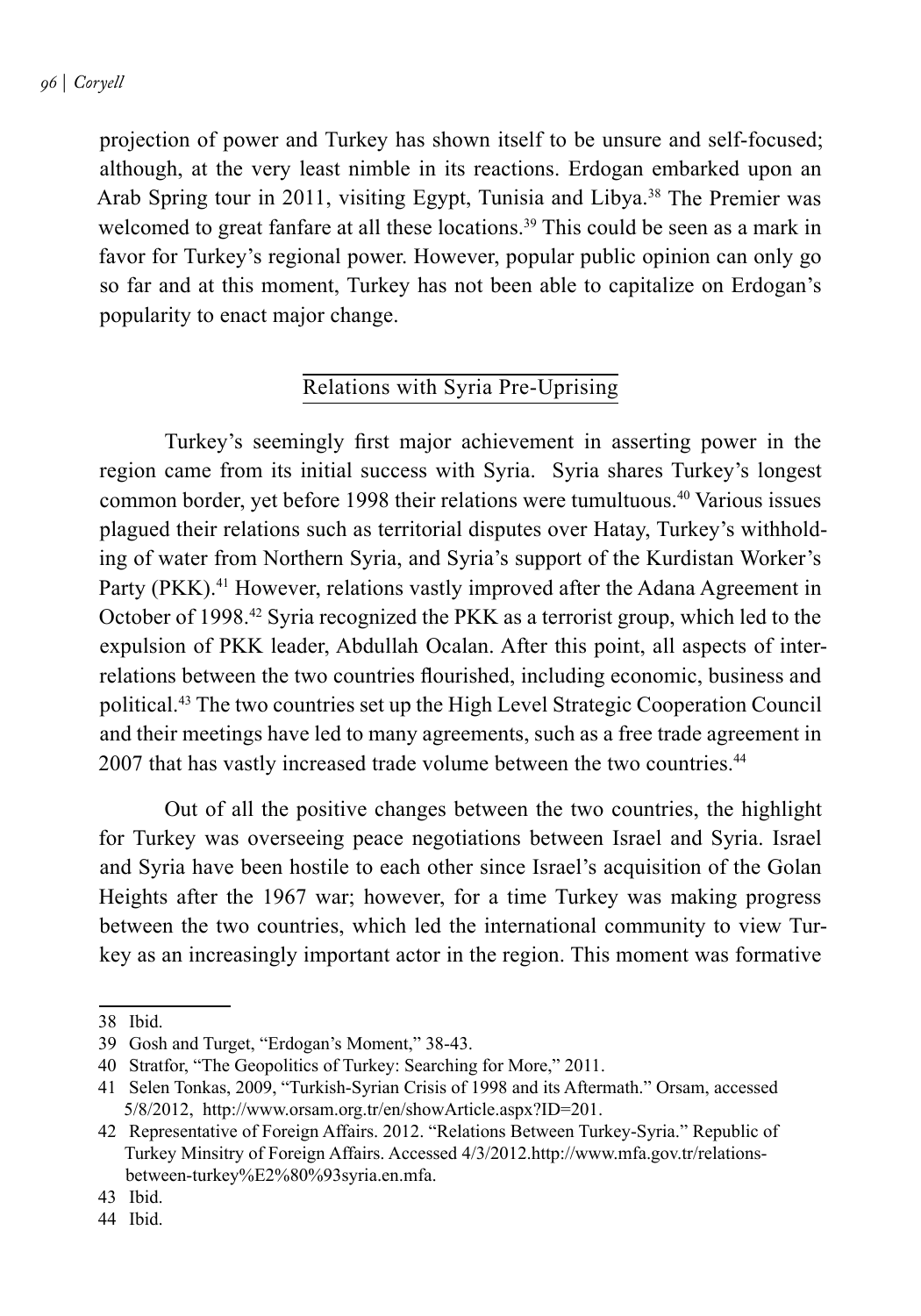for Turkey as they began to view themselves as highly influential.45 As Soli Ozel States: "Turkish foreign policy has been adamant about showing Turkey as a regional power with a global reach, that positions itself as an order builder."46 Peace negotiations continued until the Israeli-Gaza conflict in 2006 and they have not restarted since the Flotilla incident in 2008.<sup>47</sup> Unfortunately, Turkey's influence over Syria has been shown to be negligible after Turkey's inability to prevent President Bashar al-Assad's violent crackdown on the Syrian uprising in 2011.

# Turkey's Relations with Syria after the Uprising

Prime Minister Erdogan and President al-Assad had been extremely friendly since 2000, increasing bilateral cooperation and even vacationing together.48 In fact, their improved relations were widely seen as the exemplary success story of Turkey's foreign policy. With the increased agreements and cordial interactions between the countries, these two heads of state were quickly becoming strong allies within the region. It was because of this friendship that Turkey was slow to condemn President al-Assad's violent reaction against the uprising that started in 2011.49 Yet, after Bashar al-Assad's brutal crackdown continued at the expense of his citizen's lives, Turkey instead vocally condemned its ally and began to apply pressure for an immediate cease fire. Turkish Foreign Minister Ahmet Davutoglu warned that Turkey would not "remain indifferent."50

Since Turkey's shift in its position, the country has taken the lead by engaging in forceful diplomacy as well as implementing humanitarian programs for Syrian citizens fleeing the country.51 However, despite the countries close ties and friendly rapport between the leaders, Turkey's pressure on al-Assad has not led to a ceasing in Bashar's attacks against his citizens. This was an indicative moment as Turkey showed no ability to actually persuade or coerce their close ally and neighbor, therefore showing the international community how limited

<sup>45</sup> Svante Cornell, 2012, "What Drives Turkish Foreign Policy?" Middle East Quarterly. 19(1):13-24, accessed 3/5/2012,<http://www.meforum.org/3129/turkish-foreign-policy>.

<sup>46</sup> Ozel, "Changing the Debate over Turkey," 2011.

<sup>47</sup> Cornell, "What Drives Turkish Foreign Policy?" 13-24.

<sup>48</sup> Dan Bilefsky, 2012, "Despite Bold Talk on Syria Turkey Sees Limits of its Power," New York Times, accessed 3/5/2012, [http://www.nytimes.com/2012/03/17/world/europe/despite-bold](http://www.nytimes.com/2012/03/17/world/europe/despite-bold-talk-on-syria-turkey-sees-limits-of-its-power.html)[talk-on-syria-turkey-sees-limits-of-its-power.html.](http://www.nytimes.com/2012/03/17/world/europe/despite-bold-talk-on-syria-turkey-sees-limits-of-its-power.html)

<sup>49</sup> Economist, 2011, "One Problem with a Neighbor," Economist, accessed 4/10/2012.

<sup>50</sup> Bilefsky, "Despite Bold Talk on Syria Turkey sees Limits of its Power," 2012.

<sup>51</sup> Ibid.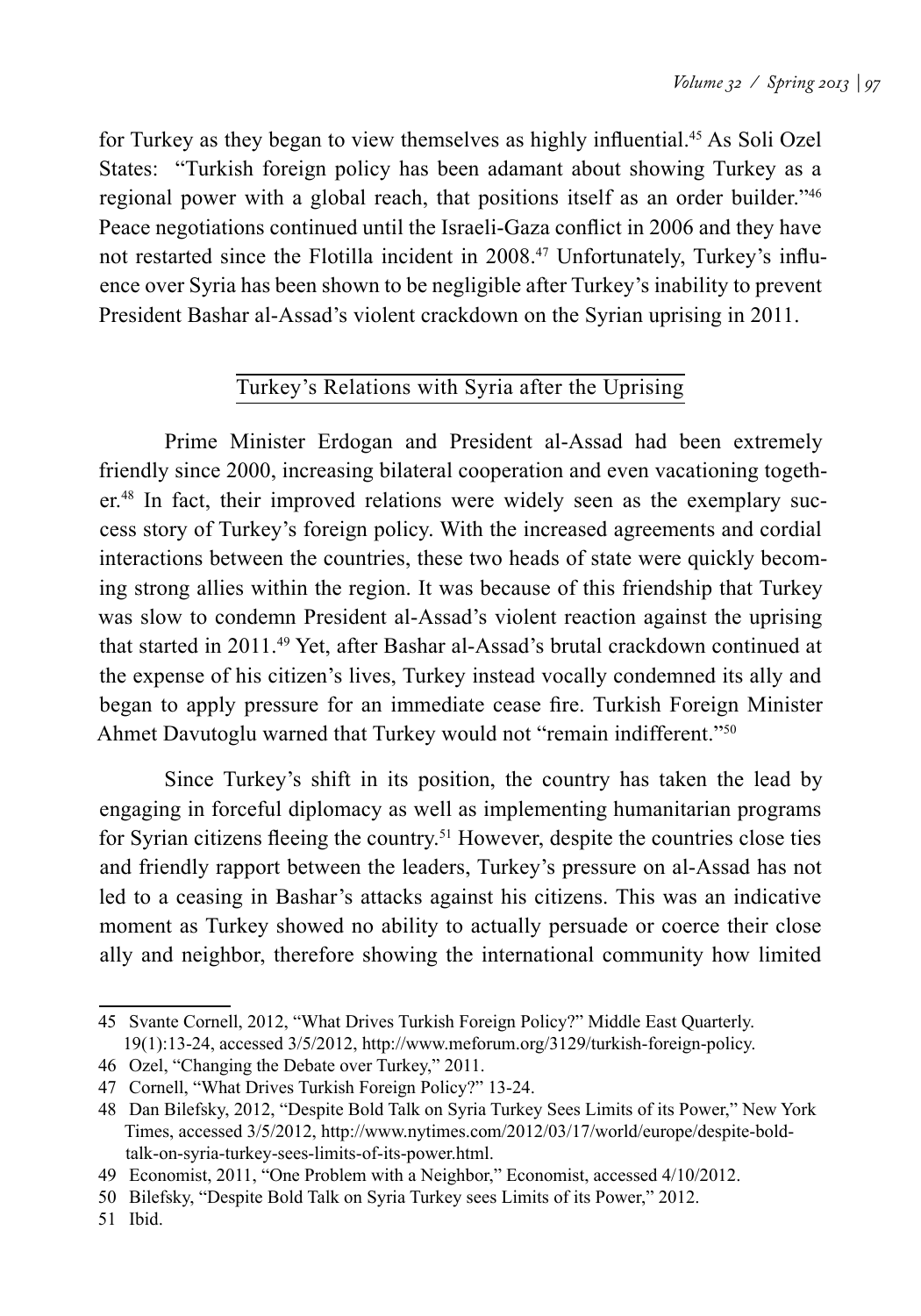Turkey's influence currently is in the region. It was a humbling moment for Turkey as well, as Soli Ozel stated:

With Syria things haven't turned out the way Turkish officials have expected. Turkey was most invested in Syria in the last 7 years. Syria was a keystone in Turkish foreign policy. It was part of Turkey's discourse that it could deliver Syria, it was confident it could deliver Syria. And Turkey's allies waited for Turkey to deliver Syria and after 7 months of valiant but somewhat futile efforts in Syria Turkey has thrown in the towel in the wake of the Hamas massacres that followed the visit of the foreign minister in Damascus.<sup>52</sup>

While it is too early to tell whether or not Turkey will have an effect on its neighbor, the outcome of their efforts will lead to a change of opinion about Turkey's ability to influence, from actors in the region as well as internationally.

#### Analysis: Efficacy of Libyan and Syrian Policies

Syria as a case study is interesting because it shows the capabilities of Turkey's influence as both prevalent and rudimentary, with a potential to swing in either direction. So far attempts from Davatoglu and Erdogan to have an effect on Bashar's behavior have not been successful. This has affected the international communities' perception of Turkey's power. As Soli Ozel states:

Of course, when you claim to be very influential and suddenly you cannot achieve any result, this generates a lot of suspicions about your real power in the international system. But, be that as it may, nobody can actually influence what goes on in Syria, not immediately anyway. But Turkey is going to be part of the solution, no matter what.<sup>53</sup>

One could argue that no outside country could have an effect without direct military action. Turkey seems hesitant to use military force unilaterally because of the effect an intervention could have, such as a refugee crisis or a regional war.

Erdogan's inability to stop al-Assad could be perceived as a statement against Turkey's actual power. However, this does not mean that Turkey's efforts won't lead to change. While so far Turkey's vocal admonishments have had little effect, there is evidence to show that Turkey can still influence negotiations with Syria or at least influence post-Assad Syria.<sup>54</sup> To date, there have been two

<sup>52</sup> Ozel, "Changing the Debate over Turkey," 2011.

<sup>53</sup> Al Jazeera, "Turkey Imposes Sanctions on Syria," 2011.

<sup>54</sup> Bernadette Bertie. 2012. ["Turkey's Dilemma: How to Act on Syria without Losing Soft](http://www.e-ir.info/2012/03/24/turkeys-dilemma-how-to-act-on-syria-without-losing-soft-power/)  [Power](http://www.e-ir.info/2012/03/24/turkeys-dilemma-how-to-act-on-syria-without-losing-soft-power/)." E-International Relations.Accessed 4/9/2012. [http://www.e-ir.info/2012/03/24/turkeys](http://www.e-ir.info/2012/03/24/turkeys-dilemma-how-to-act-on-syria-without-losing-soft-power/)[dilemma-how-to-act-on-syria-without-losing-soft-power/](http://www.e-ir.info/2012/03/24/turkeys-dilemma-how-to-act-on-syria-without-losing-soft-power/)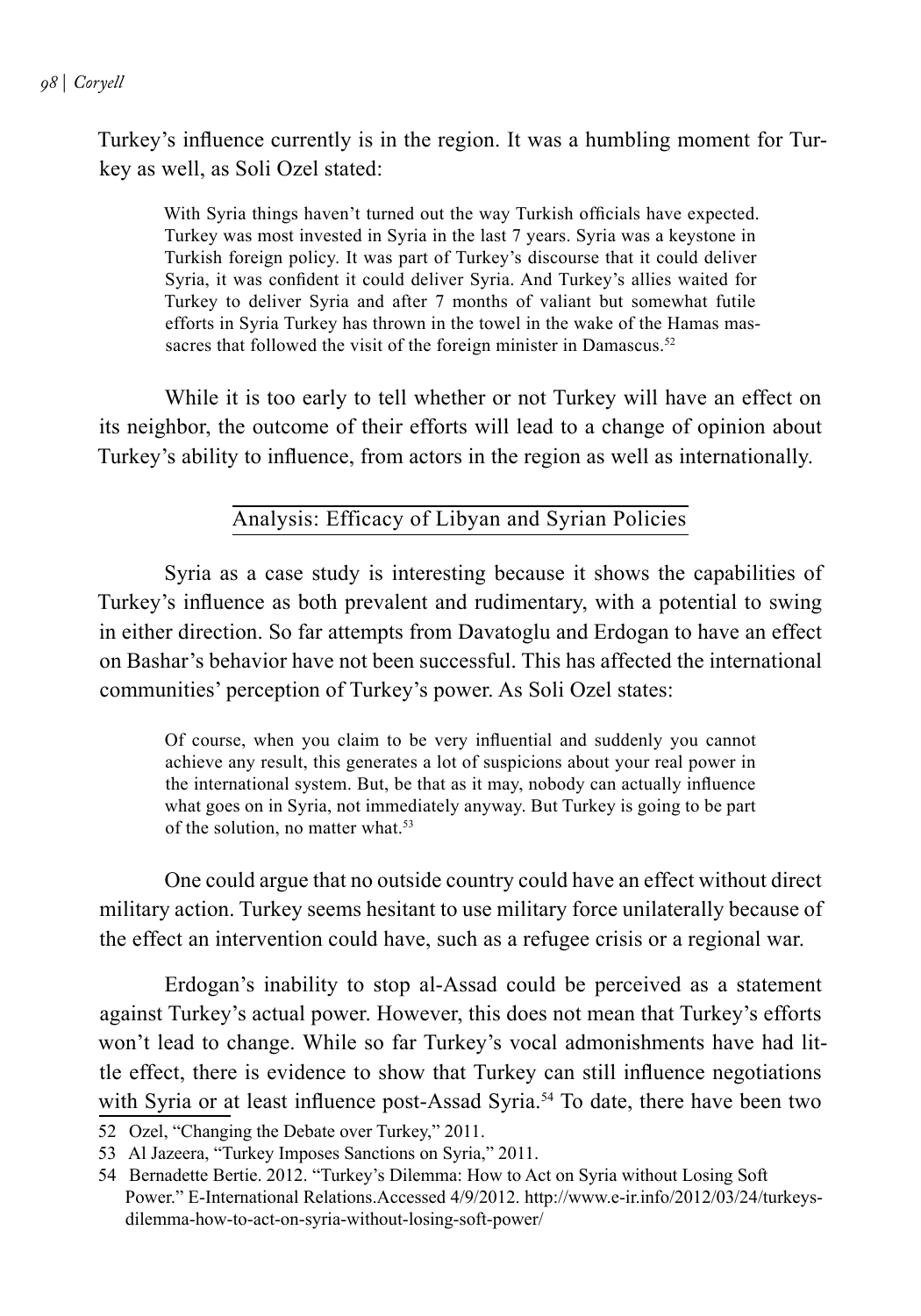multilateral meetings to discuss the crisis in Syria. The first summit was held in Baghdad, which Turkey was not invited to. This meeting proved unsuccessful because of the lack of state leaders as well as Assad's continuation of his government crackdown on civilians. A second meeting was rescheduled, this time hosted in Istanbul by Turkey, showing instead the importance that Turkey holds over the crisis in Syria. This summit held on April 1<sup>st</sup> 2012 in Istanbul was attended by more influential leaders including Hillary Clinton and Mr. Davutoglu.<sup>55</sup> During this meeting, Turkey showed that it was ready to enact more forceful policies on Syria as Erdogan stated that: "If the U.N. Security Council fails once again to bring about its historic responsibility, there will be no other choice than to support the Syrian people's right to self-defense."56 Turkey seems not quite capable to enforce coercion on its own, but does still have a presence and effect on Syria. The methods that Turkey utilizes for its crisis with Syria will show the international community the level of Turkey's capabilities, which if done correctly, could be quite beneficial for Turkey's legitimacy. Couple this with Turkey's fair treatment of Syrian refugees and it becomes a potent mix for a moral and economically inspiring state model that could lead to Turkey being the regional normative power as well as a respected international actor.

In terms of Libya, Turkey started out on the wrong side of the argument as to how to approach the crisis. While this caused conflict with NATO countries at first, Turkey did change its stance in a timely enough fashion to maintain its humanitarian reputation within the Arab Street. Certainly, Erdogan is a charismatic figure who is widely respected in the region, but racial divides and old fears of the Ottoman Empire are likely to become the larger driving force in the populaces' reactions than the Premier's personal popularity, when Turkey attempts to implement policies. That doesn't mean that Turkey cannot become a regional power, but it does imply that Turkey will have to rely on tactics that are more substantial than positive public opinion.

I think that both studies show that Turkey is still learning how to flex its power within the region. Proper responses are learned behaviors which require trial and error and empirical experiences. Turkey has shown a great ability to change its behavior once it realizes its error. This is a highly important trait as cunningness and agility are required to deal with the mercurial tensions and

<sup>55</sup> Nick Ottens,2010, "Turkey Awakes as a Regional Power," Atlantic Sentinel, accessed 2/8/2012[,http://atlanticsentinel.com/2010/06/turkey-awakes-as-a-regional-power/](http://atlanticsentinel.com/2010/06/turkey-awakes-as-a-regional-power/)

<sup>56</sup> Tayyip Erdogan. (Prime Minister of the Republic of Turkey), interview by Fareed Zakaria, "Interview with Prime Minister Erdogan," Podcast Video, October 2, 2011, accessed 2/8/2012.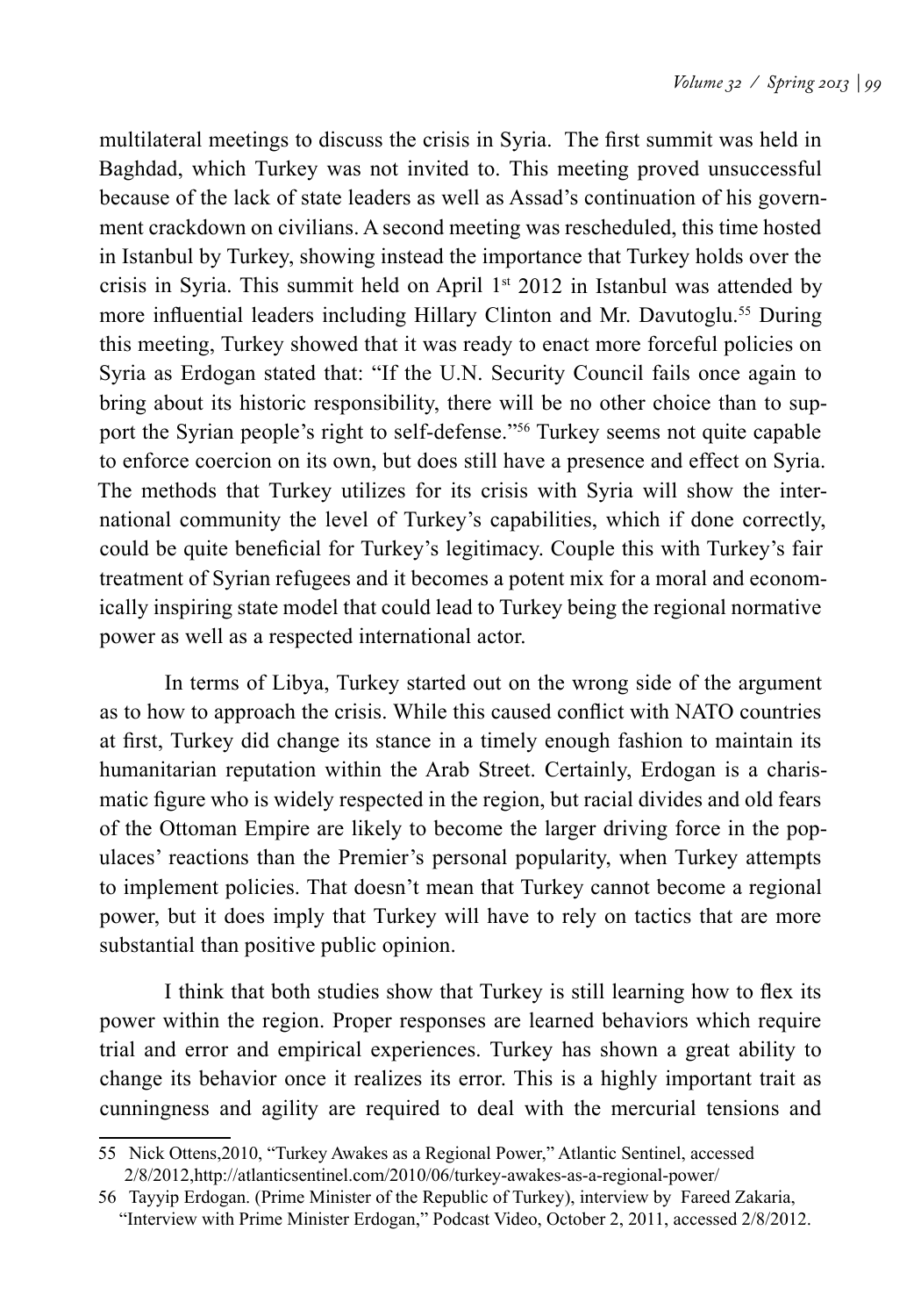unpredictability of this volatile region. Turkey has shown adeptness at dealing with strife in the region but what really is the issue for the country, I feel, is their usage of soft tactics without any backing up of hard power.

#### Efficacy through Soft Power

Particularly after the Arab Spring, Turkey's soft power has been highly effective. The country has excelled in Joseph Nye's three primary soft power currencies: culture, policies and institutions.<sup>57</sup> Turkey's policies have perhaps been the most influential. Turkey reached regional acclaim after the notable decision to not support the 2003 war effort in Iraq. The country's popularity continued to propagate after their vocal condemnation of Israel's Gaza war in 2008.<sup>58</sup> Without any coercion and force, Turkey was able to become a regional power contender merely by standing up to the more dominant Western countries. Turkey's attempts at dialogue, principled negotiations, and zero problems policy have shown the country to be restrained, expressing moral character that the Arab populaces find quite appealing, compared to their more authoritative regimes.<sup>59</sup> Other policies of Turkey that exert soft power are its economic accomplishments. Turkey has done exceedingly well in the global market and has shown growth during the great recession, more than most other countries. This has given much credence to Turkey's model of government and policies and has helped spread the perception that Turkey would be a successful normative model. In fact, a TESEV survey conducted in 2012 showed that 78% or 2300 respondents across the Middle East view Turkey very positively, which is higher than any other country that was surveyed.<sup>60</sup>

In terms of cultural, Turkey's soft power has also been influential within the region. Turkish soap operas are wildly popular among the Muslim communities. Turkish TV has been particularly well-received because they have shown that modernity and Islam do not have to be separate identities.<sup>61</sup> This works well for Turkey as modernized Islam is the value that the country espouses. TV shows also offer a personal look into the lives of a culture that is different than one's own. It 57 Todd Scott, 2012, "Hard Facts About Soft Power." National Business Review, accessed

- 60 Baris Ornaly, 2012, "Poll: What Arabs really think about Turkey," Middle Eastern Voices, accessed 5/8/2012. [http://www.middleeastvoices.com/2012/02/poll-what-arabs-really-think](http://www.middleeastvoices.com/2012/02/poll-what-arabs-really-think-about-turkey/)[about-turkey/](http://www.middleeastvoices.com/2012/02/poll-what-arabs-really-think-about-turkey/)
- 61 Barcin Yinanc, 2012, "Turkey Enjoys Soft Power in Arab Countries," Hurriet Daily News, accessed 5/7/2012, [http://www.hurriyetdailynews.com/turkey-enjoys-soft-power-in-arab](http://www.hurriyetdailynews.com/turkey-enjoys-soft-power-in-arab-countries.aspx?pageID=238&nid=18384)[countries.aspx?pageID=238&nid=18384](http://www.hurriyetdailynews.com/turkey-enjoys-soft-power-in-arab-countries.aspx?pageID=238&nid=18384)

<sup>5/5/2012,</sup><http://www.nbr.co.nz/opinion/hard-facts-about-soft-power>.

<sup>58</sup> Altunsik, "Challenges to Turkey's Soft Power in the Middle East," 2011.

<sup>59</sup> Ibid.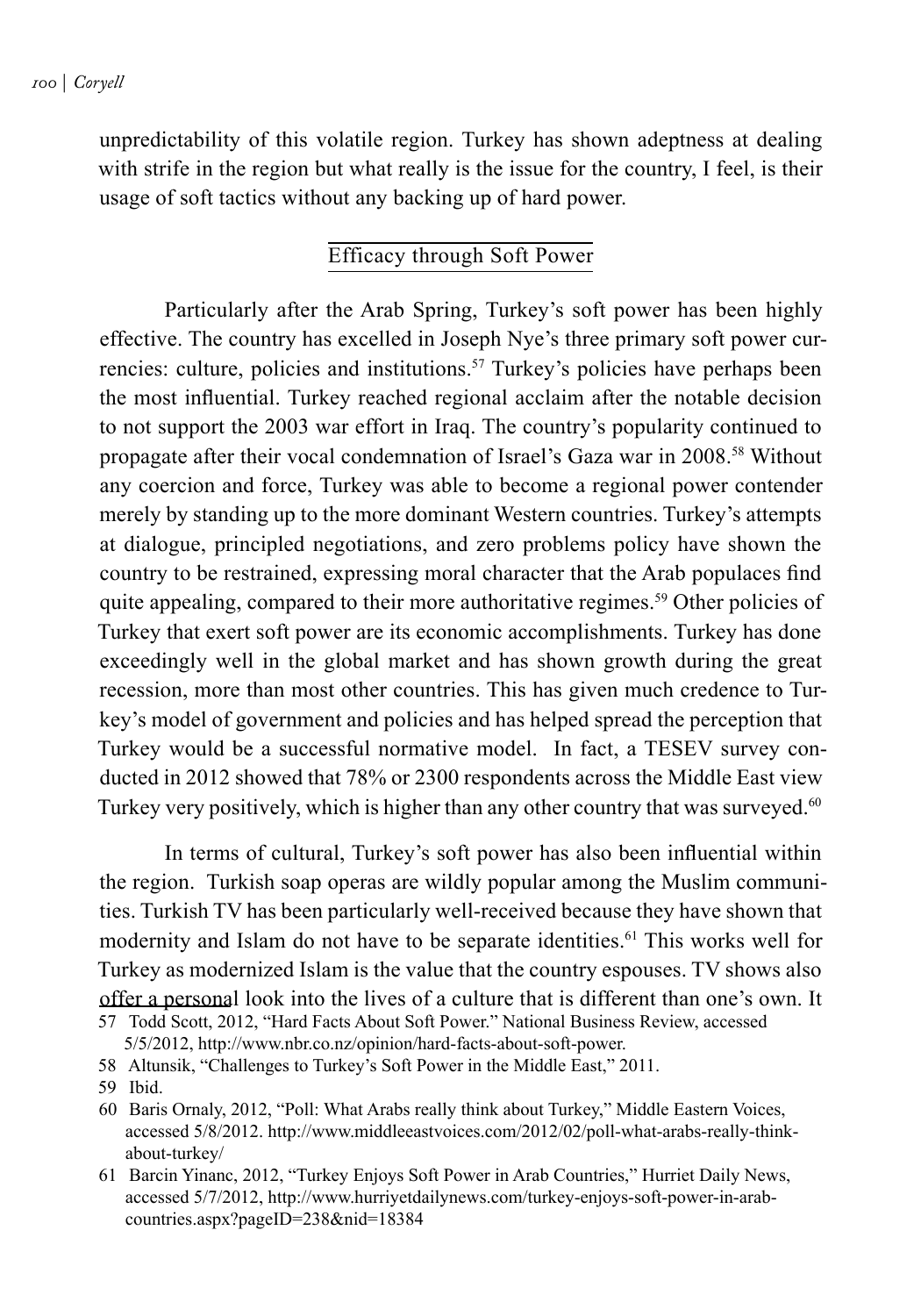helps to humanize the other culture and decreases the 'them vs. us' mentality and could make Turkey more of a contender for regional power despite being non-Arab.

Turkey also excels at soft power through the use of institutions. Currently there are over 1000 private Turkish schools worldwide and particularly within the Middle East. Turkey has been able to educate many people within the region, increasing the country's outreach and the amount of people who can communicate and do business within Turkey.62 Turkey has also increased investments and trading with other countries in the region. Creating free trade agreements and easing visa restrictions have led to an increase of trade and travel between the countries. The results of the increase of business have been noticeable, since 2001 trade between Turkey and the Middle East has increased seven times what it used to be, amounting to 31 billion.<sup>63</sup>

However, while Turkey has been effective with its soft power, there are limitations to how effective they can be. When polled, 77 percent of the Arab populace felt that Turkey contributed the most to peace within the region, yet only 60 percent thought that Turkey should be the model country.<sup>64</sup> While a high approval level is significant, it implies that a sizable portion of the region does not want Turkey to be the hegemon. Instead, the countries seem to want to pick and choose aspects of Turkey's economic policies to serve as a model for their countries and to fill in the rest of the gaps with their own cultural preferences. Despite reluctance, however, 70 percent think that Turkey should play a greater role in the Middle East which is essentially what Turkey seeks as well.<sup>65</sup>

#### Conclusion

The Middle East is a region that has been dominated by hard power. It is this constant conflict and coercion that I believe makes the Arab population so supportive of Turkey's use of soft power. However, the region's instability requires a heavy hand, as evident with Bashar's crackdown, which has been unaffected by outside pressures. If Turkey is to be the regional power, I feel that they 62 Minhac Celik, 2012, "Turkish Schools Behind Turkish Soft Power in the Middle East,"

Today's Zaman, Accessed 5/7/2012, [http://www.todayszaman.com/news-279231-turkish](http://www.todayszaman.com/news-279231-turkish-schools-behind-turkeys-soft-power-in-middle-east.html)[schools-behind-turkeys-soft-power-in-middle-east.html](http://www.todayszaman.com/news-279231-turkish-schools-behind-turkeys-soft-power-in-middle-east.html)

<sup>63</sup> Amberin Zaman, 2011, "Turkey's Growing Ties with the Arab World." BBC News, accessed, 5/7/2012,<http://www.bbc.co.uk/news/business-12290479>

<sup>64</sup> Ornali, "Poll: What Arabs really think about Turkey," 2012.

<sup>65</sup> Ornali, "Poll: What Arabs really think about Turkey," 2012.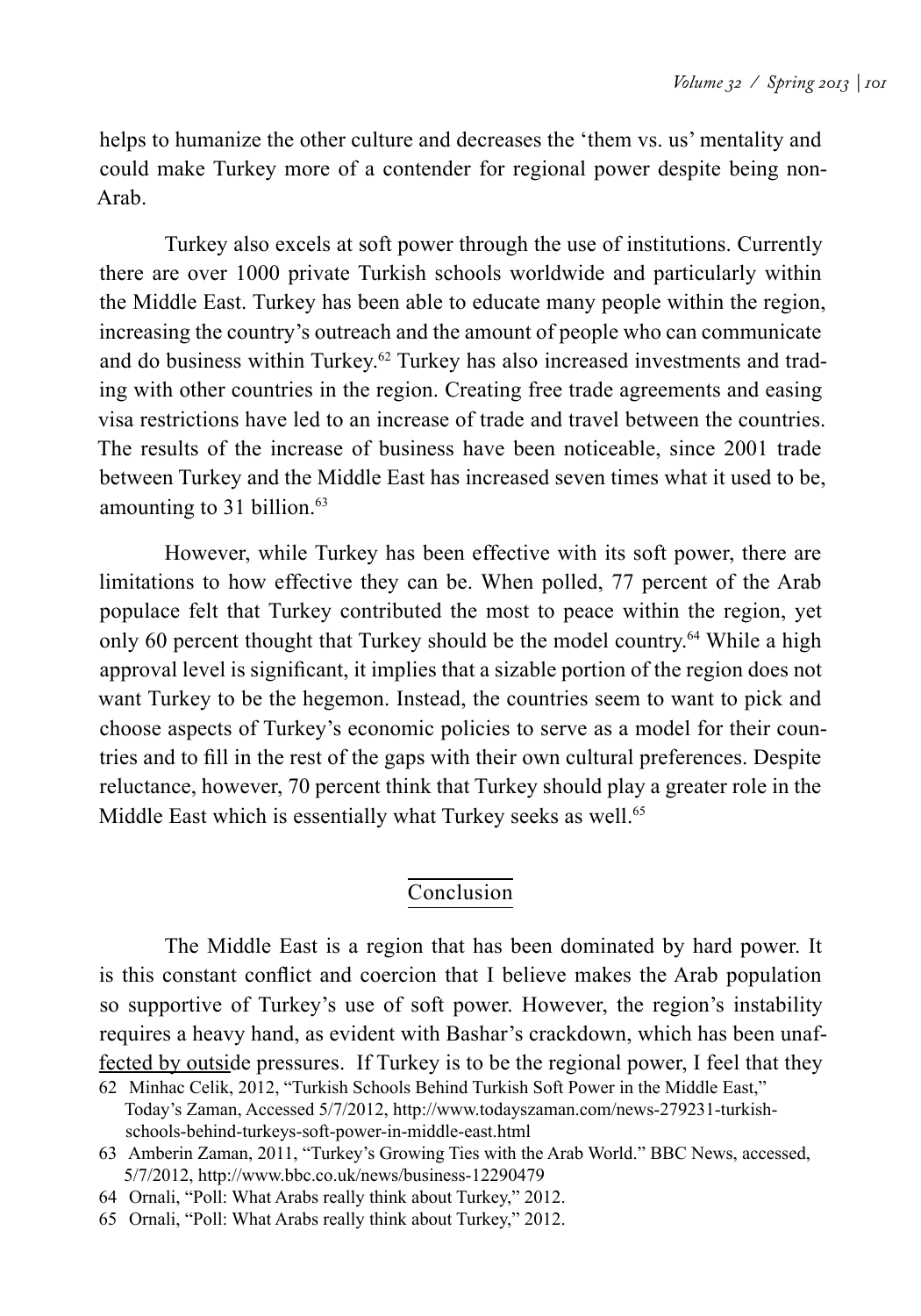will have to be more assertive in their policies. Distrust of Turkish domination, a difference of ethnicities and a general disagreement with secularism would make it more difficult for the Arab populace to accept Turkey as a regional hegemon. Therefore, what it comes down to is how much Turkey desires to be the regional power and at what cost. If the country does decide to enact policies forcefully and unilaterally, I believe the country has the resources, allies and capabilities to do so particularly in the next coming decade. However, before Turkey is accepted internationally, it will need to address its domestic invulnerabilities. In order to be an assertive power Turkey has to attend to the discrepancy between their foreign policy rhetoric and domestic practices. When Turkish policymakers are able to account for this dissonance will they be able to emerge as an internationally supported regional power.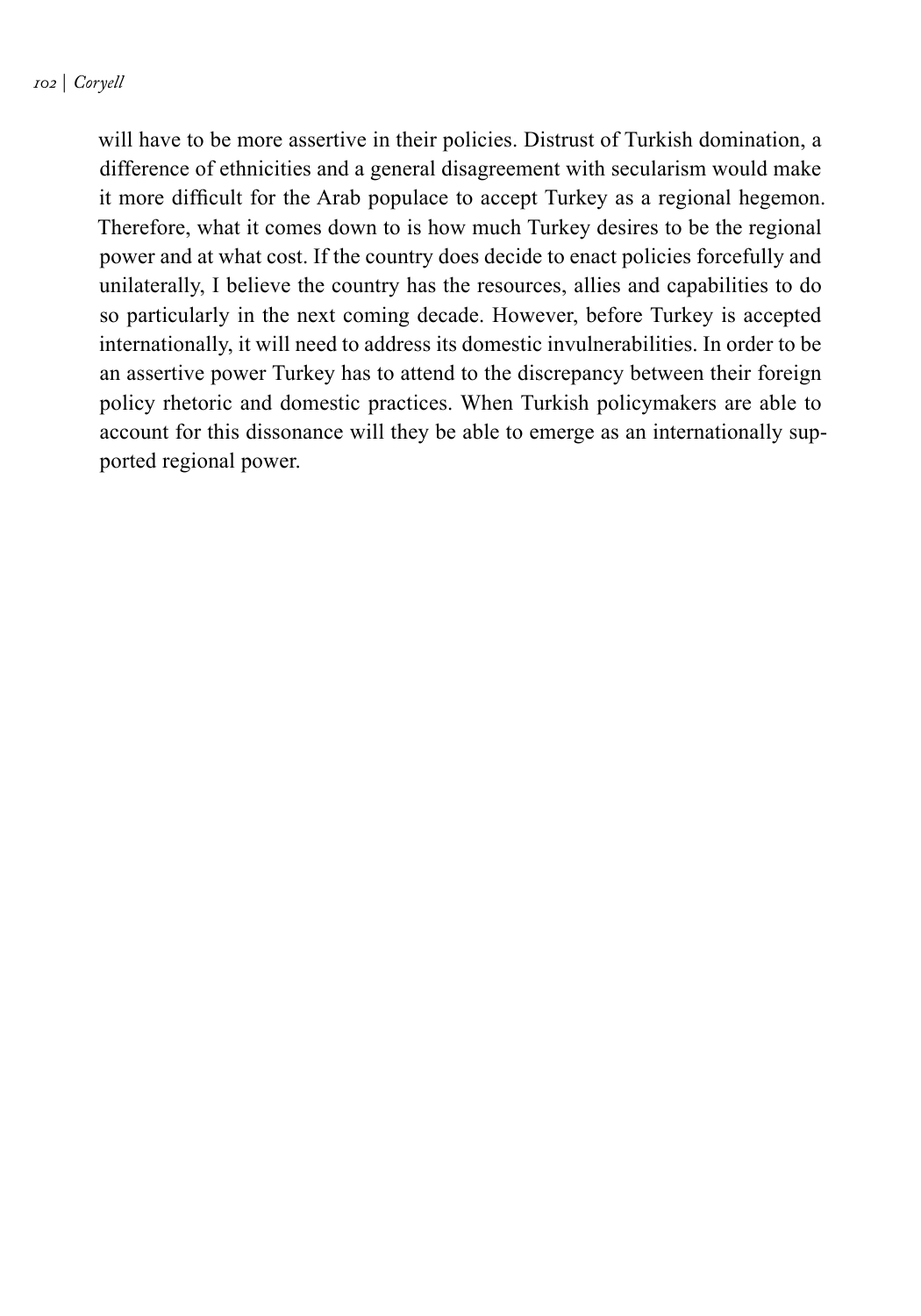# **Bibliography**

Akyol, Mustafa. 2011. "Turkey's Maturing Foreign Policy." Foreign Affairs.

- Accessed 2/6/2012. http://www.foreignaffairs.com/articles/67974/mustafa-akyol/ turkeys-maturing-foreign-policy.pdf
- Alessandri, Emiliano. 2010."The New Turkish Foreign Policy and the Future of

Turkey-EU Relations,"Insituto Affari Internazionali. Accessed 2/8/2012.

- <http://www.iai.it/pdf/DocIAI/IAI1003.pdf>
- Al Jazeera. 2011. "Turkey Imposes Sanctions on Syria." Al Jazeera. Accessed 4/9/2012. [http://www.aljazeera.com/news/middleeast/2011/11/2011113083714894547.](http://www.aljazeera.com/news/middleeast/2011/11/2011113083714894547.html) [html](http://www.aljazeera.com/news/middleeast/2011/11/2011113083714894547.html)
- Altunisik, Meliha. 2011. "Challenges to Turkey's Soft Power in the Middle East." Tesev. Accessed 5/5/2012. [http://www.isn.ethz.ch/isn/Digital-Library/Publi](http://www.isn.ethz.ch/isn/Digital-Library/Publications/Detail/?id=130543&lng=en)[cations/Detail/?id=130543&lng=en](http://www.isn.ethz.ch/isn/Digital-Library/Publications/Detail/?id=130543&lng=en)
- Altrunisik, Meliha and Esra Cuhadar. 2010. "Turkey's Search for a Third Party Role in Arab–Israeli Conflicts: A Neutral Facilitator or a Principal Power Mediator?" Mediterranean Politics. 15(3).
- Accessed 3/5/2012. [http://www.tandfonline.com/doi/full/10.1080/13629395.2010](http://www.tandfonline.com/doi/full/10.1080/13629395.2010.517101) [.517101](http://www.tandfonline.com/doi/full/10.1080/13629395.2010.517101)
- Atesoglu, Sonmez H. 2008. National Power of Turkey and Other Powers in the Region. European Security, 17(1), 33-45. doi:10.1080/09662830802503698
- Barkey, Henri. May 12 2011. Interview by Charlie Rose,"A discussion about Turkey." Podcast Video. Accessed 2/8/2011. [http://www.charlierose.com/view/](http://www.charlierose.com/view/interview/11671) [interview/11671.](http://www.charlierose.com/view/interview/11671)
- Bertie, Bernadette. 2012. ["Turkey's Dilemma: How to Act on Syria without Losing](http://www.e-ir.info/2012/03/24/turkeys-dilemma-how-to-act-on-syria-without-losing-soft-power/)  [Soft Power](http://www.e-ir.info/2012/03/24/turkeys-dilemma-how-to-act-on-syria-without-losing-soft-power/)." E-International Relations.Accessed 4/9/2012. [http://www.e-ir.](file:///C:\Users\PIU28\AppData\Local\Temp\%22) [info/2012/03/24/turkeys-dilemma-how-to-act-on-syria-without-losing-soft](file:///C:\Users\PIU28\AppData\Local\Temp\%22)[power/](file:///C:\Users\PIU28\AppData\Local\Temp\%22)
- Bilefsky, Dan. 2012. "Despite Bold Talk on Syria Turkey Sees Limits of its Power." New York Times. Accessed 3/5/2012. [http://www.nytimes.com/2012/03/17/](file:///C:\Users\PIU28\AppData\Local\Temp\%22)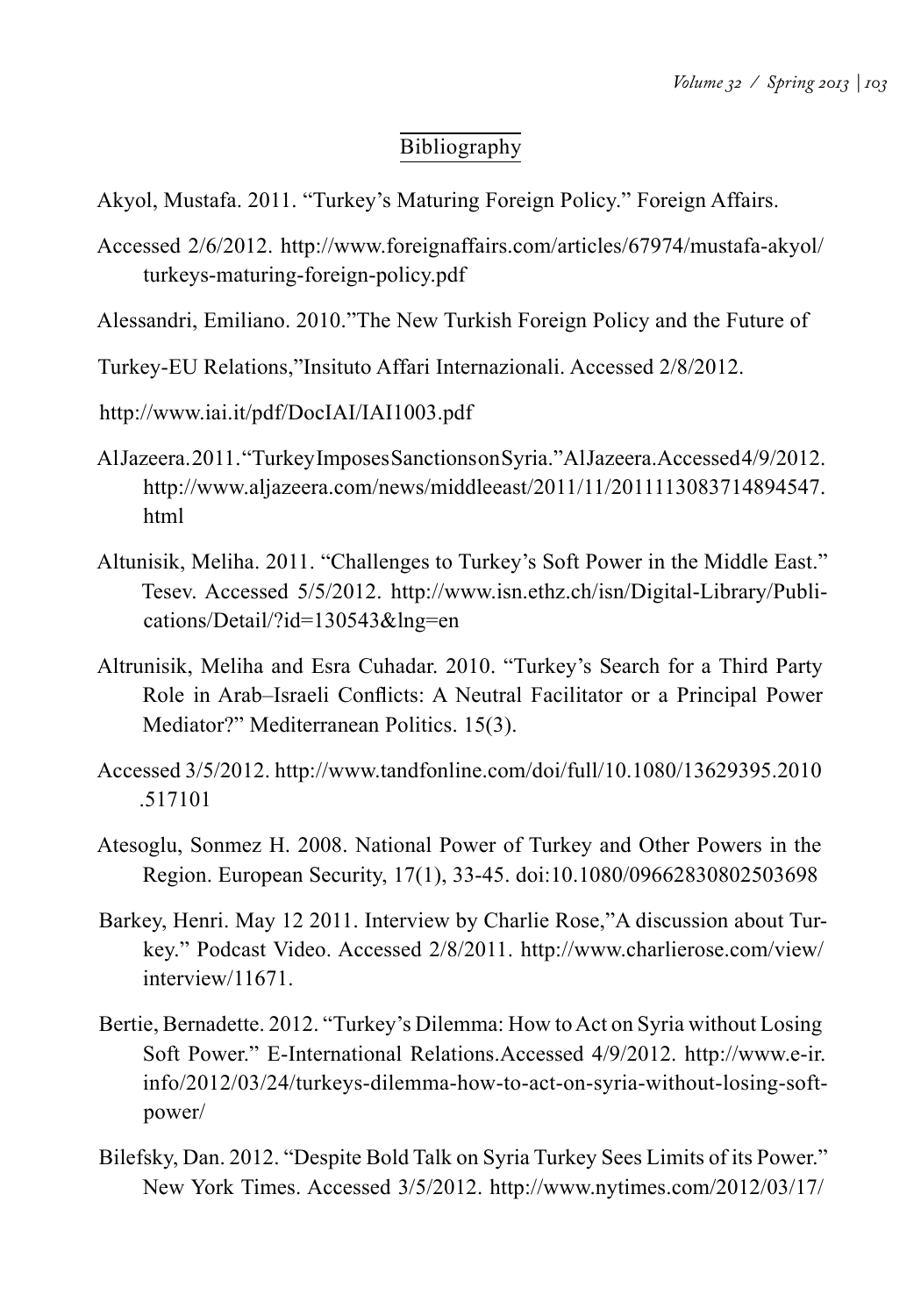[world/europe/despite-bold-talk-on-syria-turkey-sees-limits-of-its-power.](file:///C:\Users\PIU28\AppData\Local\Temp\%22) [html](file:///C:\Users\PIU28\AppData\Local\Temp\%22)

- Brzezinski, Zbigniew. 2012. Strategic Vision: America and the Crisis of Global Power. New York: Basic Books. Kindle Edition
- Bulent ,Aliriza et al. March 2009. "Turkey's Evolving Dynamics." Center for Strategic and International Studies. Accessed2/8/2012. [http://csis.org/files/](http://csis.org/files/media/csis/pubs/090330_flanagan_turkeyevolvingdynamics_web.pdf) [media/csis/pubs/090330\\_flanagan\\_turkeyevolvingdynamics\\_web.pdf](http://csis.org/files/media/csis/pubs/090330_flanagan_turkeyevolvingdynamics_web.pdf)
- Burns, Nicholas. 2012. "The Rise of Turkey as a Superpower." Belfer Center. Accessed 4/9/2012 [http://belfercenter.ksg.harvard.edu/publication/21970/](http://belfercenter.ksg.harvard.edu/publication/21970/rise_of_turkey_as_a_superpower.html?utm_source=feedburner&utm_medium=feed&utm_campaign=Feed%253A+belfer%252Fpublications+%2528Belfer+Center+for+Science+and+International+Affairs+-+Latest+Publications%2529) rise of turkey as a superpower.html?utm\_source=feedburner&utm\_medi[um=feed&utm\\_campaign=Feed%253A+belfer%252Fpublications+%-](http://belfercenter.ksg.harvard.edu/publication/21970/rise_of_turkey_as_a_superpower.html?utm_source=feedburner&utm_medium=feed&utm_campaign=Feed%253A+belfer%252Fpublications+%2528Belfer+Center+for+Science+and+International+Affairs+-+Latest+Publications%2529) [2528Belfer+Center+for+Science+and+International+Affairs+-+Latest+-](http://belfercenter.ksg.harvard.edu/publication/21970/rise_of_turkey_as_a_superpower.html?utm_source=feedburner&utm_medium=feed&utm_campaign=Feed%253A+belfer%252Fpublications+%2528Belfer+Center+for+Science+and+International+Affairs+-+Latest+Publications%2529) [Publications%2529](http://belfercenter.ksg.harvard.edu/publication/21970/rise_of_turkey_as_a_superpower.html?utm_source=feedburner&utm_medium=feed&utm_campaign=Feed%253A+belfer%252Fpublications+%2528Belfer+Center+for+Science+and+International+Affairs+-+Latest+Publications%2529)
- Celik, Minhac. 2012. "Turkish Schools Behind Turkish Soft Power in the Middle East." Today's Zaman. Accessed 5/7/2012. [http://www.todayszaman.com/](file:///C:\Users\PIU28\AppData\Local\Temp\%22) [news-279231-turkish-schools-behind-turkeys-soft-power-in-middle-east.](file:///C:\Users\PIU28\AppData\Local\Temp\%22) [html](file:///C:\Users\PIU28\AppData\Local\Temp\%22)
- Celikpana, Mitat. 2007. "Turkey as a Regional Power and the Caucasus." Academia 9(2): 25-30. Accessed 2/8/12. [http://khas.academia.edu/MitatCelik](http://khas.academia.edu/MitatCelikpala/Papers/720310/Turkey_as_a_Regional_Power_and_the_Caucasus)pala/Papers/720310/Turkey as a Regional Power and the Caucasus
- Central Intelligence Agency. 2011. "Middle East: Turkey." The World Factbook. Accessed 3/5/2012. [https://www.cia.gov/library/publications/the](https://www.cia.gov/library/publications/the-world-factbook/geos/tu.html)[world-factbook/geos/tu.html](https://www.cia.gov/library/publications/the-world-factbook/geos/tu.html)
- Cornell, Svante. 2012. What Drives Turkish Foreign Policy? Middle East Quarterly. 19(1):13-24. Accessed 3/5/2012. [http://www.meforum.org/3129/turk](http://www.meforum.org/3129/turkish-foreign-policy)[ish-foreign-policy](http://www.meforum.org/3129/turkish-foreign-policy)
- Economist. 2011. "One Problem with a Neighbor." Economist. Accessed 4/10/2012. http://www.economist.com/node/21526406
- Ellis, Burcu. 2011. Professor at San Francisco State University. Interviewed by Alana Coryell. Digital recording. Nov. 28, 2011.

Eran, Oded. 2011. "Israel: Quo Vadis, Turkey?" Insight Turkey 13, no. 4: 31-38.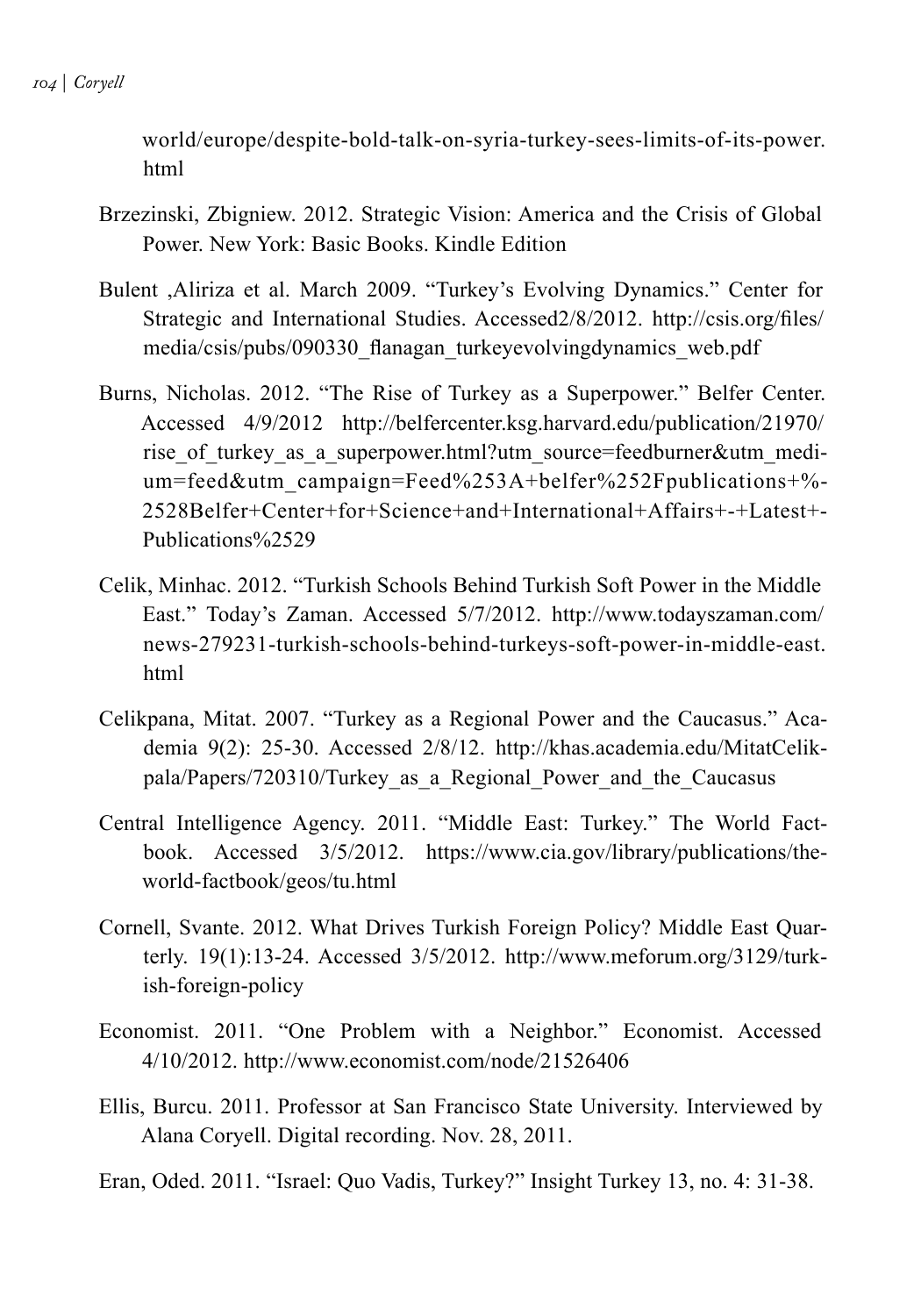- Erdogan, Tayyip (Prime Minister of the Republic of Turkey), interview by Fareed Zakaria, "Interview with Prime Minister Erdogan," Podcast Video, October 2, 2011. Accessed 2/8/2012. [http://globalpublicsquare.blogs.cnn.com/?s=er](http://globalpublicsquare.blogs.cnn.com/?s=erdogan)[dogan](http://globalpublicsquare.blogs.cnn.com/?s=erdogan).
- Friedman, George. 2011. "Turkey's Elections and Strained U.S. Relations." Stratfor Global Intelligence. Accessed 2/8/2012. [http://www.stratfor.com/week](http://www.stratfor.com/weekly/20110613-turkeys-elections-and-strained-us-relations)[ly/20110613-turkeys-elections-and-strained-us-relations](http://www.stratfor.com/weekly/20110613-turkeys-elections-and-strained-us-relations)
- Ghosh, Bobby, and Pelin Turgut.(2011). "ERDOGAN'S MOMENT." Time 178, no. 23: 38-43.
- Icener, Erhan and Zeynab Cagliyan-Icener. 2011. "The Justice and Development Party's identity and its role in the EU's decision to open accession negotiations with Turkey." Southeast European and Black Sea Studies. Accessed 3/5/2012. [http://www.tandfonline.com/doi/abs/10.1080/14683857.2011.556](http://www.tandfonline.com/doi/abs/10.1080/14683857.2011.556426) [426](http://www.tandfonline.com/doi/abs/10.1080/14683857.2011.556426)
- Iseri, Emre and OguzDilek. March 2011. "The limitations of Turkey's new Foreign Policy Activism in The Caucasian Regional Security Complexity."Turkish Studies. 12(1): 41-54. Accessed 3/5/2012.
- Kardas, Saban. (2011). "Geo-strategic position as leverage in EU accession: the case of Turkish-EU negotiations on the Nabucco pipeline." Journal Of Southeast European & Black Sea Studies, 11(1), 35-52. doi:10.1080/14683857.20 11.558721
- Kirisci, Kemal. 2006. "N°92." Institute for Security Studies.Accessed 2/8/2012. <http://www.iss.europa.eu/uploads/media/cp092.pdf>
- Larrabee, F..(2011). The 'New Turkey' and American-Turkish Relations. Insight Turkey 13, no. 1, (January 1): 1-9. http://0-www.proquest.com.opac.sfsu. edu/ (accessed February 25, 2012).
- Ornali, Baris. 2012. "Poll: What Arabs really think About Turkey." Middle Eastern Voices. Accessed 5/8/2012. [http://www.middleeastvoices.com/2012/02/](file:///C:\Users\PIU28\AppData\Local\Temp\%22) [poll-what-arabs-really-think-about-turkey/](file:///C:\Users\PIU28\AppData\Local\Temp\%22)
- Ottens, Nick. 2010. "Turkey Awakes as a Regional Power." Atlantic Sentinel. Accessed 2/8/2012. [http://atlanticsentinel.com/2010/06/turkey-awakes-as-a](http://atlanticsentinel.com/2010/06/turkey-awakes-as-a-regional-power/)[regional-power/](http://atlanticsentinel.com/2010/06/turkey-awakes-as-a-regional-power/)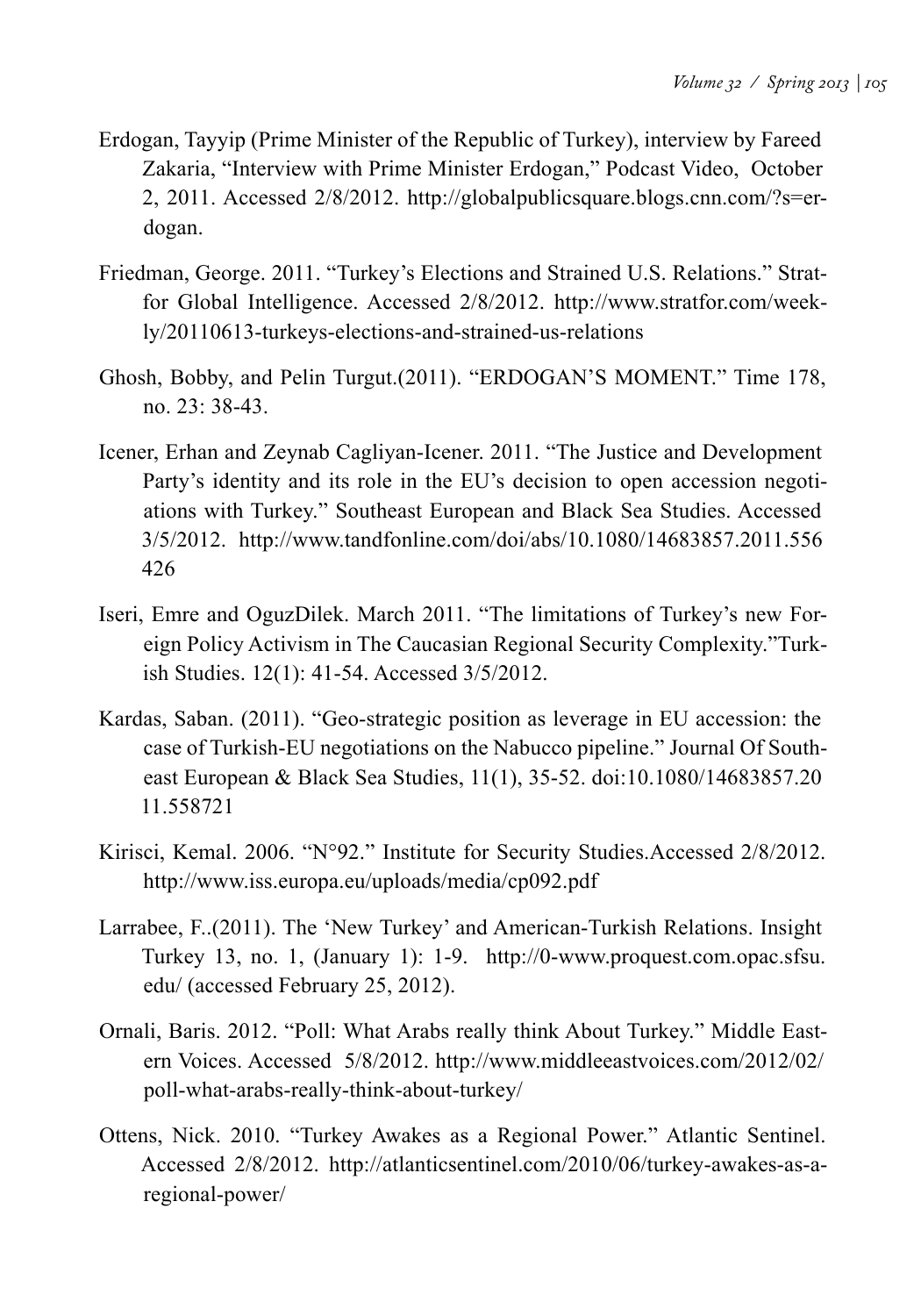- Ozel, Soli. 2011. "Changing the Debate Over Turkey." Reset DOC. Accessed 4/3/2012.<http://www.resetdoc.org/story/00000021749>
- Pitman, Paul. 1987. Turkey a country study. Washington, D.C.: Library of Congress Cataloging-in-Publication. Representative of Foreign Affairs. 2012. "Relations Between Turkey-Syria." Republic of Turkey Minsitry of Foreign Affairs. Accessed 4/3/2012. [http://www.mfa.gov.tr/relations-between-tur](file:///C:\Users\PIU28\AppData\Local\Temp\%22)[key%E2%80%93syria.en.mfa](file:///C:\Users\PIU28\AppData\Local\Temp\%22)
- Reporters Without Borders. 2013. "Press Freedom Index." Accessed 3/13/2013. World Press Freedom Index. Accessed 3/13/2013. http://en.rsf.org/press-freedom-index-2005,549.html
- Scott, Todd. 2012. "Hard Facts about Soft Power." National Business Review. Accessed 5/5/2012. [http://www.nbr.co.nz/opinion/hard-facts-about-soft](http://www.nbr.co.nz/opinion/hard-facts-about-soft-power)[power](http://www.nbr.co.nz/opinion/hard-facts-about-soft-power)
- Stratfor (2011). "The Geopolitics of Turkey: Searching for more," Stratfor Global Intelligence, 8/2/2011, http://web.stratfor.com/images/writers/STRATFOR-TurkeyMonograph.pdf (accessed November 25, 2011).
- Tonkas, Selen. 2009. "Turkish-Syrian Crisis of 1998 and its Aftermath." Orsam. Accessed 5/8/2012. <http://www.orsam.org.tr/en/showArticle.aspx?ID=201>
- Traynor, Ian. 2011. "Turkey and France Clash over Lybian Air Campaign." The Guardian. Accessed 3/5/2012. [http://www.guardian.co.uk/world/2011/](http://www.guardian.co.uk/world/2011/mar/24/turkey-france-clash-libya-campaign) [mar/24/turkey-france-clash-libya-campaign](http://www.guardian.co.uk/world/2011/mar/24/turkey-france-clash-libya-campaign)
- Ulgan, Sinan. 2012. "A Transformed Turkey: What is the Role for Ankara as a Regional Power?" Sais Review.32 (2)41-50. Accessed 3/13/2013. http:// ge.tt/8ZwSG6a/v/0
- Yinanc, Barcin. 2012. "Turkey Enjoys Soft Power in Arab Countries." Hurriet Daily News. Accessed 5/7/2012. [http://www.hurriyetdailynews.com/turkey](file:///C:\Users\PIU28\AppData\Local\Temp\%22)[enjoys-soft-power-in-arab- countries.aspx?pageID=238&nid=18384](file:///C:\Users\PIU28\AppData\Local\Temp\%22)
- Zakaria, Fareed. 2011. "Interview with Prime Minister Erdogan," Podcast Video, October 2, 2011, November 25, 2011, [http://globalpublicsquare.blogs.cnn.](http://globalpublicsquare.blogs.cnn.com/?s=erdogan) [com/?s=erdogan](http://globalpublicsquare.blogs.cnn.com/?s=erdogan).
- Zakaria, Fareed. 2010. (Host of GPS on CNN), interview by Het lees, Dutch Interview "unknown," Podcast Video, October 2007, November 25, 2011.